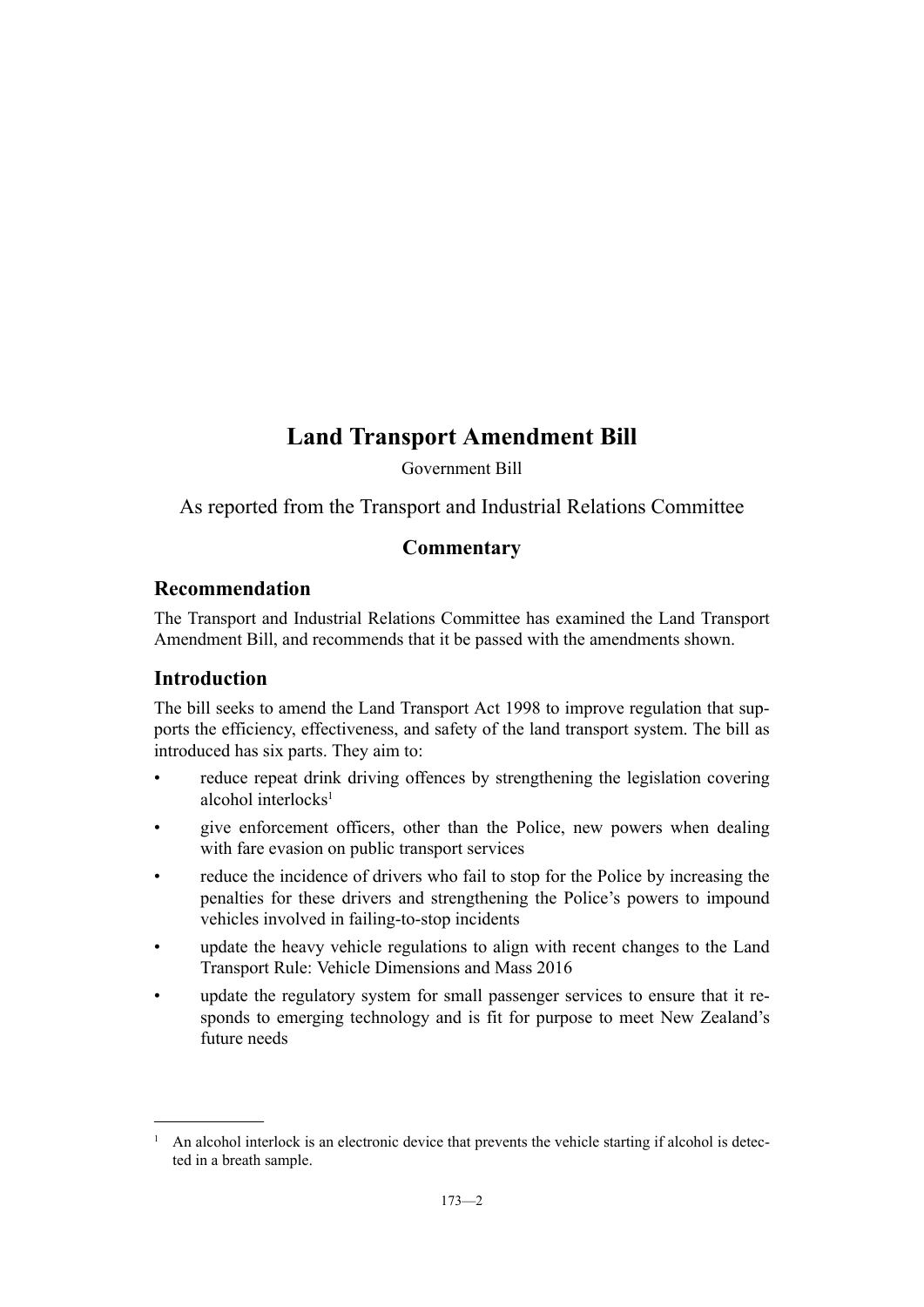make minor amendments to the Land Transport Act to clarify interpretations of the legislation and improve its operation.

This commentary covers the main amendments that we recommend to the bill. It does not cover minor, technical, or consequential amendments.

# **Change to the title of the bill**

This bill was introduced as the Land Transport Amendment Bill. As there has already been a bill with the same name during this Parliament, we recommend amending the name of this bill to the Land Transport Amendment Bill (No 2).

# **Report of the Attorney-General under the New Zealand Bill of Rights Act 1990**

On 12 September 2016, the Attorney-General presented a report on the bill to the House of Representatives under section 7 of the New Zealand Bill of Rights Act 1990 and Standing Order 265 of the Standing Orders of the House of Representatives. The Attorney-General concluded that clause 35 of the bill was inconsistent with section 21 of the Bill of Rights Act. This section affirms that everyone has the right to be secure against unreasonable search or seizure, whether of the person, their property, correspondence, or otherwise.

Clause 35 of the bill as introduced would give the Police the power to seize and impound for 28 days a motor vehicle that has failed to stop if:

- they suspect on reasonable grounds that the owner, hirer, or person in lawful possession of a vehicle knows the driver's identity
- the person has failed or refused to provide information or has provided false or misleading information.

As part of our consideration, we asked officials from the Ministry of Justice's Bill of Rights Vetting Team to give evidence on behalf of the Attorney-General.

After hearing the reasoning behind the Attorney-General's opinion, we have amended this clause to address the inconsistency with the Bill of Rights Act. The amendments are discussed later in the section on fleeing drivers.

# **Alcohol interlock sentences**

### **Distance exception from mandatory alcohol interlock sentence**

Clause 19 of the bill as introduced, section 65AB(2)(b), would create an exception if an offender lives in an area that will not be serviced by an approved provider and is more than 30 kilometres away from the nearest alcohol interlock service centre, or on an island without an alcohol interlock service centre.

We recommend extending the 30 kilometre distance to ensure that more offenders in rural areas are still covered by alcohol interlock sentences. This would reduce opportunities for those offenders living in rural areas to avoid a mandatory alcohol interlock sentence.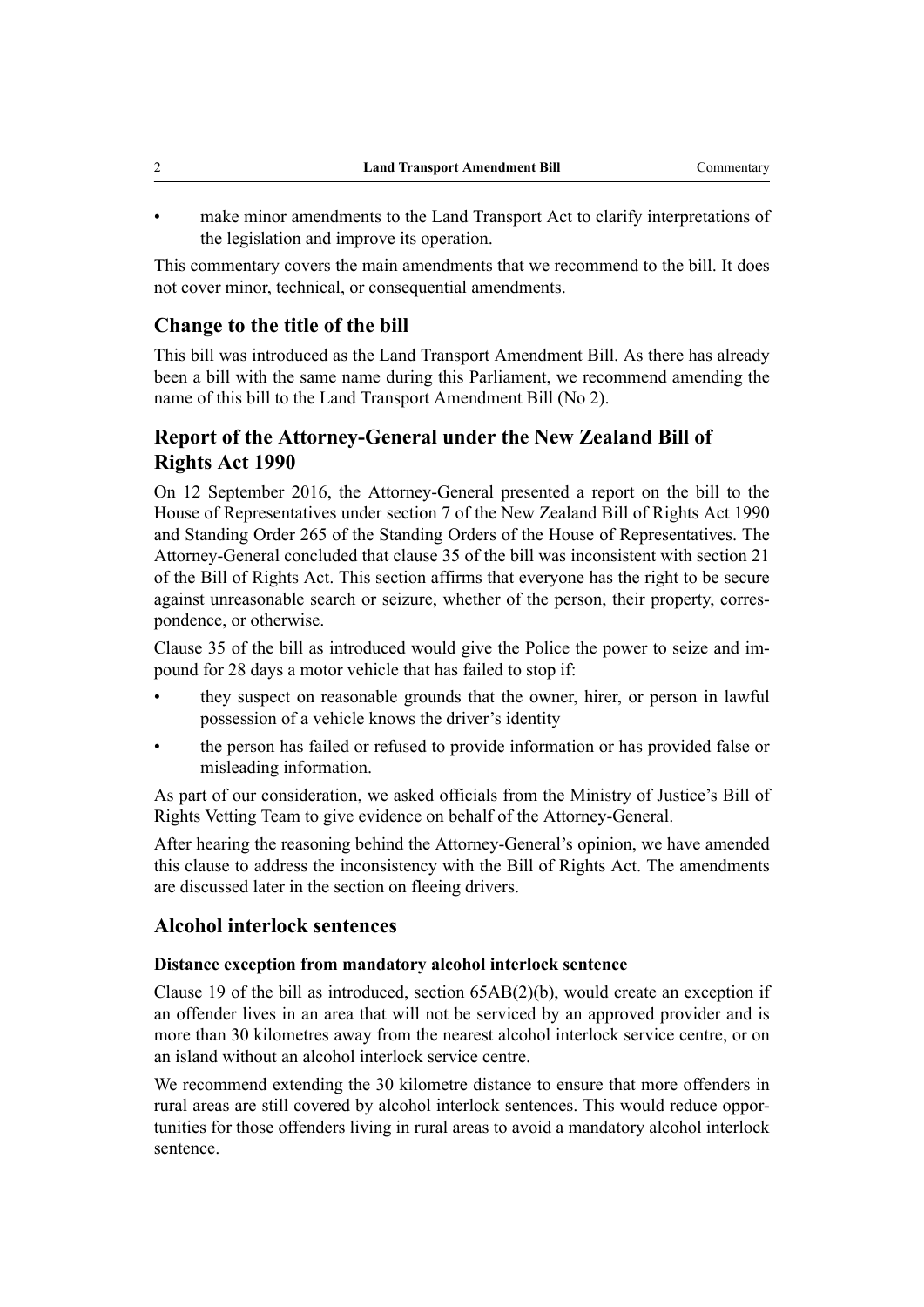We considered whether it was necessary to specify a distance. However, we believe the legislation should provide the courts with direction on how to apply the exception. Although some Australian states specify a distance of 150 kilometres, we do not think this is appropriate in New Zealand. We therefore recommend a minimum distance of 70 kilometres, and propose a new definition of "non-serviced area" in clause 5(4) accordingly.

We recommend amending clause 19, section  $65AB(2)(b)$ , to modify the exception for a person who lives in a non-serviced area. This amendment would mean that such a person could be given an alcohol interlock sentence if they were prepared to travel to the nearest interlock service centre for the initial installation and any necessary service.

Although remote downloading of alcohol interlock data and remote servicing is not yet available, it may become available in the future. To future-proof the bill, we recommend including in the definition of non-serviced area in clause 5(4) a requirement that the area is not able to be serviced by an approved provider via remote technology.

### **Alcohol interlock sentences for certain concurrent offences**

Under the bill as introduced, when considering concurrent offences, the courts would not have discretion to allow a mandatory disqualification for a non-alcohol offence to be subsumed within the period of disqualification for an alcohol interlock offence. Non-alcohol offences that incur a mandatory disqualification include driving while disqualified, dangerous or reckless driving, illegal street racing, driving while under the influence of drugs, and failing to stop after an accident.

We recommend amending clause 19 to delete proposed section 65AE(d)(iii). As introduced, this section would require the courts to order the required disqualification for any non-alcohol offence.

We believe that allowing a person to start driving with an alcohol interlock device promptly benefits road safety. We therefore recommend amending clause 19, section 65AH, to specify that a court has discretion to choose whether or not to order any disqualification that might otherwise apply to any non-alcohol offence.

We recommend inserting a definition of "concurrent offence" in clause 5(4) to specify that the offence would need to have occurred as part of the same series of events as the qualifying offence. This would reduce the possibility of inequitable outcomes if a court was considering separate incidents on the same day.

We recommend amending clause 19 to insert section 65AH(3)(b). For concurrent offences not involving injury or death, the court could choose not to order any disqualification that might apply to a concurrent offence. Instead, the person would be disqualified for the period that would otherwise apply for the alcohol interlock sentence.

As a result of these changes, we recommend the following related amendments regarding specific offences that entail a mandatory disqualification from driving:

new clause 5A, amending section 32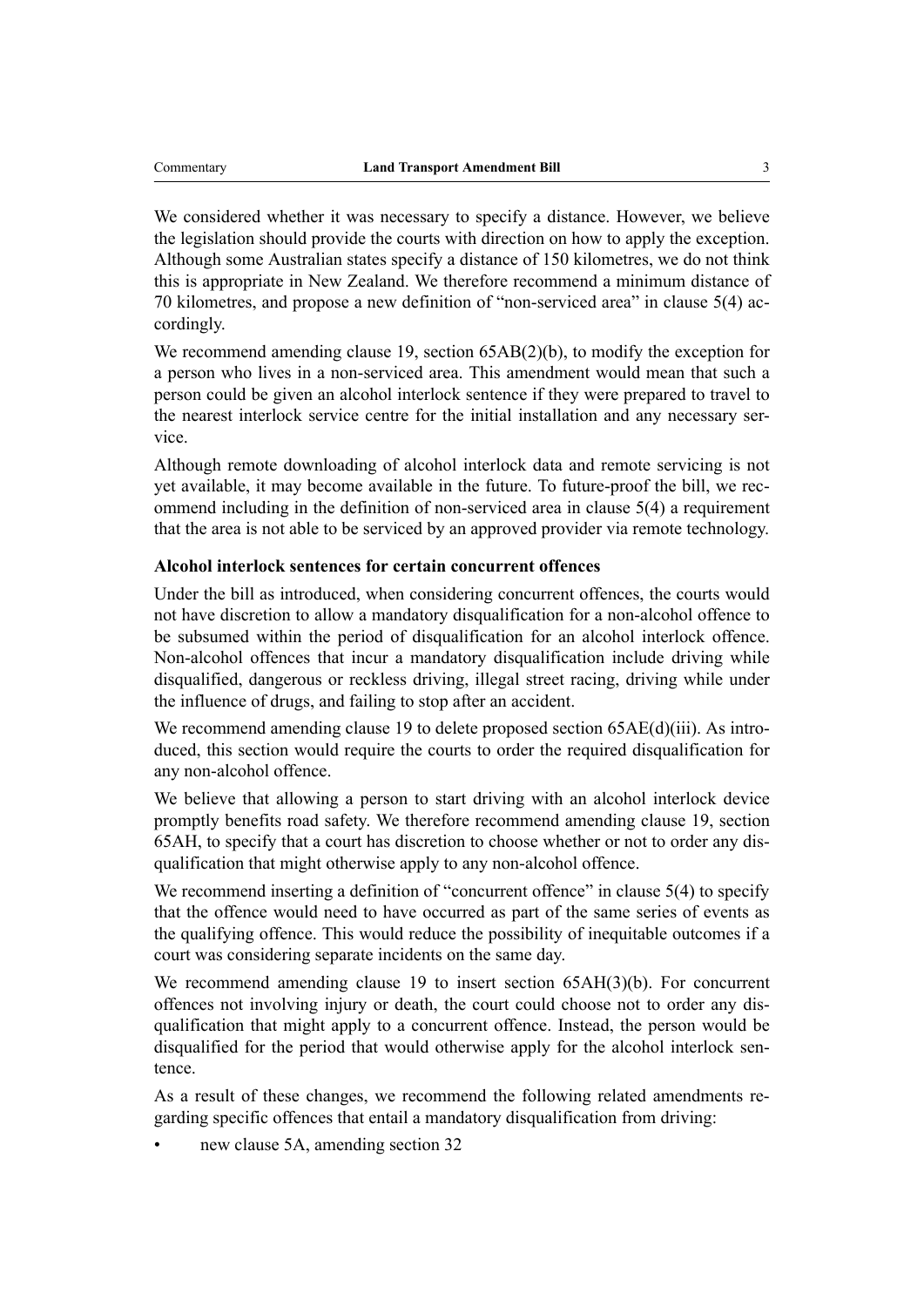- new clause  $6(2)$  and  $(3)$ , amending section 33
- new clause 6A, amending section 35
- new clause 6B, amending section 36
- new clause 6C, amending section 36AA
- new clause 6D, amending section 36A
- new clause 6E, amending section 38
- new clause 6F, amending section 39
- new clause 11(1AA) and (1AB), amending section 57A
- amending clause 12, section 58
- amending clause 13, section 60.

### **Concurrent offences involving injury or death, or fleeing drivers**

We accept that discretion for the courts is not appropriate for certain severe offences. These severe offences are those involving injury or death or fleeing drivers. We believe that the courts would still need to impose the mandatory disqualification for these offences before an offender could start driving with their alcohol interlock device.

We recommend amending clause 19 to insert section 65AH(3)(a). This would specify that, if a concurrent offence resulted in injury or death, the offender must be disqualified from holding or obtaining a licence for the time period appropriate to the provision relating to the concurrent offence.

We recommend inserting clauses 6B, 6C, 6D, 6E, and 6F, and amending clauses 14 (section 61) and 15 (section 62) to this effect.

We recommend amending clause 34 to insert new section 52A(6A). This would specify that, if a concurrent offence involved a fleeing driver, the mandatory disqualification period for that offence would apply before a person could start driving with an alcohol interlock device.

### **Mandatory disqualification and assessment for repeat offences involving the use of alcohol or drugs**

Under section 65 of the Land Transport Act, a person convicted of certain repeat drink driving offences would be disqualified from driving indefinitely, and ordered to attend an approved alcohol or drug assessment centre. The New Zealand Transport Agency (NZTA) can remove the disqualification under section 100 of the Act if it receives a satisfactory assessment report from a medical practitioner attached to the assessment centre that the person is fit to hold a driver licence.

Clause 18 of the bill would amend section 65 to replace the mandatory indefinite disqualification with an alcohol interlock sentence. A person receiving an alcohol interlock sentence under section 65 would still need a satisfactory assessment report from an approved assessment centre to complete the requirements of the alcohol interlock sentence.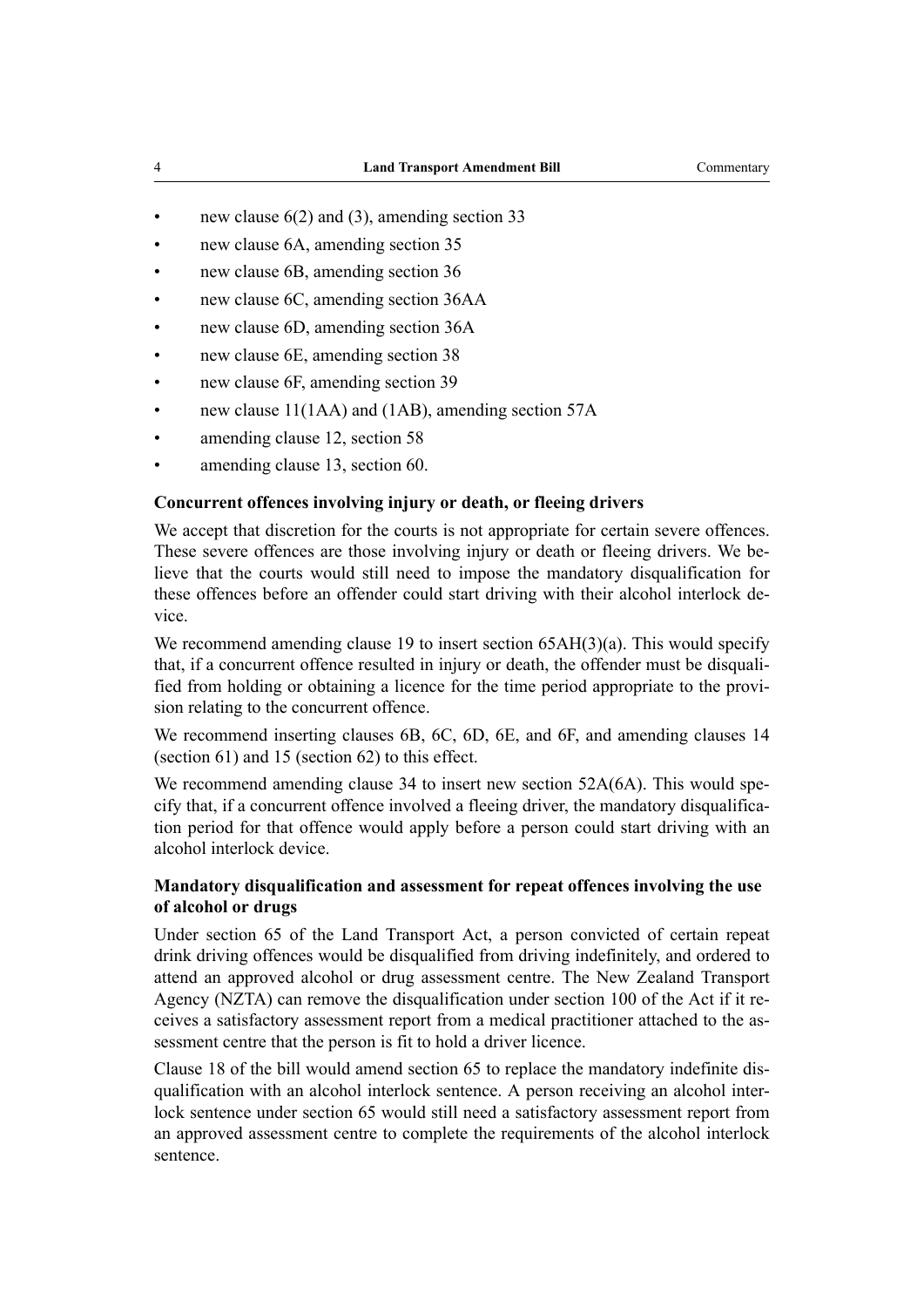We recommend amending clause 18, sections 65(3A) and 65(4A), to provide that the alcohol interlock sentence would not need to be made at the same time as the order requiring a person to attend an assessment centre and disqualifying them from holding or obtaining a driver licence. This would clarify that a person who is subject to a pre-existing indefinite disqualification could move to their alcohol interlock sentence, rather than having to go through the section 100 process and then move to an alcohol interlock sentence.

We also recommend amending clause 19, section 65AE(d)(ii), to the effect that a section 65 indefinite disqualification is an exception to the rule in section 65AE that an existing disqualification be served before a person can drive with an alcohol interlock device.

### **Definition of assessment centres**

Under the Land Transport Act, the chief executive of the Ministry of Health approves assessment centres for section 65 assessments. Section 2 of the Act defines an assessment centre as "an establishment for the time being approved as an assessment centre for the purposes of this Act by the chief executive of the Ministry of Health".

We recommend broadening the definition of an assessment centre to include individuals as well as establishments. This would mean that individual alcohol and drug counsellors working in private practice could also make assessments under section 65 providing they are approved to do so by the chief executive of the Ministry of Health.

### **Removal of alcohol interlock device**

Under clause 26 of the bill, which would replace section 100A of the Act, a person who has met the conditions of their alcohol interlock sentence could apply to the NZTA to authorise the removal of their alcohol interlock device and replace the alcohol interlock licence with a zero alcohol licence.

We recommend amending this provision to make it clear that when a person meets the requirements of their alcohol interlock licence, they would have to pay the zero alcohol licence fee to the NZTA.

## **Cancellation of alcohol interlock sentence due to a change in personal circumstances**

Under clause 26 of the bill, new section 100B, the court could cancel an alcohol interlock sentence if it was satisfied that the sentence was no longer appropriate due to a significant change in a person's personal circumstances.

We recommend amending clause 26, new section 100B, to make it clear that a person must apply to a court for the cancellation of their alcohol interlock sentence if their personal circumstances have changed significantly. If the court agreed, it would instead disqualify the person from holding or obtaining a driver licence for the applicable period.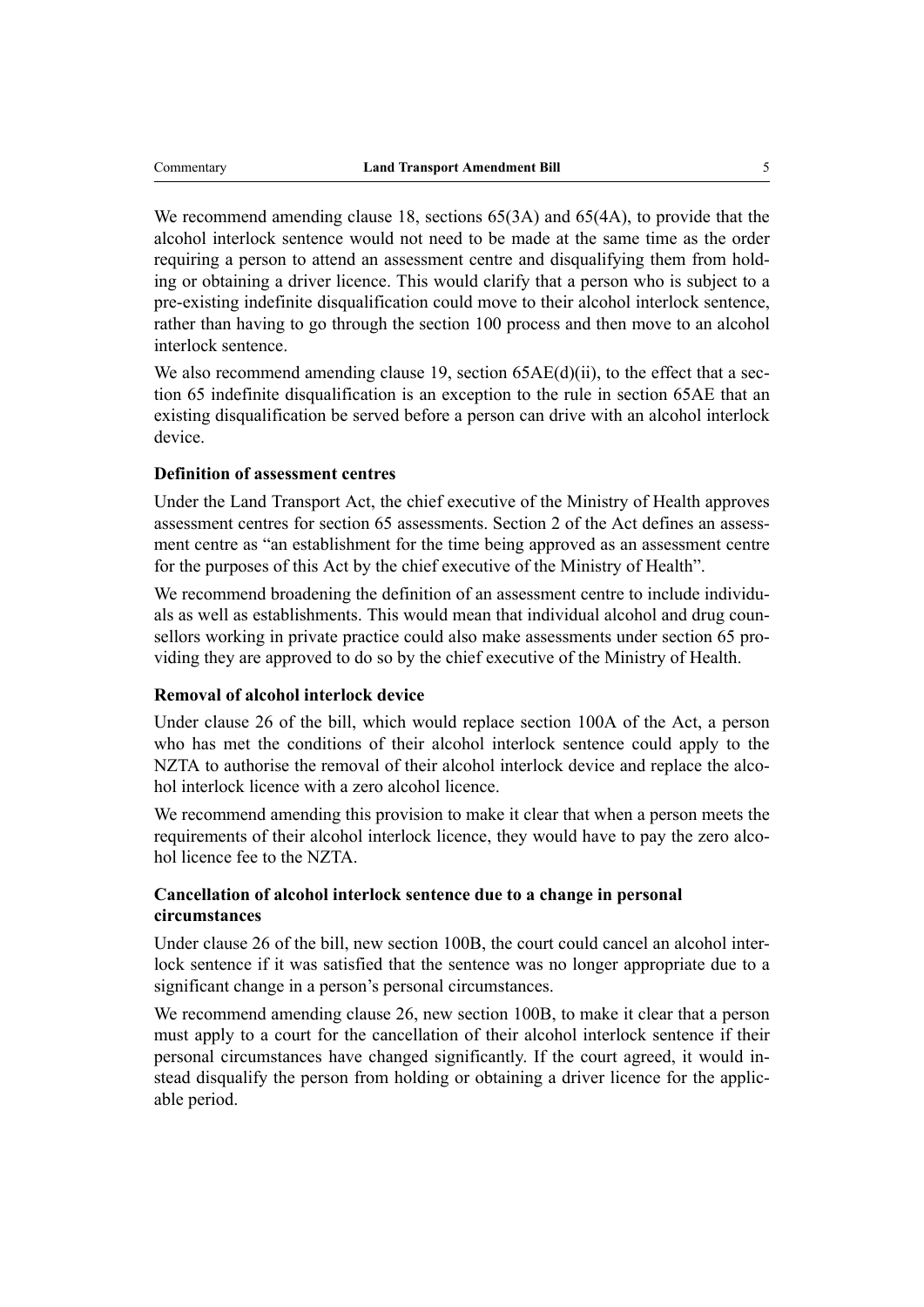### **Alcohol interlock sentences where an exception no longer applies**

We recommend amending clause 26 to insert new section 100C. This would allow a person who had been excepted from an alcohol interlock sentence (under new section 65AB(2)) to apply to a court for such a sentence if the exception no longer applied. An example would be a person who, at the time of sentencing did not have access to a vehicle, or someone who had since moved from a non-serviced area. The person could apply to have their alternative sentence of disqualification cancelled and have an alcohol interlock sentence imposed instead.

### **Fare evasion**

Subpart 2 of Part 1 of the bill deals with fare evasion.

Clause 29, which would replace section 79M, would create additional infringement offences for a person who fails to pay a public transport service fare or fails to provide evidence to an enforcement officer of having paid a fare.

Section 79M(3) would create two new offences: for failing to provide identification to an enforcement officer when asked to, and for boarding, or failing or refusing to disembark, when asked to by an enforcement officer.

Section 79M(4) would create a defence if a person had attempted to buy a ticket from the ticket vending machine and the machine was not working or there was no other available means to buy a ticket.

To allow for future technologies such as "tag-on, tag-off ticketing", we recommend replacing "attempted to buy a ticket from a ticket vending machine" with "made reasonable attempts to pay the fare and there were no available means of paying."

Clause 30, which would insert new section 128F, outlines the powers of enforcement officers in relation to public transport fares. As introduced, these provisions would allow an enforcement officer to request that a person:

- provide evidence of having paid a public transport fare
- provide identifying details if they fail to give evidence of payment
- not board or disembark the public transport service.

We recommend replacing the references to "request" with "direct". This would ensure consistency with the powers of parking wardens in existing section  $128E(1)(b)$  of the Act.

For the same reason, we also recommend amending clause 29, section 79M(2)(b),  $(3)(a)$ , and  $(3)(b)$ .

### **Regulation-making powers**

Section 167 of the Land Transport Act sets out the purposes for which the Governor-General may make regulations by Order in Council.

Clause 31 would amend section 167 to insert a new empowering provision. It would allow regulations to specify the obligations of a person who is liable to pay a passenger or public transport service fare.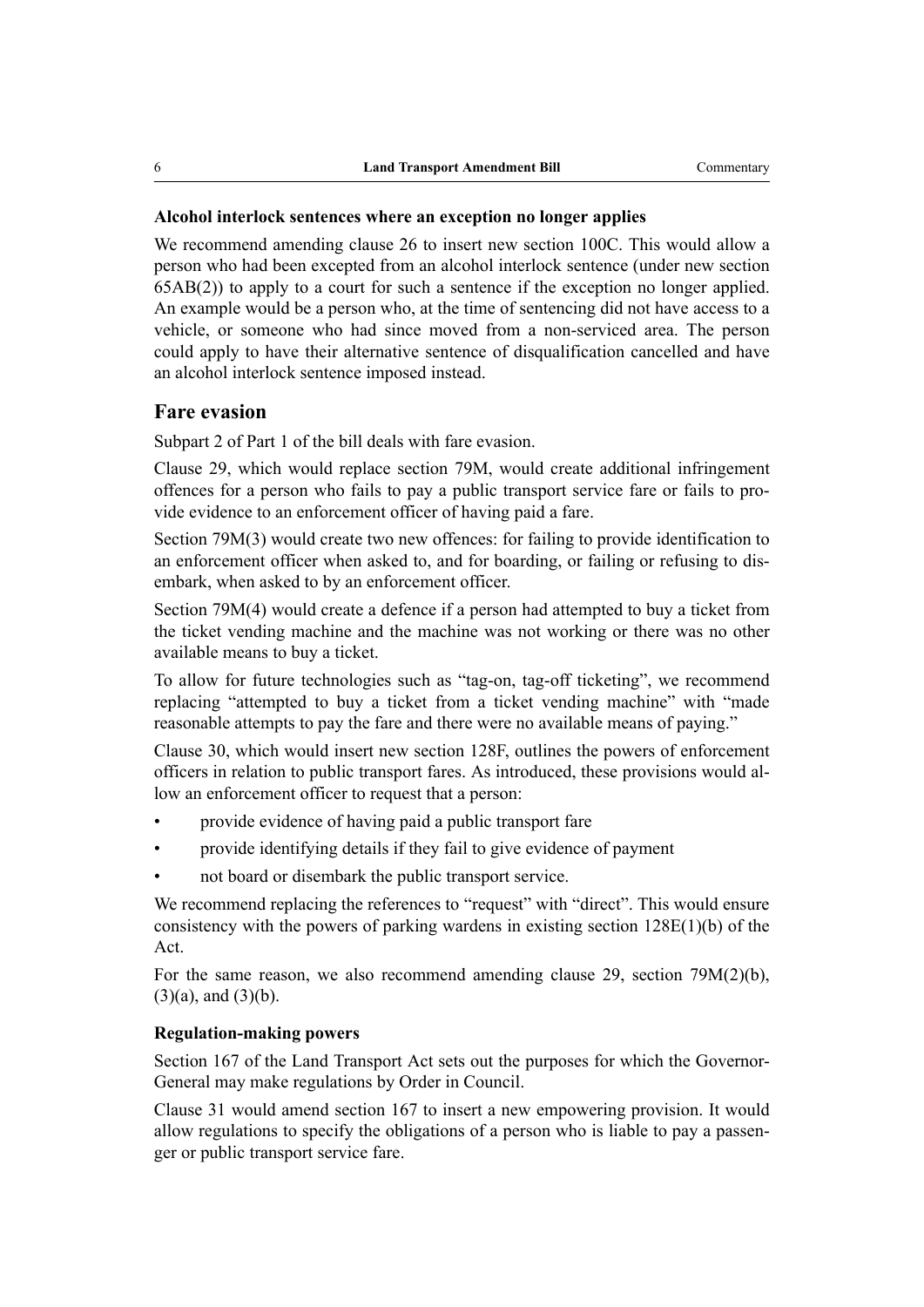The Regulations Review Committee recommended that we satisfy ourselves that this regulation-making power is genuinely required. They recommended that we amend the clause to specify the type of regulations that could be made under it.

The purpose of this regulation-making provision was to give local councils the ability to have enforcement officers check tickets earlier, such as on a train platform, rather than at a train door. However, we believe this provision is unnecessary, because clauses 29 and 30 are worded in terms of a person being liable to pay a fare. A council can indicate where the liability to pay arises, and anyone entering that area would need to show evidence of having paid the requisite fare, and to comply with all directions from enforcement officers. We therefore recommend deleting clause 31.

# **Fleeing drivers**

Subpart 3 of Part 1 deals with fleeing drivers.

Clause 35 of the bill as introduced would add a new power, under a new paragraph 96(1AB)(b), for the Police to seize and impound a motor vehicle for 28 days if they reasonably suspect that the owner, hirer, or person in lawful possession of the vehicle was driving or knows the identity of the driver of the vehicle and has failed or refused to provide information or has provided false or misleading information.

The Attorney-General, in his report under section 7 of the New Zealand Bill of Rights Act, concluded that this clause was inconsistent with section 21 of the Act. This is the right to be secure against unreasonable search or seizure of the person, their property, correspondence, or otherwise.

The Attorney-General believes that it is not unreasonable to impound a vehicle where there are reasonable grounds to believe the driver has failed to stop (as in the existing section 96(1AB)). Although it may not prevent or deter further offending, it may reduce the driver's opportunities to offend while the Police consider whether to lay charges.

The Attorney-General considers that the new power to seize and impound a vehicle for failing or refusing to provide information is not rationally or proportionately connected to its purpose of deterring people from committing an offence under the Land Transport Act.

To address the inconsistency with the Bill of Rights Act, we recommend amending clause 35 to delete new section 96(1AB)(b). The Police could still rely on the existing power under section 96(1AB) of the Land Transport Act. Section 96(1AB) gives the Police the power to seize and impound a vehicle for 28 days if they reasonably believe that the driver has been involved in a failing-to-stop incident. There is also already an offence under section 52 of the Land Transport Act to fail or refuse to provide information, or to give false information.

We recommend amending clause 35(2), to insert section 96(6B). Our amendment would provide that a vehicle could be returned to its owner within the 28 day impoundment period if the owner was not the driver who fled from the Police, and has provided the information requested by the Police.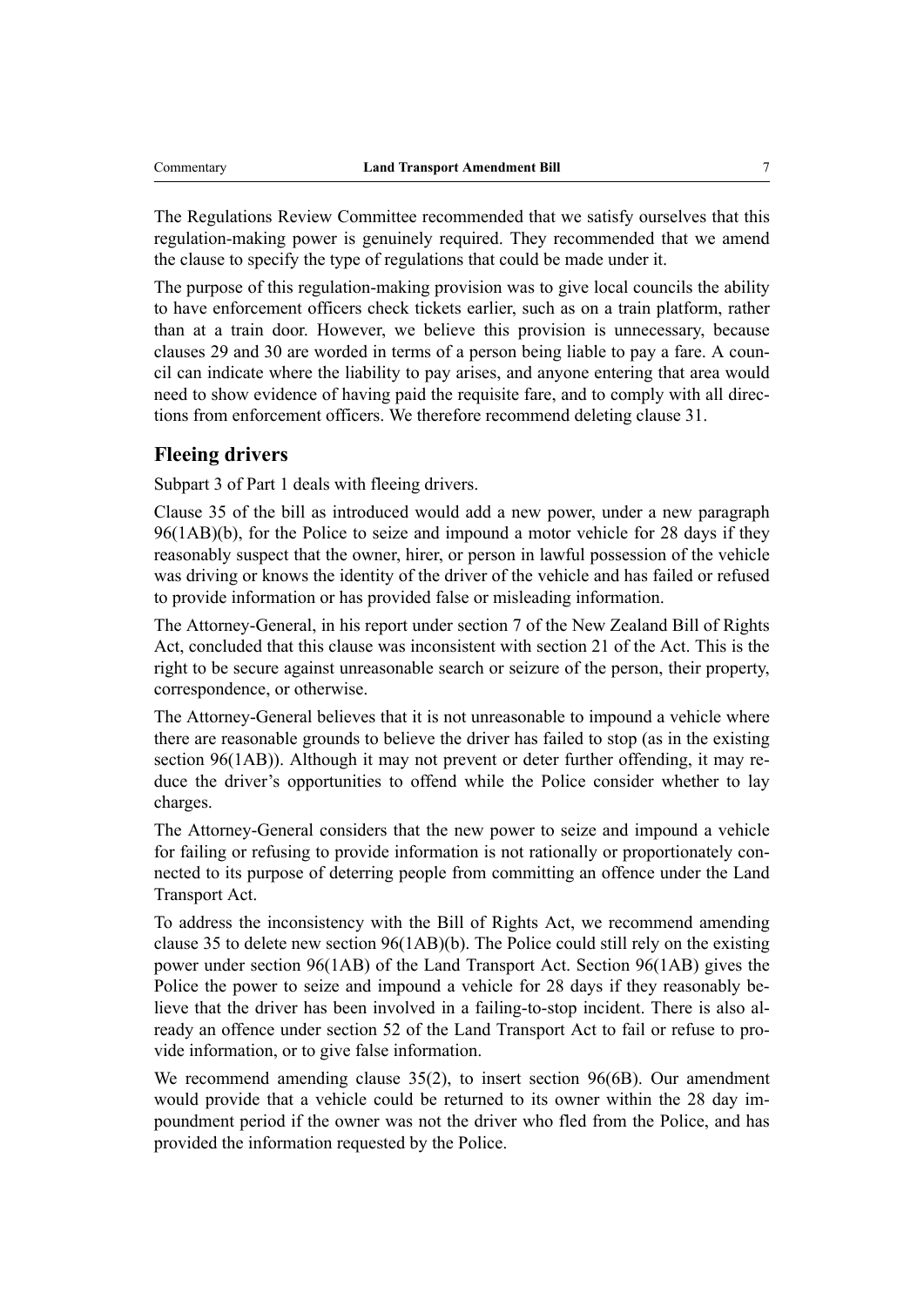We recommend amending clause 36 to insert new section  $102(1)(ga)$  to allow the owner of a vehicle to appeal against its impoundment. Grounds for an appeal would be if they were not the person driving in the incident and either did not know, and could not be reasonably expected to know, the identity of the driver or if they have provided the information to the Police.

The Attorney-General has considered these changes and is comfortable that they address the inconsistency with section 21 of the Bill of Rights Act.

### **Heavy vehicles**

Subpart 4 deals with heavy vehicles.

Clause 41, which would replace section 16 of the Act, specifies that a person may not operate a heavy vehicle in breach of the prescribed maximum mass limits. The recently updated Vehicle Dimensions and Mass Rule prescribes mass limits for axle sets rather than groups of axles. Although the term "group of axles" has no defined meaning in any legislation, we received advice that groups of axles should be covered in the bill. We therefore recommend inserting the term "axle sets" in clause 41, replaced section  $16(1)(b)$ .

We also recommend inserting "axle set" into clause 44, section 43 which outlines overloading and over-dimension offences.

### **Off-loading of overweight vehicles**

Section 126 of the Act provides that any vehicle found to be overloaded by more than 10 percent must have its load reduced or redistributed so that it complies with all legal limits before continuing its journey. Clause 47 would amend section 126 to retain the 10 percent threshold for vehicles weighing up to 20 tonnes. Vehicles weighing over that level would have a 2 tonne offloading threshold.

We recommend amending the heading of section 126, to replace the term "overweight" with "overloaded". This is because the term "overweight" can also apply to vehicles that are legally operating with an overweight permit.

#### **Exemptions to rules for the New Zealand Defence Force**

Under section 166 of the Land Transport Act, the NZTA can exempt specific persons, vehicles, or services from the requirements of the rules if it is satisfied that safety risks are not significantly increased. Clause 52 would amend section 166 to require the NZTA to consider the potential impact on infrastructure when granting an exemption for heavy vehicles.

Clause 53 would insert new section 166A to allow the NZTA to grant an exemption to individual vehicles, groups of vehicles, or types of vehicles belonging to the New Zealand Defence Force. This would be subject to the same criteria set out in section 166 of the Act. This new provision is designed to enable a more efficient exemption process for specialised military vehicles which must currently be individually exempted.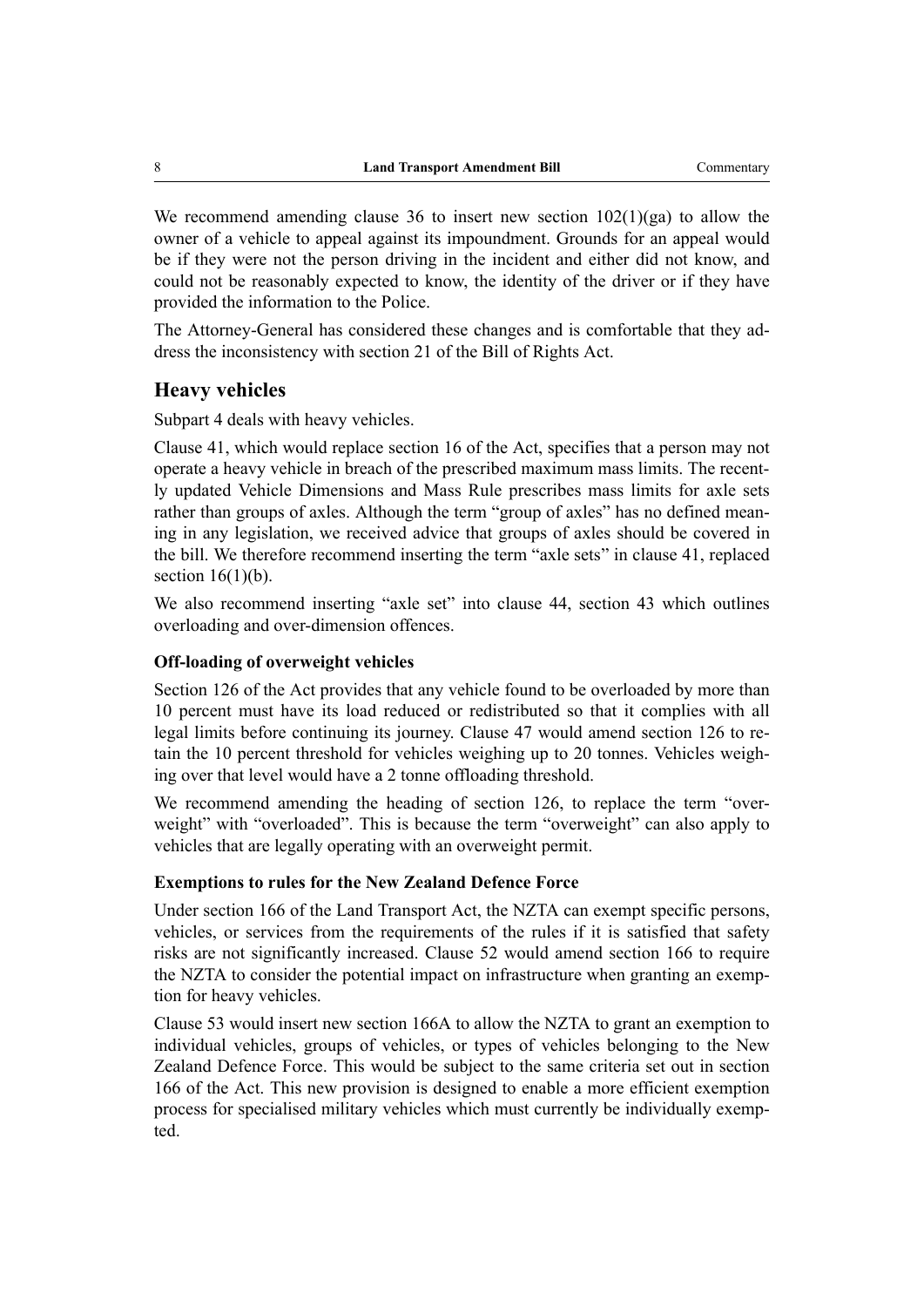We received advice from the Regulations Review Committee that neither of the exemption powers in clauses 52 and 53 is wholly consistent with its approach to exemption powers. It recommended that we consider amending section 166 of the Act to:

- require the NZTA to give a statement of reason for granting any exemption
- require that any exemption granted by the NZTA expires after a specified period of time unless it is replaced or revoked
- specify whether an exemption under that section is a disallowable instrument.

We believe that these suggestions would impose additional costs on the NZTA and operators, with no corresponding benefit. We consider that these exemptions are individual exceptions and therefore they do not need to be disallowable.

The Legislation Advisory Committee's guidance on exemptions recommends expiry dates except where an exemption is not necessarily permanent or will naturally expire. We believe that this would apply to most vehicle-related exemptions, as the exemption will naturally expire when the vehicle leaves the fleet.

Clause 53, which would insert section 166A, allows exemptions from other rules that do not relate to the heaviness of the vehicle. We therefore recommend moving it to subpart 6 (miscellaneous amendments) as new clause 89A.

# **Penalties for breaches of mass limits on bridges**

The Heavy Motor Vehicle Regulations allow road controlling authorities to set mass limits for heavy vehicles on specific bridges if engineering advice indicates that the bridge is likely to fail if used by vehicles operating with a higher mass.

Until recently, the Police enforced bridge limits in the same way as general overloading offences. However, a District Court decision found that under the Land Transport (Offences and Penalties) Regulations 1999, breaching a bridge limit was not clearly specified as an overloading offence. This means that the maximum penalty is much lower for breaching a bridge limit than for overloading offences that are breaches of the Vehicle Dimensions and Mass Rule.

We recommend inserting new clauses 95A and 96A in Part 2 of the bill to amend the Heavy Motor Vehicle Regulations 1974 and the Land Transport (Offences and Penalties) Regulations 1999. These provisions would prohibit breaches of mass limits for bridges and specify that such breaches are overloading offences under the Land Transport Act. This change would make penalties for breaches of mass limits the same as for other overloading offences under section 43 of the Act.

Clause 42, replacing section 16A of the Act, would provide that the road closure power currently provided in section 16A could only be used for the temporary restriction of heavy traffic where there is an urgent risk of damage to a road or to the safety of users.

We recommend inserting a transitional provision under new Schedule 1, new clause 5A to allow time for existing permanent road closure orders under section 16A to be replaced using other powers, as appropriate.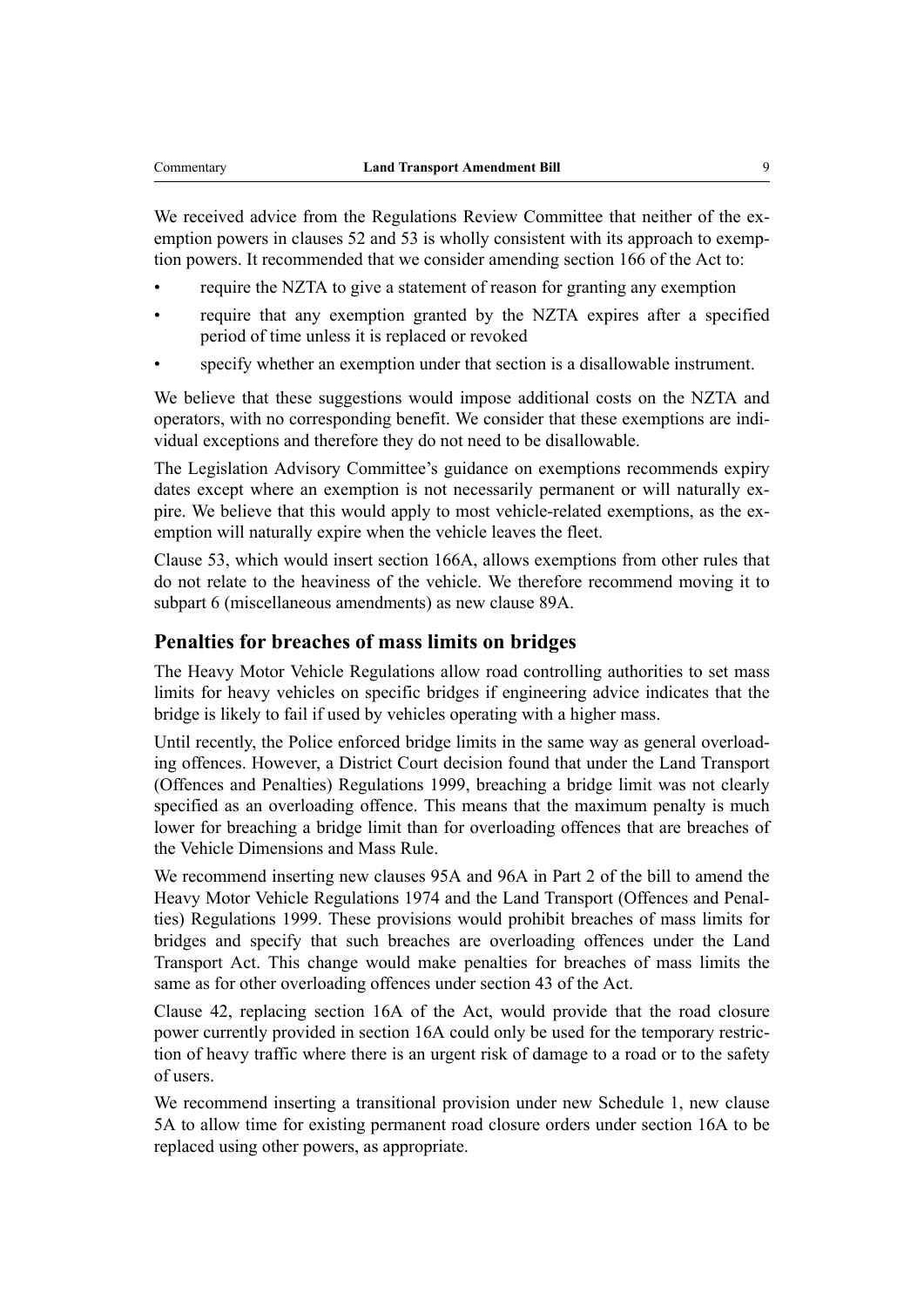### **Small passenger services**

#### **Suspension of transport service licence**

Clause 67, amending section 30U, would create two new grounds for a suspension of a transport service licence. This clause specifies that a suspension would immediately cease when the NZTA receives notice that any of the conditions of suspension no longer apply. We recommend an amendment so that a suspension would cease when the NZTA is satisfied that the grounds for suspension no longer apply.

#### **Requirement for facilitator to keep records**

Section 30Q, inserted by clause 64, would require a facilitator of a facilitated costsharing arrangement to keep all records of payments and distance travelled on each trip. We recommend inserting clause 75A, new section 79HA, to create an offence if a person failed to comply with section 30Q. The maximum penalty for the offence would be a fine not exceeding \$100,000 upon conviction.

#### **Liability for a person using unlicensed transport services**

Section 79E of the Land Transport Act makes it an offence if a person knowingly uses an unlicensed transport service. This would on its face include NZTA staff members using a transport service as part of an investigation.

We recommend inserting new clause 74A, amending section 79E, to clarify that this does not apply to an enforcement officer performing their official enforcement duties as an employee or agent of the NZTA. This would include undertaking an investigation, checking for compliance, or investigating a complaint.

#### **Transitional arrangements for taxi stands and transit lanes**

Clause 8 of new Schedule 1 would allow existing taxi stands and transit lanes to apply to all small passenger service vehicles until such time as the road controlling authority determines otherwise. We recommend extending this transitional arrangement to include shuttle stands.

### **New Zealand Labour Party minority view**

The New Zealand Labour Party supports the main intent of the bill, but has concerns about protecting public safety in the proposed deregulation of small passenger services.

It is important that we learn from the mistakes of previous Parliaments where deregulation has led to reduced protection for the public resulting in tragic consequences for Pike River Mine workers and leaky-home owners.

While we endorse the need to modernise regulations for small passenger services that recognise technological advances and provide choice for passengers, the over-riding role of our Parliament in this service is to ensure public safety.

Labour also wants to ensure that a level playing field exists across the small passenger services.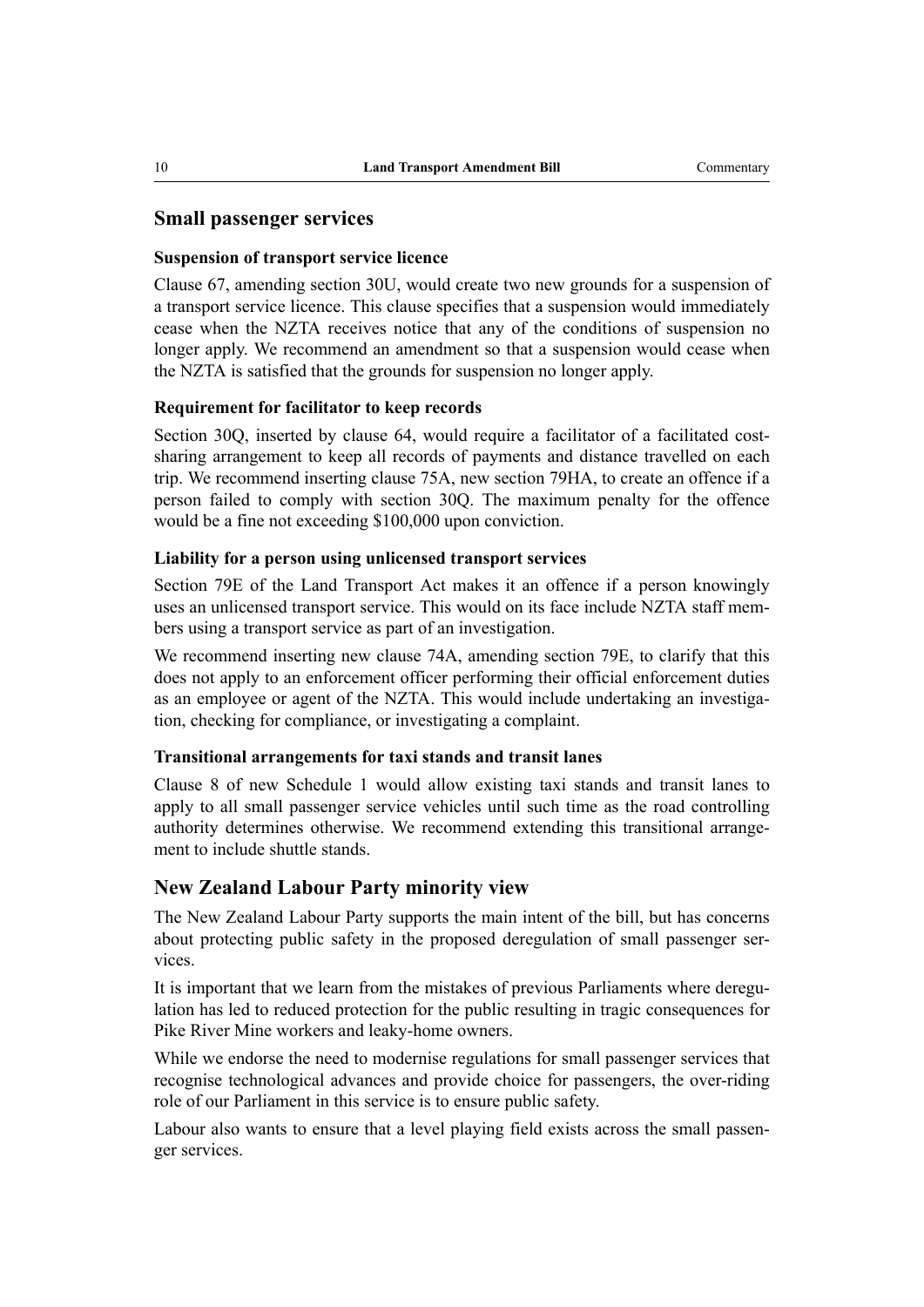Labour supports the increased use of genuine ride-sharing as a cost-effective way to reduce congestion and carbon emissions.

Many submitters reminded us that disabled people are reliant on the small passenger service for their transportation needs. For them, it is not a choice to use these services, but a necessity.

The New Zealand Labour Party will propose two amendments to this proposed legislation.

The first will be to continue to require the small passenger service fleet to have braille signage identifying the service provider and the driver. We heard evidence that good quality signage can be provided for \$20 per vehicle. We do not consider this cost to be onerous in order to ensure that passengers who are blind can identify who they are travelling with.

The second will be to continue with the in-vehicle camera requirements that currently exist for small passenger services. The requirement for in-vehicle camera facilities for services in major towns and cities was introduced in 2011 as a result of the murder of two taxi drivers in Auckland and Christchurch. Their presence also protects the most vulnerable in our community using these services. Since they were installed, there have been no reported deaths of taxi drivers and the industry regards this measure as having made a major safety improvement in an increasingly violent society. In the same way that new technology enables a more flexible small passenger service, it also brings down the cost of operating in-vehicle recording devices for the safety of both drivers and passengers.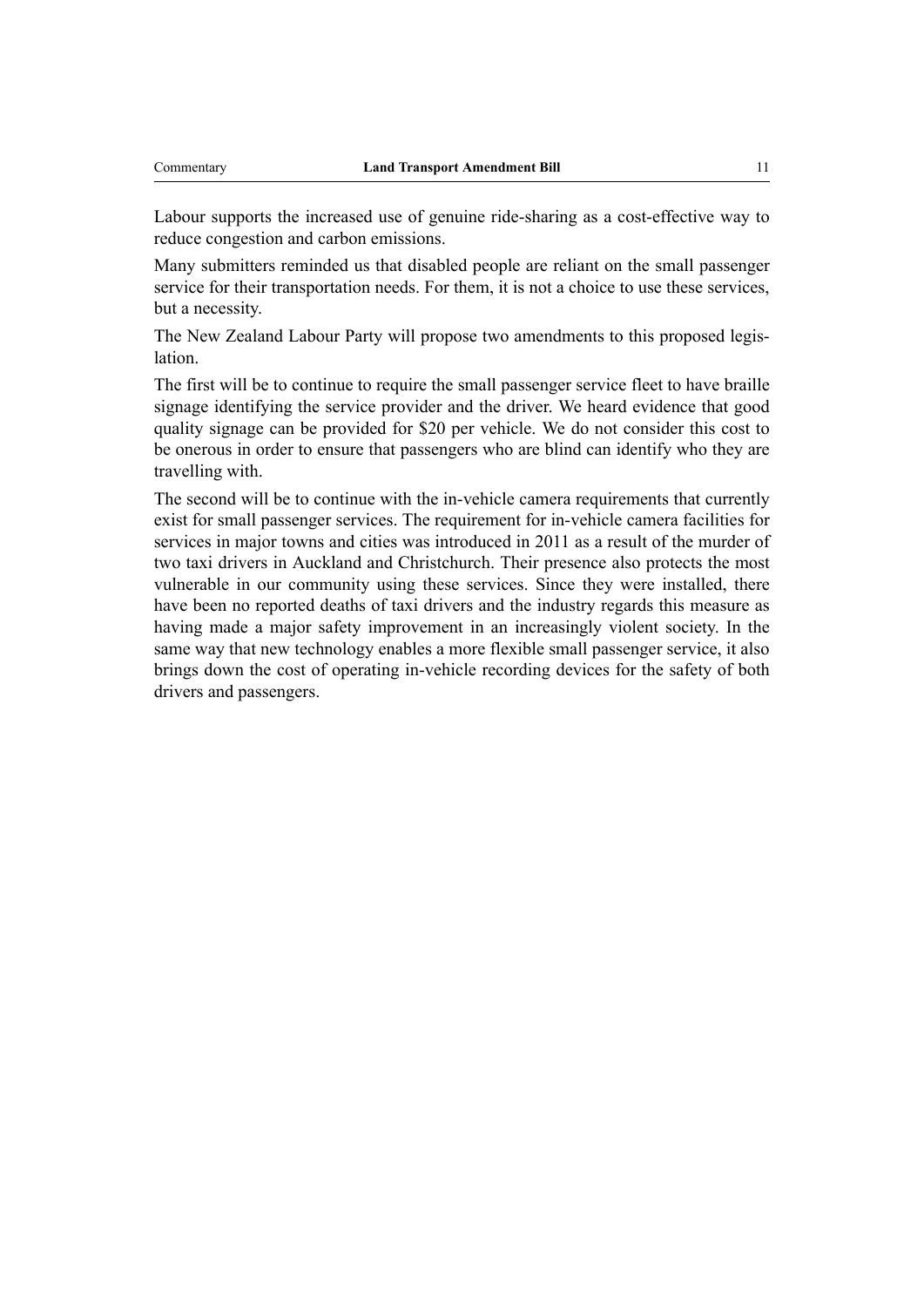# **Appendix**

#### **Committee process**

This bill was referred to the committee on 15 September 2016. The closing date for submissions was 27 October 2016. We received and considered 79 submissions from interested groups and individuals. We heard oral evidence from 32 submitters.

We received advice from the Ministry of Transport, the New Zealand Transport Agency, and the New Zealand Police. The Regulations Review Committee reported to the committee on the powers contained in clauses 31, 52, and 53.

#### **Committee membership**

Jonathan Young (Chairperson) Andrew Bayly, until 8 February 2017 Hon David Bennett, from 8 February 2017 Peeni Henare Iain Lees-Galloway Clayton Mitchell Sue Moroney Dr Parmjeet Parmar Denise Roche Alastair Scott Hon Maurice Williamson Dr Jian Yang

Hon David Bennett in his capacity as Associate Transport Minister excused himself from any discussion or decisions involving this bill.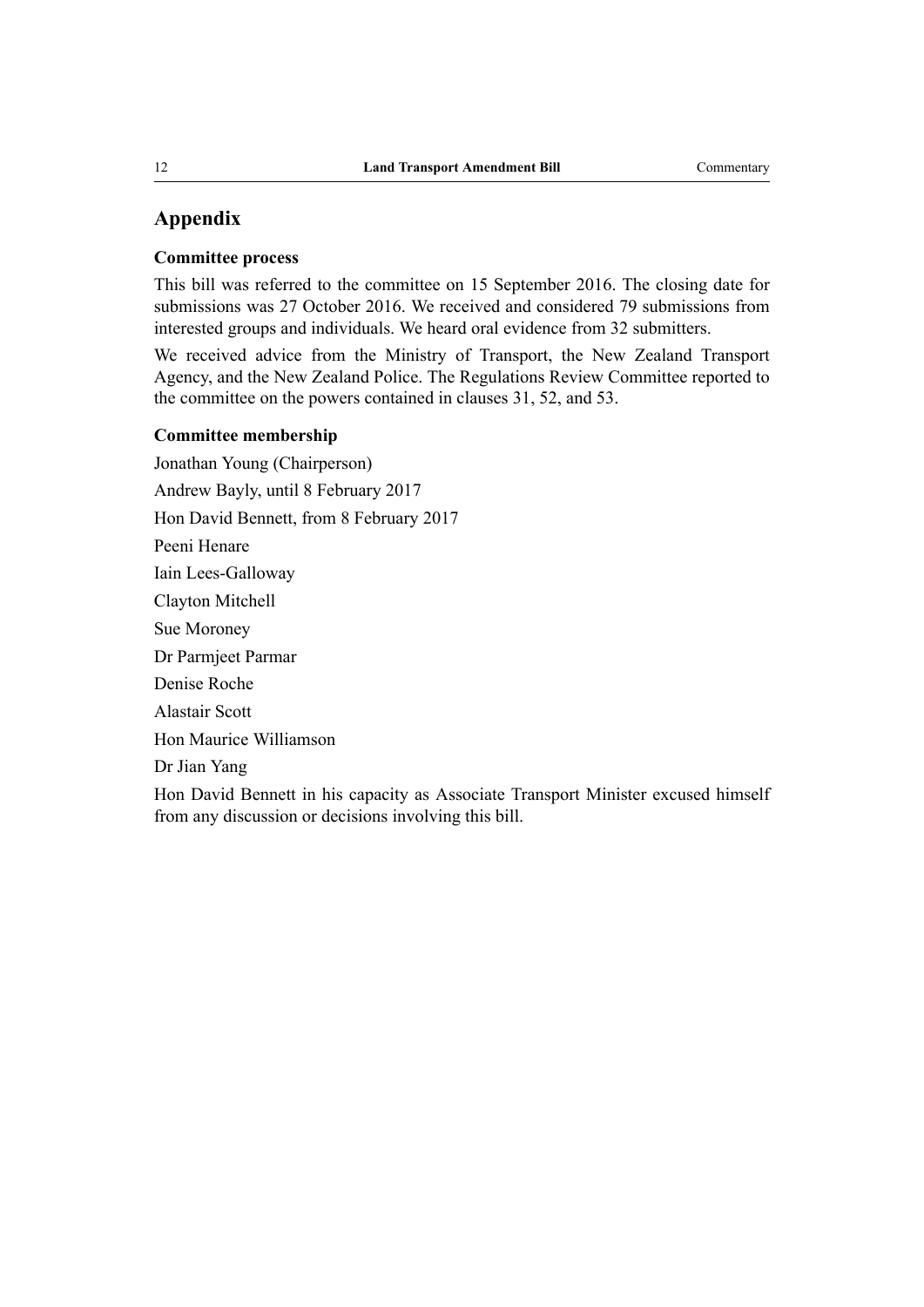# **Key to symbols used in reprinted bill**

# **As reported from a select committee**

text inserted unanimously

text deleted unanimously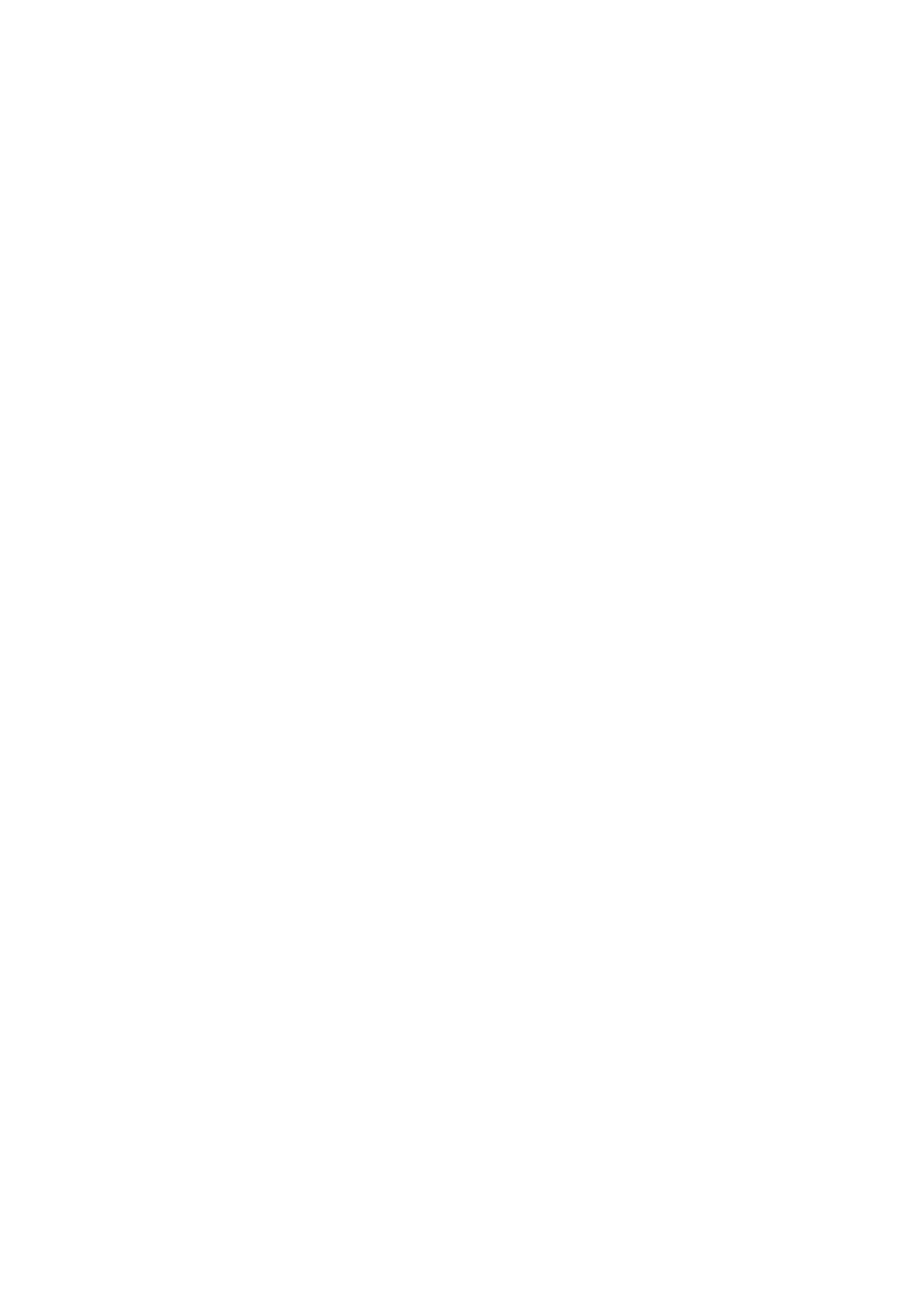*Hon Simon Bridges*

# **Land Transport Amendment Bill**

Government Bill

# **Contents**

|                  |                                                                            | Page           |
|------------------|----------------------------------------------------------------------------|----------------|
| $\mathbf{1}$     | Title                                                                      | 7              |
| $\overline{2}$   | Commencement                                                               | $\overline{7}$ |
|                  | Part 1                                                                     |                |
|                  | <b>Amendments to Land Transport Act 1998</b>                               |                |
| 3                | Principal Act                                                              | $\,8\,$        |
| 4                | New section 2A inserted (Transitional, savings, and related<br>provisions) | 8              |
|                  | Transitional, savings, and related provisions<br>2A                        | 8              |
|                  | Subpart 1-Alcohol interlock sentences                                      |                |
| 5                | Section 2 amended (Interpretation)                                         | $\,$ $\,$      |
| $\underline{5A}$ | Section 32 amended (Contravention of section $5(1)(c)$ )                   | $\frac{9}{9}$  |
| 6                | Section 33 amended (Contravention of section $5(2)$ or $(3)$ )             |                |
| 6A               | Section 35 amended (Contravention of section 7, or section 22              | 10             |
|                  | where no injury or death involved)                                         |                |
| 6B               | Section 36 amended (Contravention of section 7 or section 22               | 10             |
|                  | involving injury)                                                          |                |
| 6C               | Section 36AA amended (Contravention of section 7 by causing                | 10             |
|                  | death of another person)                                                   |                |
| 6D               | Section 36A amended (Contravention of section 22A)                         | 10             |
| 6E               | Section 38 amended (Contravention of section 8 causing injury or           | 11             |
|                  | death)                                                                     |                |
| <u>6F</u>        | Section 39 amended (Aggravated careless use of vehicle causing             | 11             |
|                  | injury or death)                                                           |                |
| 7                | Section 55A amended (Offences concerning alcohol interlock                 | 11             |
|                  | devices)                                                                   |                |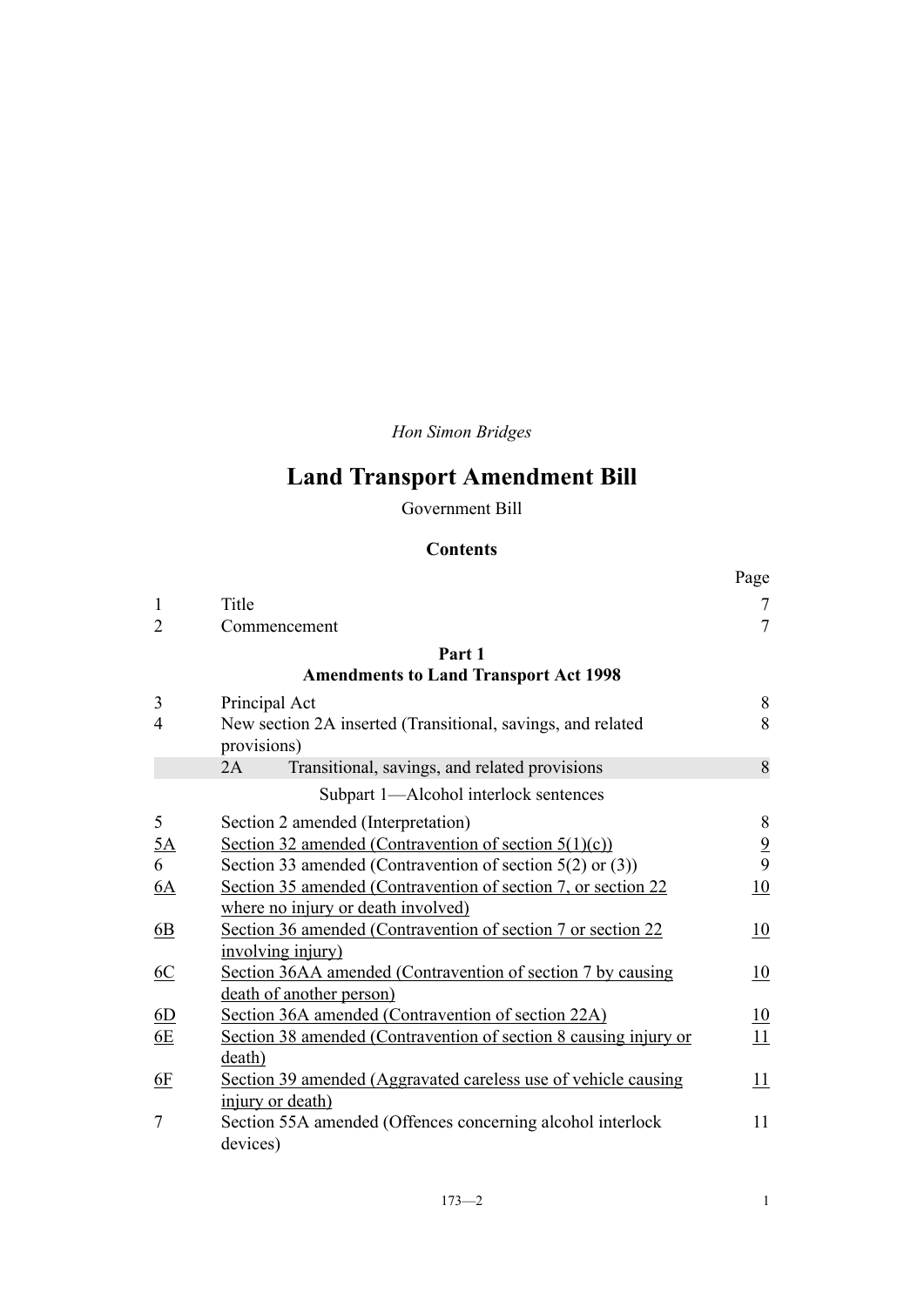|    | <b>Land Transport Amendment Bill</b> |                                                                                                                                                      |    |  |
|----|--------------------------------------|------------------------------------------------------------------------------------------------------------------------------------------------------|----|--|
| 8  | alcohol limit)                       | Section 56 amended (Contravention of specified breath or blood-                                                                                      | 12 |  |
| 9  |                                      | Section 57 amended (Contravention of specified breath or blood-<br>alcohol limit by person younger than 20)                                          | 12 |  |
| 10 |                                      | Section 57AA amended (Contravention of specified breath or<br>blood alcohol limit by holder of alcohol interlock licence or zero<br>alcohol licence) | 12 |  |
| 11 |                                      | Section 57A amended (Driving while impaired and with blood that<br>contains evidence of use of qualifying drug)                                      | 13 |  |
| 12 |                                      | Section 58 amended (Contravention of section 12)                                                                                                     | 13 |  |
| 13 |                                      | Section 60 amended (Failure or refusal to permit blood specimen<br>to be taken or to undergo compulsory impairment test)                             | 14 |  |
| 14 |                                      | Section 61 amended (Person in charge of motor vehicle causing<br>injury or death)                                                                    | 14 |  |
| 15 |                                      | Section 62 amended (Causing injury or death in circumstances to<br>which section 61 does not apply)                                                  | 14 |  |
| 16 |                                      | Section 63 amended (Further penalty in certain cases where person<br>driving vehicle used in transport service)                                      | 15 |  |
| 17 |                                      | Cross-heading above section 65 replaced                                                                                                              | 15 |  |
|    |                                      | Mandatory disqualification and assessment for repeat<br>offences                                                                                     |    |  |
| 18 |                                      | Section 65 amended (Mandatory penalties for repeat offences<br>involving use of alcohol or drugs)                                                    | 15 |  |
| 19 |                                      | Section 65A replaced (Alcohol interlock requirements for repeat<br>offences or certain first time offences involving use of alcohol)                 | 15 |  |
|    |                                      | Mandatory alcohol interlock sentence for repeat offences<br>and certain first offences                                                               |    |  |
|    | 65AB                                 | Qualifying offences                                                                                                                                  | 16 |  |
|    | 65AC                                 | Alcohol interlock sentence                                                                                                                           | 17 |  |
|    | 65AD                                 | Injury or death                                                                                                                                      | 17 |  |
|    | 65AE                                 | Period of disqualification                                                                                                                           | 17 |  |
|    | 65AF                                 | Alcohol interlock sentence disqualifies person from<br>driving except under alcohol interlock licence                                                | 18 |  |
|    | 65AG                                 | Alcohol interlock licence requirements                                                                                                               | 18 |  |
|    | 65AH                                 | When court may take alcohol interlock sentence into<br>account                                                                                       | 19 |  |
|    | 65AI                                 | Exceptions: persons who are not to be given alcohol<br>interlock sentence                                                                            | 19 |  |
|    | 65AJ                                 | Effect of subsequent qualifying offences on alcohol<br>interlock-licence sentence                                                                    | 19 |  |
|    | <b>65AK</b>                          | Effect of other subsequent offences on alcohol interlock<br>licence                                                                                  | 20 |  |
|    |                                      | Mandatory zero alcohol requirements for repeat offences                                                                                              |    |  |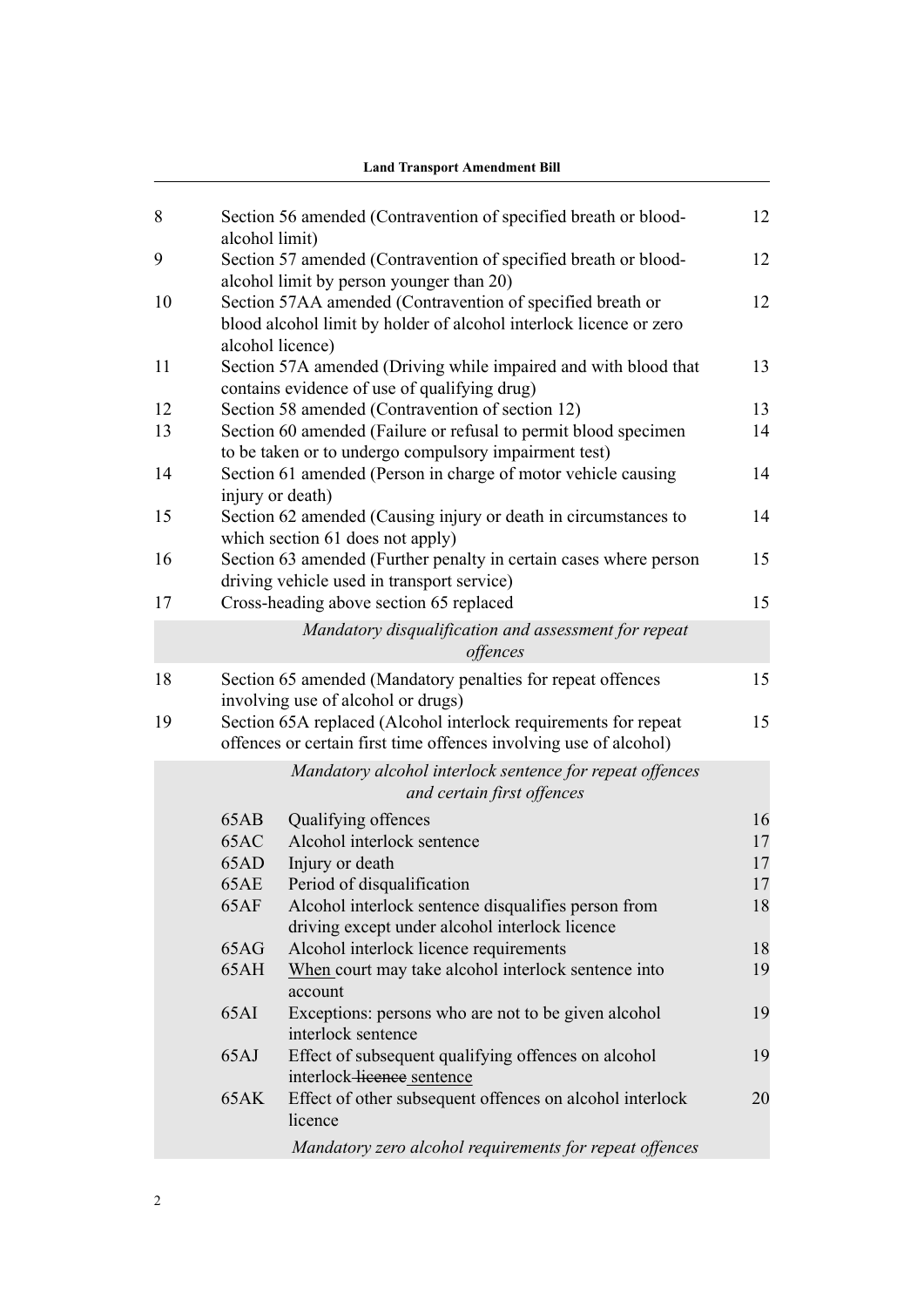|                |                | <b>Land Transport Amendment Bill</b>                                                                                            |          |
|----------------|----------------|---------------------------------------------------------------------------------------------------------------------------------|----------|
|                |                |                                                                                                                                 |          |
| 20             |                | Section 65B amended (Mandatory zero alcohol requirements for<br>repeat offences involving use of alcohol)                       | 20       |
| 21             |                | Section 81 amended (Provisions relating to mandatory                                                                            | 21       |
|                |                | disqualification)                                                                                                               |          |
| 21A            |                | Section 86 amended (Term of disqualification if person already                                                                  | 21       |
|                | disqualified)  |                                                                                                                                 |          |
| 22             |                | Section 87 amended (Particulars of certain court orders to be sent                                                              | 21       |
|                |                | to Agency and offender)                                                                                                         |          |
| 23             |                | Section 94 amended (Substitution of community-based sentences)                                                                  | 21       |
| 24<br>25       |                | Section 99 amended (Court may reduce disqualification)                                                                          | 21<br>21 |
| 26             |                | Section 100 amended (Agency to remove certain disqualifications)<br>Section 100A replaced (Agency to remove alcohol interlock   | 22       |
|                | requirements)  |                                                                                                                                 |          |
|                | 100A           | Agency may-replace alcohol interlock licence with zero                                                                          | 22       |
|                |                | aleohol licence authorise removal of alcohol interlock                                                                          |          |
|                |                | device and certify that requirements of alcohol interlock                                                                       |          |
|                |                | sentence have been fulfilled                                                                                                    |          |
|                | 100B           | Court may cancel alcohol interlock sentence and                                                                                 | 22       |
|                |                | disqualify driver instead                                                                                                       |          |
|                | 100C           | Court may impose alcohol interlock sentence if exception                                                                        | 23       |
|                |                | no longer applies                                                                                                               |          |
| 27             | licence)       | Section 103 amended (Persons who may apply to court for limited                                                                 | 23       |
| 28             |                | Section 108 replaced (Appeal against Agency's refusal to remove<br>disqualification)                                            | 23       |
|                | 108            | Appeal against Agency's refusal to remove<br>disqualification or replace alcohol interlock licence with<br>zero alcohol licence | 23       |
|                |                | Subpart 2-Fare evasion                                                                                                          |          |
| 29             |                | Section 79M replaced (Penalties for failure to pay passenger                                                                    | 23       |
|                | service fares) |                                                                                                                                 |          |
|                | 79M            | Penalties for failure to pay service fares, etc.                                                                                | 24       |
| 30             |                | New section 128F inserted (Powers of enforcement officers in                                                                    | 24       |
|                |                | relation to public transport service fares)                                                                                     |          |
|                | 128F           | Powers of enforcement officers in relation to public                                                                            | 24       |
|                |                | transport service fares                                                                                                         |          |
| 3 <sup>1</sup> |                | Section 167 amended (Regulations)                                                                                               | 25       |
|                |                | Subpart 3—Fleeing drivers                                                                                                       |          |
| 32             |                | Section 36AB repealed (Contravention of sections 7 and 114)                                                                     | 25       |
| 33             |                | Section 52 amended (Contravening notices, requirements, etc,                                                                    | 25       |
|                |                | given or imposed by enforcement officers)                                                                                       |          |
| 34             |                | New section 52A inserted (Contravention of section 114)                                                                         | 25       |
|                | 52A            | Contravention of section 114                                                                                                    | 25       |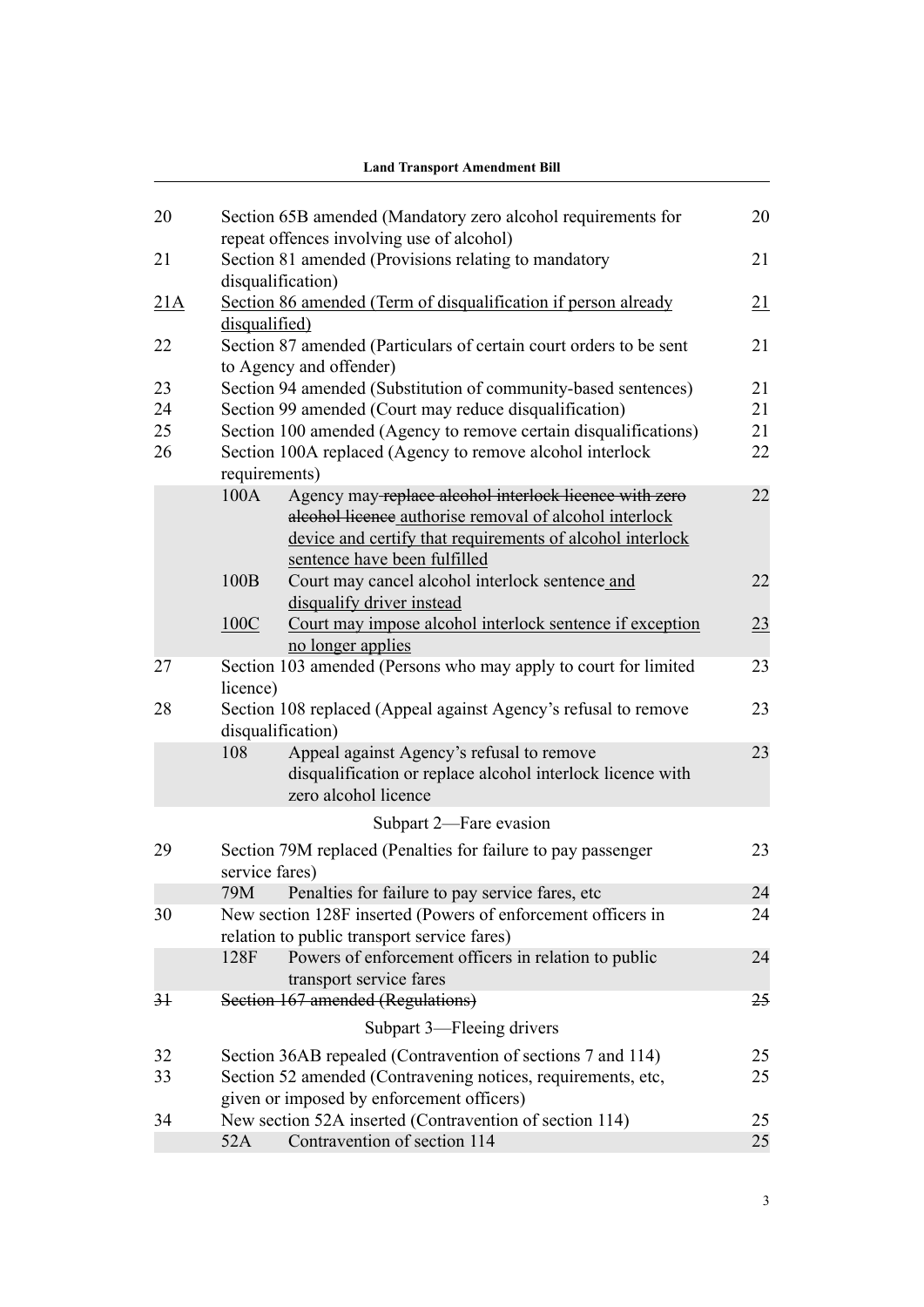| 35 | Section 96 amended (Vehicle seized and impounded for 28 days in                                                                                                     | 26 |
|----|---------------------------------------------------------------------------------------------------------------------------------------------------------------------|----|
| 36 | certain circumstances)<br>Section 102 amended (Appeal to Police against impoundment of<br>vehicle)                                                                  | 27 |
| 37 | Section 118 amended (Owner or hirer or licence holder to give<br>information as to identity of driver or passenger)                                                 | 28 |
| 38 | Section 123 amended (Enforcement officer may seize and impound<br>vehicle for up to 7 days where serious accident or hit and run<br>offence or for failure to stop) | 28 |
|    | Subpart 4—Heavy vehicles                                                                                                                                            |    |
| 39 | Section 2 amended (Interpretation)                                                                                                                                  | 29 |
| 40 | Section 6 amended (Vehicles to be safe and operated in compliance<br>with rules)                                                                                    | 29 |
| 41 | Section 16 replaced (Heavy motor vehicles not to be overloaded)                                                                                                     | 30 |
|    | 16<br>Heavy motor vehicles not to be overloaded or in breach<br>of dimension requirements                                                                           | 30 |
| 42 | Section 16A replaced (Restriction of heavy traffic on roads)                                                                                                        | 30 |
|    | Temporary restriction of heavy traffic on roads<br>16A                                                                                                              | 30 |
| 43 | Section 30O amended (Term of transport service licence)                                                                                                             | 31 |
| 44 | Section 43 replaced (Overloading offences)                                                                                                                          | 31 |
|    | Overloading and over-dimension offences<br>43                                                                                                                       | 31 |
| 45 | Section 113A amended (Power to inspect records)                                                                                                                     | 31 |
| 46 | Section 125 amended (Stopping, inspection, and weighing of<br>heavy vehicles and certain transport service vehicles)                                                | 31 |
| 47 | Section 126 amended (Off-loading of overweight vehicle)                                                                                                             | 32 |
| 48 | Section 147 amended (Evidence of accuracy of weighing devices<br>and sites)                                                                                         | 32 |
| 49 | New section 147A inserted (Certification of accuracy of alternative<br>weighing technology)                                                                         | 32 |
|    | Certification of accuracy of alternative weighing<br>147A<br>technology                                                                                             | 32 |
| 50 | Section 152 amended (Power of Minister to make ordinary rules)                                                                                                      | 33 |
| 51 | Section 164 amended (Matters to have regard to when making or<br>recommending rules)                                                                                | 33 |
| 52 | Section 166 amended (Agency may grant exemptions)                                                                                                                   | 33 |
| 53 | New section 166A inserted (Agency may grant exemptions to New<br><b>Zealand Defence Force)</b>                                                                      | 33 |
|    | Agency may grant exemptions to New Zealand Defence<br>166A<br>Force                                                                                                 | 33 |
| 54 | Section 167 amended (Regulations)                                                                                                                                   | 34 |
|    | Subpart 5—Small passenger services                                                                                                                                  |    |
| 55 | Section 2 amended (Interpretation)                                                                                                                                  | 34 |

### **Land Transport Amendment Bill**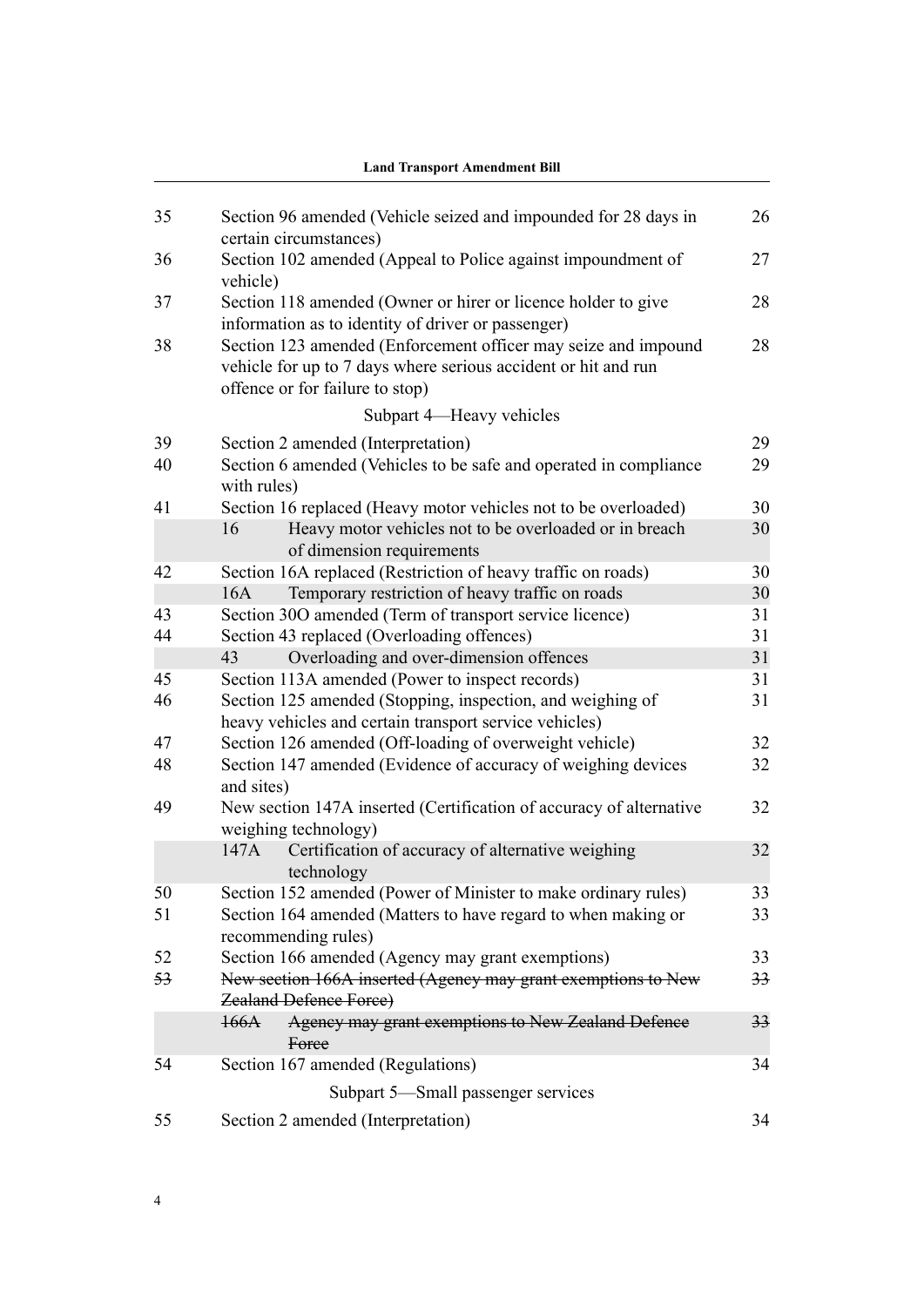|     | е на темперията и странително в                                                                                            |                 |
|-----|----------------------------------------------------------------------------------------------------------------------------|-----------------|
|     |                                                                                                                            |                 |
| 56  | Section 22AB amended (Road controlling authorities may make<br>certain bylaws)                                             | 36              |
| 57  | Section 30A amended (Requirements for vehicles)                                                                            | 36              |
| 58  | Section 30B repealed (Provision of identification information in                                                           | 36              |
|     | Braille)                                                                                                                   |                 |
| 59  | Section 30D amended (Additional criteria for small passenger<br>service vehicles and vehicle recovery service)             | 36              |
| 60  | Section 30E amended (Additional criteria for large passenger<br>service vehicles)                                          | 36              |
| 61  | Section 30J replaced (Transport service operators may not carry on<br>certain transport services unless licensed to do so) | 36              |
|     | 30J<br>Transport service operators must be licensed                                                                        | 37              |
| 62  | Section 30L amended (Grant of licence)                                                                                     | 37              |
| 63  | Section 30M amended (Conditions of transport service licences)                                                             | 37              |
| 64  | Sections 30P to 30R replaced                                                                                               | 37              |
|     | Driver must have or drive under transport service licence<br>30P                                                           | 37              |
|     | Records to be kept by facilitator of facilitated cost-<br>30Q<br>sharing arrangement                                       | 38              |
| 65  | Section 30S amended (When Agency may revoke transport service<br>licence)                                                  | 38              |
| 66  | Section 30T amended (Procedure Agency must follow before<br>revoking transport service licence)                            | 38              |
| 67  | Section 30U amended (Suspension of transport service licence)                                                              | 38              |
| 68  | Section 30V amended (Interpretation)                                                                                       | 39              |
| 69  | Section 30Z replaced (Application of Part)                                                                                 | 39              |
|     | Application of Part<br>30Z                                                                                                 | 39              |
| 70  | Section 30ZD amended (Records must be kept)                                                                                | 39              |
| 71  | Section 30ZH amended (Duties regarding logbooks)                                                                           | 40              |
| 72  | Section 79A amended (Offence to carry on transport service<br>without licence)                                             | 40              |
| 73  | New section 79AB inserted (Offence to drive vehicle used in<br>transport service without licence)                          | 40              |
|     | <b>79AB</b><br>Offence to drive vehicle used in transport service without<br>licence                                       | 40              |
| 74  | Section 79C amended (Failure to present vehicle for inspection)                                                            | 41              |
| 74A | Section 79E amended (Liability of persons who use unlicensed                                                               | 41              |
|     | transport service)                                                                                                         |                 |
| 75  | Section 79H amended (Contravention of section 128A)                                                                        | 41              |
| 75A | New section 79HA inserted (Failure to keep or produce records)                                                             | $\overline{41}$ |
|     | Failure to keep or produce records<br>79HA                                                                                 | 41              |
| 76  | Section 87B amended (Disqualification of holder of transport                                                               | 41              |
|     | service licence from holding transport service licence)                                                                    |                 |
| 77  | Section 128A amended (Enforcement officer's powers in respect<br>of non-complying small passenger service vehicles)        | 41              |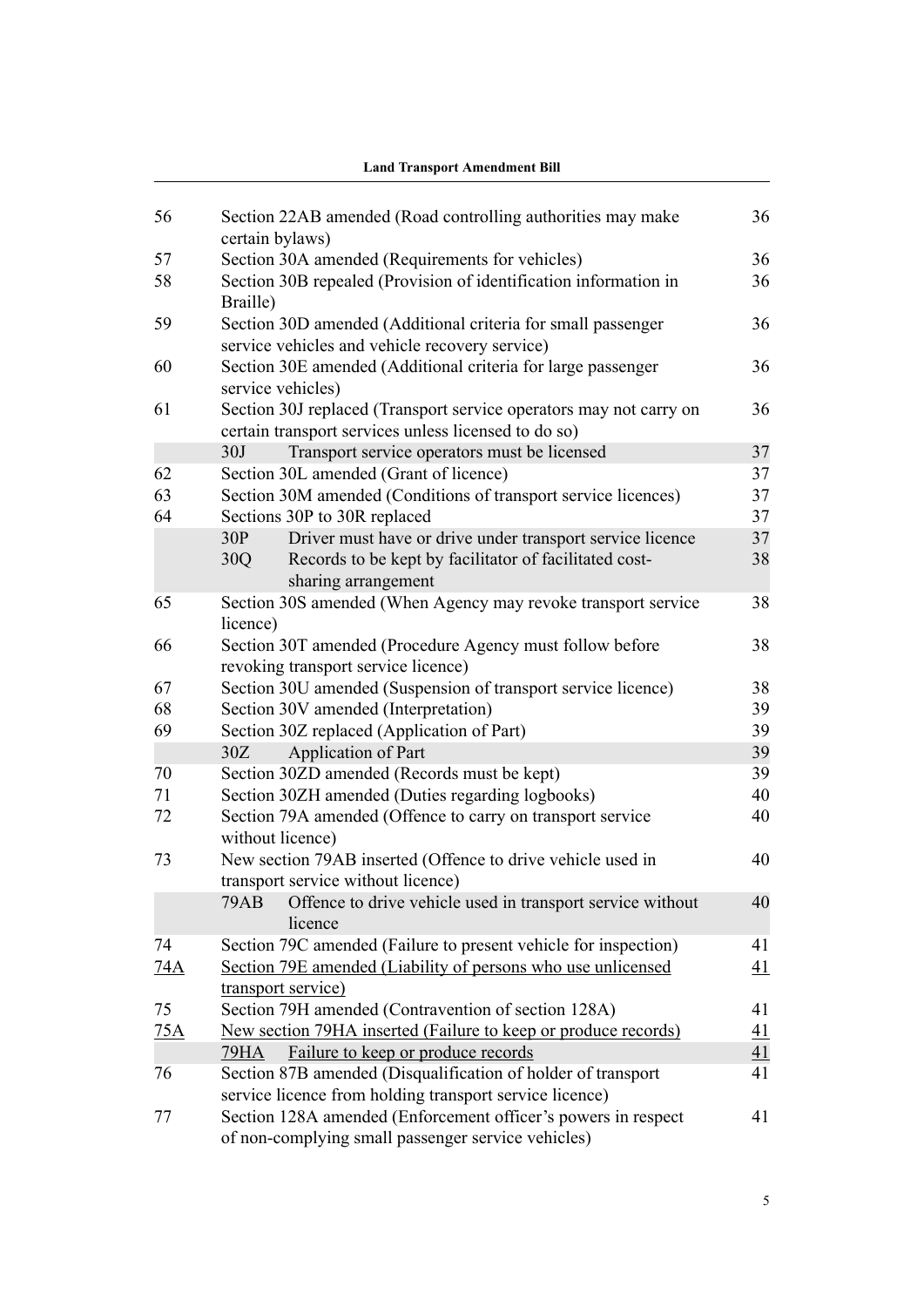| 78  | Section 158 amended (Rules concerning licensing, standard-                                                               | 41 |
|-----|--------------------------------------------------------------------------------------------------------------------------|----|
|     | setting, etc)                                                                                                            |    |
| 79  | Section 199A amended (Register of transport service licences)                                                            | 42 |
|     | Subpart 6-Miscellaneous amendments                                                                                       |    |
| 80  | Section 2 amended (Interpretation)                                                                                       | 42 |
| 81  | Section 22AB amended (Road controlling authorities may make<br>certain bylaws)                                           | 42 |
| 82  | Section 90 amended (Suspension of licence or disqualification<br>from driving under demerit points system)               | 42 |
| 83  | Section 95 amended (Mandatory 28-day suspension of driver<br>licence in certain circumstances)                           | 43 |
| 84  | Section 119 amended (Powers of entry)                                                                                    | 43 |
| 85  | Section 121 amended (Enforcement officer may immobilise<br>vehicle, etc, in specified circumstances)                     | 43 |
| 86  | Section 129 amended (Vehicles may be inspected and directed to<br>remain stopped for contravening dangerous goods rules) | 43 |
| 87  | Section 132 amended (Inspection powers concerning dangerous<br>goods)                                                    | 44 |
| 88  | Section 139 amended (Issue of infringement notice)                                                                       | 44 |
| 89  | Section 140 amended (Contents of infringement and reminder<br>notices)                                                   | 44 |
| 89A | New section 166A inserted (Agency may grant exemptions to New<br><b>Zealand Defence Force</b> )                          | 44 |
|     | Agency may grant exemptions to New Zealand Defence<br>166A<br>Force                                                      | 45 |
| 90  | Section 168 amended (Regulations relating to fees and charges for<br>land transport)                                     | 45 |
| 91  | Section 242 amended (Motor vehicles must be registered and<br>licensed)                                                  | 45 |
| 92  | Section 269 amended (Regulations)                                                                                        | 45 |
|     | Part 2                                                                                                                   |    |
|     | Related and consequential amendments                                                                                     |    |
|     | Amendment to Government Roading Powers Act 1989                                                                          |    |
| 93  | Amendment to Government Roading Powers Act 1989                                                                          | 46 |
|     | Amendment to Land Transport (Road Safety and Other Matters)<br>Amendment Act 2011                                        |    |
| 93A | <b>Amendment to Land Transport (Road Safety and Other Matters)</b><br>Amendment Act 2011                                 | 46 |
|     | Amendment to Road User Charges Act 2012                                                                                  |    |
| 94  | Amendment to Road User Charges Act 2012                                                                                  | 47 |
|     |                                                                                                                          |    |

### **Land Transport Amendment Bill**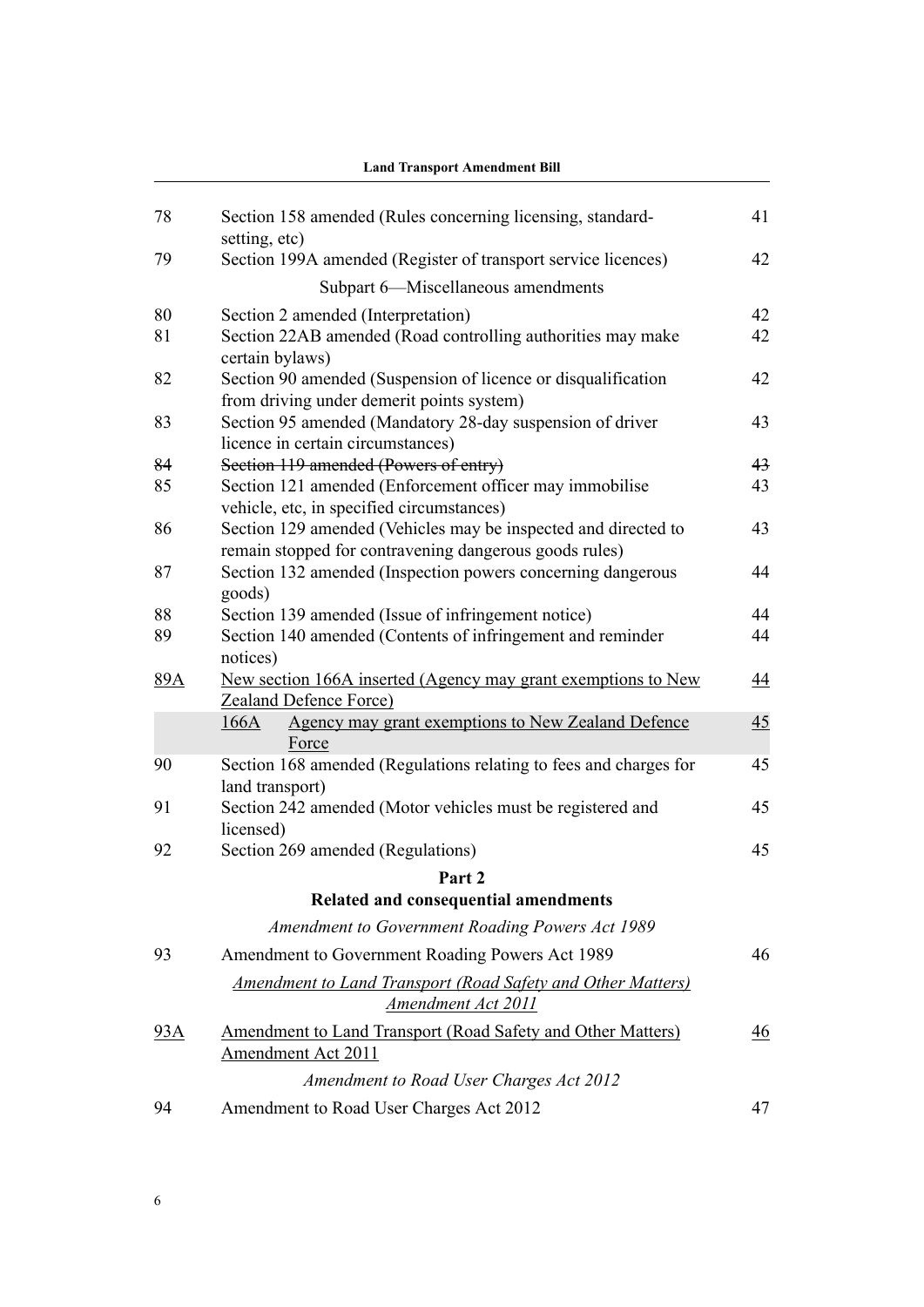<span id="page-20-0"></span>

|     | <b>Land Transport Amendment Bill</b>                                                    | cl <sub>2</sub> |
|-----|-----------------------------------------------------------------------------------------|-----------------|
|     | Amendments to Sentencing Act 2002                                                       |                 |
| 95  | Amendments to Sentencing Act 2002                                                       | 47              |
|     | <b>Amendments to Heavy Motor Vehicle Regulations 1974</b>                               |                 |
| 95A | <b>Amendments to Heavy Motor Vehicle Regulations 1974</b>                               | 47              |
|     | Amendments to Land Transport (Offences and Penalties)<br><b>Regulations 1999</b>        |                 |
| 95B | <b>Amendments to Land Transport (Offences and Penalties)</b><br><b>Regulations 1999</b> | 48              |
|     | Transitional, savings, and related provisions                                           |                 |
| 96  | New Schedule 1 inserted and amended                                                     | 49              |
|     | Consequential amendments to enactments                                                  |                 |
| 97  | Consequential amendments to enactments                                                  | 52              |
|     | <b>Schedule 1</b><br><b>New Schedule 1 inserted</b>                                     | 53              |
|     | <b>Schedule 2</b><br><b>Consequential amendments to Acts</b>                            | 54              |
|     | <b>Schedule 3</b><br><b>Consequential amendments to other enactments</b>                | 57              |

### **The Parliament of New Zealand enacts as follows:**

- **1 Title** This Act is the Land Transport Amendment Act (No 2) 2016. **2 Commencement** *Commencement of amendments relating to alcohol interlock sentences* 5 (1) Subpart 1 of Part 1 and sections 96(2) and 97(1) and (4) come into force— (a) on 1 April 2018; or (b) on an earlier date appointed by the Governor-General by Order in Coun
	- cil, and 1 or more orders may be made appointing different dates for dif- 10 ferent provisions and for different purposes.

*Commencement of amendments relating to small passenger vehicles*

- (2) Subpart 5 of Part 1 and sections 96(3) and 97(3) and (8) come into force—
	- (a) on a date appointed by the Governor-General by Order in Council, and 1 15 or more orders may be made appointing different dates for different provisions and for different purposes; and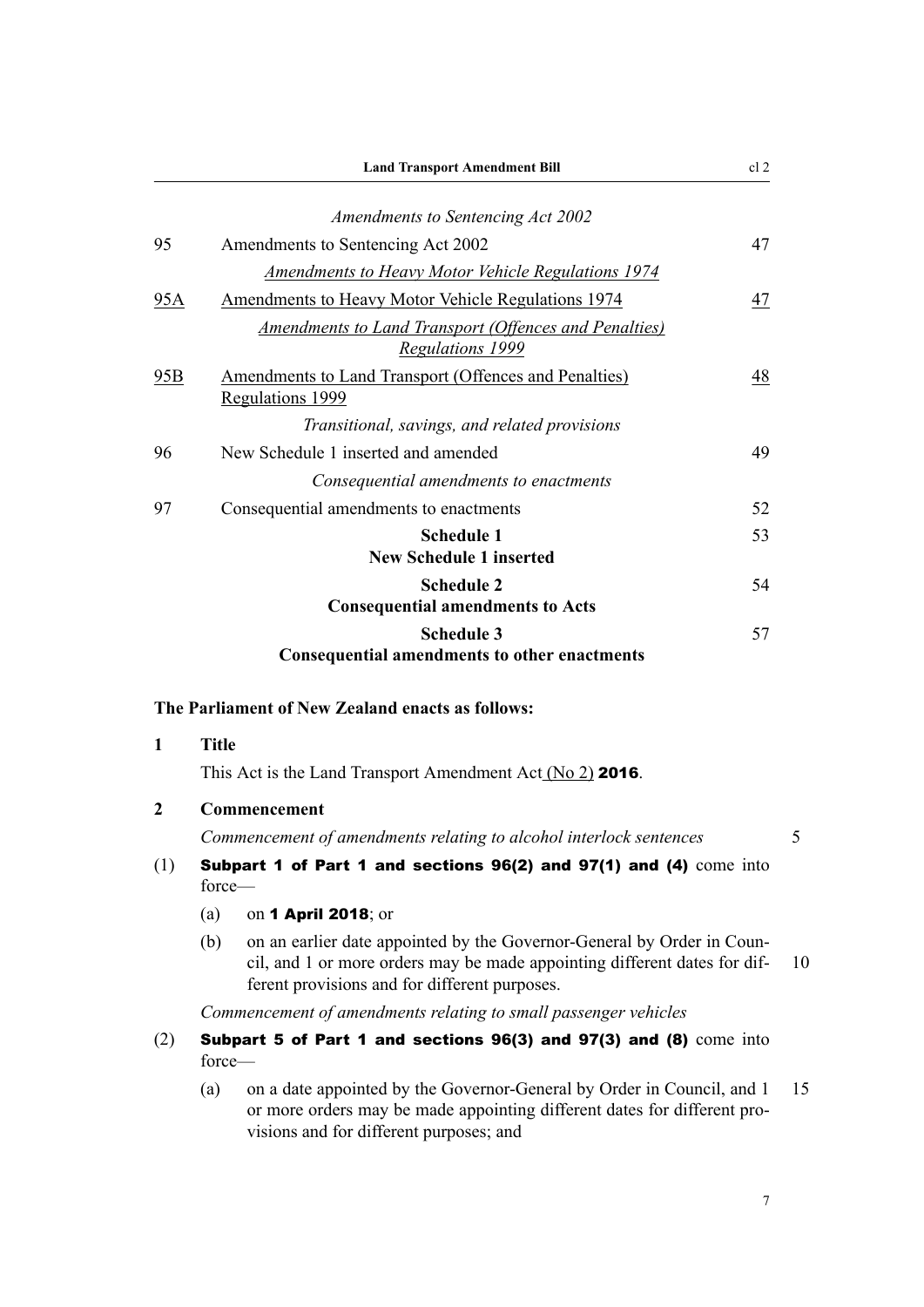<span id="page-21-0"></span>(b) to the extent not previously brought into force under **paragraph (a)**, on 1 July 2017.

*Commencement of the rest of this Act*

(3) The rest of this Act comes into force on the day after the date on which it receives the Royal assent. 5

# **Part 1 Amendments to Land Transport Act 1998**

### **3 Principal Act**

This Part amends the Land Transport Act 1998 (the **principal Act**).

**4 New section 2A inserted (Transitional, savings, and related provisions)** 10 After section 2, insert:

#### **2A Transitional, savings, and related provisions**

The transitional, savings, and related provisions set out in **Schedule 1** have effect according to their terms.

### Subpart 1—Alcohol interlock sentences 15

#### **5 Section 2 amended (Interpretation)**

- (1) In section 2(1), definition of **alcohol interlock device**, paragraph (c), replace "section 65A" with "sections 65AB to 65AK".
- (2) In section 2(1), definition of **alcohol interlock licence**, replace "section  $65A(2)$ " with "section 65AC".  $20$
- (3) In section 2(1), definition of **zero alcohol licence**, paragraph (a), replace "made under section 65B(2)" with "referred to in section 65B(1)".
- (4) In section  $2(1)$ , insert in their appropriate alphabetical order:

**alcohol interlock sentence** has the meaning given in section 65AC

**concurrent offence** means an offence— 25

- (a) that is not a qualifying offence; and
- (b) that occurred as part of the same series of events as the facts that gave rise to the person's conviction for a qualifying offence; and
- (c) for which the offender may or must be disqualified from holding or obtaining a driver licence under this Act or under section 124 of the Sen- 30 tencing Act 2002

**non-serviced area** means an area that is identified on an Internet site maintained by or on behalf of the Agency and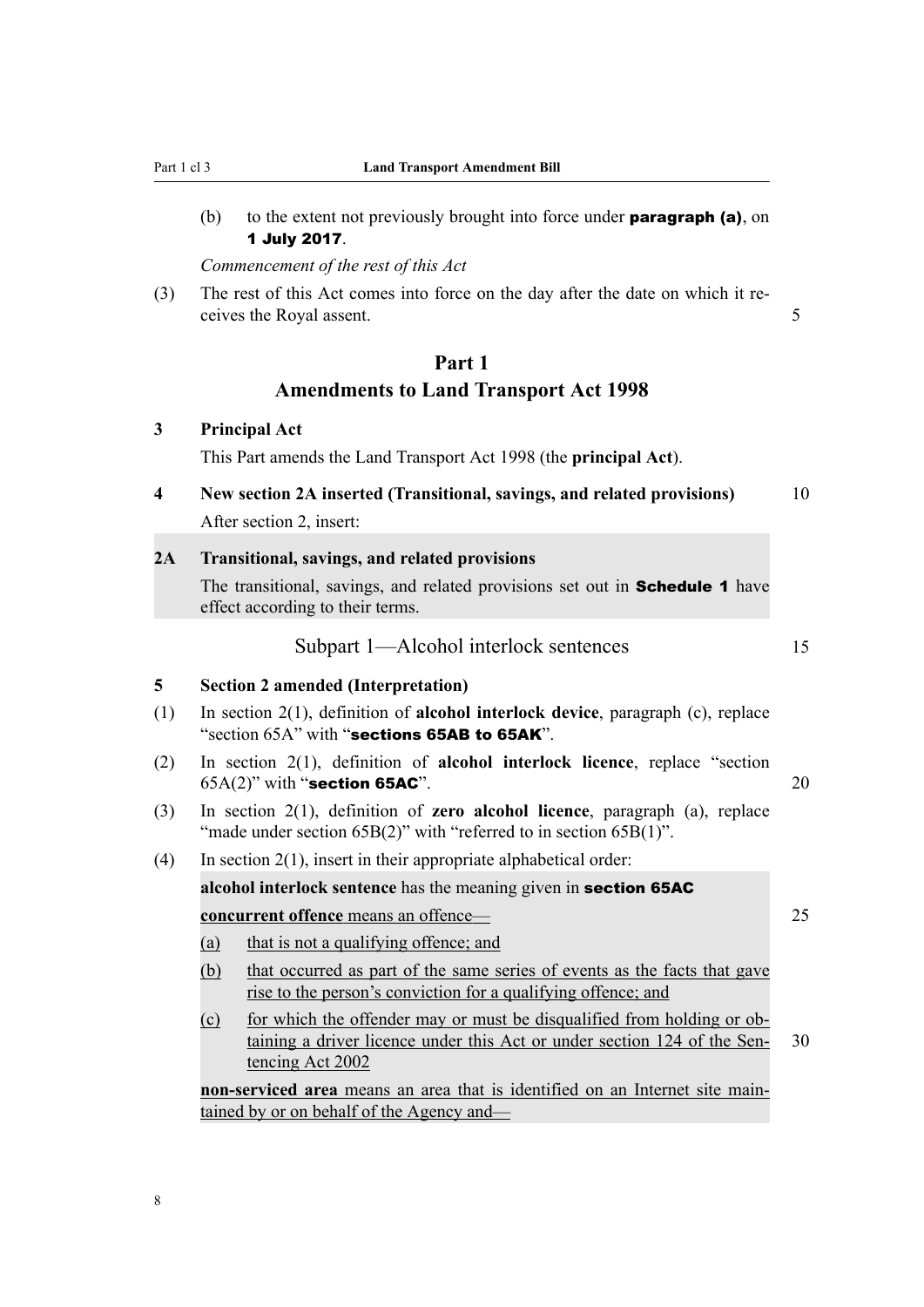$\overline{\phantom{0}}$ 

<span id="page-22-0"></span>

|               | (a)                                                                                                                                                                                                                                                                       | is 70 km or more from an approved provider's service centre or is on an<br>island without an approved provider's service centre; and                                                                                                                      |    |
|---------------|---------------------------------------------------------------------------------------------------------------------------------------------------------------------------------------------------------------------------------------------------------------------------|-----------------------------------------------------------------------------------------------------------------------------------------------------------------------------------------------------------------------------------------------------------|----|
|               | (b)                                                                                                                                                                                                                                                                       | is not able to be serviced by an approved provider via remote technology                                                                                                                                                                                  |    |
|               |                                                                                                                                                                                                                                                                           | qualifying offence is an offence described in section 65AB(1)                                                                                                                                                                                             |    |
|               |                                                                                                                                                                                                                                                                           |                                                                                                                                                                                                                                                           |    |
| <u>5A</u>     |                                                                                                                                                                                                                                                                           | Section 32 amended (Contravention of section 5(1)(c))                                                                                                                                                                                                     | 5  |
| (1)           |                                                                                                                                                                                                                                                                           | After section 32(3), insert:                                                                                                                                                                                                                              |    |
| (3A)          | If an offence against subsection $(1)$ is a concurrent offence in relation to a<br>qualifying offence for an alcohol interlock sentence, then the mandatory dis-<br>qualification in subsection $(3)(b)$ does not apply and <b>section 65AH(3)(b)</b> ap-<br>plies.<br>10 |                                                                                                                                                                                                                                                           |    |
| (2)           |                                                                                                                                                                                                                                                                           | After section 32(4), insert:                                                                                                                                                                                                                              |    |
| (4A)          | plies.                                                                                                                                                                                                                                                                    | If an offence against subsection $(1)$ is a concurrent offence in relation to a<br>qualifying offence for an alcohol interlock sentence, then the mandatory dis-<br>qualification in subsection $(4)(b)$ does not apply and <b>section 65AH(3)(b)</b> ap- | 15 |
| (3)           |                                                                                                                                                                                                                                                                           | Replace section 32(6) with:                                                                                                                                                                                                                               |    |
| (6)           |                                                                                                                                                                                                                                                                           | The imposition of a mandatory disqualification under this section is subject to<br>section 81 (which allows a court not to order disqualification for special rea-<br>sons relating to the offence).                                                      |    |
| 6             |                                                                                                                                                                                                                                                                           | Section 33 amended (Contravention of section 5(2) or (3))                                                                                                                                                                                                 | 20 |
| (1)           |                                                                                                                                                                                                                                                                           | After section $33(1)$ , insert:                                                                                                                                                                                                                           |    |
| (1A)          |                                                                                                                                                                                                                                                                           | Subsection $(1)$ does not apply in relation to-                                                                                                                                                                                                           |    |
|               | (a)                                                                                                                                                                                                                                                                       | an application for an alcohol interlock licence made in accordance with<br>an alcohol interlock sentence; or                                                                                                                                              |    |
|               | (b)                                                                                                                                                                                                                                                                       | an application for a zero alcohol licence made in accordance with section<br>65B.                                                                                                                                                                         | 25 |
| (2)           |                                                                                                                                                                                                                                                                           | After section 33(2), insert:                                                                                                                                                                                                                              |    |
| (2A)          | plies.                                                                                                                                                                                                                                                                    | If an offence against subsection $(1)$ is a concurrent offence in relation to a<br>qualifying offence for an alcohol interlock sentence, then the mandatory dis-<br>qualification in subsection $(2)(b)$ does not apply and <b>section 65AH(3)(b)</b> ap- | 30 |
| $\circled{3}$ |                                                                                                                                                                                                                                                                           | Replace section 33(3) with:                                                                                                                                                                                                                               |    |
| (3)           |                                                                                                                                                                                                                                                                           | The imposition of a mandatory disqualification under this section is subject to<br>section 81 (which allows a court not to order disqualification for special rea-<br>sons relating to the offence).                                                      | 35 |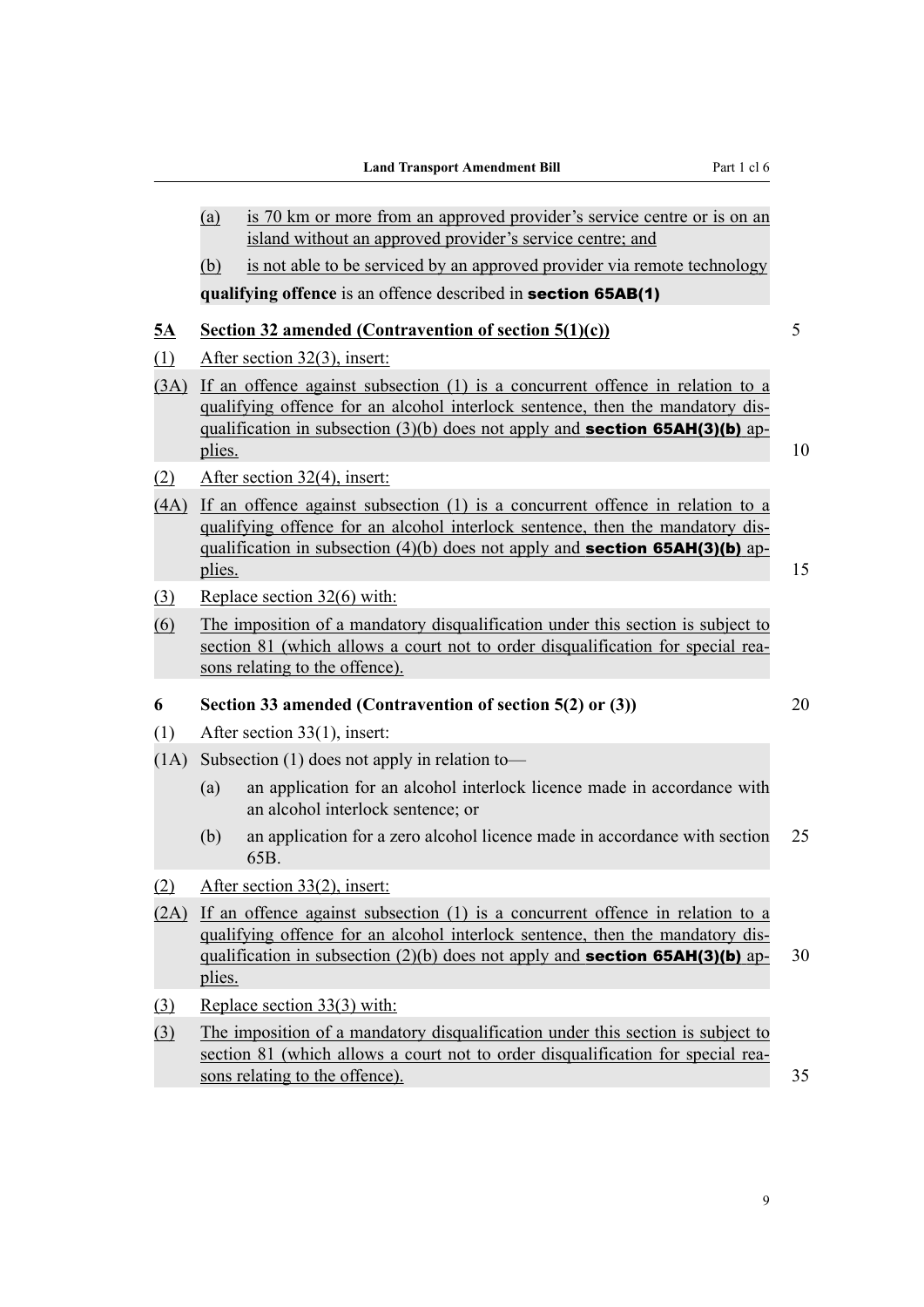# <span id="page-23-0"></span>**6A Section 35 amended (Contravention of section 7, or section 22 where no injury or death involved)**

- (1) After section 35(2), insert:
- (2A) If an offence against subsection (1) is a concurrent offence in relation to a qualifying offence for an alcohol interlock sentence, then the mandatory dis- 5 qualification in subsection (2)(b) does not apply and **section 65AH(3)(b)** applies.
- (2) Replace section 35(3) with:
- (3) The imposition of a mandatory disqualification under this section is subject to section 81 (which allows a court not to order disqualification for special rea- 10 sons relating to the offence).

# **6B Section 36 amended (Contravention of section 7 or section 22 involving injury)**

- (1) After section 36(2), insert:
- (2A) If an offence against subsection (1) is a concurrent offence in relation to a 15 qualifying offence for an alcohol interlock sentence, then the mandatory disqualification in subsection  $(2)(b)$  is the period of disqualification for the purposes of section 65AE(d) (*see* section 65AH(3)(a)).
- (2) Replace section 36(3) with:
- (3) The imposition of a mandatory disqualification under this section is subject to 20 section 81 (which allows a court not to order disqualification for special reasons relating to the offence).

### **6C Section 36AA amended (Contravention of section 7 by causing death of another person)**

- (1) After section 36AA(2), insert: 25
- (2A) If an offence against subsection (1) is a concurrent offence in relation to a qualifying offence for an alcohol interlock sentence, then the mandatory disqualification in subsection (2)(b) is the period of disqualification for the purposes of section 65AE(d) (*see* section 65AH(3)(a)).
- (2) Replace section 36AA(3) with: 30
- (3) The imposition of a mandatory disqualification under this section is subject to section 81 (which allows a court not to order disqualification for special reasons relating to the offence).

# **6D Section 36A amended (Contravention of section 22A)**

- (1) After section 36A(2), insert: 35
- (2A) If an offence against subsection (1) is a concurrent offence in relation to a qualifying offence for an alcohol interlock sentence, then the mandatory dis-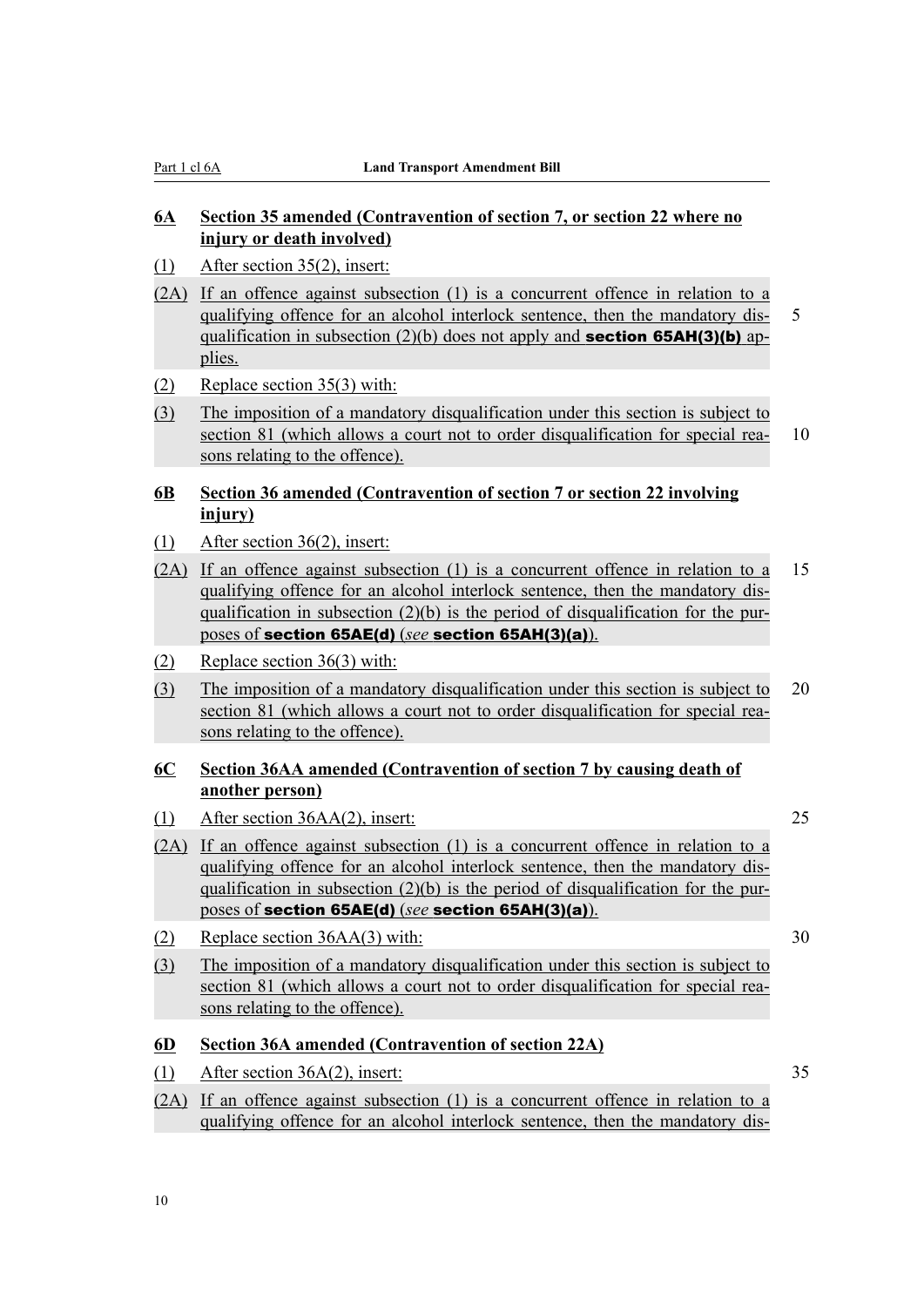<span id="page-24-0"></span>qualification in subsection  $(2)(b)$  is the period of disqualification for the purposes of section 65AE(d) (*see* section 65AH(3)(a)).

- (2) After section 36A(3), insert:
- (3A) If an offence against subsection (1) is a concurrent offence in relation to a qualifying offence for an alcohol interlock sentence, then the mandatory dis- 5 qualification in subsection (3)(b) is the period of disqualification for the purposes of section 65AE(d) (*see* section 65AH(3)(a)).
- (3) In section 36A(4), after "and section 35(2)", insert ",  $(2A)$ ,".
- (4) Replace section 36A(6) with:
- (6) The imposition of a mandatory disqualification under this section is subject to 10 section 81 (which allows a court not to order disqualification for special reasons relating to the offence).

### **6E Section 38 amended (Contravention of section 8 causing injury or death)**

- (1) After section 38(2), insert:
- (2A) If an offence against subsection (1) or (1A) is a concurrent offence in relation 15 to a qualifying offence for an alcohol interlock sentence, then the mandatory disqualification in subsection (2)(b) is the period of disqualification for the purposes of section 65AE(d) (*see* section 65AH(3)(a)).
- (2) Replace section 38(3) with:
- (3) The imposition of a mandatory disqualification under this section is subject to 20 section 81 (which allows a court not to order disqualification for special reasons relating to the offence).

### **6F Section 39 amended (Aggravated careless use of vehicle causing injury or death)**

- (1) After section 39(2), insert: 25
- (2A) If an offence against subsection (1) is a concurrent offence in relation to a qualifying offence for an alcohol interlock sentence, then the mandatory disqualification in subsection (2)(b) is the period of disqualification for the purposes of section 65AE(d) (*see* section 65AH(3)(a)).
- (2) Replace section  $39(3)$  with:  $30$

(3) The imposition of a mandatory disqualification under this section is subject to section 81 (which allows a court not to order disqualification for special reasons relating to the offence).

### **7 Section 55A amended (Offences concerning alcohol interlock devices)**

- (1) In section 55A(1), replace "order made by a court under section 65A(2)" with 35 "alcohol interlock sentence".
- (2) In section 55A(2), and (3), replace "order made under section 65A(2)" with "alcohol interlock sentence".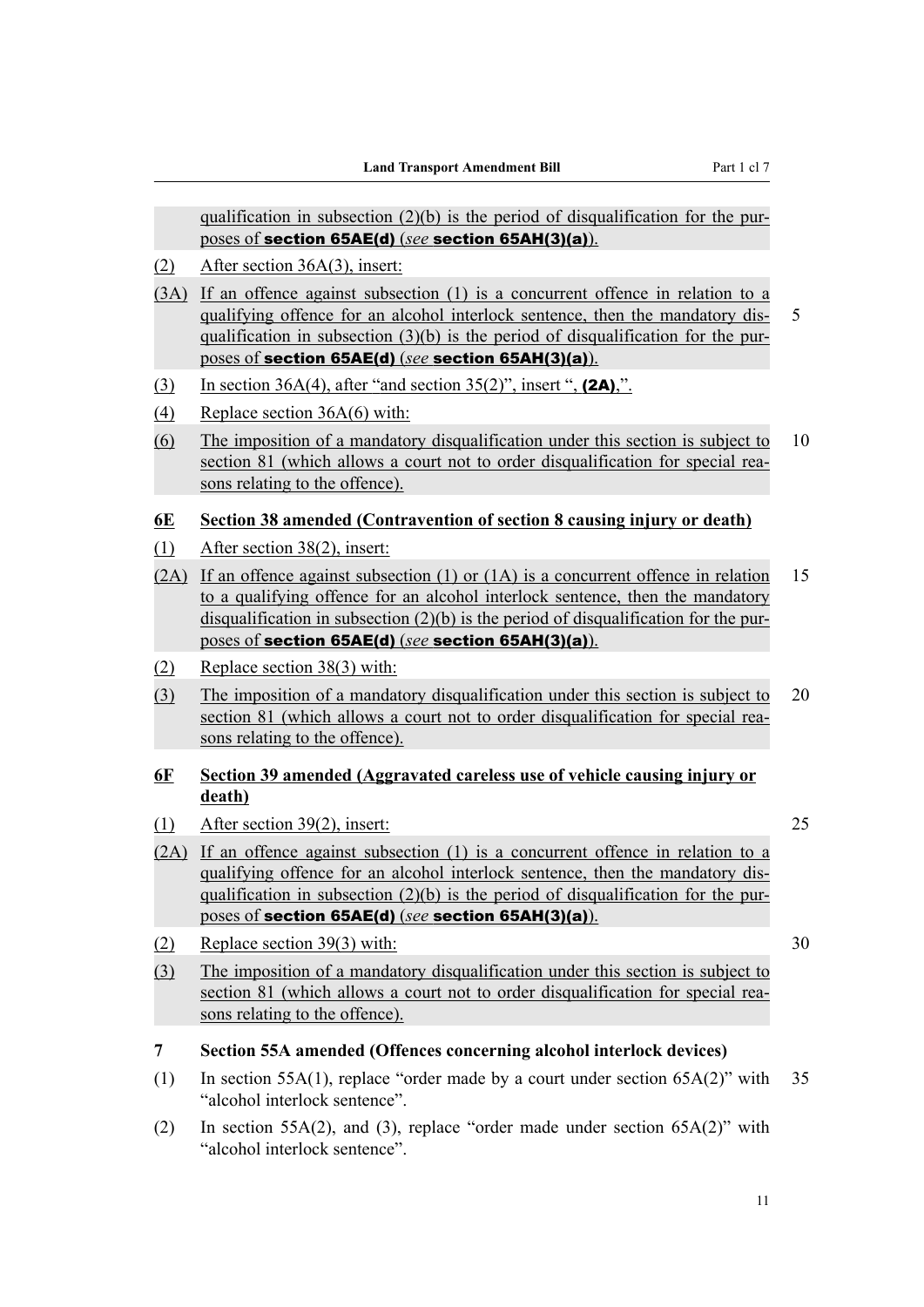<span id="page-25-0"></span>

| 8    | Section 56 amended (Contravention of specified breath or blood-alcohol<br>limit)                                                                                                                     |    |  |  |
|------|------------------------------------------------------------------------------------------------------------------------------------------------------------------------------------------------------|----|--|--|
| (1)  | After section 56(3), insert:                                                                                                                                                                         |    |  |  |
| (3A) | The mandatory disqualification in subsection $(3)(b)$ does not apply if—                                                                                                                             |    |  |  |
|      | an order is made under section 65; or<br>(a)                                                                                                                                                         | 5  |  |  |
|      | an alcohol interlock sentence is ordered under <b>section 65AC(1)</b> .<br>(b)                                                                                                                       |    |  |  |
| (2)  | Replace section 56(4A) with:                                                                                                                                                                         |    |  |  |
| (4A) | The mandatory disqualification in subsection $(4)(b)$ does not apply if—                                                                                                                             |    |  |  |
|      | an order is made under section 65; or<br>(a)                                                                                                                                                         |    |  |  |
|      | (b)<br>an alcohol interlock sentence is ordered under <b>section 65AC(1)</b> .                                                                                                                       | 10 |  |  |
| (3)  | Replace section $56(6)$ with:                                                                                                                                                                        |    |  |  |
| (6)  | The imposition of a mandatory disqualification under this section is subject to<br>section 81 (which allows a court not to order disqualification for special rea-<br>sons relating to the offence). |    |  |  |
| 9    | Section 57 amended (Contravention of specified breath or blood-alcohol<br>limit by person younger than 20)                                                                                           | 15 |  |  |
|      | Replace section $57(4)$ with:                                                                                                                                                                        |    |  |  |
| (4)  | The mandatory disqualification in subsection $(3)(b)$ does not apply if—                                                                                                                             |    |  |  |
|      | an order is made under section 65; or<br>(a)                                                                                                                                                         |    |  |  |
|      | (b)<br>an alcohol interlock sentence is ordered under <b>section 65AC(1)</b> .                                                                                                                       | 20 |  |  |
| (5)  | The imposition of a mandatory disqualification under this section is subject to<br>section 81 (which allows a court not to order disqualification for special rea-<br>sons relating to the offence). |    |  |  |
| 10   | Section 57AA amended (Contravention of specified breath or blood<br>alcohol limit by holder of alcohol interlock licence or zero alcohol licence)<br>25                                              |    |  |  |
| (1)  | After section 57AA(3), insert:                                                                                                                                                                       |    |  |  |
| (3A) | The mandatory disqualification in subsection $(3)(b)$ does not apply if—                                                                                                                             |    |  |  |
|      | an order is made under section 65; or<br>(a)                                                                                                                                                         |    |  |  |
|      | an alcohol interlock sentence is ordered under section 65AC(1).<br>(b)                                                                                                                               |    |  |  |
| (2)  | Replace section 57AA(7) with:                                                                                                                                                                        | 30 |  |  |
| (7)  | The mandatory disqualification in subsection $(6)(b)$ does not apply if—                                                                                                                             |    |  |  |
|      | an order is made under section 65; or<br>(a)                                                                                                                                                         |    |  |  |
|      | (b)<br>an alcohol interlock sentence is ordered under <b>section 65AC(1)</b> .                                                                                                                       |    |  |  |
| (8)  | The imposition of a mandatory disqualification under this section is subject to<br>section 81 (which allows a court not to order disqualification for special rea-<br>sons relating to the offence). | 35 |  |  |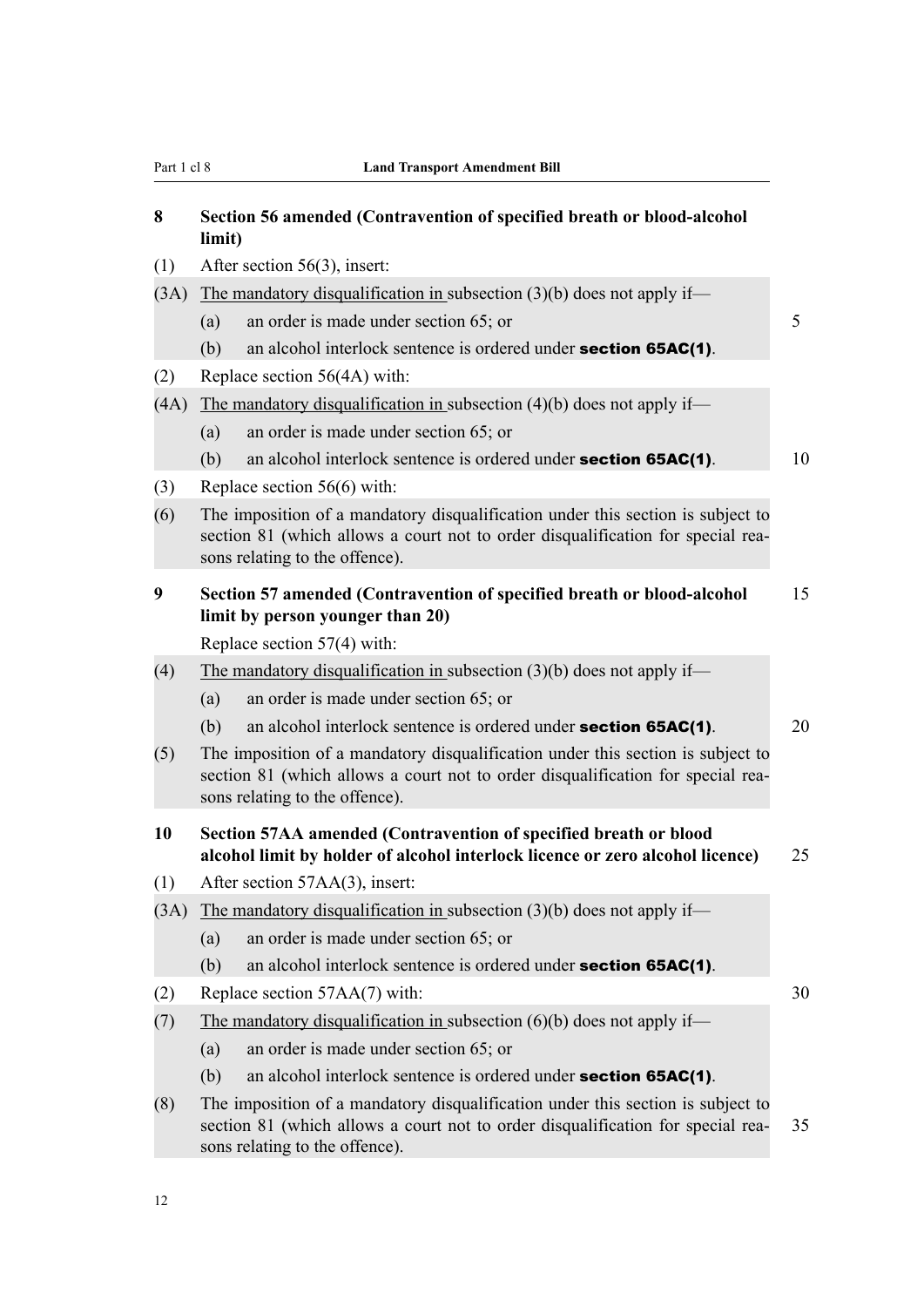# <span id="page-26-0"></span>**11 Section 57A amended (Driving while impaired and with blood that contains evidence of use of qualifying drug)**

- (1AA) After section 57A(2), insert:
- (2A) If an offence against subsection (1) is a concurrent offence in relation to a qualifying offence for an alcohol interlock sentence, then the mandatory dis- 5 qualification in subsection (2)(b) does not apply and **section 65AH(3)(b)** applies.

(1AB) After section 57A(3), insert:

- (3A) If an offence against subsection (1) is a concurrent offence in relation to a qualifying offence for an alcohol interlock sentence, then the mandatory dis- 10 qualification in subsection (3)(b) does not apply and **section 65AH(3)(b)** applies.
- (1) Replace section 57A(6) with:
- (6) The imposition of a mandatory disqualification under this section is subject to section 81 (which allows a court not to order disqualification for special rea- 15 sons relating to the offence).

### **12 Section 58 amended (Contravention of section 12)**

- (1) After section 58(2), insert:
- $(2A)$  The mandatory disqualification in subsection  $(2)(b)$  does not apply to an offence against subsection  $(1)(a)$  that is a qualifying offence if— 20
	- (a) an order is made under section 65; or
	- (b) an alcohol interlock sentence is ordered under **section 65AC(1)**.
- (2B) If an offence against subsection (1) is a concurrent offence in relation to a qualifying offence for an alcohol interlock sentence, then the mandatory disqualification in subsection (3)(b) does not apply and **section 65AH(3)(b)** ap- 25 plies.
- (2) Replace section 58(3A) with:
- (3A) The mandatory disqualification in subsection (3)(b) does not apply to an offence against subsection  $(1)(a)$  that is a qualifying offence if—
	- (a) an order is made under section 65; or 30
	- (b) an alcohol interlock sentence is ordered under **section 65AC(1)**.
- (3B) If an offence against subsection (1) is a concurrent offence in relation to a qualifying offence for an alcohol interlock sentence, then the mandatory disqualification in subsection (3)(b) does not apply and **section 65AH(3)(b)** applies. 35
- (3) Replace section 58(5) with:
- (5) The imposition of a mandatory disqualification under this section is subject to section 81 (which allows a court not to order disqualification for special reasons relating to the offence).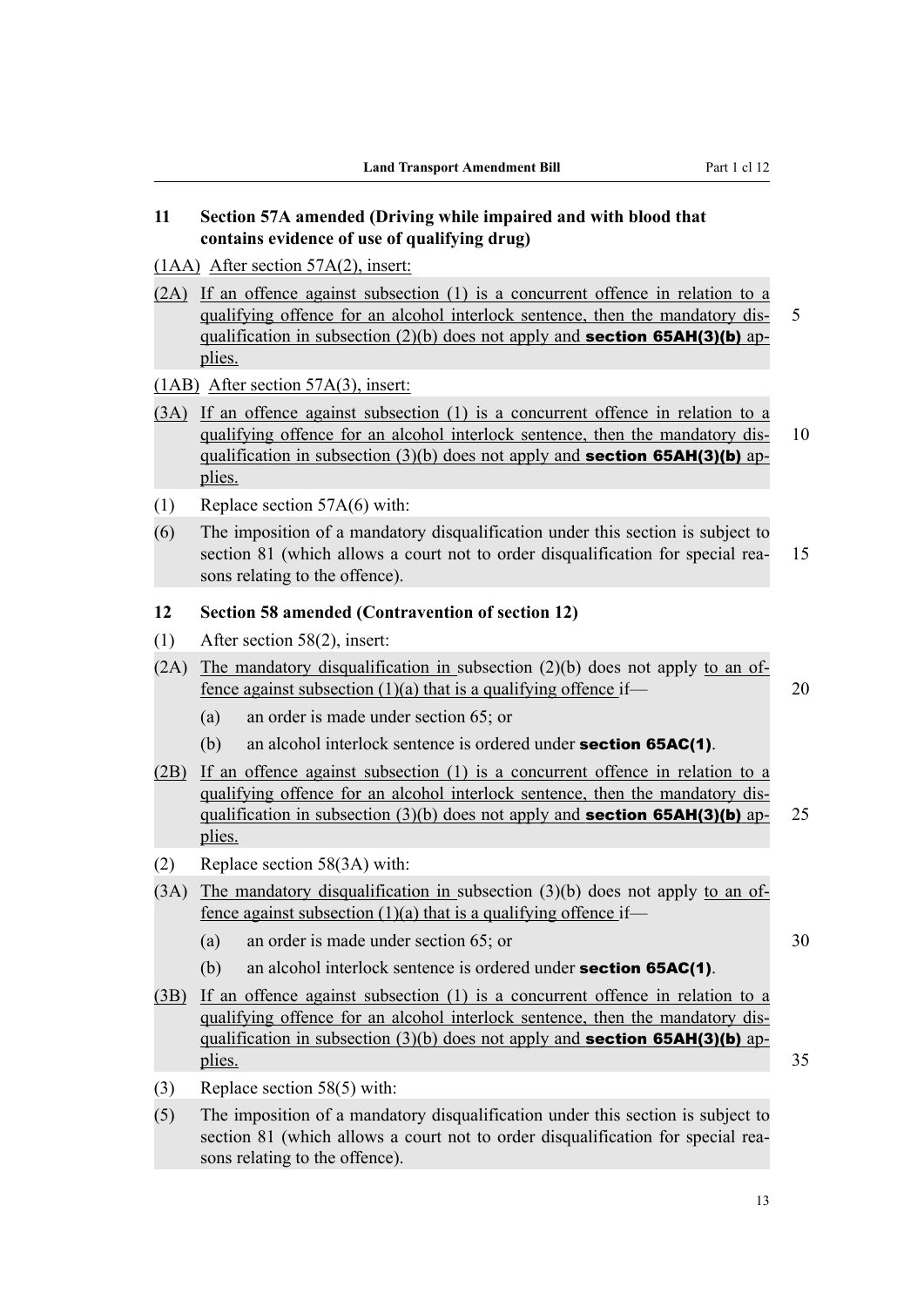# <span id="page-27-0"></span>**13 Section 60 amended (Failure or refusal to permit blood specimen to be taken or to undergo compulsory impairment test)**

- (1) After section 60(2), insert:
- (2A) The mandatory disqualification in subsection  $(2)(b)$  does not apply if—
	- (a) an order is made under section 65; or 5
	- (b) an alcohol interlock sentence is ordered under **section 65AC(1)**.
- (2) Replace section 60(3A) with:

## $(3A)$  The mandatory disqualification in subsection  $(3)(b)$  does not apply if—

- (a) an order is made under section 65; or
- (b) an alcohol interlock sentence is ordered under **section 65AC(1)**.  $10$
- (3) Replace section 60(5) with:
- (5) The imposition of a mandatory disqualification under this section is subject to section 81 (which allows a court not to order disqualification for special reasons relating to the offence).

## **14 Section 61 amended (Person in charge of motor vehicle causing injury or** 15 **death)**

- (1) After section 61(3B), insert:
- $(3BA)$  If an alcohol interlock sentence is ordered under **section 65AC(1)** for an offence described in-against subsection (1) or  $(2)(a)$  that is a qualifying offence, then the mandatory disqualification-referred to in subsection  $(3)(b)$ ,  $(3AA)(b)$ , 20 or  $(3A)$  (whichever applies) is the period of disqualification under that alcohol interlock sentence for the purposes of section 65AE(d) (*see* section 65AD).
- (3BB) If an offence against subsection (2) is a concurrent offence in relation to a qualifying offence for an alcohol interlock sentence, then the mandatory disqualification in subsection  $(3)(b)$ ,  $(3AA)(b)$ , or  $(3A)$  (whichever applies) is the 25 period of disqualification for the purposes of section 65AE(d) (*see* section 65AH(3)(a)).
- (2) Replace section 61(4) with:
- (4) The imposition of a mandatory disqualification under this section is subject to section 81 (which allows a court not to order disqualification for special rea- 30 sons relating to the offence).

# **15 Section 62 amended (Causing injury or death in circumstances to which section 61 does not apply)**

Replace section 62(3) with:

- (3) Subsection (2)(b) does not apply if an order is made under section 65. 35
- (4) If an alcohol interlock sentence is ordered under **section 65AC(1)** for an offence described in subsection  $(1)(a)$  that is a qualifying offence, then the mandatory disqualification-referred to in subsection  $(2)(b)$  is the period of disquali-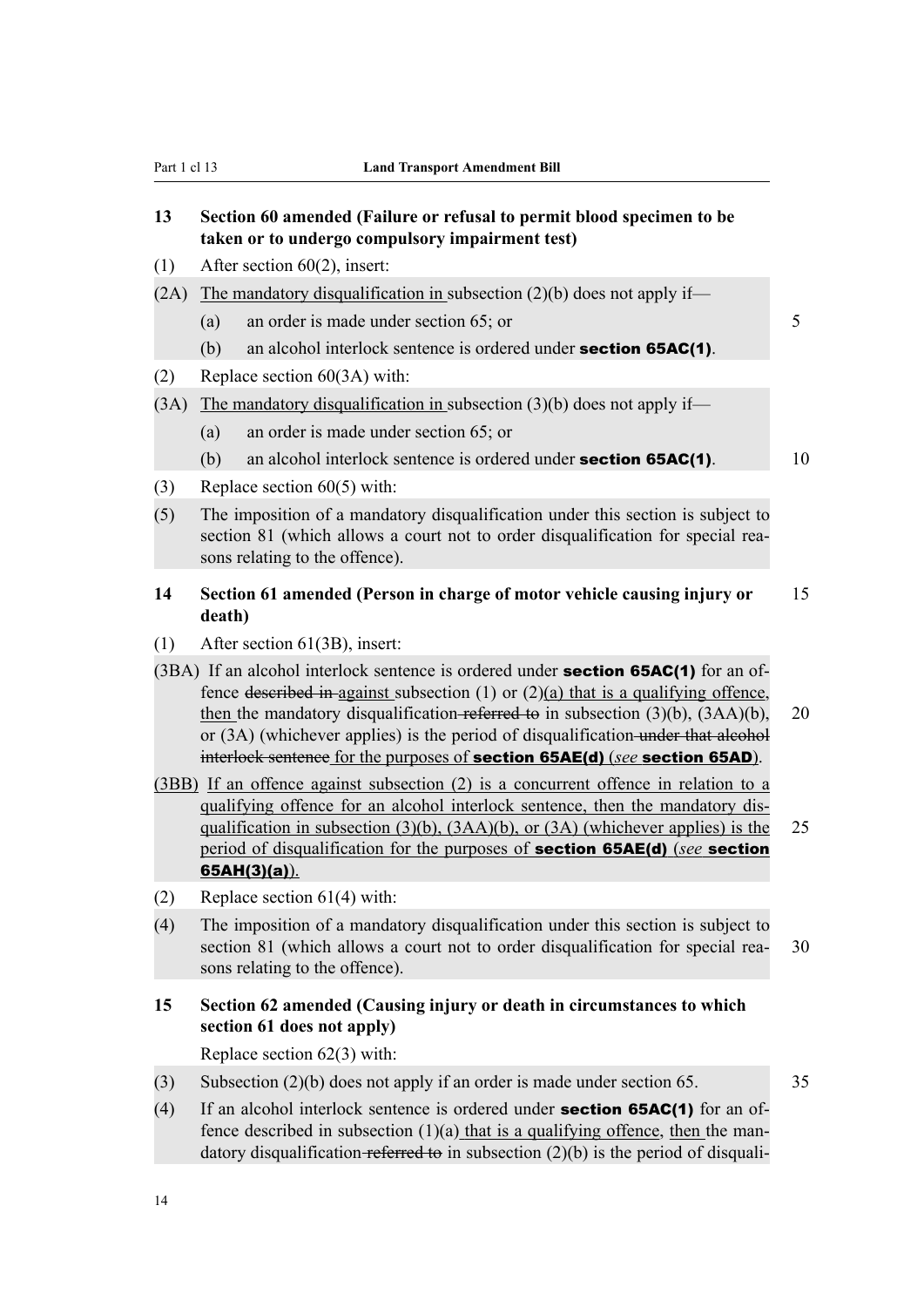<span id="page-28-0"></span>fication–under that alcohol interlock sentence for the purposes of **section** 65AE(d) (*see* section 65AD).

- (4A) If an offence against subsection (1) or (1B) is a concurrent offence in relation to a qualifying offence for an alcohol interlock sentence, then the mandatory disqualification in subsection  $(2)(b)$  is the period of disqualification for the pur- 5 poses of section 65AE(d) (*see* section 65AH(3)(a)).
- (5) The imposition of a mandatory disqualification under this section is subject to section 81 (which allows a court not to order disqualification for special reasons relating to the offence).

## **16 Section 63 amended (Further penalty in certain cases where person** 10 **driving vehicle used in transport service)**

In section 63(3), replace "(which relates to community-based sentences)" with "(which allows a court to substitute disqualification with a community-based sentence)".

# **17 Cross-heading above section 65 replaced** 15

Replace the cross-heading above section 65 with:

*Mandatory disqualification and assessment for repeat offences*

- **18 Section 65 amended (Mandatory penalties for repeat offences involving use of alcohol or drugs)**
- (1) Replace the heading to section 65 with "**Mandatory disqualification and as-** 20 **sessment for repeat offences**".
- (2) After section 65(3), insert:
- (3A) The mandatory disqualification referred to in subsection (2) is replaced by any alcohol interlock sentence ordered under **section 65AC(1)** (whether or not the alcohol interlock sentence is ordered at the same time as, or after, the order 25 made under subsection (2)).
- (3) After section 65(4), insert:
- $(4A)$  The mandatory disqualification referred to in subsection  $(4)$  is replaced by any alcohol interlock sentence ordered under section 65AC(1) (whether or not the alcohol interlock sentence is ordered at the same time as, or after, the order 30 made under subsection (4)).

# **19 Section 65A replaced (Alcohol interlock requirements for repeat offences or certain first time offences involving use of alcohol)**

Replace section 65A with: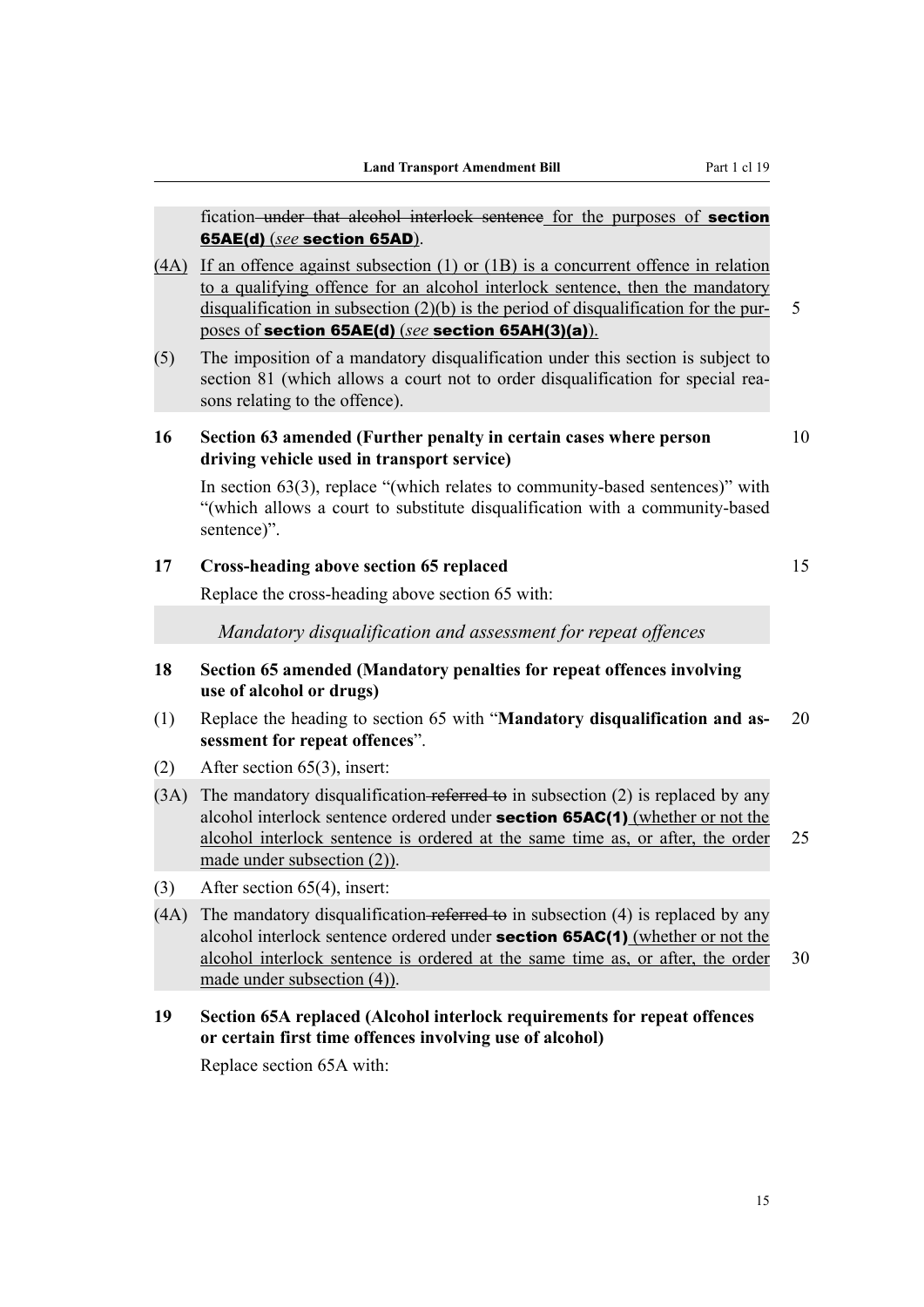<span id="page-29-0"></span>*Mandatory alcohol interlock sentence for repeat offences and certain first offences*

### **65AB Qualifying offences**

- (1) **Section 65AC** applies if a court convicts a person of an offence involving the use of in relation to alcohol against any of sections  $56(1)$ ,  $56(2)$ ,  $57(1)$ ,  $57(2)$ , 5 57AA, 58(1)(a), 60(1)(a) to (c), 61(1), 61(2)(a), and 62(1)(a) and either—
	- (a) the person convicted has previously been convicted of such an offence committed within 5 years of the date of the commission of the offence being dealt with by the court (whether or not section 65(2) or (4) also applies); or 10
	- (b) the offence for which the person is convicted involves either or both of the following:
		- (i) the proportion of alcohol in the person's breath, as ascertained by an evidential breath test subsequently undergone by the person under section 69, is or exceeds 800 micrograms of alcohol per li- 15 tre of breath:
		- (ii) the proportion of alcohol in the person's blood, as ascertained from an analysis of a blood specimen subsequently taken from the person under section 72 or 73, is or exceeds 160 milligrams of alcohol per 100 millilitres of blood. 20
- (2) However, section 65AI applies instead of section 65AC if a person described in subsection (1)-
	- (a) has a medical condition (as certified by an appropriately qualified medical health practitioner) that renders him or her incapable of providing a valid breath sample to activate an alcohol interlock device; or 25
	- (b) usually lives at a place that will not be serviced by an approved provider and is—
		- (i) more than 30 km from the nearest alcohol interlock service centre;  $\overline{r}$
		- (ii) on an island without an alcohol interlock service centre; or 30
	- (b) usually lives in a non-serviced area and is not prepared to drive to a serviced area for an initial installation and any necessary service; or
	- (c) has never held a New Zealand licence; or
	- (d) holds a licence that has been revoked or is suspended (except one that is suspended under section 90, 95, or 95A); or 35
	- (e) is not likely, during the term of any alcohol interlock sentence that would otherwise apply, to—
		- (i) have lawful possession of a motor vehicle to the extent of being able to use it and fit it with an alcohol interlock device; or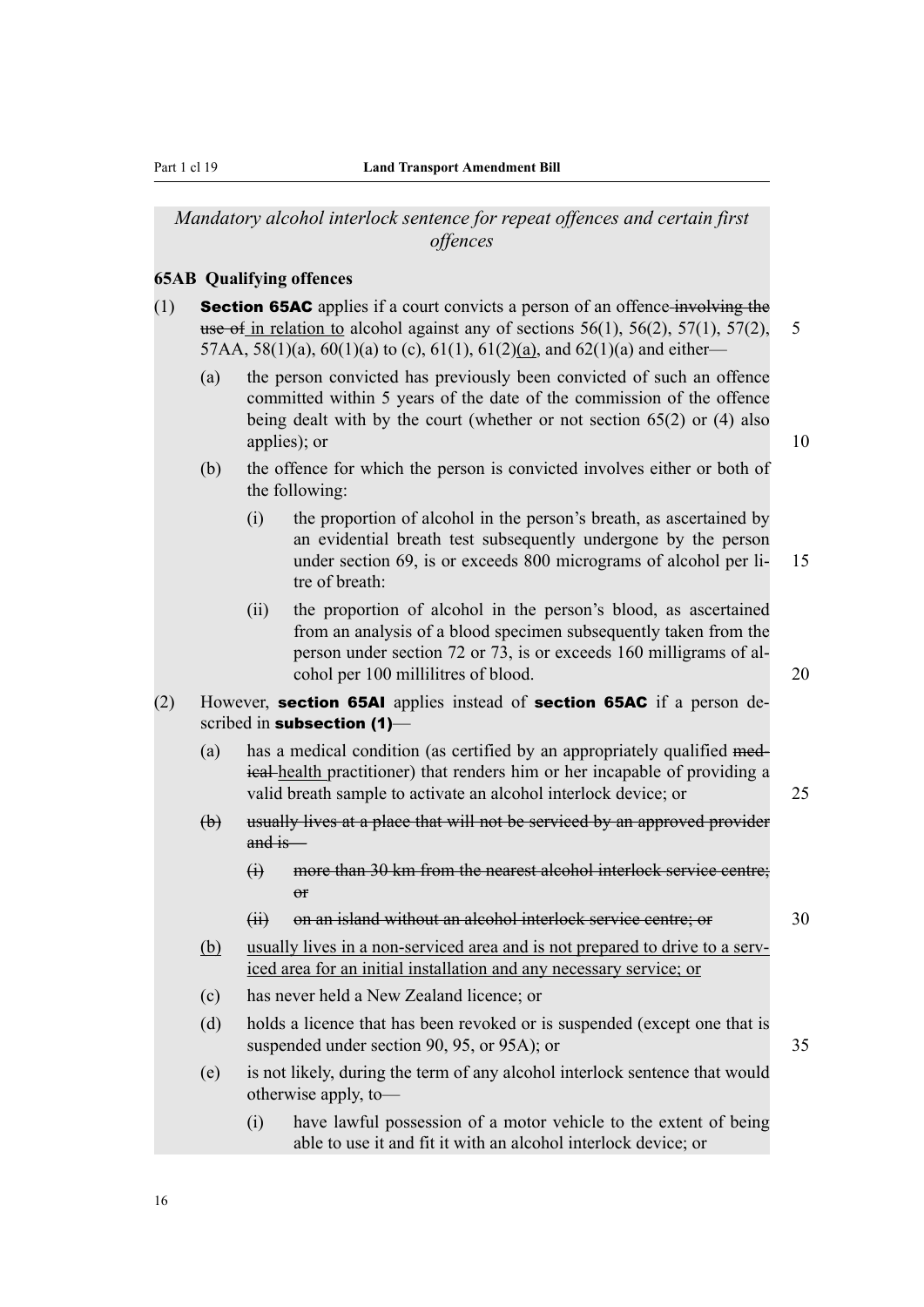<span id="page-30-0"></span>(ii) have the type of possession described in **subparagraph (i)** of a motor vehicle that is technically able to be fitted with an alcohol interlock device.

### **65AC Alcohol interlock sentence**

- (1) If this section applies, the court must order an alcohol interlock sentence. 5
- (2) An alcohol interlock sentence—
	- (a) disqualifies the person from holding or obtaining a driver licence for the period required by section 65AE; and
	- (b) authorises the person to apply for an alcohol interlock licence at the end of that period; and 10
		-
	- (c) disqualifies the person from holding or obtaining any licence except an alcohol interlock licence; and
	- (d) authorises the person, after complying with the alcohol interlock licence requirements, to apply to replace the alcohol interlock licence with a zero alcohol licence. 15
- (3) Subsection (1) applies unless for special reasons relating to the qualifying offence the court thinks fit to order otherwise and, if so,—
	- (a) section 94 may apply (and a reference to disqualification in section 94 must be treated as if it referred to an alcohol interlock sentence); but
	- (b) an alcohol interlock sentence may not otherwise be substituted by a 20 community-based sentence.

# **65AD Injury or death**

If a qualifying offence resulted in injury or death, the court must disqualify the person from holding or obtaining a driver licence for the period of disqualification that is appropriate under-section  $61(3)(b)$ ,  $(3AA)(b)$ , or  $(3A)$  or  $62(2)(b)$  25 the provision relating to the qualifying offence.

## **65AE Period of disqualification**

The period of disqualification for an alcohol interlock sentence is the greatest of the following periods:

- (a)  $28 \text{ days}$ ; and  $30$
- (b) any period when the person's licence is expired or suspended under section 90, 95, or 95A; and
- (c) any period when the person is in prison (because of the qualifying offence or otherwise); and
- (d) any period when the person is disqualified from holding or obtaining a 35 driver licence, whether including—
	- (i) under section 65AD; or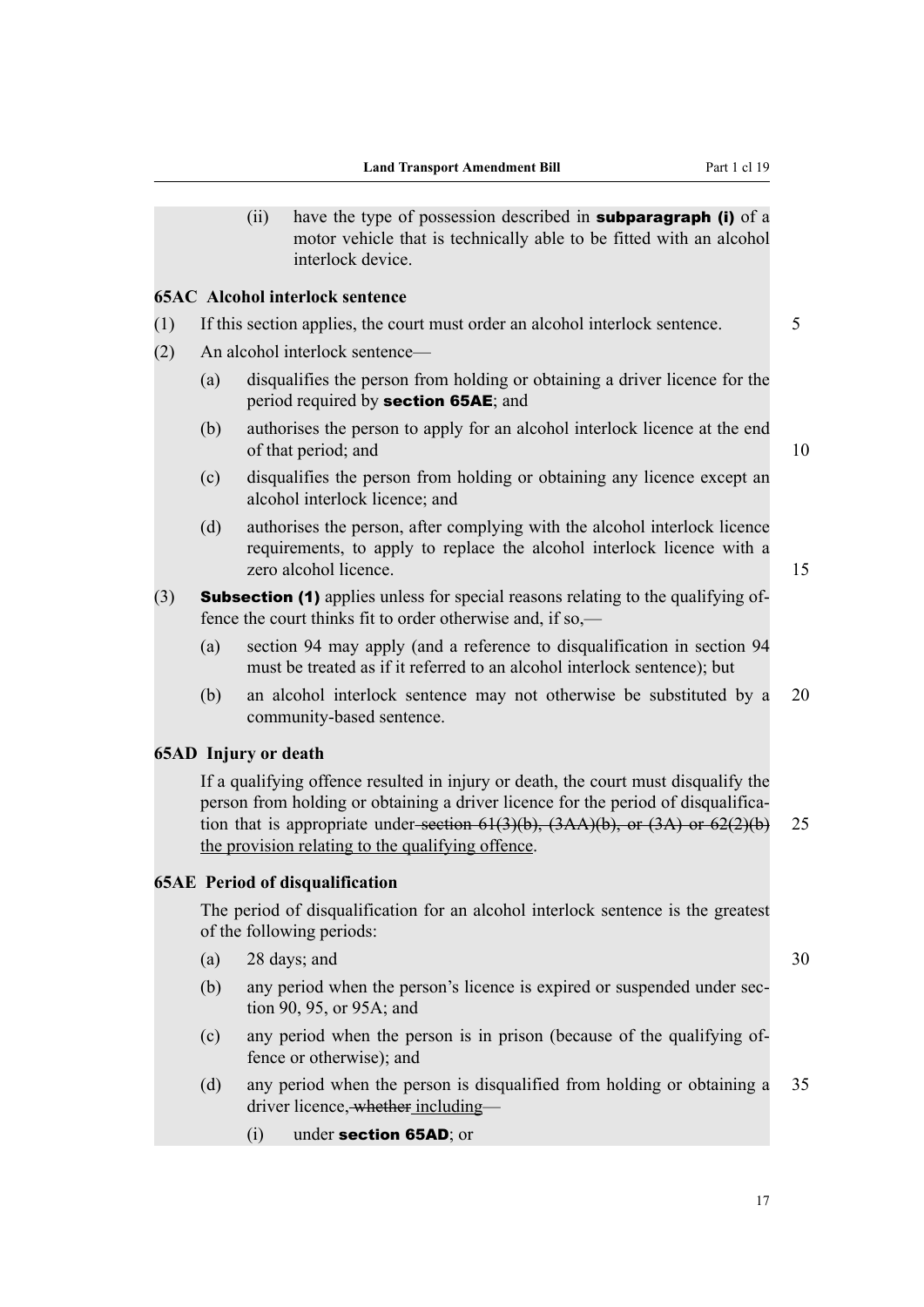### <span id="page-31-0"></span>(ia) under section 65AH(3); or

- (ii) because of an existing disqualification; or (except a disqualification under section 65(2) or (4): *see* section 65(3A) and (4A)).
- (iii) because the person, at the same time as the person is sentenced to the alcohol interlock sentence, is disqualified from holding or ob- 5 taining a driver licence for any other offence under this Act or under section 124 of the Sentencing Act 2002.

# **65AF Alcohol interlock sentence disqualifies person from driving except under alcohol interlock licence**

A person who is subject to an alcohol interlock sentence and who does not 10 apply for an alcohol interlock licence is disqualified from holding or obtaining a driver licence.

### **65AG Alcohol interlock licence requirements**

- (1) An alcohol interlock licence replaces any licence held by a person.
- (2) An alcohol interlock licence requires a person holding it to drive only a motor 15 vehicle or vehicles to which an alcohol interlock device is fitted.
- (3) A person may apply under section 100A to replace an alcohol interlock licence with a zero alcohol licence if—
	- (a) every motor vehicle the person has driven for 12 months (or more) had an alcohol interlock device fitted and operating; and 20
	- (b) in relation to a person who is required to attend an assessment centre under section 65 (or any other section), the person has attended and been assessed as being a fit person to hold a driver licence; and
	- (c) during the previous 6 months, the person—
		- (i) has not attempted to drive while the person's breath contained a 25 proportion of alcohol above the level to which the device is set; and
		- (ii) has not committed a qualifying offence or an offence under against section 55A; and
		- (iii) has complied with any relevant regulations made under this Act. 30
- (4) The 6-month period referred to in **subsection (3)(c)** may be reduced to 3 months if the person has been assessed at an assessment centre (whether the attendance was voluntary or ordered by a court) as a fit person to hold a driver licence.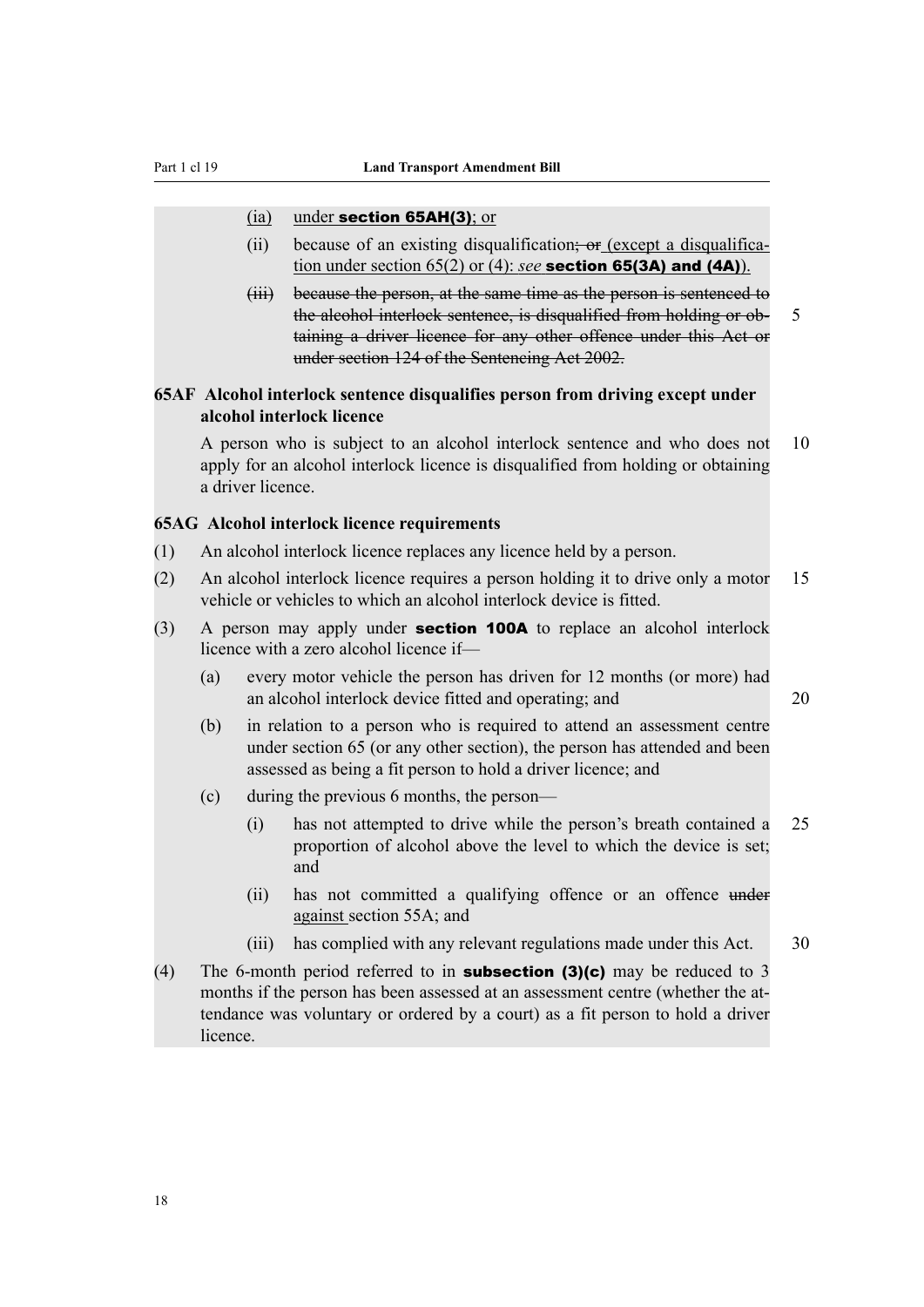# <span id="page-32-0"></span>**65AH When court may take alcohol interlock sentence into account** *Fines, imprisonment, assessments, or community-based sentences* (1) A court must order any fine, imprisonment, assessment, or community-based sentence that is appropriate for the a qualifying offence or a concurrent offence regardless of the requirement to impose an alcohol interlock sentence. 5 (2) However, the court may take into account the cost of an alcohol interlock sentence when setting and may discount the amount of any fine. *Disqualifications* (3) For a concurrent offence,— *Injury or death* 10 (a) that resulted in injury or death, the court must disqualify the person from holding or obtaining a driver licence for the period of disqualification that is appropriate under the provision relating to the concurrent offence: *No injury or death* (b) that did not result in injury or death, the court may, taking into account 15 the alcohol interlock sentence that must be ordered for the qualifying offence under **section 65AC**, choose not to order any disqualification that might otherwise apply to the concurrent offence. **65AI Exceptions: persons who are not to be given alcohol interlock sentence** If this section applies because an exception described in **section 65AB(2)** ap- $20$ plies to the person, a court must— (a) order any disqualification disqualify the person from holding or obtaining a driver licence for the period that is appropriate under the provision relating to the qualifying offence; and (b) order any fine, imprisonment, assessment, or community-based sentence 25 that is appropriate for the qualifying offence; and (c) if a disqualification is ordered, authorise the person to apply for a zero alcohol licence at the end of the period of disqualification. **65AJ Effect of subsequent qualifying offences on alcohol interlock licence sentence** 30 (1) This section applies to a person with an alcohol interlock licence sentence who is convicted of a subsequent qualifying offence. (2) The court must replace the alcohol interlock sentence with a new alcohol interlock sentence under section 65AC unless— (a) **section 65AC(3)** applies to the subsequent qualifying offence; or 35 (b) an exception described in section 65AB(2) now applies to the person (in which case, section 65AI applies).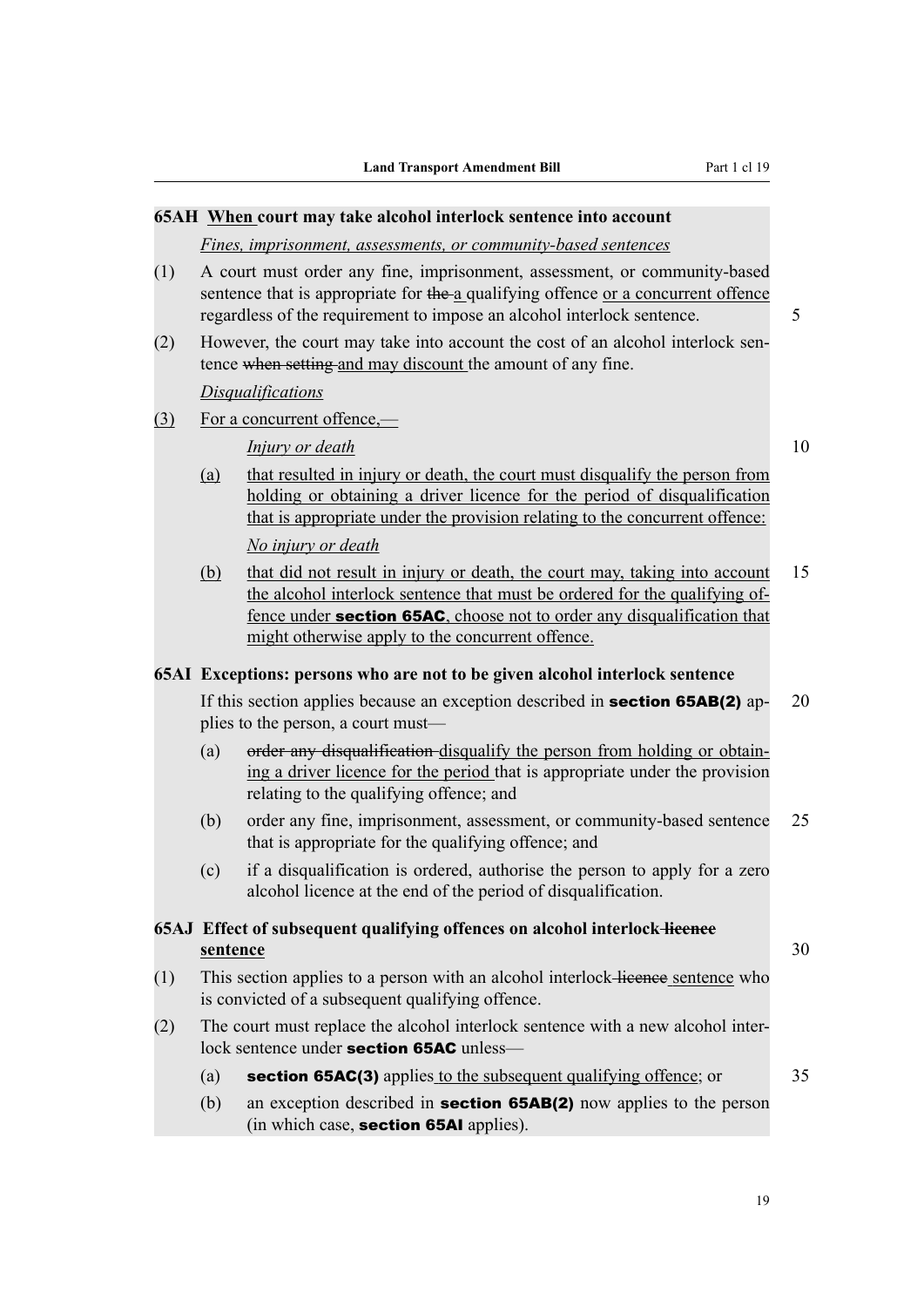<span id="page-33-0"></span>(3) Sections 65AC to 65AI apply to the new alcohol interlock sentence as if a reference to a qualifying offence in those sections were a reference to the subsequent qualifying offence.

### **65AK Effect of other subsequent offences on alcohol interlock licence**

- (1) This section applies to a person with an existing alcohol interlock licence— 5
	- (a) who is convicted of a subsequent offence against this Act that is not a qualifying offence; and
	- (b) who is disqualified under this Act or under section 124 of the Sentencing Act 2002 from holding or obtaining a driver licence for that subsequent offence.  $10$
- (2) In order to continue the existing alcohol interlock sentence licence, the court must authorise the person to apply for a new alcohol interlock licence at the end of the disqualification referred to in **subsection** (1)(b).
- (3) Sections 65AG, 65AJ, and this section continue to apply to the new alcohol interlock licence as if it were the existing previous alcohol interlock sen- 15 tence licence and the previous alcohol interlock licence had not been interrupted by the disqualification.
- (4) When the person applies under **section 100A(1)** in relation to any the new alcohol interlock licence, the Agency must accept any compliance with the requirements of **section 65AG** in relation to the person's previous alcohol inter- 20 lock licence as compliance with the requirements of **section 65AG** in relation to the person's new alcohol interlock licence.

### *Mandatory zero alcohol requirements for repeat offences*

- **20 Section 65B amended (Mandatory zero alcohol requirements for repeat offences involving use of alcohol)** 25
- (1) In the heading to section 65B, replace "**involving use of alcohol**" with "**and certain first offences**".
- (2) Replace section 65B(1) and (2) with:
- (1) This section applies if a court has authorised a person to apply for a zero alcohol licence under any of the following sections: 30
	- $(a)$  section 65AC(2)(d):
	- (b) section 65AI(c):
	- (c) section 100B(2)(b).
- (2) A zero alcohol licence has effect for a period of 3 years from the date the licence is issued.  $35$
- (3) In section 65B(3), replace "authorised under subsection (2)" with "authorised under a section referred to in **subsection** (1)".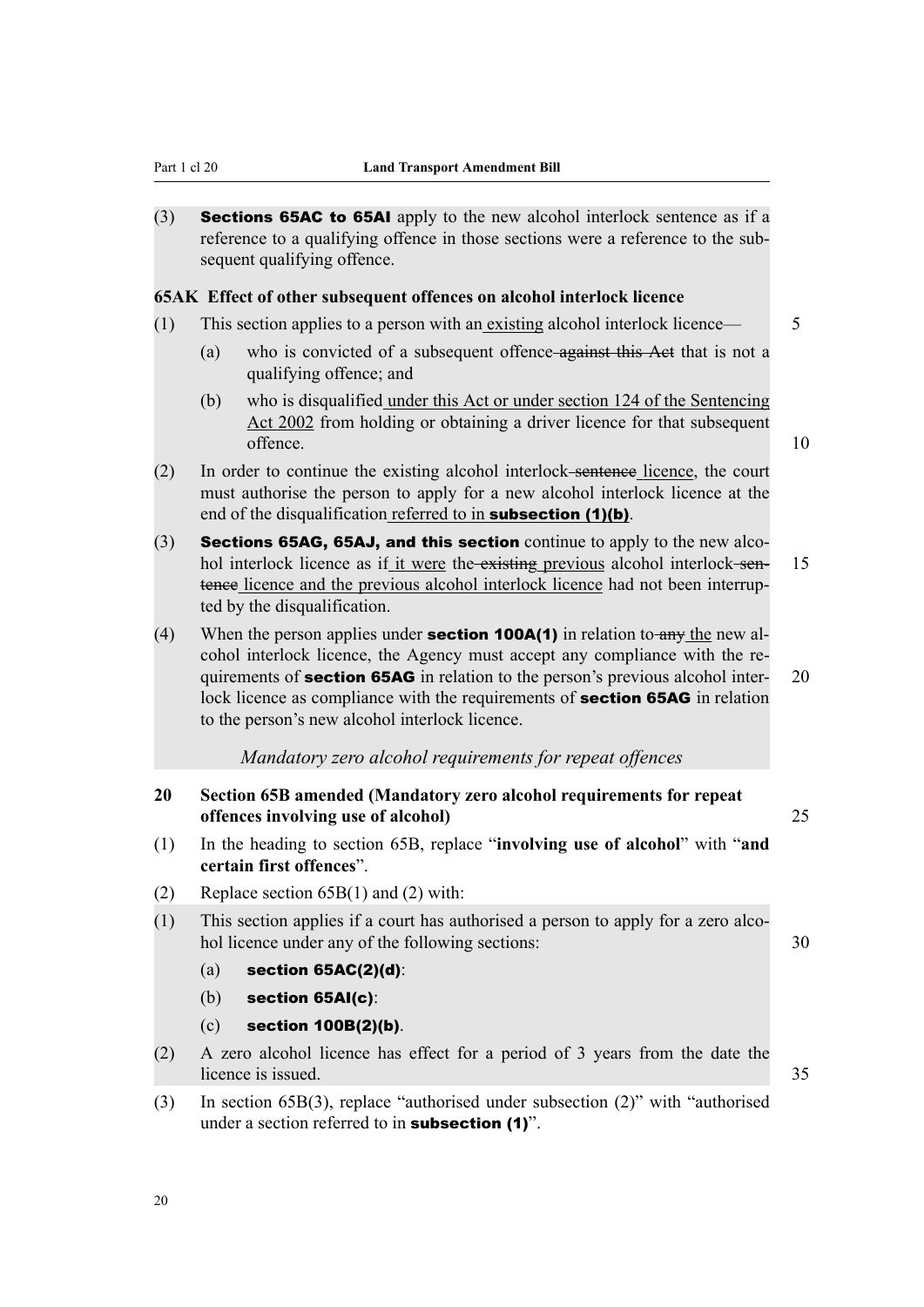<span id="page-34-0"></span>(4) In section 65B(3)(b), replace "order made under section 65A(2)(b)" with "alcohol interlock sentence". (5) Replace section 65B(4) with: (4) A person who has been authorised to apply for a zero alcohol licence and who does not apply for a zero alcohol licence is disqualified from holding or obtain- 5 ing a driver licence. **21 Section 81 amended (Provisions relating to mandatory disqualification)** (1) Replace the heading to section 81 with "**Mandatory disqualification: court's discretion if special reasons relating to offence**". (2) In section 81(3), replace "(which relates to community-based sentences)" with 10 "(which allows a court to substitute disqualification with a community-based sentence)". **21A Section 86 amended (Term of disqualification if person already disqualified)** After section 86(1), insert: 15 (1A) Subsection (1) does not apply if an alcohol interlock sentence is ordered under section 65AC(1). **22 Section 87 amended (Particulars of certain court orders to be sent to Agency and offender)** (1) In section 87(1)(b), replace "under section  $65A(2)(b)(i)$ " with "under **section** 20 65AC". (2) Replace section  $87(1)(c)$  with: (c) an order authorising the person to apply for a zero alcohol licence under section 65AC(2)(d), 65AI(c), or 100B(2)(b): **23 Section 94 amended (Substitution of community-based sentences)** 25 After section 94(4)(a), insert: (aa) an alcohol interlock sentence has been ordered under **section 65AC(1)**; or **24 Section 99 amended (Court may reduce disqualification)** In section 99(7), after "person who is subject to", insert "an alcohol interlock 30 sentence or to". **25 Section 100 amended (Agency to remove certain disqualifications)** After section 100(3), insert: (4) If the Agency decides not to remove the disqualification under subsection (1), the Agency must refer the applicant to the right of appeal under **section 108**. 35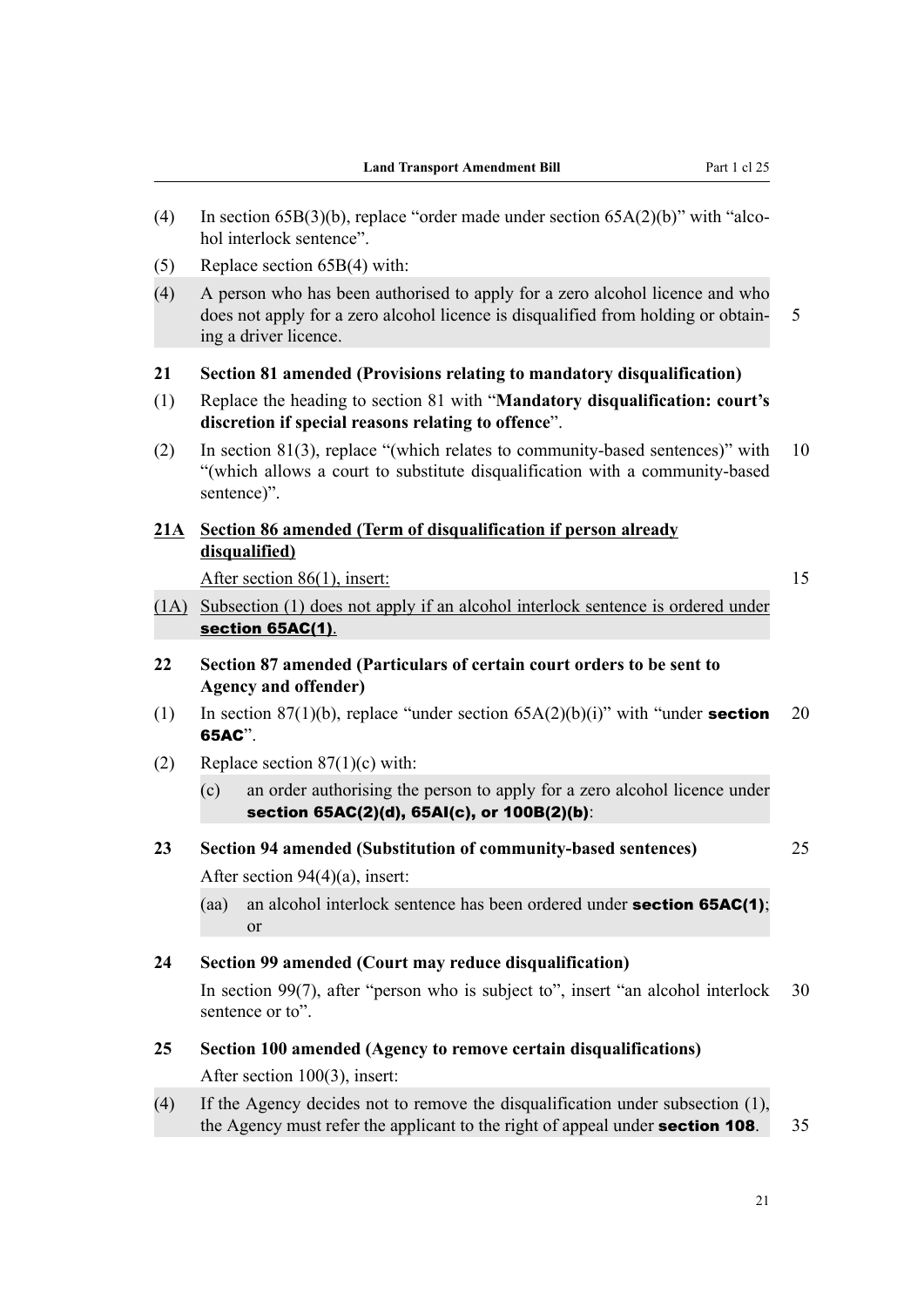<span id="page-35-0"></span>**26 Section 100A replaced (Agency to remove alcohol interlock requirements)** Replace section 100A with:

**100A Agency may replace alcohol interlock licence with zero alcohol licence authorise removal of alcohol interlock device and certify that requirements of alcohol interlock sentence have been fulfilled** 5

- (1) If satisfied that the holder of an alcohol interlock licence (the **applicant**) is a fit person to hold a driver licence and has complied with section 65AG, the Agency must—
	- (a) authorise the removal of the alcohol interlock device from every motor vehicle or vehicle the person drives; and 10
	- (b) replace the applicant's alcohol interlock licence with a zero alcohol licence.
	- (b) certify that the requirements of the alcohol interlock sentence have been fulfilled.
- (2) If the Agency acts under **subsection (1)**, every order made under **section** 15 **65AC(1)** that applies to the applicant must be treated as having expired.
- (3) If the Agency does not act under **subsection (1)**, the Agency must refer the applicant to the right of appeal under section 108(1).

### **100B Court may cancel alcohol interlock sentence and disqualify driver instead**

- (1AA) A person may apply to a court seeking the cancellation of an alcohol interlock 20 sentence if the person's personal circumstances have changed significantly.
- (1) The court may cancel an alcohol interlock sentence if satisfied that the person's personal circumstances have changed significantly.
- (2) If the court cancels an alcohol interlock sentence, The court may cancel an alcohol interlock sentence, and if it does so, the court must— 25
	-
	- (a) order any disqualification disqualify the person from holding or obtaining a driver licence for the period that is appropriate under the provision relating to the qualifying offence that would have applied under **section** 65AI if an exception described in section 65AB(2) had applied to the person; and 30
	- (b) authorise the person to apply for a zero alcohol licence at the end of the period of disqualification.
- (3) The court may set the length of the disqualification imposed under **subsec**tion (2)(a) after having regard to—
	- (a) the length of time that has elapsed since the alcohol interlock sentence 35 was imposed; and
	- (b) the person's compliance with **section 65AG**.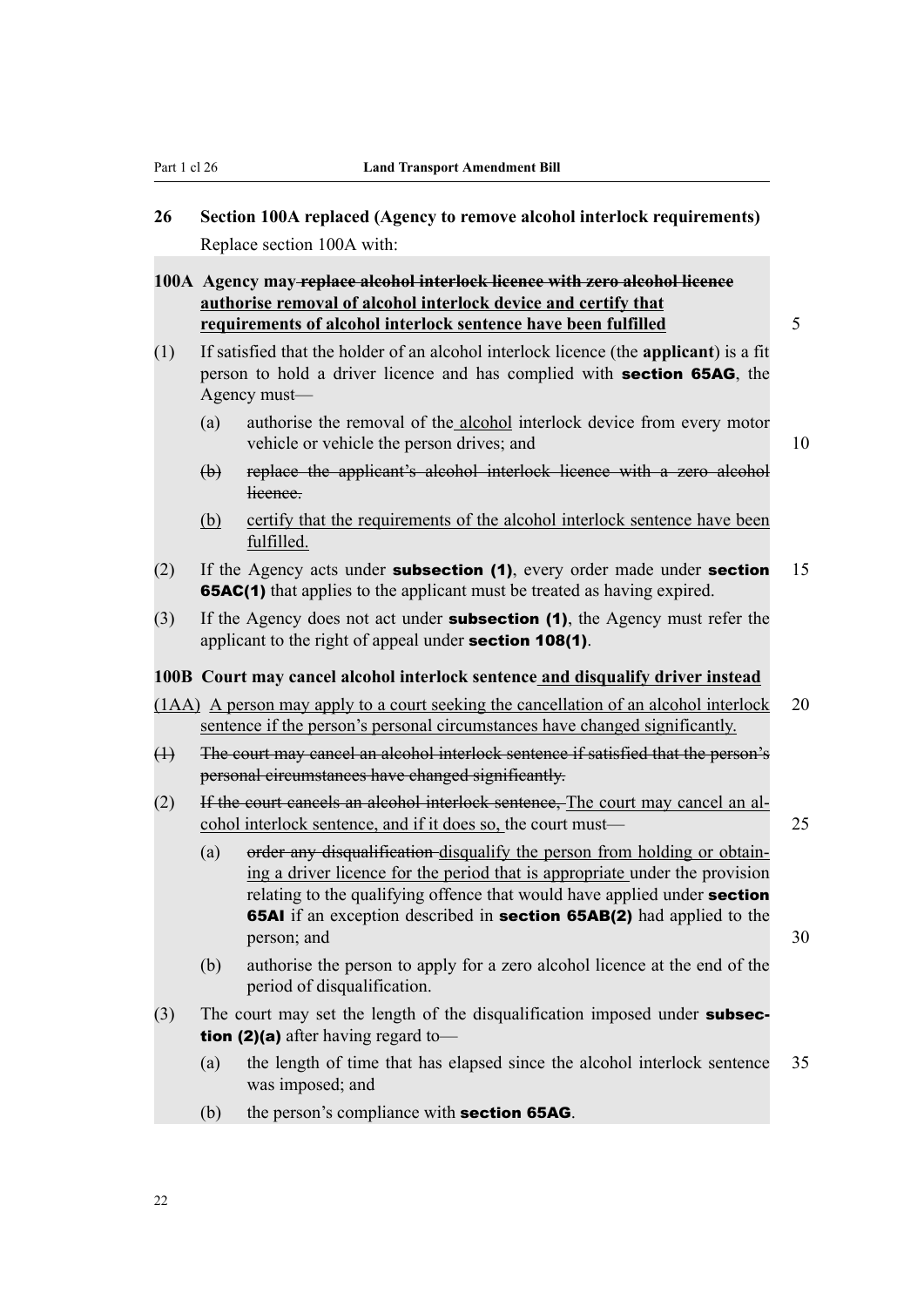|     | applies                                                                                                                                                                                                       |                   | 100C Court may impose alcohol interlock sentence if exception no longer                                                        |    |  |  |
|-----|---------------------------------------------------------------------------------------------------------------------------------------------------------------------------------------------------------------|-------------------|--------------------------------------------------------------------------------------------------------------------------------|----|--|--|
| (1) | A person may apply to a court seeking an alcohol interlock sentence if—                                                                                                                                       |                   |                                                                                                                                |    |  |  |
|     | an exception described in <b>section 65AB(2)</b> applied to the person and<br>(a)<br>therefore the person was disqualified from holding or obtaining a driver<br>licence in accordance with section 65AI; but |                   |                                                                                                                                |    |  |  |
|     | (b)                                                                                                                                                                                                           |                   | the exception no longer applies.                                                                                               |    |  |  |
| (2) |                                                                                                                                                                                                               |                   | The court may cancel the person's disqualification, and if it does so, the court<br>must impose an alcohol interlock sentence. |    |  |  |
| 27  |                                                                                                                                                                                                               |                   | Section 103 amended (Persons who may apply to court for limited licence)                                                       | 10 |  |  |
|     |                                                                                                                                                                                                               |                   | Replace section $103(2)(e)$ with:                                                                                              |    |  |  |
|     | (e)                                                                                                                                                                                                           |                   | a person who-                                                                                                                  |    |  |  |
|     |                                                                                                                                                                                                               | (i)               | is subject to an alcohol interlock sentence under <b>section 65AC</b> ;<br><sub>or</sub>                                       |    |  |  |
|     |                                                                                                                                                                                                               | (ii)              | would have been subject to an alcohol interlock sentence but an<br>exception described in <b>section 65AB(2)</b> applied:      | 15 |  |  |
| 28  |                                                                                                                                                                                                               | disqualification) | Section 108 replaced (Appeal against Agency's refusal to remove                                                                |    |  |  |
|     |                                                                                                                                                                                                               |                   | Replace section 108 with:                                                                                                      |    |  |  |
| 108 |                                                                                                                                                                                                               |                   | Appeal against Agency's refusal to remove disqualification or replace<br>alcohol interlock licence with zero alcohol licence   | 20 |  |  |
| (1) | to                                                                                                                                                                                                            |                   | A person may appeal to a the District Court against the refusal of the Agency                                                  |    |  |  |
|     | (a)                                                                                                                                                                                                           |                   | remove a disqualification under section 100; or                                                                                |    |  |  |
|     | (b)                                                                                                                                                                                                           |                   | replace an alcohol interlock licence with a zero alcohol licence under<br>section 100A.                                        | 25 |  |  |
| (2) |                                                                                                                                                                                                               |                   | In determining the appeal, the court may-                                                                                      |    |  |  |
|     | (a)                                                                                                                                                                                                           |                   | direct the Agency to remove a disqualification or replace an alcohol in-<br>terlock licence with a zero alcohol licence; or    |    |  |  |
|     | (b)                                                                                                                                                                                                           |                   | dismiss the appeal.                                                                                                            | 30 |  |  |
|     |                                                                                                                                                                                                               |                   | Subpart 2—Fare evasion                                                                                                         |    |  |  |

**29 Section 79M replaced (Penalties for failure to pay passenger service fares)** Replace section 79M with: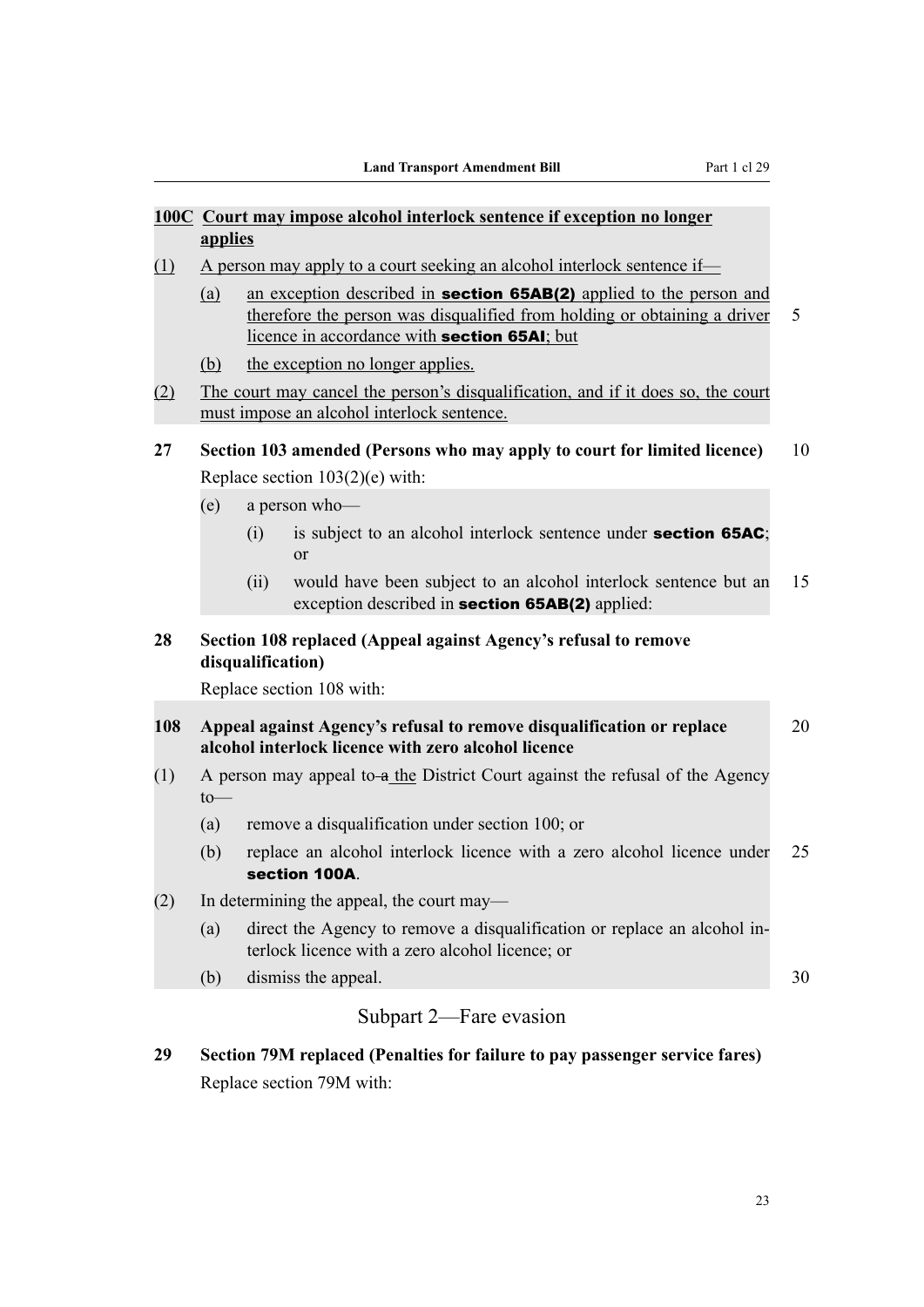## **79M Penalties for failure to pay service fares, etc**

- (1) A person who fails to pay a passenger service fare that he or she the person is liable to pay commits an infringement offence.
- (2) A person commits an infringement offence if, in relation to a public transport service fare that the person is liable to pay, the person— 5
	- (a) fails to pay the fare; or
	- (b) fails to provide (in response to an enforcement officer's-request made direction given in accordance with **section 128F(1)**) evidence of having paid the fare.
- (3) A person commits an offence if, in relation to a public transport service fare 10 that the person is liable to pay, the person—
	- (a) fails to provide (in response to an enforcement officer's request made direction given in accordance with **section 128F(2)(a)**) the identifying particulars referred to in-that section 128F(2)(a); or
	- (b) boards, or fails or refuses to disembark, the public transport service in 15 contravention of an enforcement officer's-request made direction given in accordance with section 128F(2)(b).
- (4) It is a defence to an offence under against **subsection (1) or (2)(a) or (b)** if a person attempted to buy a ticket from a ticket vending machine and at that time— made reasonable attempts to pay the fare and there were no available 20 means of paying.
	- (a) the ticket vending machine was not working; and
	- (b) there was no other available means to buy a ticket.
- $(5)$  The maximum penalty on conviction for an offence under against **subsection** (1) or (2)(a) or (b) is a fine not exceeding \$500.  $25$
- $(6)$  The maximum penalty on conviction for an offence under against **subsection** (3)(a) or (b) is a fine not exceeding \$1,000.
- (7) For the purposes of this section, **public transport service** has the same meaning as in section 5 of the Land Transport Management Act 2003.
- **30 New section 128F inserted (Powers of enforcement officers in relation to** 30 **public transport service fares)**

After section 128E, insert:

#### **128F Powers of enforcement officers in relation to public transport service fares**

- (1) An enforcement officer may request direct a person to provide evidence that the person has paid a public transport service fare that the person is liable to 35 pay.
- (2) If a person fails to provide evidence of payment after a request is made direction is given under **subsection (1)**, the enforcement officer may—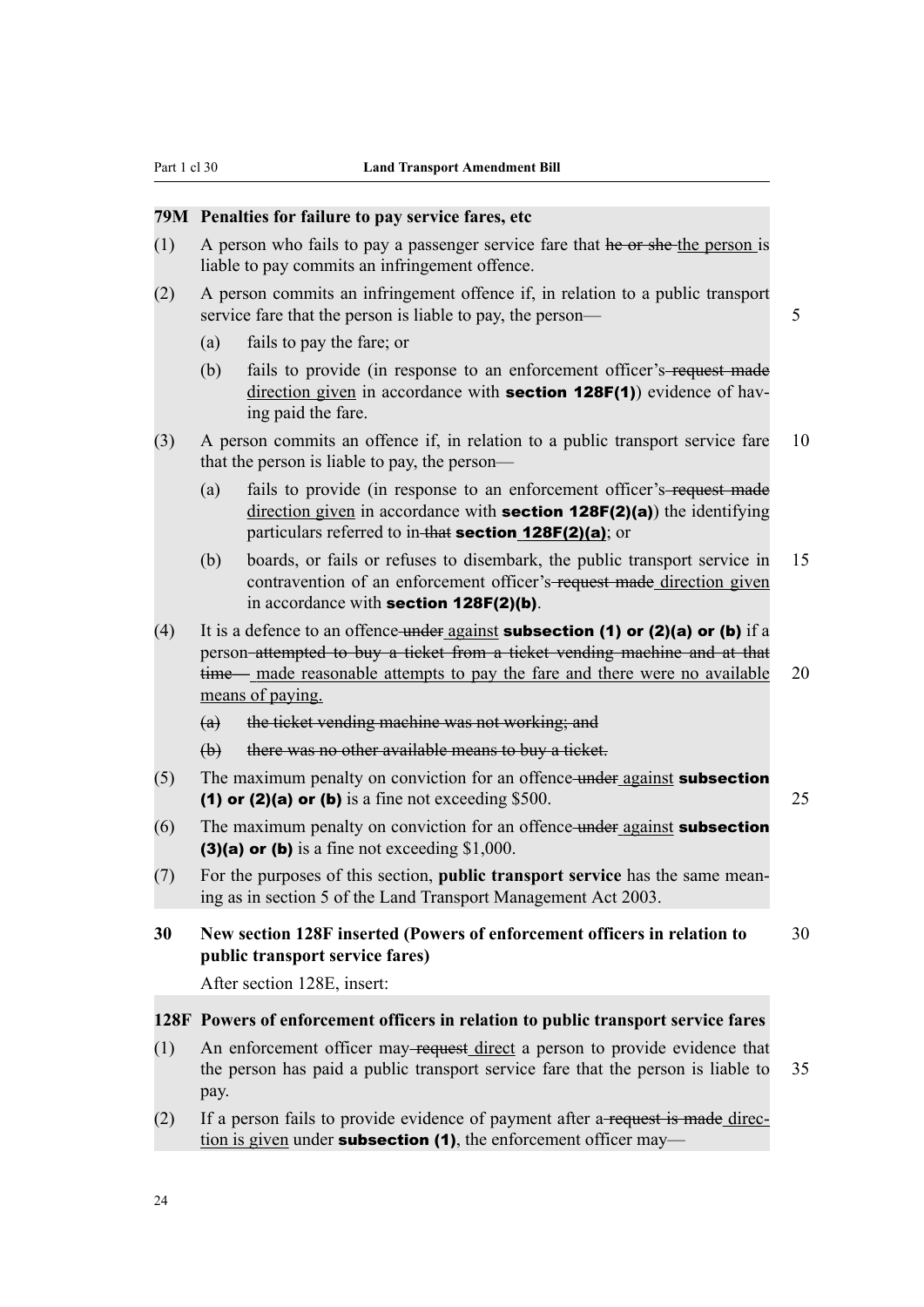|            | (a)                                                                                                                                                                                                           | request direct the person to provide the person's full name, full address,<br>telephone number, and date of birth; and                |    |  |  |  |  |  |
|------------|---------------------------------------------------------------------------------------------------------------------------------------------------------------------------------------------------------------|---------------------------------------------------------------------------------------------------------------------------------------|----|--|--|--|--|--|
|            | (b)                                                                                                                                                                                                           | request-direct the person not to board, or direct the person to disembark,<br>the public transport service concerned.                 |    |  |  |  |  |  |
| 34         |                                                                                                                                                                                                               | <b>Section 167 amended (Regulations)</b>                                                                                              | 5  |  |  |  |  |  |
|            | After section 167(1)(ib), insert:                                                                                                                                                                             |                                                                                                                                       |    |  |  |  |  |  |
|            | fie                                                                                                                                                                                                           | specifying the obligations of a person who is liable to pay a passenger<br>service fare or a public transport service fare:           |    |  |  |  |  |  |
|            |                                                                                                                                                                                                               | Subpart 3—Fleeing drivers                                                                                                             |    |  |  |  |  |  |
| 32         |                                                                                                                                                                                                               | Section 36AB repealed (Contravention of sections 7 and 114)                                                                           | 10 |  |  |  |  |  |
|            |                                                                                                                                                                                                               | Repeal section 36AB.                                                                                                                  |    |  |  |  |  |  |
| 33         |                                                                                                                                                                                                               | Section 52 amended (Contravening notices, requirements, etc, given or<br>imposed by enforcement officers)                             |    |  |  |  |  |  |
| (1)        |                                                                                                                                                                                                               | Repeal section $52(1)(aa)$ , $(3)$ , $(4)$ , and $(5)$ .                                                                              |    |  |  |  |  |  |
| (2)        |                                                                                                                                                                                                               | In section $52(1)(c)$ , after "dangerous goods enforcement officer", insert "(ex-<br>cept for any described in <b>section 52A</b> )". | 15 |  |  |  |  |  |
| (3)        |                                                                                                                                                                                                               | Replace section $52(6)$ with:                                                                                                         |    |  |  |  |  |  |
| (6)        | A person commits an offence if the person, in response to any request for infor-<br>mation by an enforcement officer under section 118 and without reasonable ex-<br>cuse,                                    |                                                                                                                                       |    |  |  |  |  |  |
|            | (a)                                                                                                                                                                                                           | 20<br>fails or refuses to provide information; or                                                                                     |    |  |  |  |  |  |
|            | (b)                                                                                                                                                                                                           | provides false or misleading information.                                                                                             |    |  |  |  |  |  |
| 34         |                                                                                                                                                                                                               | New section 52A inserted (Contravention of section 114)                                                                               |    |  |  |  |  |  |
|            |                                                                                                                                                                                                               | After section 52, insert:                                                                                                             |    |  |  |  |  |  |
|            |                                                                                                                                                                                                               |                                                                                                                                       |    |  |  |  |  |  |
| 52A<br>(1) |                                                                                                                                                                                                               | <b>Contravention of section 114</b><br>A person commits an offence if the person—                                                     | 25 |  |  |  |  |  |
|            | (a)                                                                                                                                                                                                           | is the driver of a vehicle that fails to stop—                                                                                        |    |  |  |  |  |  |
|            |                                                                                                                                                                                                               | as soon as practicable when signalled or requested to stop under<br>(i)<br>section $114(1)$ ; or                                      |    |  |  |  |  |  |
|            |                                                                                                                                                                                                               | when required to stop under section $114(2)$ ; or<br>(11)                                                                             | 30 |  |  |  |  |  |
|            | (b)                                                                                                                                                                                                           | is the driver of a vehicle that is stopped and fails to remain stopped in<br>accordance with section $114(2A)$ or $(3)(a)$ ; or       |    |  |  |  |  |  |
|            | fails or refuses to provide information or provides false or misleading in-<br>(c)<br>formation in response to a demand for information made by an enforce-<br>ment officer under section $114(3)(b)$ .<br>35 |                                                                                                                                       |    |  |  |  |  |  |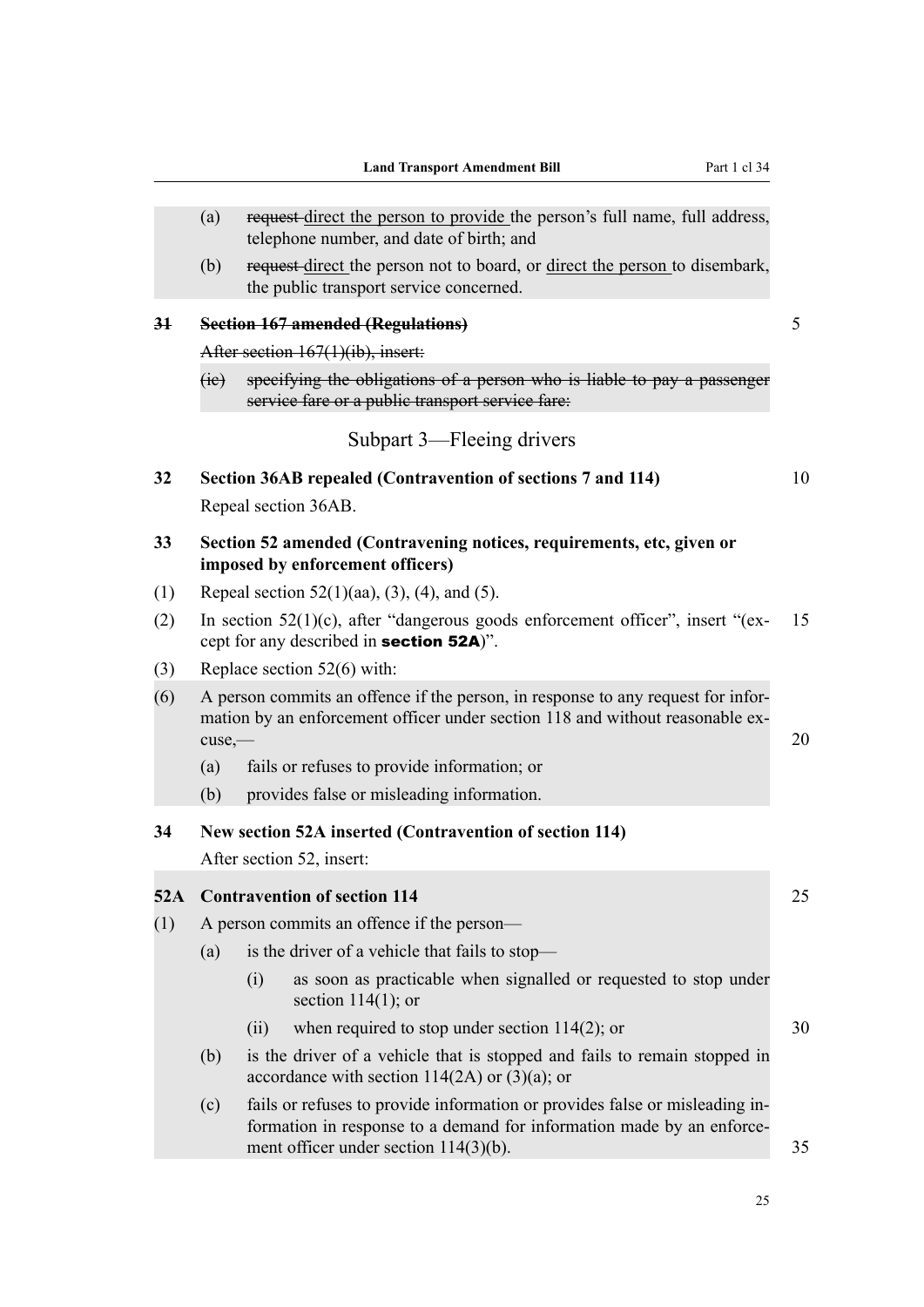- (2) The maximum penalty on conviction for an offence against subsection (1) is a fine not exceeding \$10,000.
- (3) If a person is convicted of a first offence against **subsection (1)(a) or (b)** and committed the offence while exceeding the applicable speed limit or operating a motor vehicle in an otherwise dangerous manner, a court must order the per- 5 son to be disqualified from holding or obtaining a driver licence for 6 months.
- (4) If a person is convicted of a second offence against **subsection (1)**, a court must order the person to be disqualified from holding or obtaining a driver licence for 1 year.
- (5) If a person is convicted for a third or subsequent offence against **subsection**  $10$  $(1)$ ,—
	- (a) the maximum penalty is imprisonment for a term not exceeding 3 months; and
	- (b) the court must order the person to be disqualified from holding or obtaining a driver licence for 2 years. 15
- (6) A disqualification ordered under **subsection (3), (4), or (5)** is cumulative on, and not concurrent with, any other disqualification that a court may order in respect of the facts that gave rise to the person's conviction for an offence described in subsection (1).
- $(6A)$  If an offence against **subsection (1)** is a concurrent offence in relation to a 20 qualifying offence for an alcohol interlock sentence, then in relation to that alcohol interlock sentence—
	- (a) section 65AH(3) does not apply; and
	- (b) the mandatory disqualification in subsection (3), (4), or (5) is the period of disqualification for the purposes of **section 65AE(d)**. 25
- (7) Subsection (6) does not apply to offending that occurs after the facts that gave rise to the person's conviction for an offence described in **subsection** (1).
- **35 Section 96 amended (Vehicle seized and impounded for 28 days in certain circumstances)** 30
	-

- (1) Replace section 96(1AB) with:
- (1AB) An enforcement officer may seize and impound, or seize and authorise the impoundment of, a motor vehicle for 28 days if the officer—
	- (a) believes on reasonable grounds that a person driving the vehicle has failed to stop (or remain stopped) as signalled, requested, or required 35 under section 114; or
	- (b) suspects on reasonable grounds that the owner, person in lawful possession, or hirer of the vehicle—

26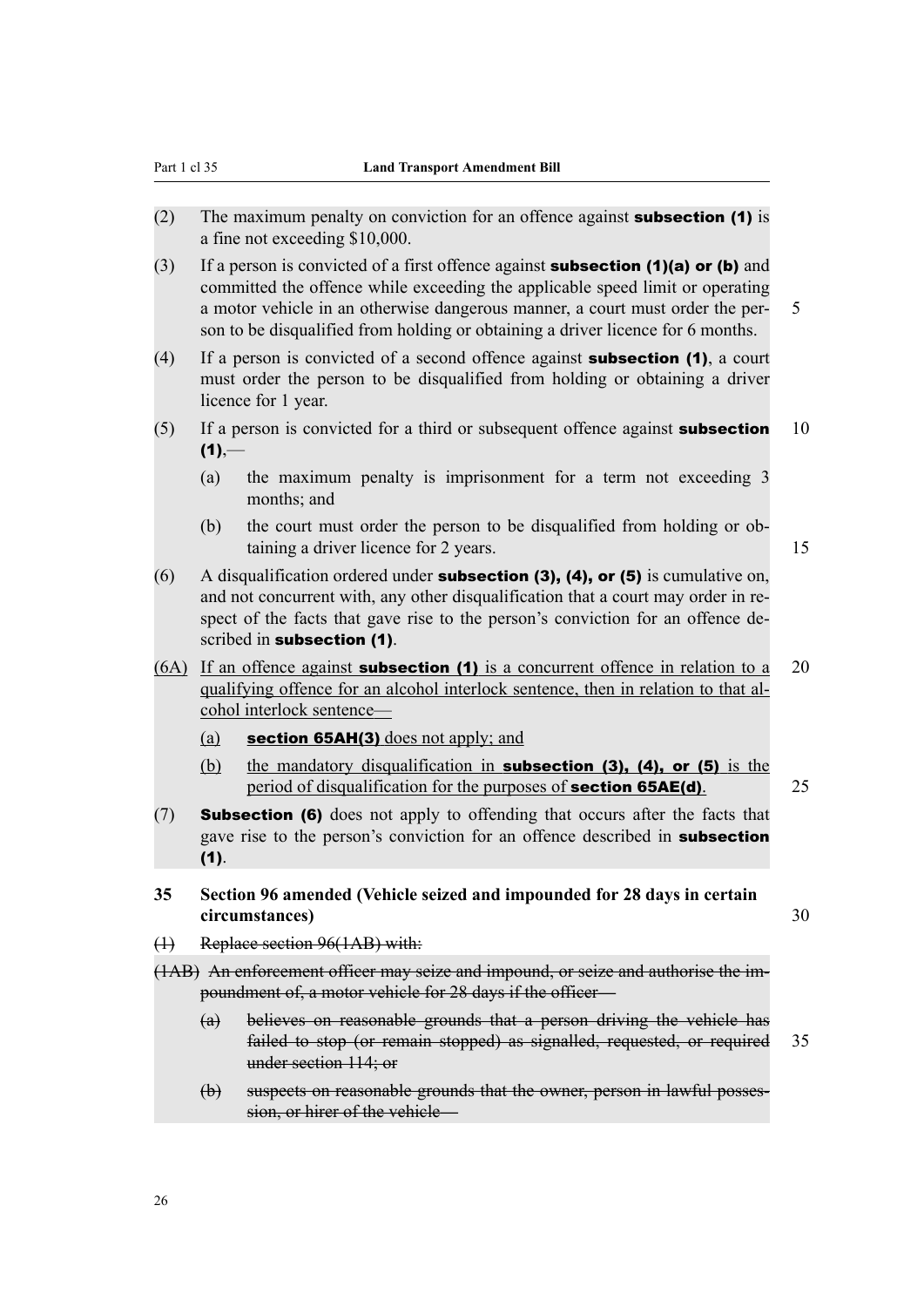- (i) knows the identity of or is the driver of the vehicle who failed to stop or remain stopped as signalled, requested, or required under section 114; and
- (ii) has failed or refused to provide information, or has provided false or misleading information, in response to any request for informa- 5 tion by an enforcement officer under section 118(4).
- $(1)$  In section 96(1AB),—
	- (a) after "stop", insert "(or remain stopped)"; and
	- (b) replace "114(1) or (2)" with "114".
- (2) Replace section  $96(6)(a)$  with: 10
	- (a) the Police have decided finally that not to take any of the following proceedings will not be taken (or if proceedings have been taken and the person is acquitted):
		- (i) proceedings against a person who drove the vehicle in circumstances referred to in subsection (1): 15
		- (ii) proceedings against a person who operated the vehicle in circumstances referred to in subsection (1AA) or (1A):
		- (iii) proceedings against in relation to a vehicle driven by a person who failed to stop (or remain stopped) in the circumstances referred to in subsection  $(1AB)(a)$ , proceedings against that person: 20
		- (iv) proceedings against a person who failed or refused to provide information, or who provided false or misleading information, in the circumstances referred to in subsection (1AB)(b)(ii); and
		- (iv) in relation to a vehicle driven by a person who failed to stop (or remain stopped) in the circumstances referred to in subsection 25 (1AB), proceedings against a person (if any) who has not provided the information requested under section 118(4); and
- (3) After section 96(6A), insert:
- (6B) A vehicle to which subsection (1AB) applies may be released to the owner if the owner—  $30$ 
	-
	- (a) was not the person driving the vehicle when the vehicle failed to stop (or remain stopped); and
	- (b) has provided the information requested under section 118(4).

## **36 Section 102 amended (Appeal to Police against impoundment of vehicle)**

- (1) In section 102(1), replace "owner whose motor vehicle" with "owner or person 35 in lawful possession of a motor vehicle whose vehicle".
- $(2)$  In section  $102(1)(f)$ ,—
	- (a) replace " $(1AB)$ " with " $(1AB)(a)$ "; and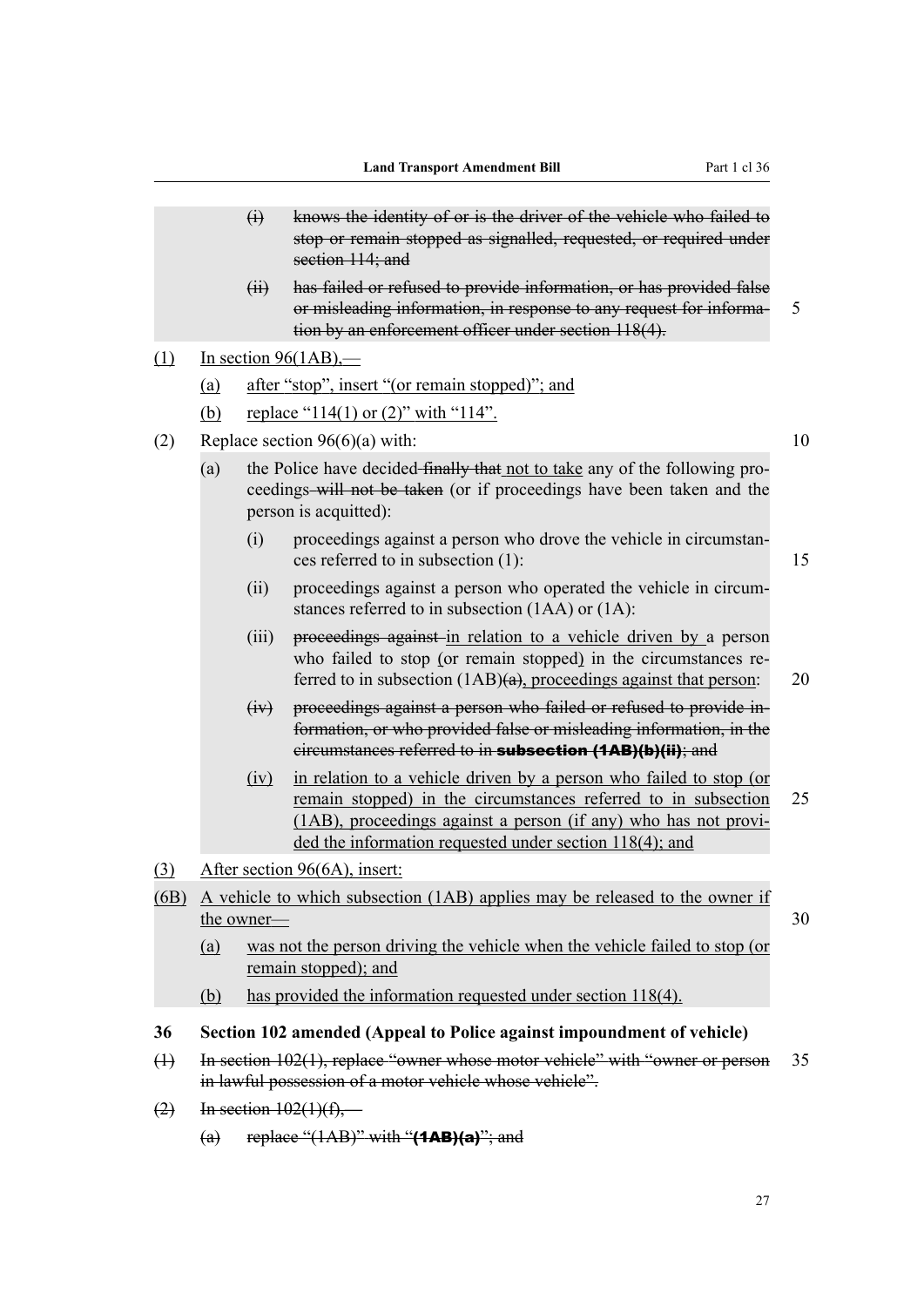- (b) replace "or  $114(1)$  or  $(2)$ " with "or  $114(1)$ ,  $(2)$ ,  $(2A)$ , or  $(3)(a)$ ".
- (2) In section  $102(1)(f)$ , replace "or  $114(1)$  or  $(2)$ " with "or  $114$ ".
- $\overline{(3)}$  In section  $102(1)(g)$ ,—
	- (a) replace " $(1AB)$ " with " $(1AB)(a)$ "; and
	- (b) replace "or  $114(1)$  or  $(2)$ " with "or  $114(1)$ ,  $(2)$ ,  $(2A)$ , or  $(3)(a)$ ". 5
- (3) In section  $102(1)(g)$ , replace "or  $114(1)$  or  $(2)$ " with "or  $114$ ".
- (4) After section  $102(1)(g)$ , insert:
	- $(ga)$  if **section 96(1AB)(b)** applies, the owner or person in lawful possession of the vehicle did not know, and could not reasonably be expected to know, the identity of the driver; or 10
	- (ga) if section  $96(1AB)$  applies, the owner—
		- (i) was not the person driving the vehicle when the vehicle failed to stop (or remain stopped); and
		- (ii) either—
			- (A) did not know, and could not reasonably have been expected 15 to know, the identity of the driver; or
			- (B) has otherwise provided the information requested under section  $118(4)$ ; or
- **37 Section 118 amended (Owner or hirer or licence holder to give information as to identity of driver or passenger)** 20
- (1) Replace the heading to section 118 with "**Requirement to give information as to identity of driver or passenger**".
- (2) In section 118(1), (2), and (3), after "owner", insert ", person in lawful posses $sion.$ ".
- (3) In section 118(4),— 25
	- (a) replace "vehicle has been used to flee a Police pursuit" with "vehicle failed to stop or remain stopped in contravention of section 114"; and
	- (b) after "owner", insert "<del>, person in lawful possession, o</del>r hirer" in each place.
- (4) In section 118(5), after "owner", insert ", person in lawful possession, or hirer". 30
- **38 Section 123 amended (Enforcement officer may seize and impound vehicle for up to 7 days where serious accident or hit and run offence or for failure to stop)**
- (1) In the heading to section 123, replace "**where serious accident or hit and run offence or for failure to stop**" with "**in relation to certain offences**". 35
- (2) Replace section 123(1)(b) with: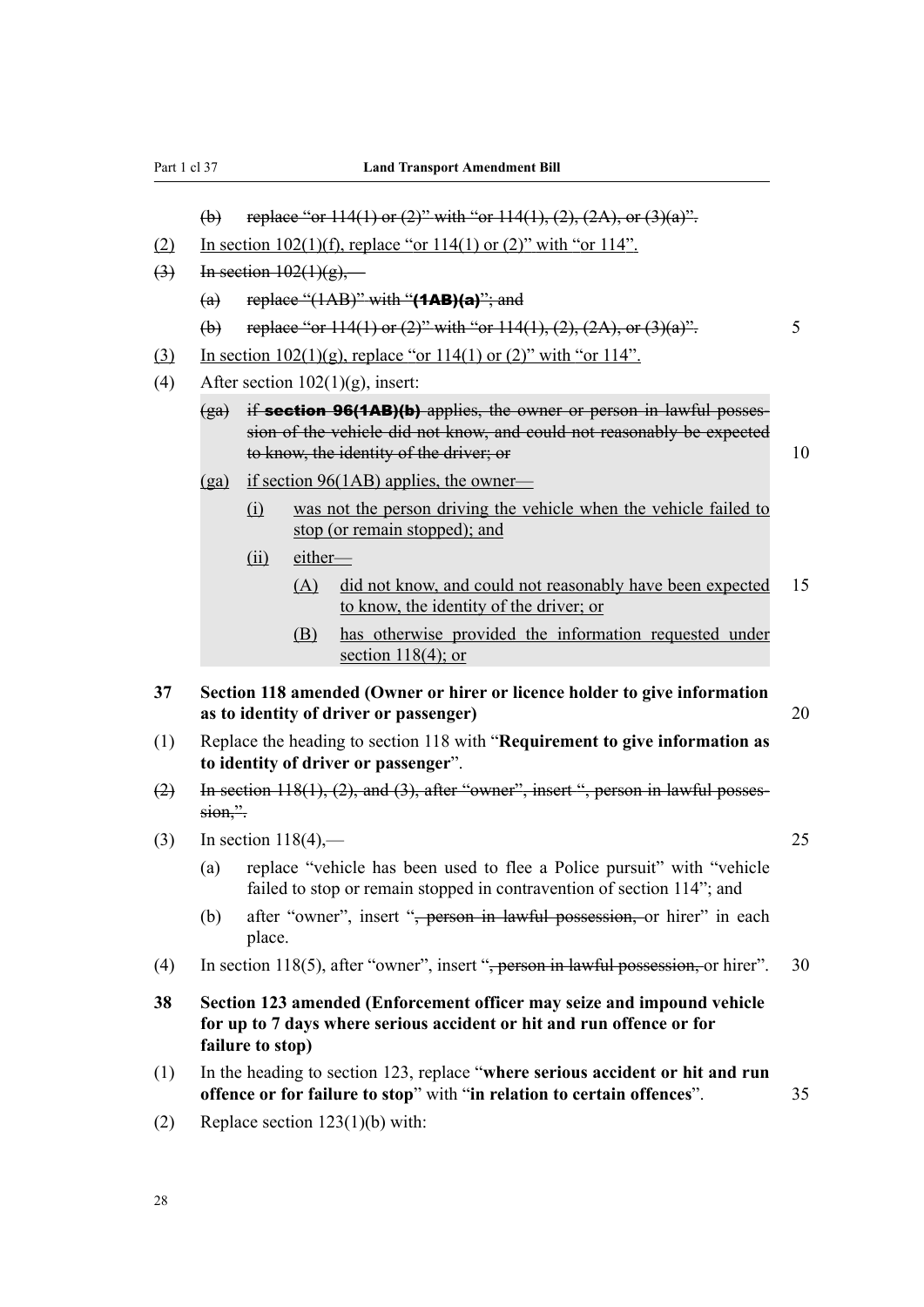(b) a driver has failed to stop (or remain stopped) as signalled, requested, or required under section 114.

## Subpart 4—Heavy vehicles

#### **39 Section 2 amended (Interpretation)**

- (1) In section 2(1), definition of **goods service**, paragraphs (a) and (b), replace 5 "gross laden weight" with "gross vehicle mass".
- (2) In section 2(1), repeal the definition of **gross laden weight**.
- (3) In section 2(1), insert in its appropriate alphabetical order:

**gross vehicle mass** means the maximum safe operating mass for a vehicle (including the mass of any accessories, crew, passengers, or load) that is derived 10 from the design, capabilities, and capacities of the vehicle's construction, systems, and components, and that—

- (a) is determined by—
	- (i) the Agency; or
	- (ii) the manufacturer of the vehicle; or 15

- (iii) if the vehicle is modified after manufacture, a certifier approved by the Agency; and
- (b) may be recorded in kilograms on the register of motor vehicles- $\frac{a}{a}$ weight in kilograms
- (4) In section 2(1), definition of **heavy motor vehicle**, replace "gross laden 20 weight" with "gross vehicle mass".
- (5) In section 2(1), definition of **infringement offence**, paragraph (b), after "overloading", insert "or over-dimension".
- (6) In section 2(1), definition of **light rental service vehicle**, replace "gross laden weight" with "gross vehicle mass". 25
- (7) In section 2(1), insert in its appropriate alphabetical order: **over-dimension offence** means an offence against any enactment that is specified as an over-dimension offence by the regulations
- (8) In section 2(1), definition of **rental service**, paragraph (b), replace "gross laden weight" with "gross vehicle mass". 30
- **40 Section 6 amended (Vehicles to be safe and operated in compliance with rules)**

After section 6(4), insert:

(5) A certificate of loading must be displayed on the vehicle to which it applies if required by the rules.  $35$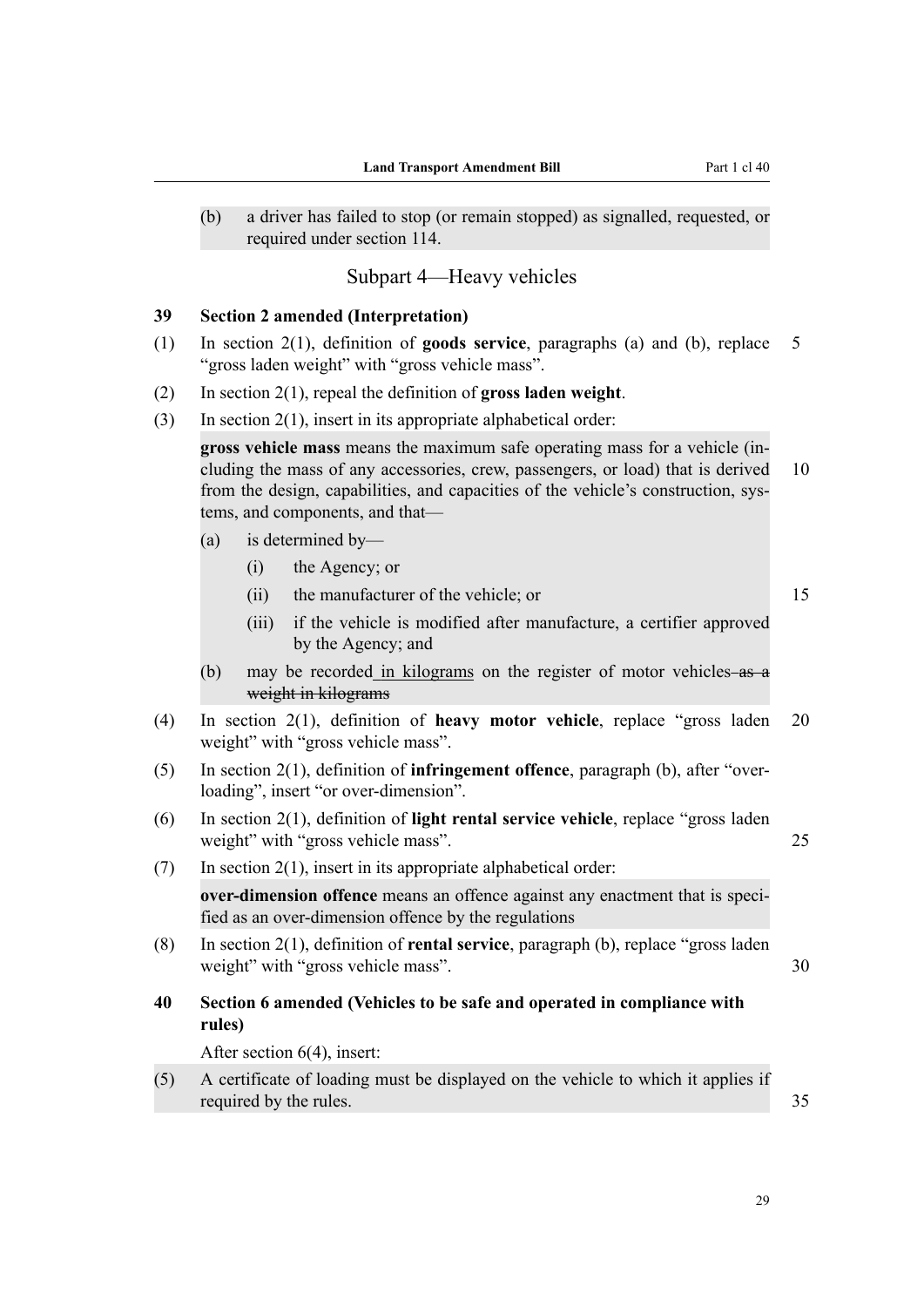## **41 Section 16 replaced (Heavy motor vehicles not to be overloaded)** Replace section 16 with:

- **16 Heavy motor vehicles not to be overloaded or in breach of dimension requirements**
- (1) A person operating a heavy motor vehicle or combination of vehicles must not 5 operate the vehicle or combination of vehicles in breach of the prescribed maximum gross mass limits for motor vehicles or prescribed maximum axle limits for axles or groups of axles of motor vehicles.
- (1) A person operating a heavy motor vehicle or combination of vehicles must not operate the vehicle or combination of vehicles in breach of any of the follow- 10 ing:
	- (a) the prescribed maximum mass limits for axles:
	- (b) the prescribed maximum mass limits for axle sets:
	- (c) the prescribed maximum mass limits for groups of axles:
	- (d) the prescribed maximum gross mass limits for motor vehicles. 15
- (2) A person must not operate a heavy motor vehicle or combination of vehicles if the vehicle or combination of vehicles exceeds the gross vehicle mass for that vehicle or vehicles.
- (3) A person must not operate a heavy motor vehicle or combination of vehicles if the vehicle or combination of vehicles breaches prescribed requirements in re- 20 lation to dimensions.

## **42 Section 16A replaced (Restriction of heavy traffic on roads)**

Replace section 16A with:

## **16A Temporary restriction of heavy traffic on roads**

- (1) This section applies if a road controlling authority decides on reasonable 25 grounds that there is an urgent risk of either or both of the following:
	- (a) damage to a road:
	- (b) danger to the safety of road users.
- (2) The road controlling authority may, for a specified period of no more than 6 months, by a road closure sign, direct that any heavy traffic, or any specified 30 kind of heavy traffic, may not proceed between any 2 places by way of any specified road or roads.
- (3) A sign referred to in subsection (2) must be displayed in at least 1 prominent position on every road to which the sign applies.
- (4) A person commits an offence, and is liable on conviction to a fine not exceed- 35 ing \$1,000, if the person contravenes the requirements of any sign described in subsection (2) unless the person proves that there was no other way reasonably available for the traffic concerned to proceed.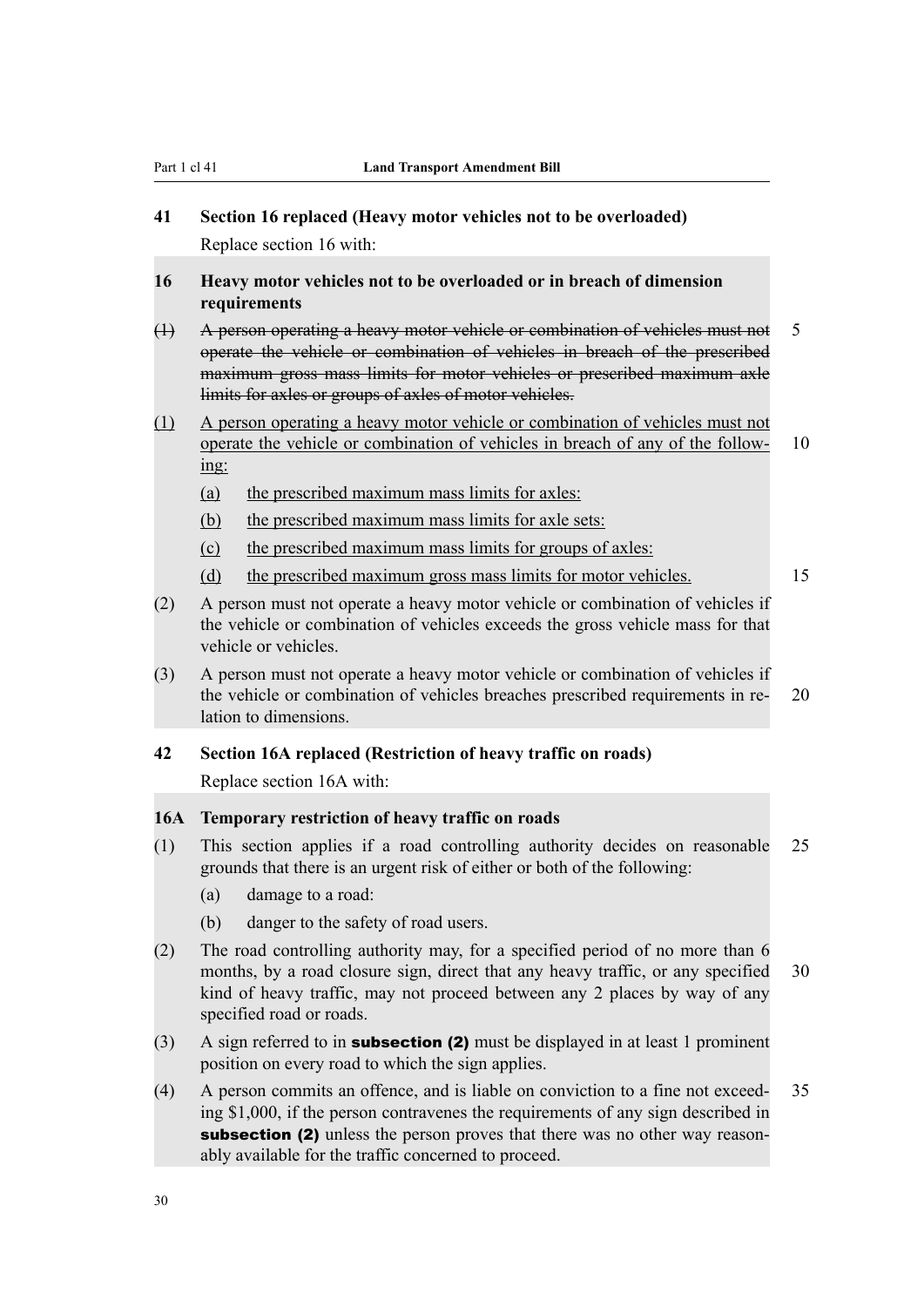| 43          |                                                                                                                                                                                                                                                                                                                                 | Section 30O amended (Term of transport service licence)                                                                                                                                                                |    |  |  |  |  |
|-------------|---------------------------------------------------------------------------------------------------------------------------------------------------------------------------------------------------------------------------------------------------------------------------------------------------------------------------------|------------------------------------------------------------------------------------------------------------------------------------------------------------------------------------------------------------------------|----|--|--|--|--|
|             | Force".                                                                                                                                                                                                                                                                                                                         | In section $30O(4)(a)$ , replace "Armed Forces" with "New Zealand Defence                                                                                                                                              |    |  |  |  |  |
| 44          |                                                                                                                                                                                                                                                                                                                                 | <b>Section 43 replaced (Overloading offences)</b>                                                                                                                                                                      |    |  |  |  |  |
|             |                                                                                                                                                                                                                                                                                                                                 | Replace section 43 with:                                                                                                                                                                                               | 5  |  |  |  |  |
| 43          |                                                                                                                                                                                                                                                                                                                                 | Overloading and over-dimension offences                                                                                                                                                                                |    |  |  |  |  |
| $\bigoplus$ | A person operating a heavy motor vehicle or combination of vehicles commits<br>an infringement offence if the vehicle or combination of vehicles breaches the<br>applicable prescribed maximum gross mass limits for motor vehicles or pre-<br>seribed maximum mass limits for axles or groups of axles of motor vehicles.      |                                                                                                                                                                                                                        |    |  |  |  |  |
| (1)         |                                                                                                                                                                                                                                                                                                                                 | A person operating a heavy motor vehicle or combination of vehicles commits<br>an infringement offence if the vehicle or combination of vehicles breaches any<br>of the following:                                     |    |  |  |  |  |
|             | (a)                                                                                                                                                                                                                                                                                                                             | the prescribed maximum mass limits for axles:                                                                                                                                                                          |    |  |  |  |  |
|             | <u>(b)</u>                                                                                                                                                                                                                                                                                                                      | the prescribed maximum mass limits for axle sets:                                                                                                                                                                      | 15 |  |  |  |  |
|             | (c)                                                                                                                                                                                                                                                                                                                             | the prescribed maximum mass limits for groups of axles:                                                                                                                                                                |    |  |  |  |  |
|             | (d)                                                                                                                                                                                                                                                                                                                             | the prescribed maximum gross mass limits for motor vehicles.                                                                                                                                                           |    |  |  |  |  |
| (2)         | Separate offences are committed in respect of every axle, every axle set, group<br>of axles, and the total number of axles of a heavy motor vehicle or combination<br>of vehicles if the mass on that axle or those axles exceeds the relevant pre-<br>20<br>scribed maximum gross mass limit or prescribed maximum mass limit. |                                                                                                                                                                                                                        |    |  |  |  |  |
| (3)         | A person operating a heavy motor vehicle or combination of vehicles commits<br>an infringement offence if the vehicle or combination of vehicles breaches the<br>prescribed requirements in relation to dimensions.                                                                                                             |                                                                                                                                                                                                                        |    |  |  |  |  |
| (4)         |                                                                                                                                                                                                                                                                                                                                 | 25<br>A person operating a heavy motor vehicle or combination of vehicles commits<br>an infringement offence if the vehicle or combination of vehicles exceeds the<br>gross vehicle mass for that vehicle or vehicles. |    |  |  |  |  |
| (5)         |                                                                                                                                                                                                                                                                                                                                 | If a person commits an infringement offence against this section, the person<br>must pay the penalty prescribed by the regulations.                                                                                    |    |  |  |  |  |
| 45          |                                                                                                                                                                                                                                                                                                                                 | Section 113A amended (Power to inspect records)                                                                                                                                                                        | 30 |  |  |  |  |
|             |                                                                                                                                                                                                                                                                                                                                 | In section $113A(1)$ , after "(but not limited to)", insert "records kept under sec-<br>tion 65 of the Road User Charges Act 2012,".                                                                                   |    |  |  |  |  |
| 46          | Section 125 amended (Stopping, inspection, and weighing of heavy vehicles<br>and certain transport service vehicles)                                                                                                                                                                                                            |                                                                                                                                                                                                                        |    |  |  |  |  |
| (1)         |                                                                                                                                                                                                                                                                                                                                 | Replace section $125(3)(b)$ with:                                                                                                                                                                                      | 35 |  |  |  |  |
|             | (b)                                                                                                                                                                                                                                                                                                                             | more than 10 km, if the site where the vehicle has been brought to a stop<br>is unsuitable for weighing the vehicle because—                                                                                           |    |  |  |  |  |
|             |                                                                                                                                                                                                                                                                                                                                 |                                                                                                                                                                                                                        |    |  |  |  |  |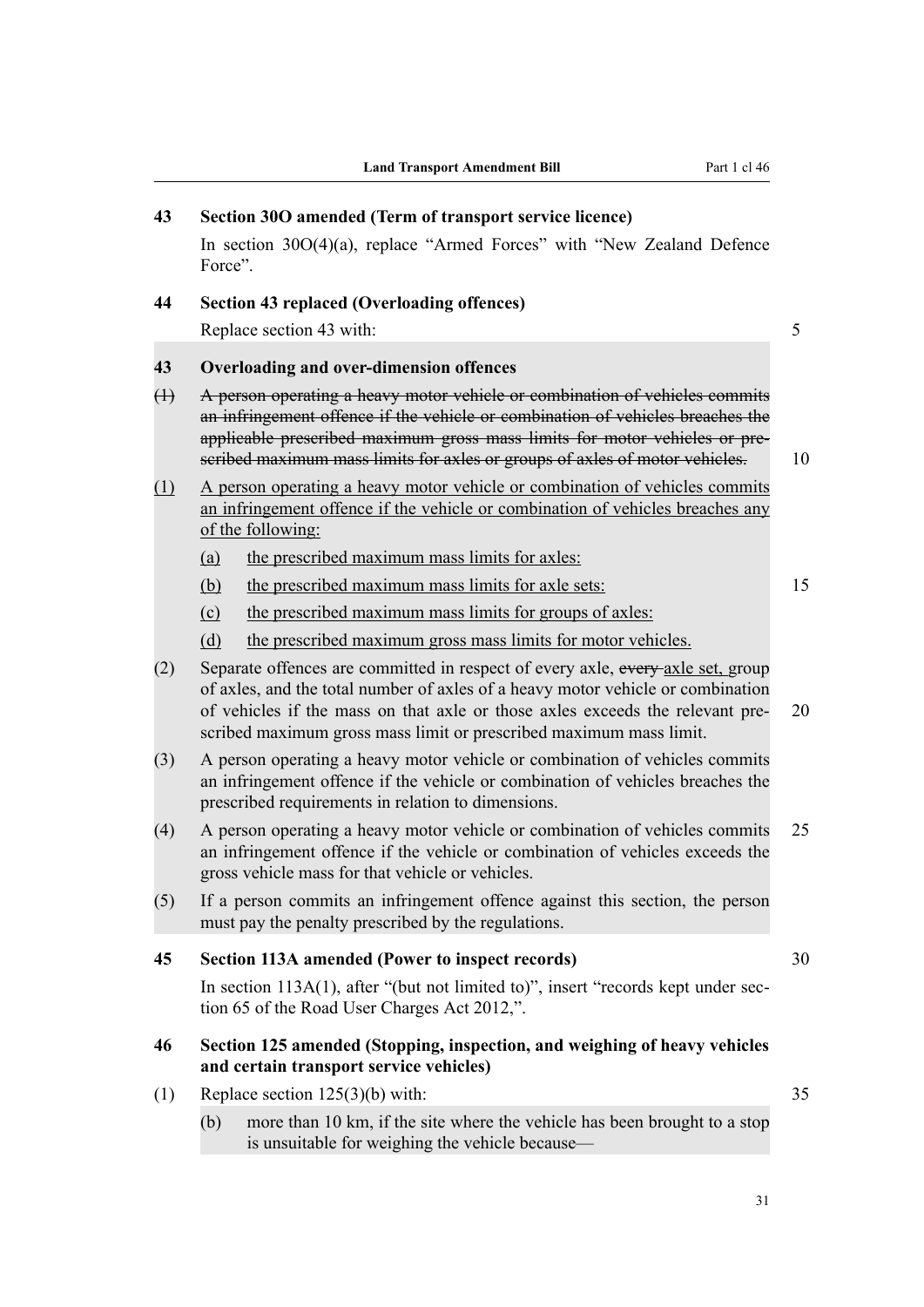- (i) doing so may pose a safety risk to other road users or to the enforcement officer; or
- (ii) the site is not level enough for accurate weighing.
- (2) In section 125(4) replace "by a sign displaying the words "ALL TRUCKS STOP"" with "by a sign specifying that that particular vehicle or vehicles of 5 that vehicle's class must stop".

#### **47 Section 126 amended (Off-loading of overweight vehicle)**

(1AA) In the heading to section 126, replace "**overweight**" with "**overloaded**".

- (1) In section 126, replace "weight" with "mass" in each place.
- (2) In section  $126(1)(b)$ , replace "exceeds by  $10\%$  or more" with "exceeds by at 10 least 10% or by 2 000 kg (whichever is the lesser)".
- (3) In section 126(4)(b), replace "exceeds by 10% or more" with "exceeds by at least 10% or by 2 000 kg (whichever is the lesser)".

#### **48 Section 147 amended (Evidence of accuracy of weighing devices and sites)**

- (1) Repeal section 147(3). 15
- (2) After section 147(7), insert:
- (8) In this section, **site** does not include weigh-in-motion technology.
- **49 New section 147A inserted (Certification of accuracy of alternative weighing technology)**

After section 147, insert: 20

#### **147A Certification of accuracy of alternative weighing technology**

- (1) Alternative weighing technology may be certified as having been tested and found to be accurate if, on a specified date, it was tested and found to be accurate by—
	- (a) an Inspector of Weights and Measures; or 25
	- (b) an accredited person (within the meaning of the Weights and Measures Act 1987); or
	- (c) an employee of a laboratory for the time being approved for the purpose by the Science Minister by notice in the *Gazette*; or
	- (d) any other person who is approved for the purpose by the Minister by no- 30 tice in the *Gazette*.
- (2) A certificate issued under **subsection (1)** sufficiently identifies the alternative weighing technology to which it refers if it contains the serial number of the technology or if it refers to the location of the technology.
- (3) For the purposes of this section, **alternative weighing technology** means tech- 35 nology that—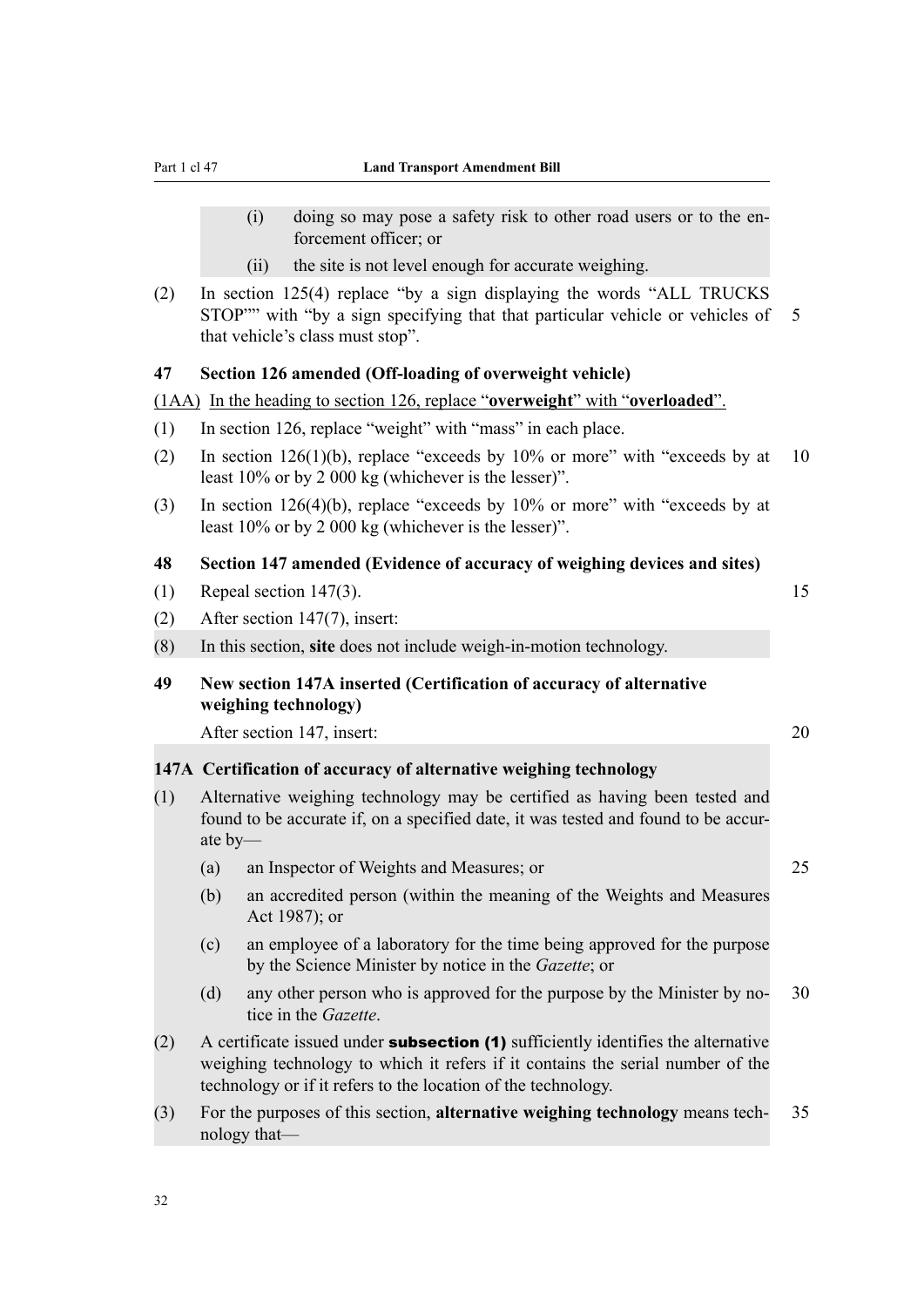- (a) is capable of measuring the mass of a vehicle or the mass on each axle of a vehicle; and
- (b) is not described in section 147(4).
- (4) If alternative weighing technology has been certified under subsection (1) on a date not more than 12 months earlier than the date of the use of the technolo- 5 gy, the technology—
	- (a) may be used to assess whether to investigate a possible offence against this Act or an offence against the Road User Charges Act 2012 (or any regulations made under those Acts); or
	- (b) may be used to assess whether such an offence has been committed. 10

**50 Section 152 amended (Power of Minister to make ordinary rules)**

After section 152(b), insert:

(ba) providing for the appropriate management of infrastructure:

## **51 Section 164 amended (Matters to have regard to when making or recommending rules)** 15

After section 164(2)(d), insert:

- (da) the appropriate management of infrastructure, including (but not limited  $to)$ —
	- (i) the impact of vehicles on infrastructure; and
	- (ii) whether the costs of the use of the infrastructure are greater than 20 the economic value generated by its use:

#### **52 Section 166 amended (Agency may grant exemptions)**

After section 166(2), insert:

(2A) In addition to the factors that must be considered under subsection (2), if the exemption relates to a heavy vehicle, the Agency must have regard to the po- 25 tential impact on infrastructure (including, for example, potential damage to infrastructure such as roads and the cost of repairing the infrastructure).

## **53 New section 166A inserted (Agency may grant exemptions to New Zealand Defence Force)**

After section 166, insert: 30

#### **166A Agency may grant exemptions to New Zealand Defence Force**

(1) The Agency may, if the Agency considers it appropriate and upon such conditions as the Agency considers appropriate, exempt the New Zealand Defence Force from a specified requirement in a rule made under this Part in relation to a vehicle or a group of vehicles or a type of vehicle belonging to the Defence 35 Force.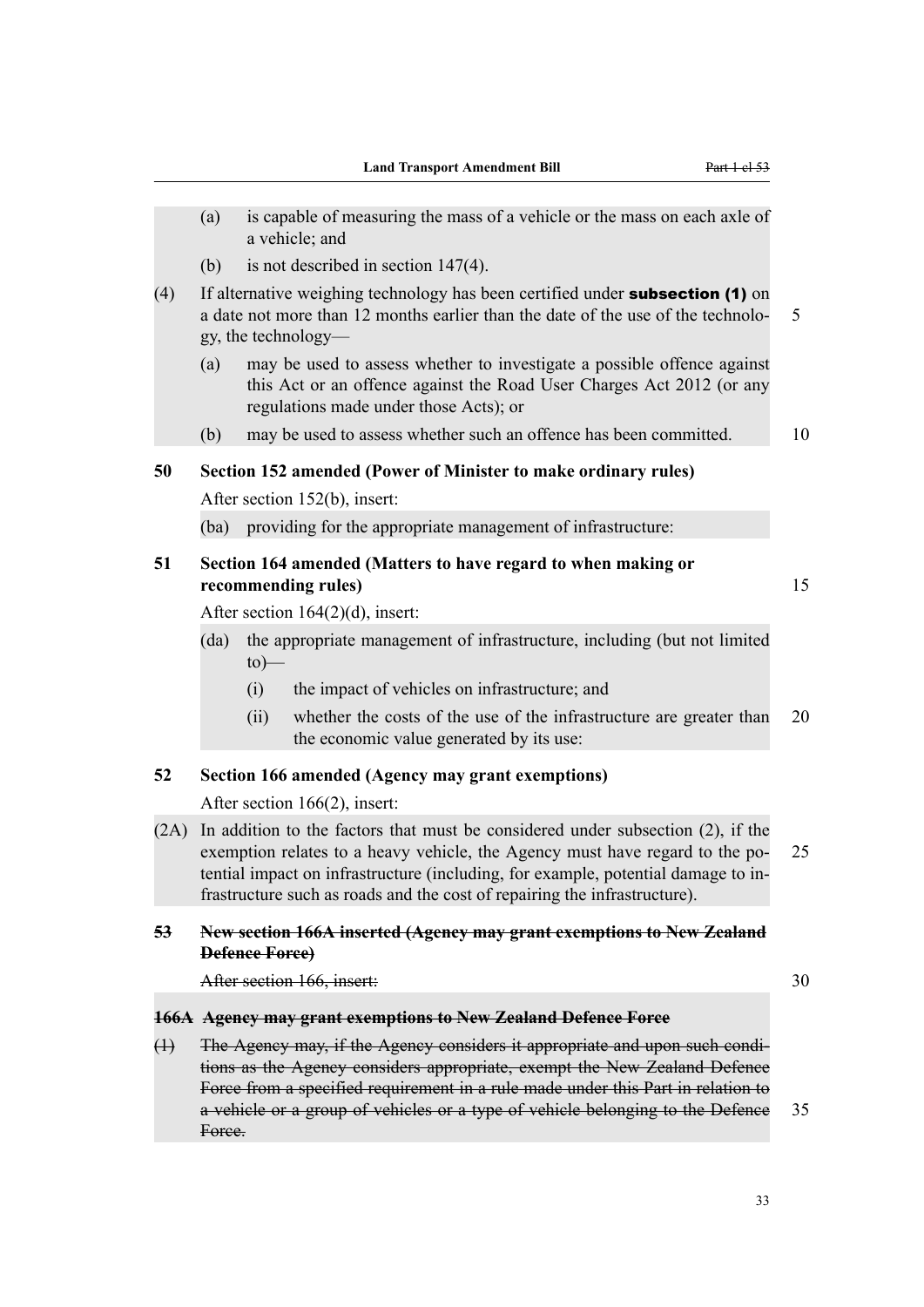| (2) | Section $166(2)$ to $(4)$ applies to an exemption made under this section in the<br>same way as section $166(2)$ to (4) applies to an exemption made under section<br>$+66(1)$ . |    |
|-----|----------------------------------------------------------------------------------------------------------------------------------------------------------------------------------|----|
| 54  | <b>Section 167 amended (Regulations)</b>                                                                                                                                         |    |
| (1) | In section $167(1)(e)(iv)$ ,—                                                                                                                                                    | 5  |
|     | after "overloading", insert "or over-dimension"; and<br>(a)                                                                                                                      |    |
|     | replace "\$10,000" with "\$15,000".<br>(b)                                                                                                                                       |    |
| (2) | In section $167(1)(f)$ , after "overloading", insert "or over-dimension".                                                                                                        |    |
|     | Subpart 5—Small passenger services                                                                                                                                               |    |
| 55  | <b>Section 2 amended (Interpretation)</b>                                                                                                                                        | 10 |
| (1) | In section $2(1)$ , repeal the definition of approved taxi organisation.                                                                                                         |    |
| (2) | In section $2(1)$ , definition of <b>control</b> ,—                                                                                                                              |    |
|     | delete "or a proposed or approved taxi organisation"; and<br>(a)                                                                                                                 |    |
|     | delete "or taxi organisation" in each place; and<br>(b)                                                                                                                          |    |
|     | delete "or organisation".<br>(c)                                                                                                                                                 | 15 |
| (3) | In section $2(1)$ , definition of <b>passenger service</b> , after paragraph $(b)(ii)$ , insert:                                                                                 |    |
|     | after a connection between a passenger and a small passenger ser-<br>(iia)<br>vice facilitated by a facilitator; or                                                              |    |
| (4) | In section $2(1)$ , repeal the definitions of <b>passenger service licence</b> , <b>taxi</b> , and<br>taxi service.                                                              | 20 |
| (5) | In section $2(1)$ , replace the definition of <b>transport service licence</b> with:                                                                                             |    |
|     | transport service licence means any of the following licences granted or<br>deemed to be granted under subpart 3 of Part 4A:                                                     |    |
|     | a goods service licence:<br>(a)                                                                                                                                                  |    |
|     | a large passenger service licence:<br>(b)                                                                                                                                        | 25 |
|     | a rental service licence:<br>(c)                                                                                                                                                 |    |
|     | a small passenger service licence:<br>(d)                                                                                                                                        |    |
|     | a vehicle recovery service licence<br>(e)                                                                                                                                        |    |
| (6) | In section $2(1)$ , replace the definition of <b>transport service operator</b> with:                                                                                            |    |
|     | transport service operator-                                                                                                                                                      | 30 |
|     | (a)<br>means a person who carries on a transport service; and                                                                                                                    |    |
|     | includes, in relation to a small passenger service, a facilitator; but<br>(b)                                                                                                    |    |
|     | does not include any other person who is a driver in the transport service<br>(c)<br>or who otherwise assists in the transport service                                           |    |
| (7) | In section $2(1)$ , insert in their appropriate alphabetical order:                                                                                                              | 35 |
|     |                                                                                                                                                                                  |    |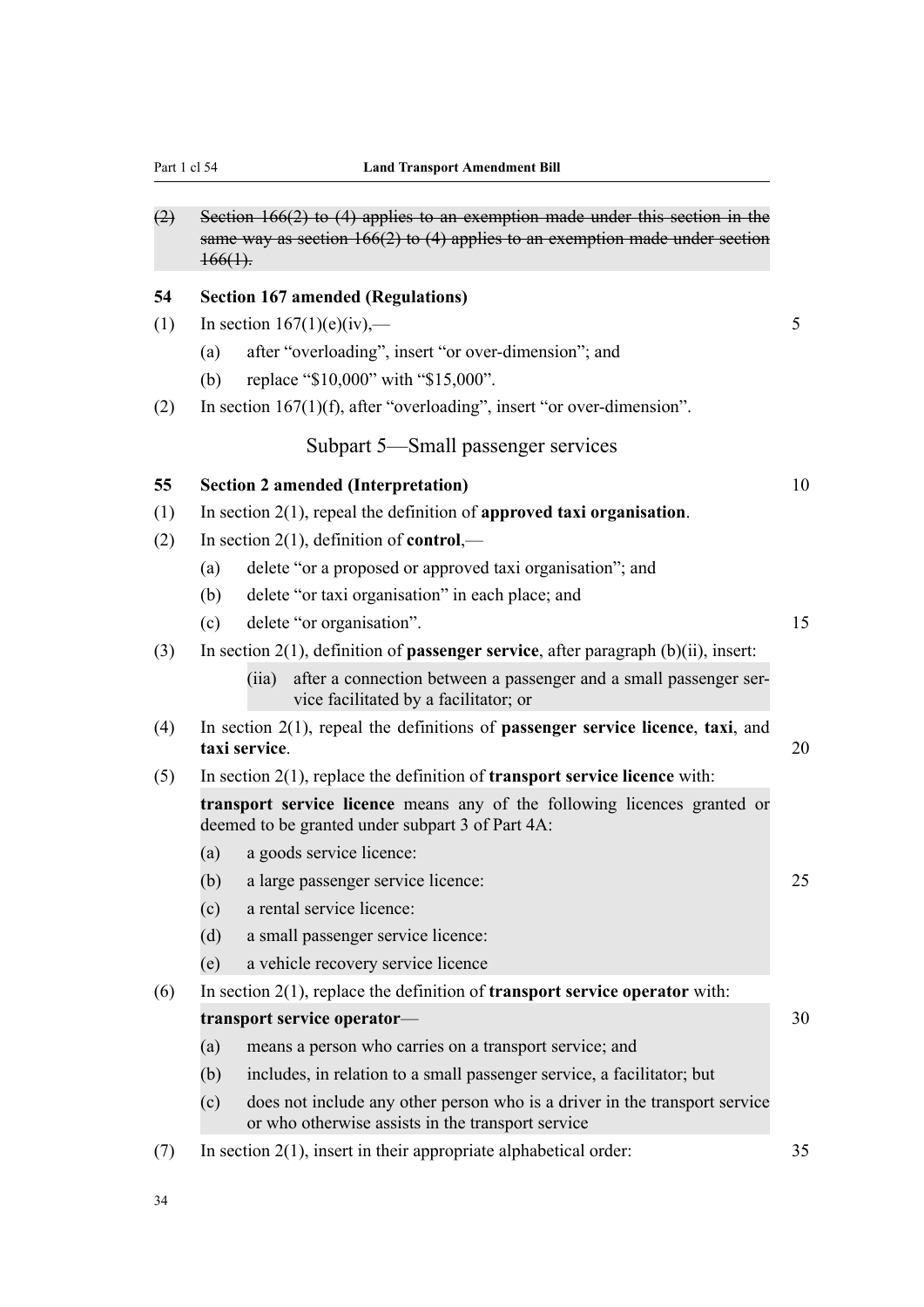**facilitate**, in relation to a small passenger service.—

- (a) means to enable drivers and passengers to connect by electronic or any other means (for example, by telephone, Internet site, application, or software); but
- (b) does not include the mere provision of an answering or call centre ser- 5 vice

**facilitated cost-sharing arrangement** means a small passenger service that is facilitated by a facilitator (whether or not the facilitator is paid) under which a passenger is carried in return for the driver's costs being reimbursed, which  $costs$ — $10$ 

- (a) may include actual costs up to a maximum amount per kilometre set by the Minister by notice in the *Gazette* (for example, the costs of fuel and reasonable vehicle wear and tear); but
- (b) may not include—
	- (i) payment for the driver's driving or travelling time; or 15
	- (ii) any infringement fee incurred in the course of the journey; or
	- (iii) registration and licensing costs for the driver or the driver's vehicle

**facilitator** means a person who facilitates a small passenger service

**large passenger service** means a passenger service provided in a large passen- 20 ger service vehicle

**large passenger service licence** means a licence granted or deemed to be granted under subpart 3 of Part 4A that authorises its holder to carry on a large passenger service

|  | small passenger service means a passenger service provided in- |  |
|--|----------------------------------------------------------------|--|
|  |                                                                |  |
|  |                                                                |  |

- (a) a small passenger service vehicle; or
- (b) a vehicle designed or adapted to carry 12 or fewer persons (including the driver) that is provided by one of the passengers being carried; or
- (c) a vehicle designed or adapted to carry 12 or fewer persons (including the driver) that is being used in a facilitated cost-sharing arrangement 30

**small passenger service licence** means a licence granted or deemed to be granted under subpart 3 of Part 4A that authorises its holder to carry on or facilitate a small passenger service

#### **small passenger service operator**—

- (a) means a person who carries on a small passenger service; and 35
- (b) includes a facilitator; but
- (c) does not include any other person who is a driver in the small passenger service or who otherwise assists in the small passenger service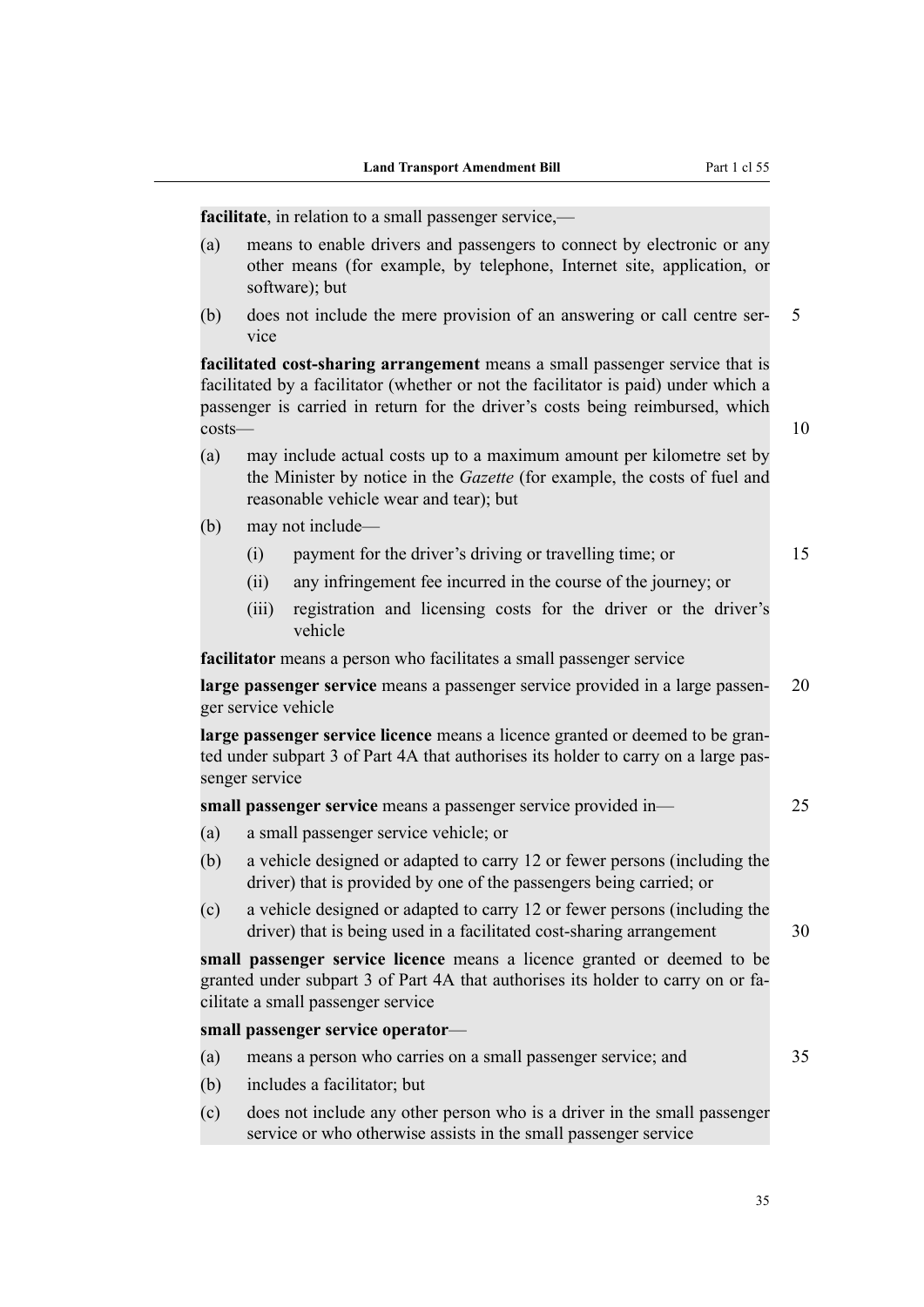| 56   | Section 22AB amended (Road controlling authorities may make certain<br>bylaws)                                                                          |    |  |  |  |
|------|---------------------------------------------------------------------------------------------------------------------------------------------------------|----|--|--|--|
|      | In section $22AB(1)(r)$ , delete ", taxis,".                                                                                                            |    |  |  |  |
| 57   | <b>Section 30A amended (Requirements for vehicles)</b>                                                                                                  |    |  |  |  |
| (1)  | In section $30A(1)(a)$ and (b), delete "connection with".                                                                                               | 5  |  |  |  |
| (2)  | In section $30A(2)$ , replace "vehicle that is used in the service" with "transport"<br>service vehicle used in the service".                           |    |  |  |  |
| (3)  | After section 30A(2), insert:                                                                                                                           |    |  |  |  |
| (2A) | The driver of a small passenger service vehicle must, whenever required to do<br>so by the Agency, present the vehicle for inspection.                  | 10 |  |  |  |
| (4)  | Replace After section 30A(4) with, insert:                                                                                                              |    |  |  |  |
| (45) | Nothing in subsection (1), $\sigma$ (3), or (4) applies to a vehicle used in a small pas-<br>senger service.                                            |    |  |  |  |
| (56) | Nothing in this section applies to-                                                                                                                     |    |  |  |  |
|      | the facilitator of a facilitated cost-sharing arrangement; or<br>(a)                                                                                    | 15 |  |  |  |
|      | (b)<br>a vehicle used in a facilitated cost-sharing arrangement; or                                                                                     |    |  |  |  |
|      | a vehicle designed or adapted to carry 12 or fewer persons (including the<br>(c)<br>driver) provided by one of the passengers being carried.            |    |  |  |  |
| 58   | Section 30B repealed (Provision of identification information in Braille)                                                                               |    |  |  |  |
|      | Repeal section 30B.                                                                                                                                     | 20 |  |  |  |
| 59   | Section 30D amended (Additional criteria for small passenger service<br>vehicles and vehicle recovery service)                                          |    |  |  |  |
| (1)  | In the heading to section 30D, delete "vehicles".                                                                                                       |    |  |  |  |
| (2)  | In section 30D, replace "passenger service involving the use of small passenger<br>service vehicles" with "small passenger service".                    | 25 |  |  |  |
| 60   | Section 30E amended (Additional criteria for large passenger service<br>vehicles)                                                                       |    |  |  |  |
| (1)  | In the heading to section 30E, delete "vehicles".                                                                                                       |    |  |  |  |
| (2)  | In section 30E, replace "passenger service involving the use of large passenger<br>service vehicles" with "large passenger service".<br>30              |    |  |  |  |
| 61   | Section 30J replaced (Transport service operators may not carry on<br>certain transport services unless licensed to do so)<br>Replace section 30J with: |    |  |  |  |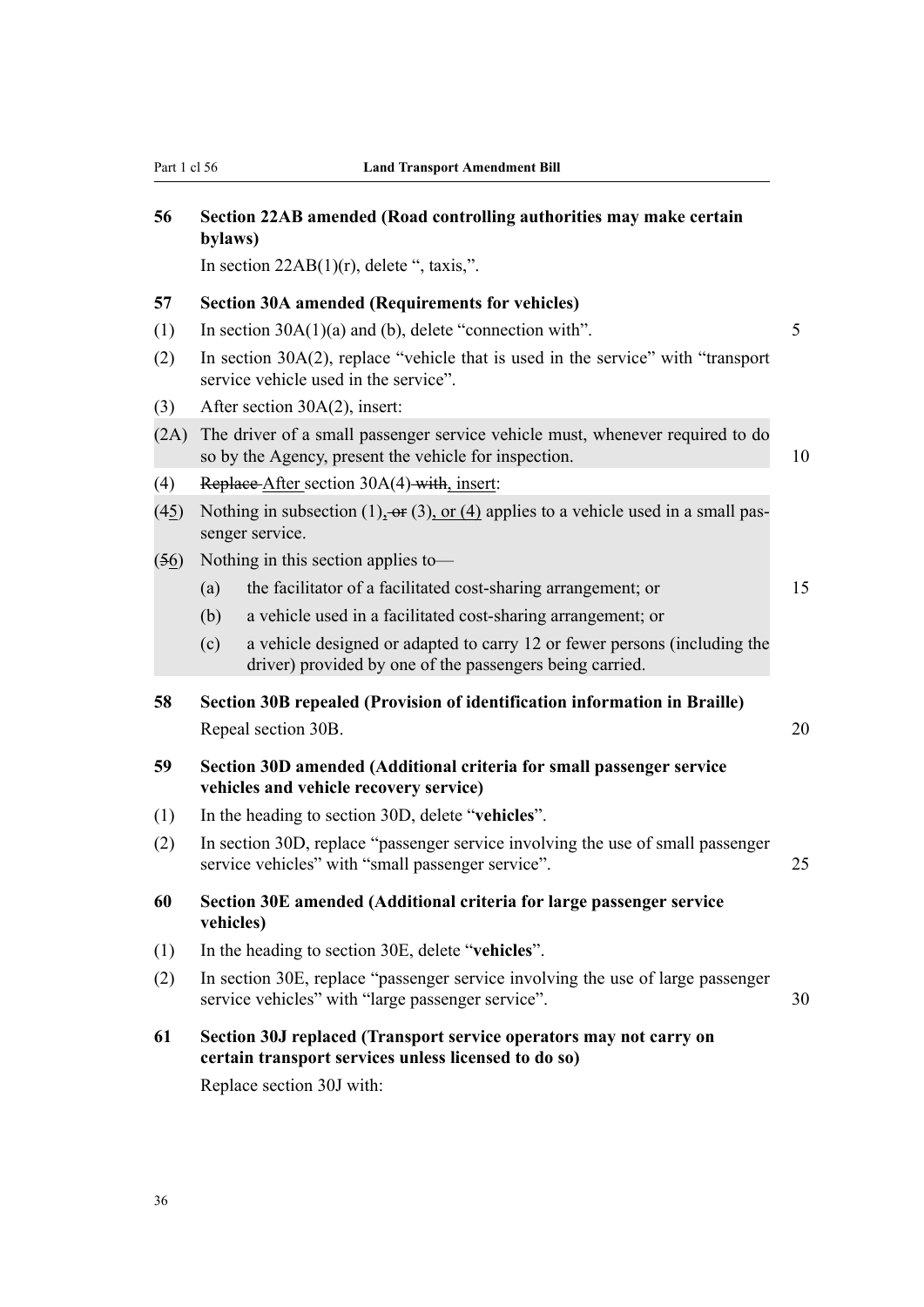# **30J Transport service operators must be licensed** A transport service operator may not carry on (or, in relation to a small passenger service operator, facilitate) any of the following transport services unless licensed to do so: (a) a goods service: 5 (b) a large passenger service: (c) a rental service: (d) a small passenger service: (e) a vehicle recovery service. **62 Section 30L amended (Grant of licence)** 10 (1) Replace section 30L(1) with: (1) After considering an application for a transport service licence, the Agency may grant the licence only if the Agency is satisfied that— (a) the applicant is a fit and proper person to hold a transport service licence; and 15 (b) any person who is to have, or is likely to have, control of the transport service is a fit and proper person to have such control; and (c) the applicant or any person who is to have control of the transport service is the holder of the appropriate certificate (if any) required by the regulations or the rules; and 20 (d) except in relation to a small passenger service licence, all relevant requirements of this Act, the regulations, and the rules have been complied with. (1A) The Agency may grant a small passenger service licence only if the Agency is satisfied that a person who is to have control of the small passenger service in 25 New Zealand lives in New Zealand. (2) In section 30L(2), replace "operate, control, or have an involvement in, a transport service" with "control a transport service". **63 Section 30M amended (Conditions of transport service licences)** In the heading to section 30M, replace "**transport service licences**" with 30 "**goods service licence**". **64 Sections 30P to 30R replaced** Replace sections 30P to 30R with: **30P Driver must have or drive under transport service licence** A transport service driver must, when using a vehicle in a transport service,  $\qquad 35$ (a) have the relevant transport service licence; or

#### 37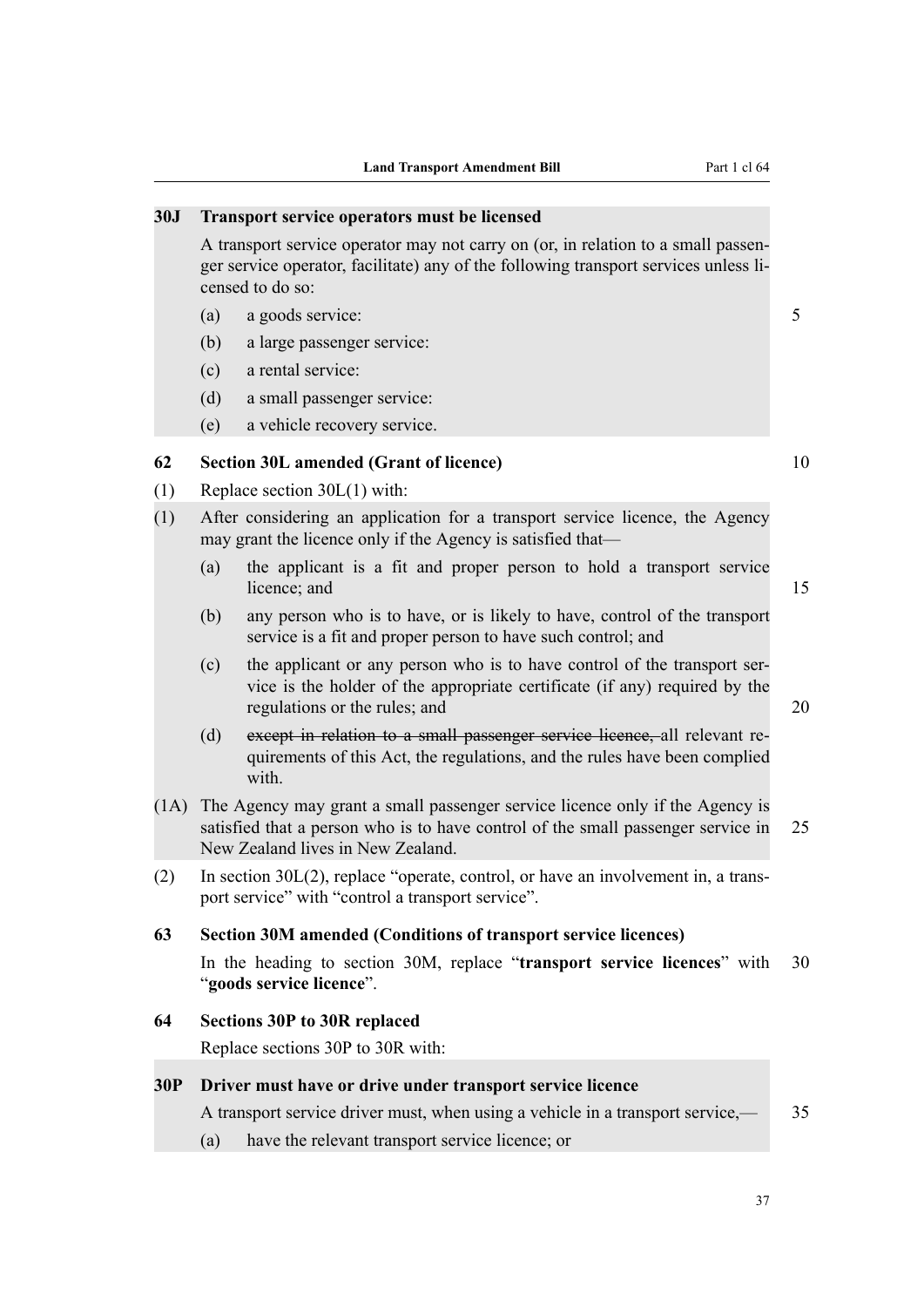|      | (b)<br>(c)                                                                                      | drive on behalf of the holder of the relevant transport service licence; or<br>have been facilitated to connect with passengers by a facilitator who                                                           |    |  |  |
|------|-------------------------------------------------------------------------------------------------|----------------------------------------------------------------------------------------------------------------------------------------------------------------------------------------------------------------|----|--|--|
|      |                                                                                                 | holds a small passenger service licence.                                                                                                                                                                       |    |  |  |
| 30Q  | Records to be kept by facilitator of facilitated cost-sharing arrangement                       |                                                                                                                                                                                                                |    |  |  |
| (1)  | A facilitator of a facilitated cost-sharing arrangement must keep—                              |                                                                                                                                                                                                                |    |  |  |
|      | (a)                                                                                             | all records of payments to the driver; and                                                                                                                                                                     |    |  |  |
|      | (b)                                                                                             | all records of payments made by passengers to the facilitator; and                                                                                                                                             |    |  |  |
|      | (c)                                                                                             | a record of the distance travelled on each trip.                                                                                                                                                               |    |  |  |
| (2)  |                                                                                                 | The person who keeps the records required under <b>subsection (1)</b> must—                                                                                                                                    |    |  |  |
|      | (a)                                                                                             | keep each record for 12 months from the date it is made; and                                                                                                                                                   | 10 |  |  |
|      | (b)                                                                                             | make all records referred to in <b>subsection</b> (1) in the possession or con-<br>trol of that person available for immediate inspection on demand at any<br>reasonable time by the Agency.                   |    |  |  |
| (3)  |                                                                                                 | A person employed by the Agency to whom records are made available for in-<br>spection under <b>subsection (2)(b)</b> is entitled to make copies of those records.                                             | 15 |  |  |
| 65   |                                                                                                 | Section 30S amended (When Agency may revoke transport service licence)                                                                                                                                         |    |  |  |
| (1)  | Replace section $30S(1)(b)$ with:                                                               |                                                                                                                                                                                                                |    |  |  |
|      | (b)                                                                                             | any person who has control of the transport service is not a fit and proper<br>person to have control of the service; or                                                                                       |    |  |  |
|      | (c)                                                                                             | any driver is not a fit and proper person.                                                                                                                                                                     | 20 |  |  |
| (2)  |                                                                                                 | After section 30S(1), insert:                                                                                                                                                                                  |    |  |  |
| (1A) |                                                                                                 | <b>Subsection (1)(c)</b> does not apply in relation to drivers who are facilitated to<br>connect with passengers under a facilitated cost-sharing arrangement.                                                 |    |  |  |
| 66   | Section 30T amended (Procedure Agency must follow before revoking<br>transport service licence) |                                                                                                                                                                                                                |    |  |  |
|      |                                                                                                 | In section 30T, replace "this section" with "section 30S".                                                                                                                                                     |    |  |  |
| 67   |                                                                                                 | Section 30U amended (Suspension of transport service licence)                                                                                                                                                  |    |  |  |
|      |                                                                                                 | Replace section $30U(1)$ and (2) with:                                                                                                                                                                         |    |  |  |
| (1)  |                                                                                                 | The Agency may suspend a licence if—                                                                                                                                                                           |    |  |  |
|      | (a)                                                                                             | the holder of a transport service licence, or any person who has control<br>of the service, does not hold a certificate required by the regulations or<br>the rules; or                                        | 30 |  |  |
|      | (b)                                                                                             | the holder of a small passenger service licence, or any person who has<br>control of the service, does not comply with the applicable requirements<br>in this Part, Part 4B, the regulations, or the rules; or | 35 |  |  |
|      |                                                                                                 |                                                                                                                                                                                                                |    |  |  |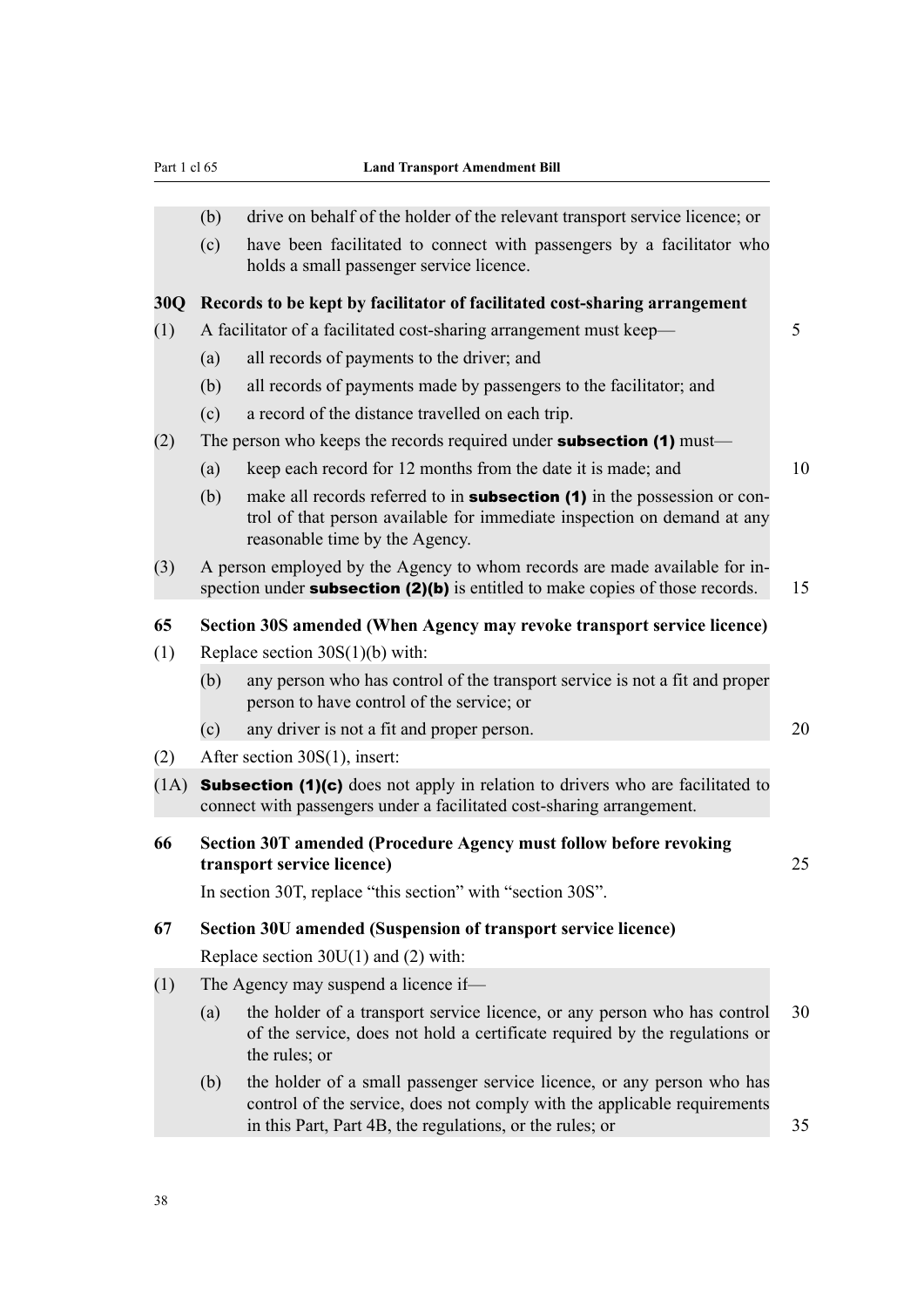|     |                                                    |            | <b>Land Transport Amendment Bill</b>                                                                                                                  | Part 1 cl 70 |  |  |
|-----|----------------------------------------------------|------------|-------------------------------------------------------------------------------------------------------------------------------------------------------|--------------|--|--|
|     | (c)                                                |            | in relation to a small passenger service licence, no person with control of<br>the service in New Zealand lives in New Zealand.                       |              |  |  |
| (2) |                                                    |            | A suspension ceases immediately when the Agency receives notice is satisfied<br>that subsection $(1)(a)$ , $(b)$ , or $(c)$ no longer applies.        |              |  |  |
| 68  |                                                    |            | <b>Section 30V amended (Interpretation)</b>                                                                                                           | 5            |  |  |
| (1) |                                                    |            | In section 30V, replace the definition of adverse decision with:                                                                                      |              |  |  |
|     | adverse decision means any decision of the Agency— |            |                                                                                                                                                       |              |  |  |
|     | (a)<br>(b)                                         |            | that a person is not a fit and proper person under subpart 2; or<br>to refuse to grant a transport service licence under section 30L; or              |              |  |  |
|     | (c)                                                |            | to grant a licence on conditions under section 30M; or                                                                                                | 10           |  |  |
|     | (d)                                                |            | to revoke a transport service licence under section 30S; or                                                                                           |              |  |  |
|     | (e)<br>(f)                                         |            | to suspend a transport service licence under section 30U; or<br>to disqualify—                                                                        |              |  |  |
|     |                                                    | (i)        | a transport service driver under section 87A; or                                                                                                      |              |  |  |
|     |                                                    | (ii)       | a transport service licence holder or person in control of a trans-<br>port service under section 87B                                                 | 15           |  |  |
| (2) |                                                    | involved". | In section 30V, definition of affected licence holder, delete "or is or will be                                                                       |              |  |  |
| 69  |                                                    |            | <b>Section 30Z replaced (Application of Part)</b><br>Replace section 30Z with:                                                                        | 20           |  |  |
| 30Z | (a)<br>(b)                                         |            | <b>Application of Part</b><br>Nothing in this Part applies in relation to-<br>a facilitated cost-sharing arrangement; or<br>any rail service vehicle. |              |  |  |
| 70  |                                                    |            | Section 30ZD amended (Records must be kept)                                                                                                           | 25           |  |  |
| (1) |                                                    |            | Replace section $30ZD(1)$ with:                                                                                                                       |              |  |  |
|     |                                                    |            | $(1AA)$ Subsection (1) applies to-                                                                                                                    |              |  |  |
|     | (a)                                                |            | a person who employs a person to drive a vehicle referred to in section<br>30ZB; and                                                                  |              |  |  |
|     | (b)                                                | and        | a self-employed driver who drives a vehicle referred to in section 30ZB;                                                                              | 30           |  |  |
|     | (c)                                                |            | a facilitator who facilitates a driver who drives a vehicle referred to in<br>section 30ZB to connect with passengers.                                |              |  |  |
| (1) |                                                    |            | A person to whom this section applies must keep all—                                                                                                  |              |  |  |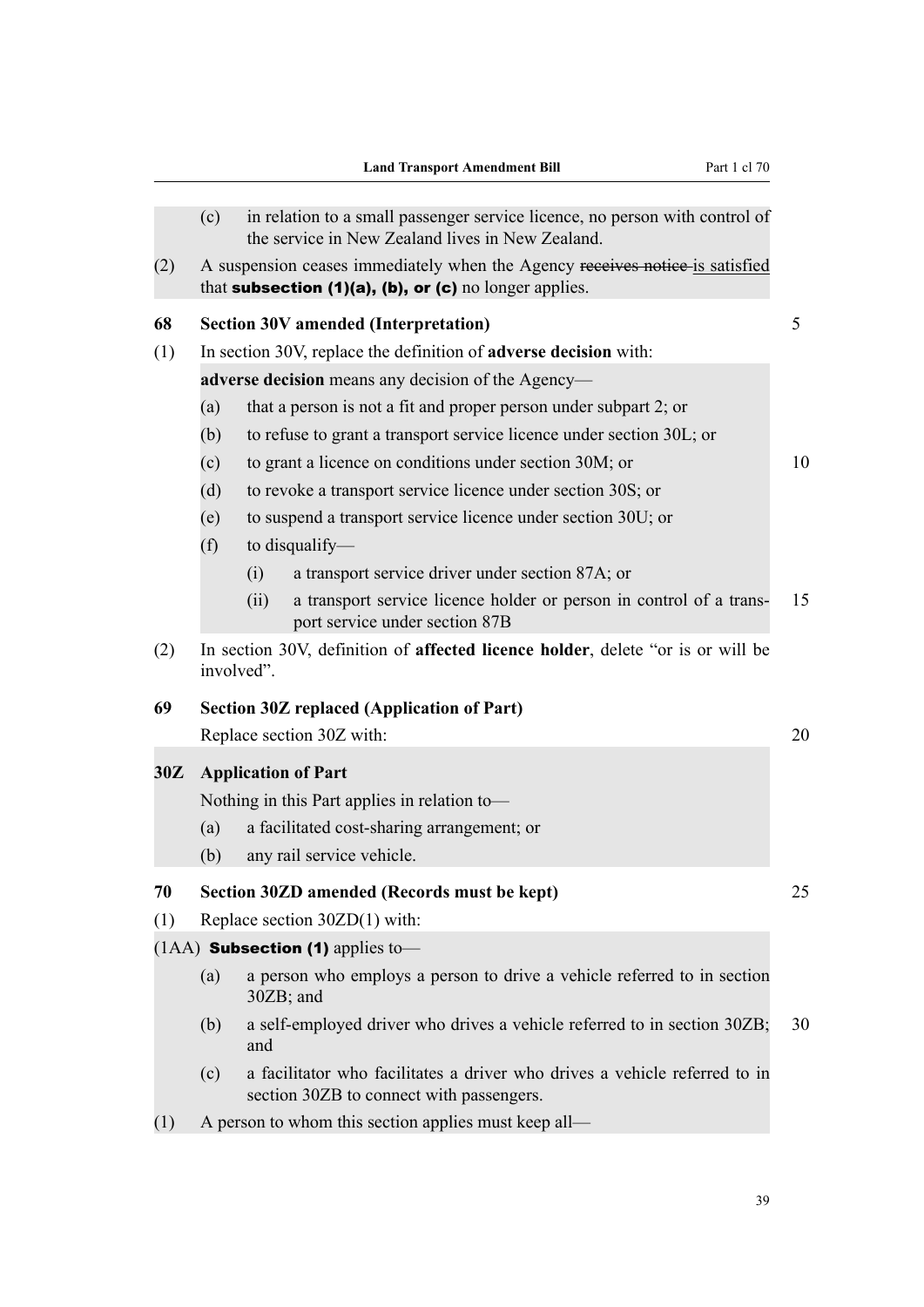#### Part 1 cl 71 **Land Transport Amendment Bill**

- (a) time records, records of payments to the driver, and employment or contractual records relating to the driver; and
- (b) accommodation records and receipts for the driver that are relevant to the driver's transport service or transport service vehicle; and
- (c) fuel records and receipts for the relevant transport service vehicles. 5
- (2) Replace section 30ZD(2)(b) with:
	- (b) make all relevant records referred to in **subsection (1)** in the possession or control of that person available for immediate inspection on demand at any reasonable time by an enforcement officer.

#### **71 Section 30ZH amended (Duties regarding logbooks)** 10

- (1) In section  $30ZH(1)(b)$ ,—
	- (a) after "an employee", insert ", or who is driving on behalf of a transport service operator, or who is facilitated to connect with passengers by a small passenger service operator,"; and
	- (b) after "driver's employer", insert "or transport service operator"; and 15
	- (c) after "the employer", insert "or transport service operator".
- (2) In section 30ZH(4), replace "wage records, and other related employment records" with "records of payments to the driver, and employment or contractual records relating to the driver".

#### **72 Section 79A amended (Offence to carry on transport service without** 20 **licence)**

- (1) Replace section 79A(1) with:
- (1) A person commits an offence if the person carries on (or, in relation to a small passenger service operator, facilitates) any transport service without the appropriate current licence. 25
- (2) In section 79A(3), replace "vehicle" with "transport service vehicle".
- **73 New section 79AB inserted (Offence to drive vehicle used in transport service without licence)**

After section 79A, insert:

#### **79AB Offence to drive vehicle used in transport service without licence** 30

- (1) A transport service driver commits an offence if the driver uses a vehicle in a transport service and there is no relevant transport service licence held by any of the following:
	- (a) the driver:
	- (b) a transport service operator on whose behalf the driver is driving: 35
	- (c) a facilitator who facilitated the driver to connect with passengers of the service.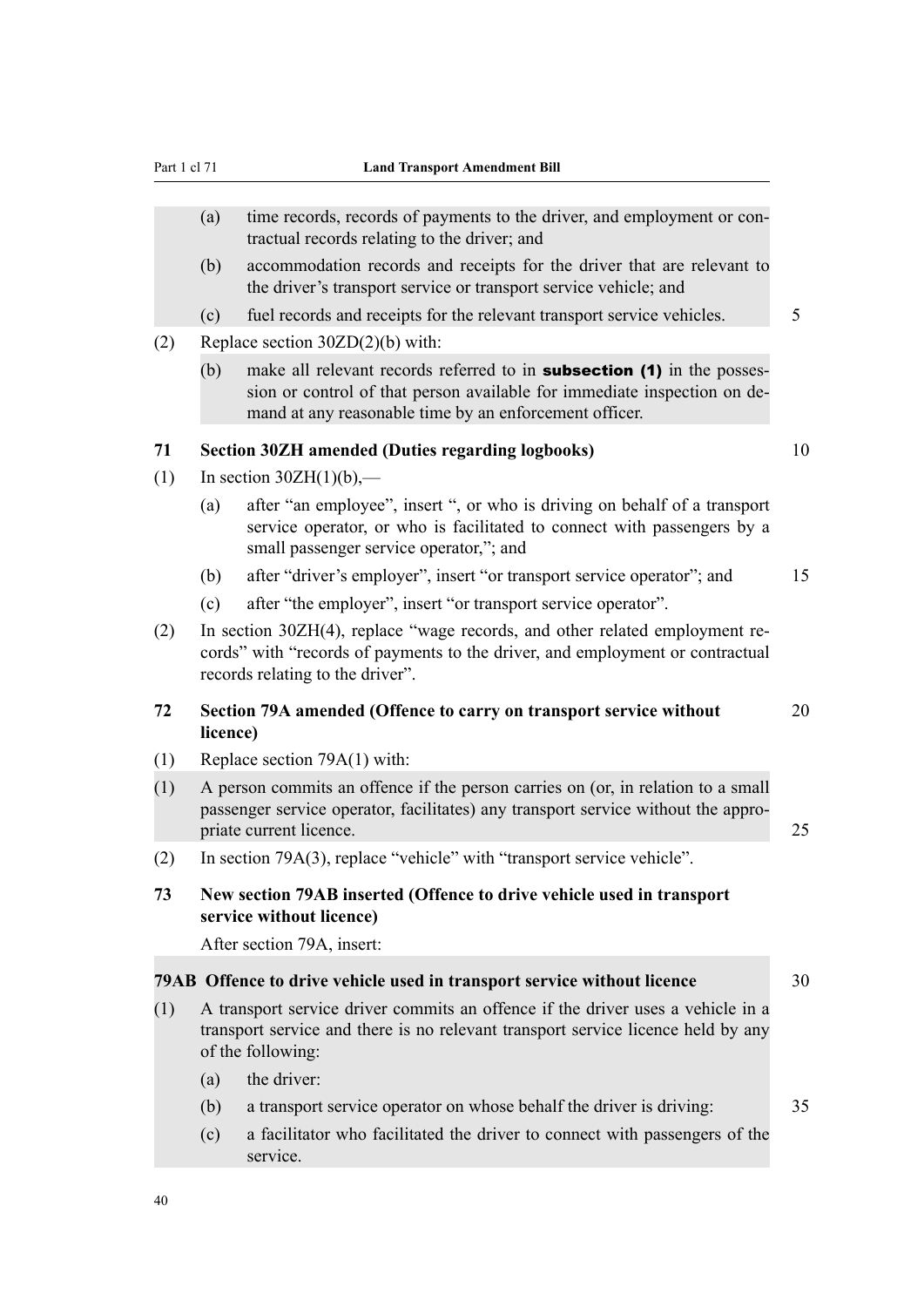- (2) The maximum penalty on conviction for an offence against **subsection (1)** is a fine not exceeding \$10,000.
- **74 Section 79C amended (Failure to present vehicle for inspection)** Replace section 79C(1) with:
- (1) A transport service licence holder commits an offence if the holder fails to 5 present a transport service vehicle used in the service for inspection when required to do so by the Agency.
- (1A) A driver of a small passenger service vehicle commits an offence if the driver fails to present the vehicle for inspection when required to do so by the Agency. 10

## **74A Section 79E amended (Liability of persons who use unlicensed transport service)**

After section 79E(1), insert:

(1A) Subsection (1) does not apply to an enforcement officer acting in the performance or intended performance of the officer's official duties as an employee or 15 agent of the Agency.

## **75 Section 79H amended (Contravention of section 128A)**

In section 79H(1), replace "a passenger service licence" with "a small passenger service licence".

# **75A New section 79HA inserted (Failure to keep or produce records)** 20

After section 79H, insert:

## **79HA Failure to keep or produce records**

- (1) A person commits an offence if the person fails or refuses to comply with any of the requirements of section 30Q.
- (2) The maximum penalty on conviction for an offence against **subsection (1)** is 25 a fine not exceeding \$100,000.
- **76 Section 87B amended (Disqualification of holder of transport service licence from holding transport service licence)**

In section 87B, delete "or involved in".

**77 Section 128A amended (Enforcement officer's powers in respect of non-** 30 **complying small passenger service vehicles)**

In section 128A, delete "section 30B or".

- **78 Section 158 amended (Rules concerning licensing, standard-setting, etc)**
- (1) In section  $158(b)(vi)(C)$ , replace "the fixing and advertising of fares" with "requirements relating to fares". 35

41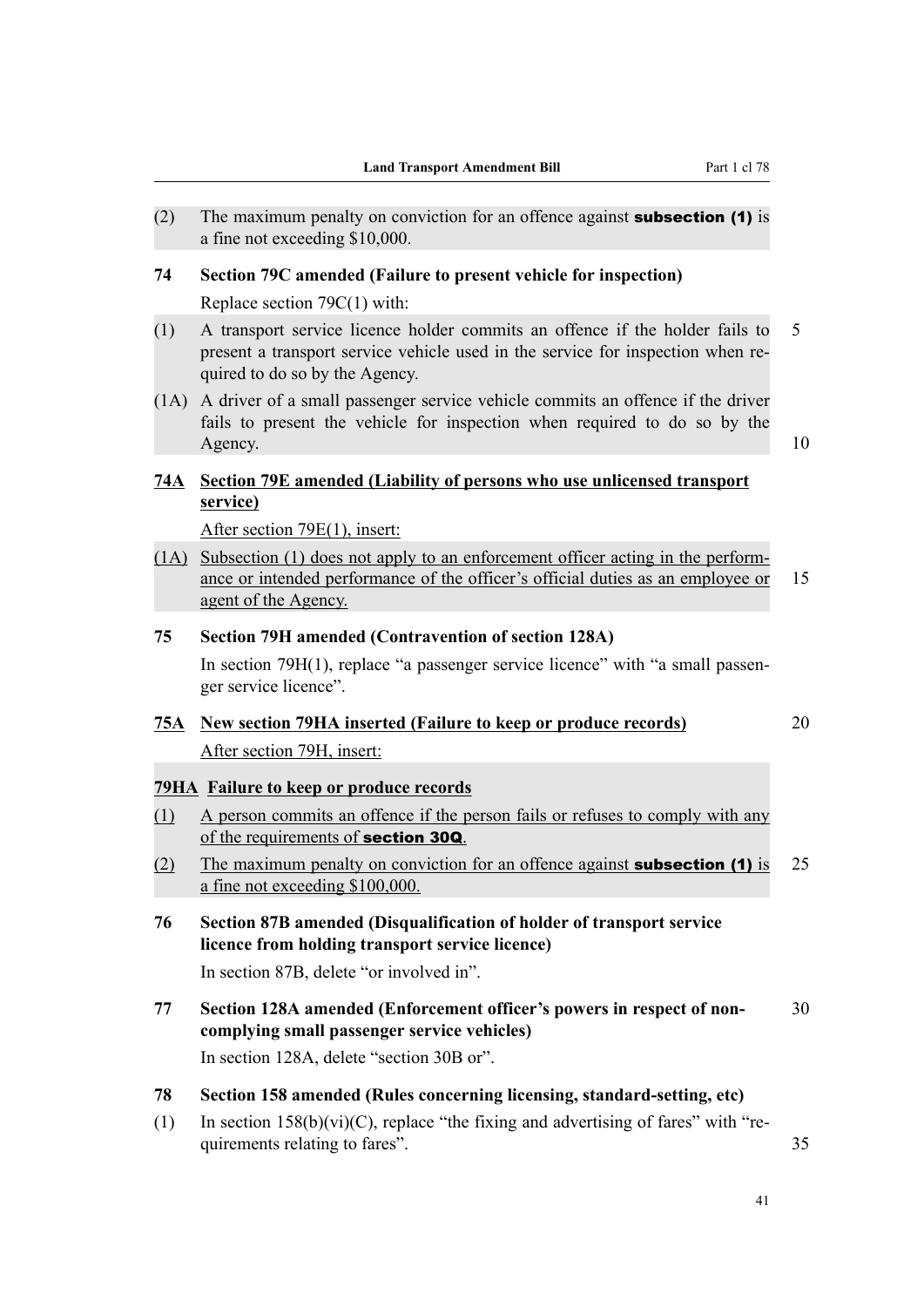- (2) In section 158(b)(vii), delete "and approved taxi organisations".
- (3) In section 158(b)(viiic), delete "and approved taxi organisations".
- (4) In section 158(b)(viii), delete "area knowledge certificates or".
- (5) In section 158(b)(ix), delete "area knowledge certificates or".
- (6) Repeal section  $158(b)(xi)$ . 5

## **79 Section 199A amended (Register of transport service licences)**

- (1) Repeal section 199A(3).
- (2) Replace section 199A(4)(b) with:
	- (b) is, without the consent of the holder of the transport service licence named in the application, entitled only to the information stored in the 10 register in respect of the licence holder that is specified in subsection  $(2)(a)$  and  $(g)$  to  $(l)$ .

## Subpart 6—Miscellaneous amendments

### **80 Section 2 amended (Interpretation)**

- (1AA) In section 2(1), definition of **assessment centre**, after "establishment", insert 15 "or individual".
- (1) In section 2(1), replace the definition of **moped** with:

**moped** means a motor vehicle (other than a power-assisted pedal cycle) that has—

- (a)  $2 \text{ or } 3 \text{ wheels}$ ; and  $20$
- (b) a maximum speed not exceeding 50 kilometres per hour; and
- (c) either—
	- (i) an engine cylinder capacity not exceeding 50 cc; or
	- (ii) a power source other than a piston engine
- (2) In section 2(1), definition of **moving vehicle offence**, paragraph (b), after "traf- 25 fic signal", insert "or a traffic sign that is a variable traffic or lane control sign".
- (3) In section 2(1), repeal the second definition of **parking warden**.

## **81 Section 22AB amended (Road controlling authorities may make certain bylaws)**

In section  $22AB(1)(b)$ , replace "\$500" with "\$1,000". 30

- **82 Section 90 amended (Suspension of licence or disqualification from driving under demerit points system)**
- (1) After section 90(1), insert: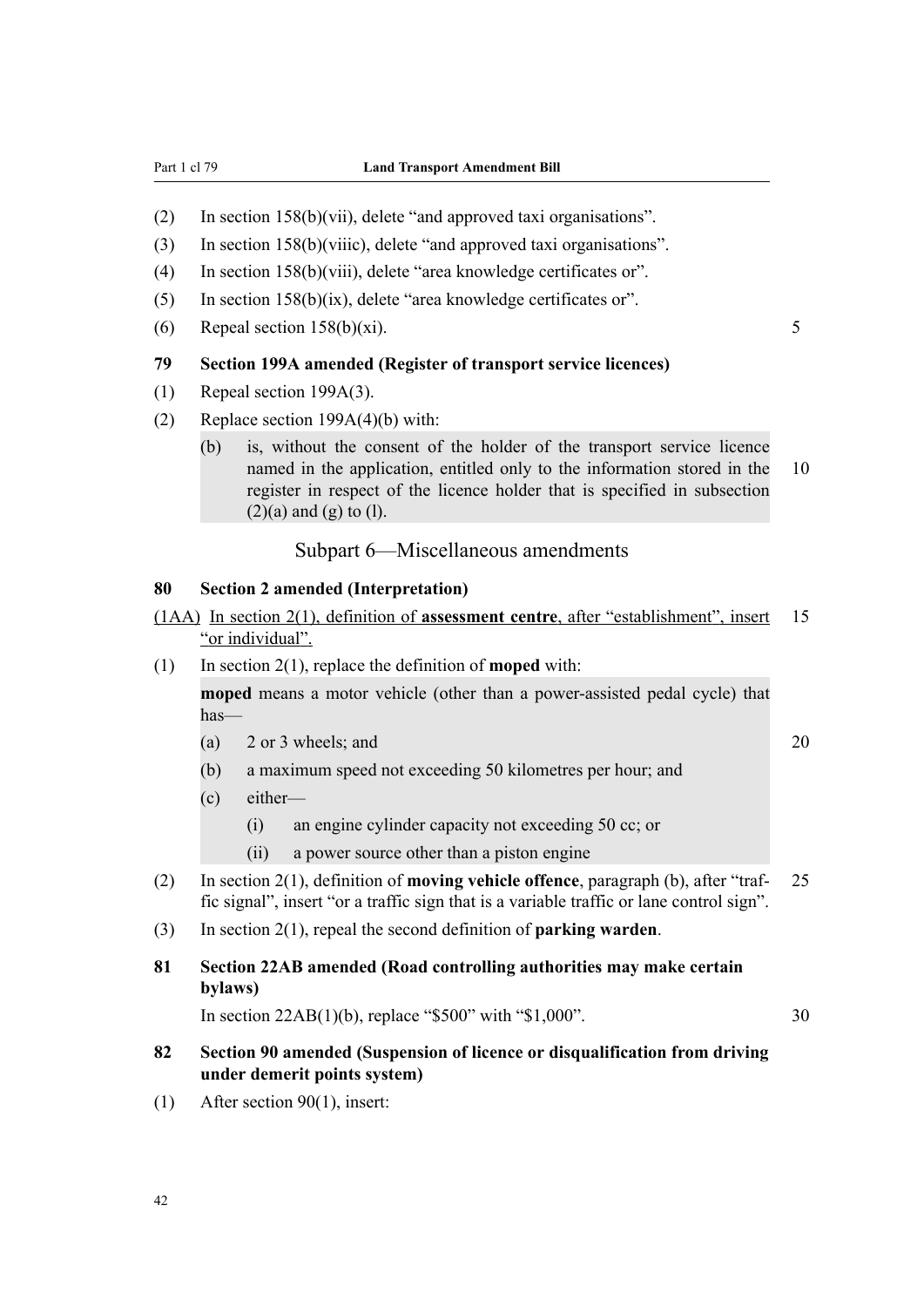- (1A) An enforcement officer may also give a notice described in subsection (1) in the circumstances described in that subsection (whether or not the person has received a notice from the Agency).
- (2) In section 90(2), replace "served" with "served, including at the roadside,".
- (2) In section  $90(2)$ ,  $-$  5
	- (a) after "subsection  $(1)$ ", insert "or  $(1A)$ "; and
	- (b) replace "served" with "served, including at the roadside,".
- (2A) In section 90(3), after "subsection  $(1)$ ", insert "or  $(1A)$ ".
- (3) In section 90(3) and (5), delete "or, if longer than 3 months, the period calculated under section 90A". 10
- **83 Section 95 amended (Mandatory 28-day suspension of driver licence in certain circumstances)**
- (1) In section 95(2)(b), replace "his or her driver licence is suspended for 28 days" with "he or she the person is suspended from holding or obtaining a driver licence for 28 days". 15
- (2) In section  $95(2)(c)$ , replace "his or her driver licence" with "any driver licence" he or she that the person has".

#### **84 Section 119 amended (Powers of entry)**

In section 119(5), replace "Judge" with "issuing officer".

## **85 Section 121 amended (Enforcement officer may immobilise vehicle, etc, in** 20 **specified circumstances)**

Replace section  $121(1)(a)(i)$  with:

- (i) a person who is for the time being in charge of a motor vehicle,—
	- (A) because of his or her physical or mental condition (however arising), is incapable of having proper control of the 25 vehicle; or
	- (B) has not completed a compulsory impairment test in a manner satisfactory to an enforcement officer, who is trained to give the test, when required to do so by an enforcement officer under section 71A; or 30
	- (C) has failed or refused to undergo a compulsory impairment test when required to do so under section 71A; or

## **86 Section 129 amended (Vehicles may be inspected and directed to remain stopped for contravening dangerous goods rules)**

After section 129(2), insert: 35

(2A) An enforcement officer or a dangerous goods enforcement officer may give such reasonable directions as are necessary in relation to the loading or unload-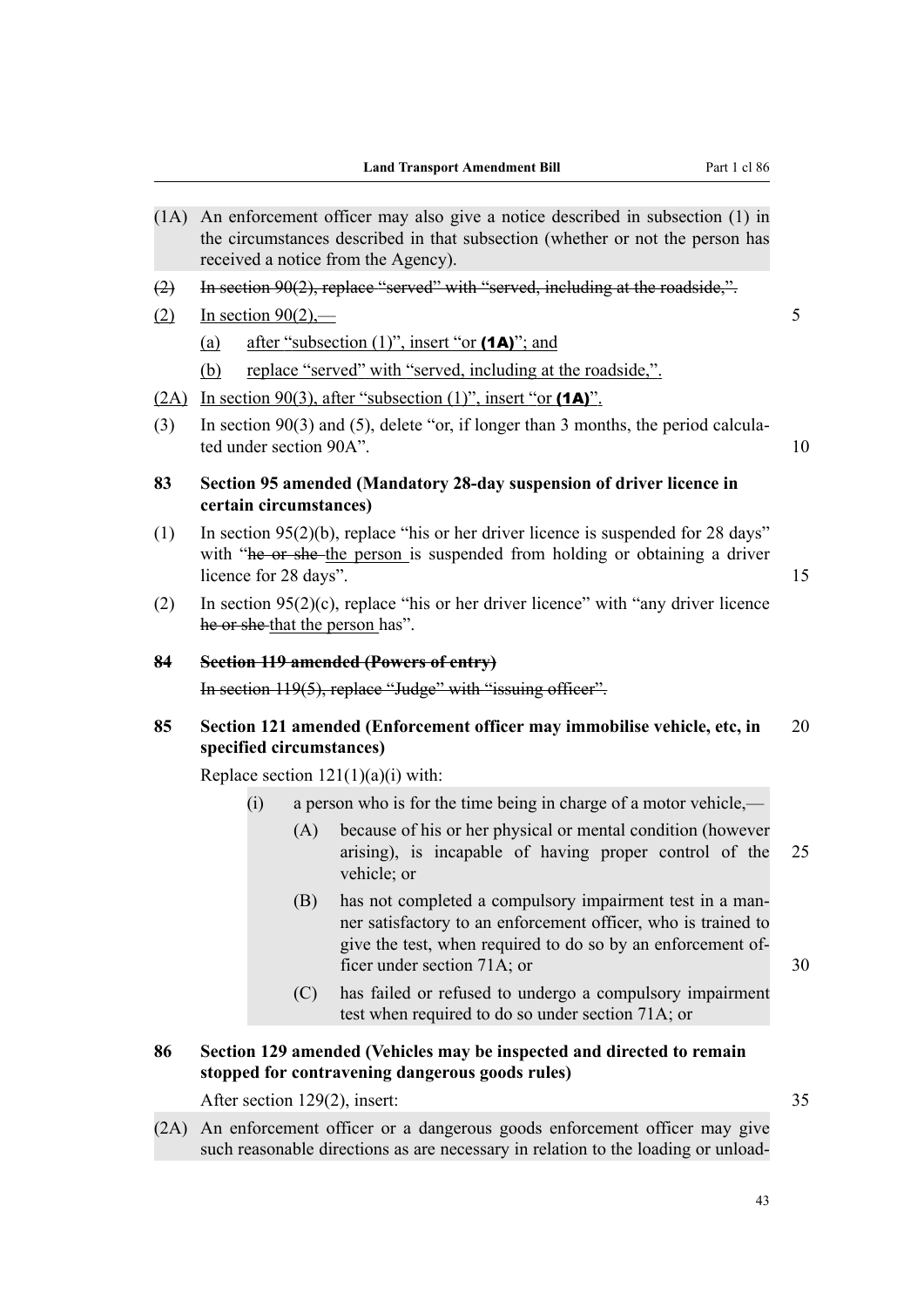ing of the vehicle or the packing or unpacking of any thing to ensure compliance with the rules or otherwise to ensure safety in relation to the transportation of dangerous goods.

- (2B) Every enforcement officer or dangerous goods enforcement officer exercising any of the powers conferred under this section must, at the time of exercising 5 that power, and thereafter on request, produce—
	- (a) evidence of that person's appointment as an officer; and
	- (b) evidence of that person's identity.
- (2C) An enforcement officer or a dangerous goods enforcement officer may, if authorised (either generally or specifically) in writing for the purpose by the 10 Agency or the Commissioner, take a person or an animal to assist the officer with an inspection, and a person assisting the officer has the powers conferred on an officer by this section.

#### **87 Section 132 amended (Inspection powers concerning dangerous goods)**

In section 132, replace "section 130(5) or section" with "section 129(2C), 15  $130(5)$ , or".

## **88 Section 139 amended (Issue of infringement notice)**

- (1) After section 139(2)(b), insert:
	- (ba) by delivering it, or a copy of it, personally to the person who appears to be in charge of the vehicle to which the notice relates; or 20
- (2) In section  $139(2)(c)$ , replace "him or her at his or her" with "the person who appears to have committed the infringement offence at the person's".
- (3) Replace section 139(3)(a) with:
	- (a) is attached to a vehicle under subsection  $(2)(a)$  or personally delivered under **subsection (2)(ba)** must be treated as having been served on  $25$ every person liable in respect of the alleged offence when it is attached to the vehicle or personally delivered:

## **89 Section 140 amended (Contents of infringement and reminder notices)**

After section 140(1)(h), insert:

(ha) in the case of an alleged infringement offence that is a stationary vehicle 30 offence, an outline of the process under section 133A for transferring liability in relation to the alleged offence; and

## **89A New section 166A inserted (Agency may grant exemptions to New Zealand Defence Force)**

After section 166, insert: 35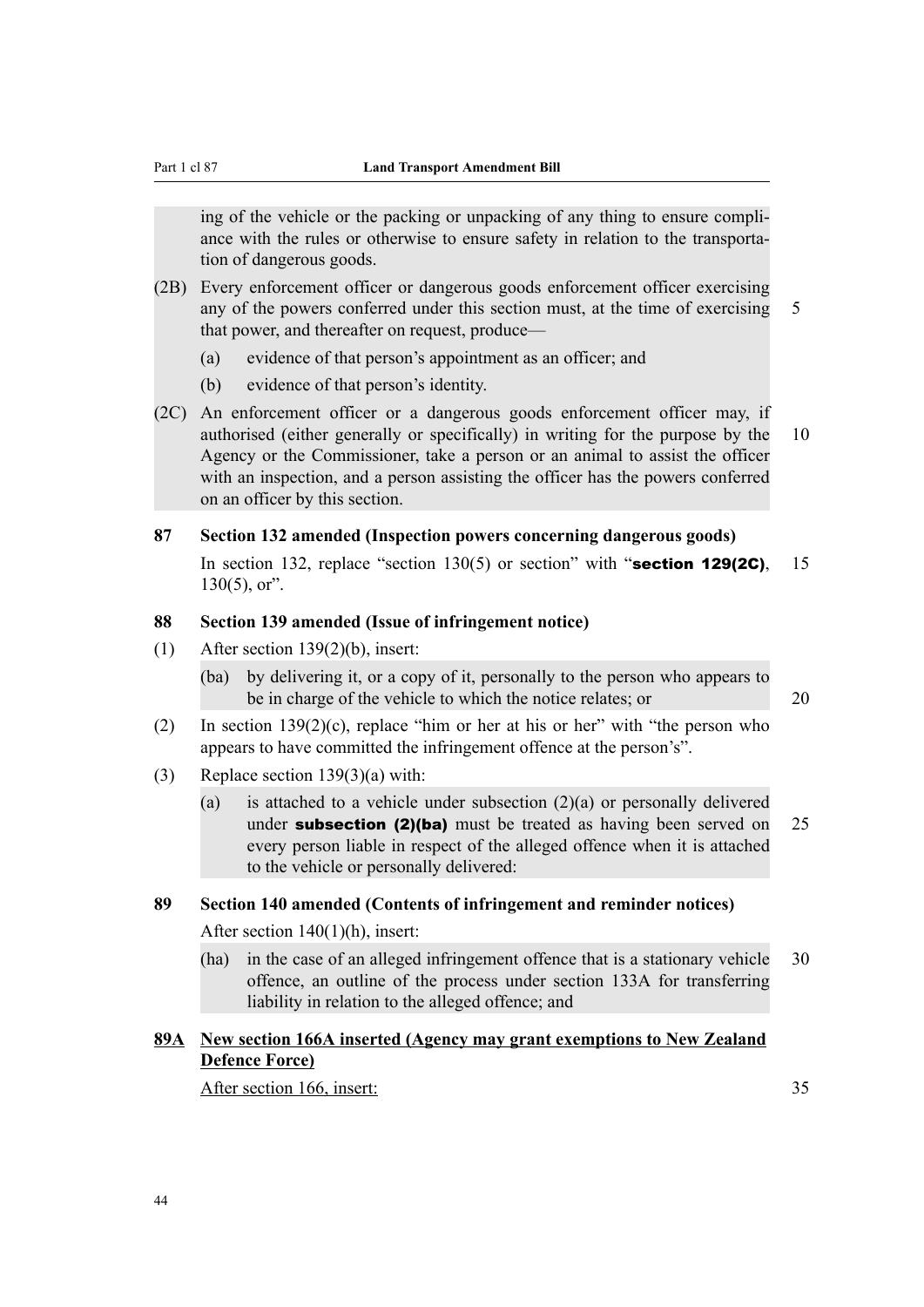### **166A Agency may grant exemptions to New Zealand Defence Force**

- (1) The Agency may, if the Agency considers it appropriate and on the conditions the Agency considers appropriate, exempt the New Zealand Defence Force from a specified requirement in a rule made under this Part in relation to a vehicle, a group of vehicles, or a type of vehicle belonging to the Defence 5 Force.
- (2) Section 166(2) to (4) applies to an exemption made under this section in the same way as section 166(2) to (4) applies to an exemption made under section 166(1).

## **90 Section 168 amended (Regulations relating to fees and charges for land** 10 **transport)**

After section 168(4)(a), insert:

- (aa) prescribe fees and charges payable, or provide for their fixing (including a means by which they may be calculated and ascertained, or a rate at which they may be calculated or ascertained): 15
- (ab) provide for the imposition by the person to whom the fees are payable of reasonable charges in connection with the administration of any payment:

## **91 Section 242 amended (Motor vehicles must be registered and licensed)**

Replace section  $242(1)(b)$  with:  $20$ 

- (b) has affixed to it and displayed in the manner prescribed by regulations made under this Part the registration plates issued for it; and
- (c) has displayed in the manner prescribed by regulations made under this Part a current licence issued for it and appropriate for its use under sec- $\frac{1}{25}$  and  $\frac{244}{25}$  and  $\frac{244}{25}$  and  $\frac{25}{25}$

## **92 Section 269 amended (Regulations)**

- (1) Replace section  $269(1)(a)(iii)$  with:
	- (iii) the manufacture, issuing, cancellation, refusal to issue, or surrender of registration plates:
	- (iiia) the manufacture or production (including electronic production), 30 issuing, cancellation, refusal to issue, or surrender of licences:

#### (2) Replace section 269(1)(h) with:

- (h) prescribing, or authorising the Registrar to prescribe, in relation to registration plates,—
	- (i) the form, colour, and material of registration plates; and 35
	- (ii) the size, shape, and character of the numbers, letters, messages, symbols, distinguishing marks, or slogans to be shown on registration plates; and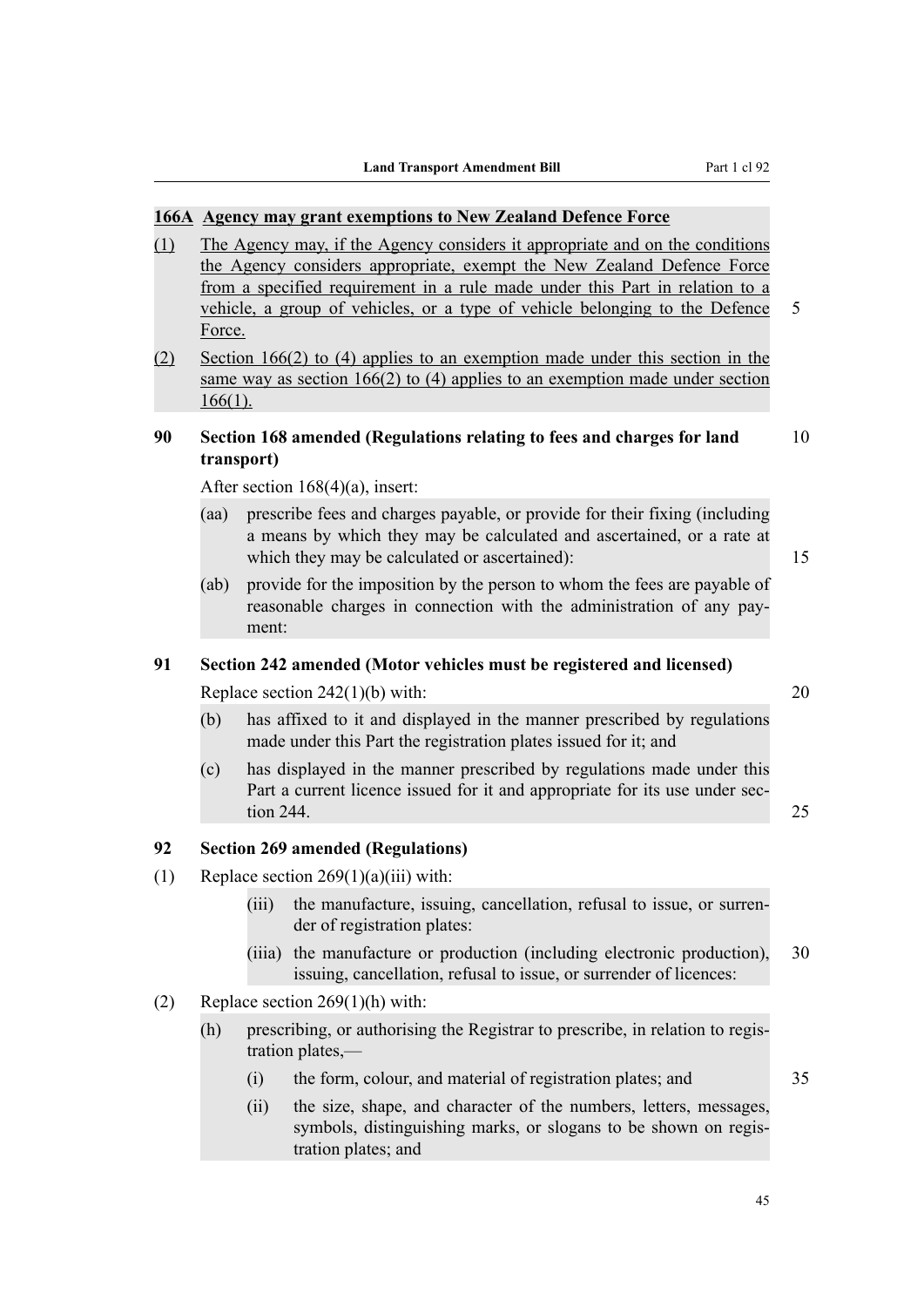- (iii) the means to make registration plates easily visible; and
- (iv) the number of registration plates to be displayed and the position and manner in which they are to be displayed; and
- (v) the eligibility requirements for registration plates; and
- (vi) the duration of registration plates: 5
- (ha) prescribing, or authorising the Registrar to prescribe, in relation to licences,—
	- (i) the form (including electronic form), colour, and material and design of licences; and
	- (ii) the size, shape, and character of the numbers, letters, messages, 10 symbols, distinguishing marks, or slogans to be shown on licences; and
	- (iii) the means to make licences easily visible or electronically accessible; and
	- (iv) the number of licences to be displayed and the position and man- 15 ner (which may include electronic manner) in which licences are to be displayed; and
	- (v) the eligibility requirements for licences and licence labels; and
	- (vi) the duration of licences:

# **Part 2** 20

## **Related and consequential amendments**

## *Amendment to Government Roading Powers Act 1989*

#### **93 Amendment to Government Roading Powers Act 1989**

- (1) This section amends the Government Roading Powers Act 1989.
- (2) In section 109(1), replace "\$500" with "\$1,000". 25

## *Amendment to Land Transport (Road Safety and Other Matters) Amendment Act 2011*

## **93A Amendment to Land Transport (Road Safety and Other Matters) Amendment Act 2011**

- (1) This section amends the Land Transport (Road Safety and Other Matters) 30 Amendment Act 2011.
- (2) Repeal section 53(2).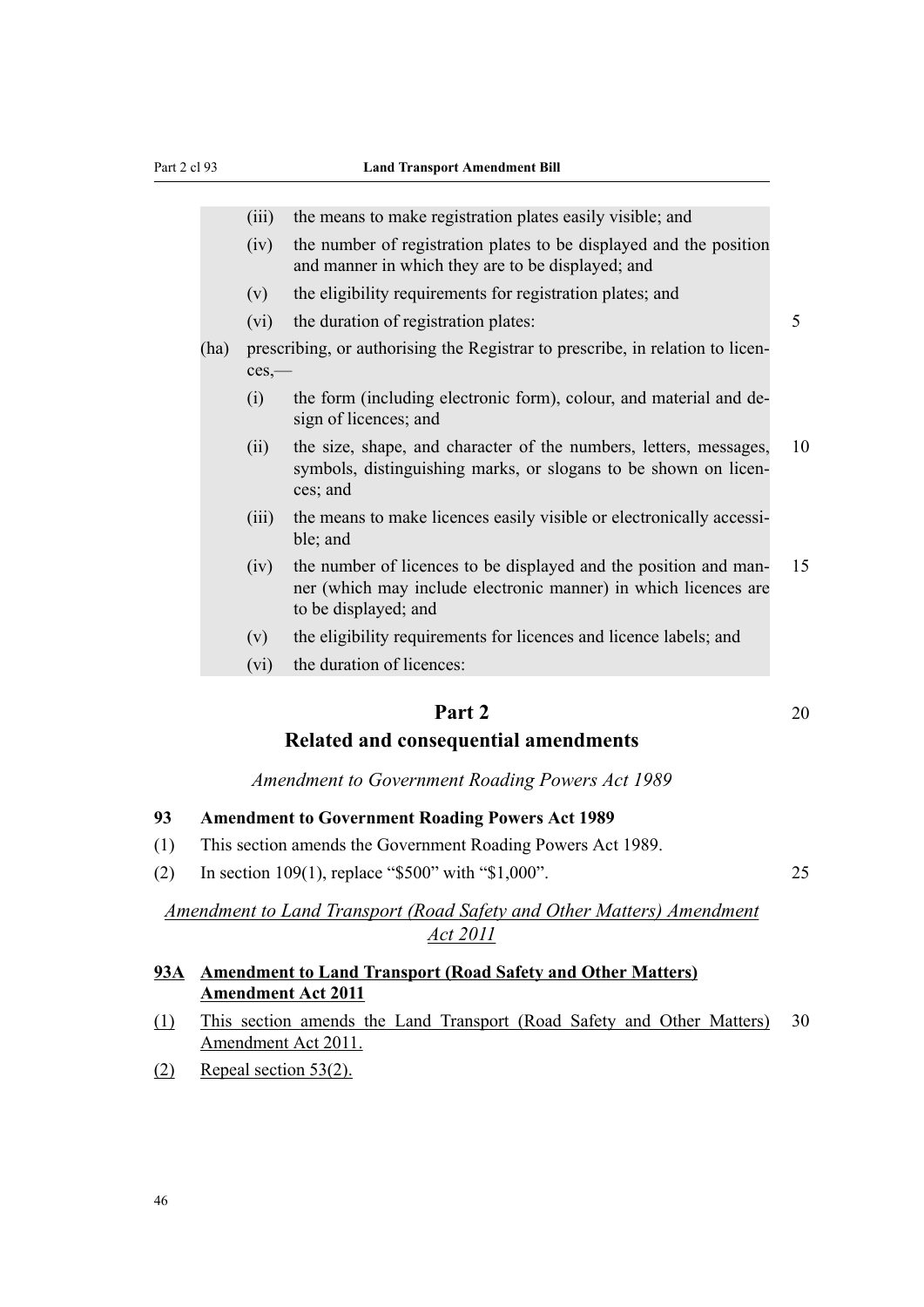### *Amendment to Road User Charges Act 2012*

## **94 Amendment to Road User Charges Act 2012**

- (1) This section amends the Road User Charges Act 2012.
- (2) In section 88(4), before paragraph (a), insert:
	- (aaa) provide for the fixing of fees (including a means by which they may be 5 calculated and ascertained, or a rate at which they may be calculated or ascertained):
	- (aab) provide for the imposition by the person to whom the fees are payable of reasonable charges in connection with the administration of any payment.  $10$

## *Amendments to Sentencing Act 2002*

#### **95 Amendments to Sentencing Act 2002**

- (1) This section amends the Sentencing Act 2002.
- (2) In section  $128(1)(b)$ , replace "52(1)(aa), 52(1)(c) (but only in relation to failing to stop in accordance with section  $114(2)$  or failing to give particulars in ac- 15 cordance with section  $114(3)$ ," with "52(6), 52A(1),".
- (3) In the heading to section 129, replace "**second**" with "**subsequent**".
- (4) In section 129(1)(a), after "39(1),", insert "52(6), 52A(1),".
- (5) In section 129(1)(b), replace "further offence (the **second offence**)" with "subsequent offence". 20
- (6) In section 129(2), replace "second" with "subsequent".
- (7) In section 129(3), replace "second" with "subsequent".

## *Amendments to Heavy Motor Vehicle Regulations 1974*

## **95A Amendments to Heavy Motor Vehicle Regulations 1974**

- (1) This section amends the Heavy Motor Vehicle Regulations 1974. 25
- (2) After the heading to regulation 11, insert:
- (1) A person operating a heavy motor vehicle or combination of vehicles must comply with a mass limit or a speed limit fixed in accordance with this regulation (*see also* regulations 2A, 3(4), and 4(6) of the Land Transport (Offences and Penalties) Regulations 1999). 30
- (3) In Schedule 1, form D—
	- (a) replace "weight" with "mass" in each place; and
	- (b) replace "weights" with "mass"; and
	- (c) replace "infringement fees" with "penalties and infringement fees"; and
	- (d) replace "Schedule 1" with "Schedule 1A or Part 3 of Schedule 1B". 35

47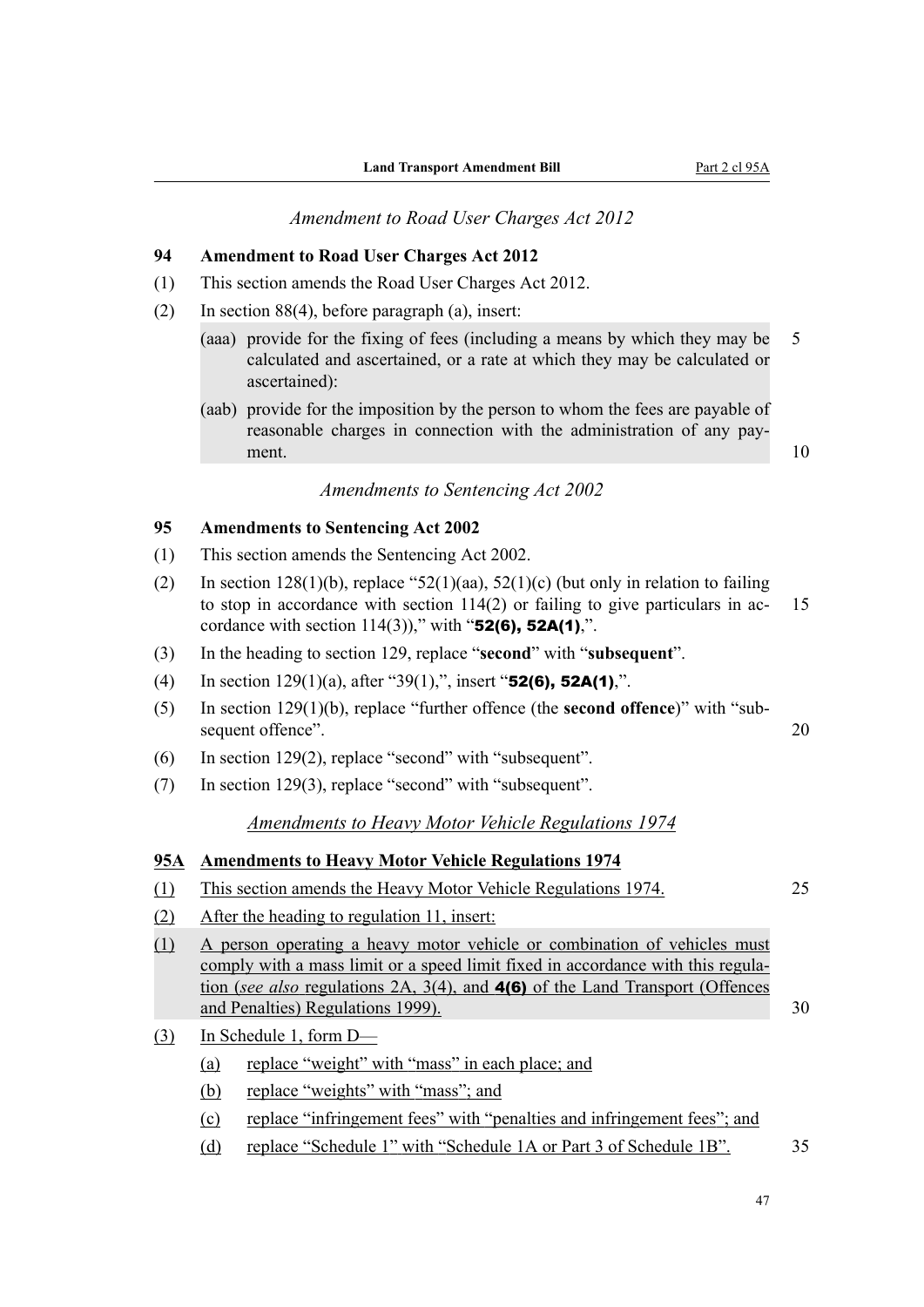*Amendments to Land Transport (Offences and Penalties) Regulations 1999*

## **95B Amendments to Land Transport (Offences and Penalties) Regulations 1999**

- (1) This section amends the Land Transport (Offences and Penalties) Regulations <u>1999.</u> 5
- (2) In regulation  $2A(a)$ , replace "; or" with "; and".
- (3) Replace regulation 2A(b) with: (b) for which a penalty is set in Schedule 1A or in Part 3 of Schedule 1B.
- (4) Replace regulation 4(6) with:
- (6) The infringement fee for a breach of section 43 of the Act, and for a breach of 10 section 2 of Land Transport Rule: Vehicle Dimensions and Mass 2016 that is an overloading offence, is specified by the scale in the applicable table in Part 3 of Schedule 1B.
- (5) In Schedule 1A, table 1, replace the heading with "**Overloading individual axles (table 1)**". 15
- (6) In Schedule 1A, table 2, replace the heading with "**Other overloading (table 2)**".
- (7) In Schedule 1A, after clause 4, insert:

## **4A Gross vehicle mass**

For each vehicle, or combination of vehicles, the gross vehicle mass of which 20 exceeds either the prescribed maximum gross mass limit or the gross vehicle mass, the appropriate overloading infringement fee shown in table 2 is payable.

## **4B Mass on bridges**

For each vehicle, or combination of vehicles, the gross vehicle mass or any other mass of which exceeds the gross vehicle mass or any other mass limit 25 fixed in relation to a particular bridge by a notice under regulation 11 of the Heavy Motor Vehicle Regulations 1974, the appropriate overloading infringement fee shown in table 2 is payable.

(8) In Schedule 1B, Part 3, table 1, replace the heading with "**Overloading individual axles (table 1)**". 30

- (9) In Schedule 1B, Part 3, table 2, replace the heading with "**Other overloading (table 2)**".
- (10) In Schedule 1B, Part 3, after clause 4, insert:

#### **4A Gross vehicle mass**

For each vehicle, or combination of vehicles, the gross vehicle mass of which 35 exceeds either the prescribed maximum gross mass limit or the gross vehicle mass, the appropriate overloading infringement fee shown in table 2 is payable.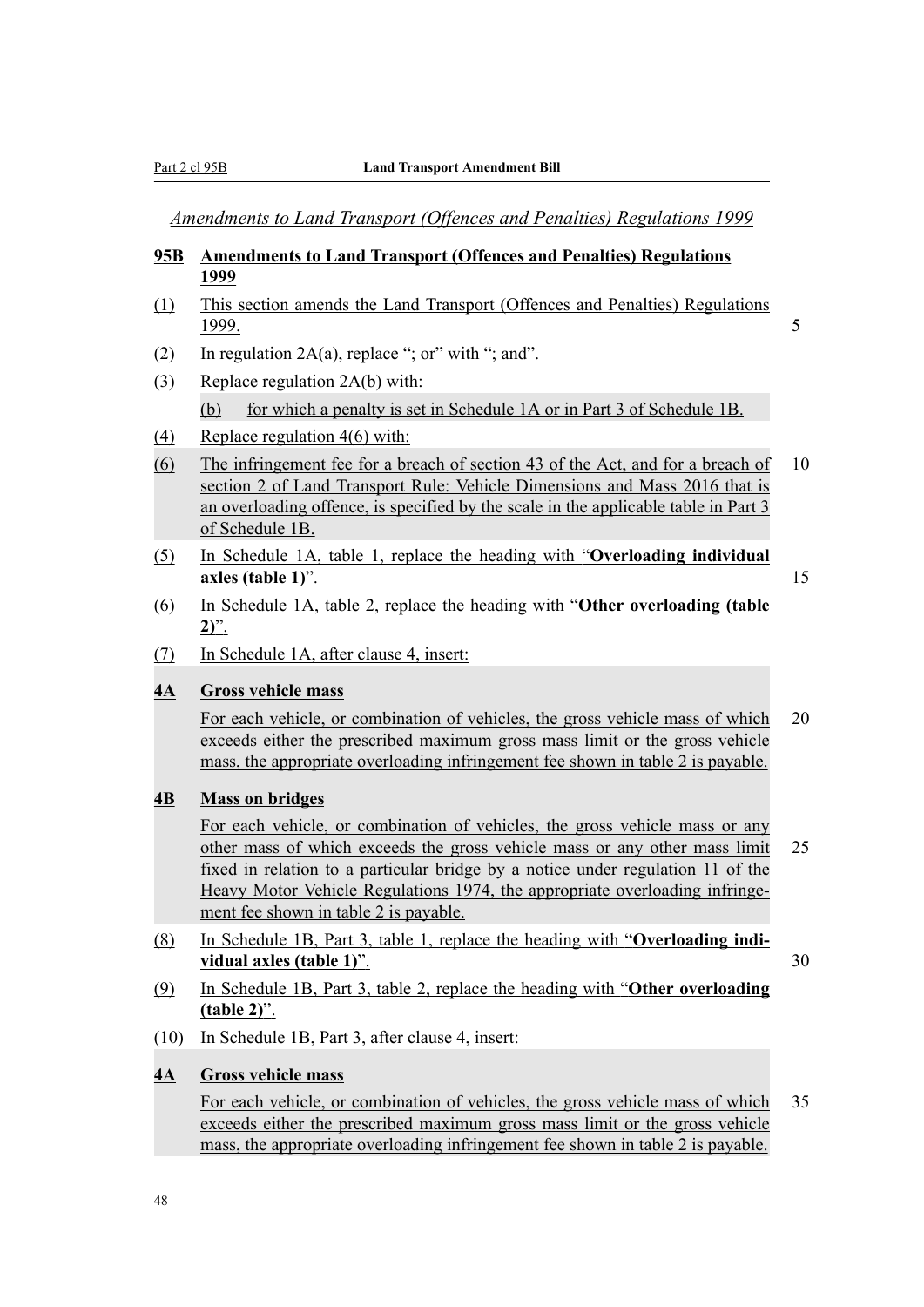## **4B Mass on bridges**

For each vehicle, or combination of vehicles, the gross vehicle mass or any other mass of which exceeds the gross vehicle mass or any other mass limit fixed in relation to a particular bridge by a notice under regulation 11 of the Heavy Motor Vehicle Regulations 1974, the appropriate overloading infringe- 5 ment fee shown in table 2 is payable.

*Transitional, savings, and related provisions*

#### **96 New Schedule 1 inserted and amended**

- (1) Insert the Schedule 1 set out in Schedule 1 of this Act as the first schedule to appear after the last section of the principal Act. 10
- (2) In **Schedule 1** (as inserted by **subsection (1)**), insert in their appropriate numerical order:

## *Alcohol interlock sentences*

**2 Pre-existing alcohol interlock orders, licences, and applications for alcohol interlock licences unaffected by subpart 1 of Part 1 of amendment Act** 15

Except as provided in clauses 3 and 4, subpart 1 of Part 1 of the **amendment Act** does not affect an alcohol interlock order made under section 65A(2) before that subpart came into force, and does not affect—

- (a) the existing licensed status of a person who was issued with an alcohol interlock licence before that subpart came into force; or 20
- (b) any application for an alcohol interlock licence made before that subpart came into force, and the application must be processed as if that subpart had not come into force; or
- (c) the period of disqualification required by section  $65A(2)(a)$ ; or
- (d) the requirement in section 65A(4) that a person who is subject to an 25 order under section 65A(2) and who does not apply for an interlock licence is to be treated as a person with a licence of no effect.

#### **3 Pre-existing alcohol interlock order**

A person subject to an alcohol interlock order made under section 65A(2) before subpart 1 of Part 1 of the amendment Act came into force may  $30$ apply for the order to be cancelled under **section 100B** as if the order were an alcohol interlock sentence ordered under that subpart.

#### **4 Effect of subsequent offence on pre-existing alcohol interlock licence**

(1) This clause applies to a person who has an alcohol interlock licence that was issued before **subpart 1 of Part 1 of the amendment Act** came into force 35 and who commits a subsequent offence after that subpart came into force.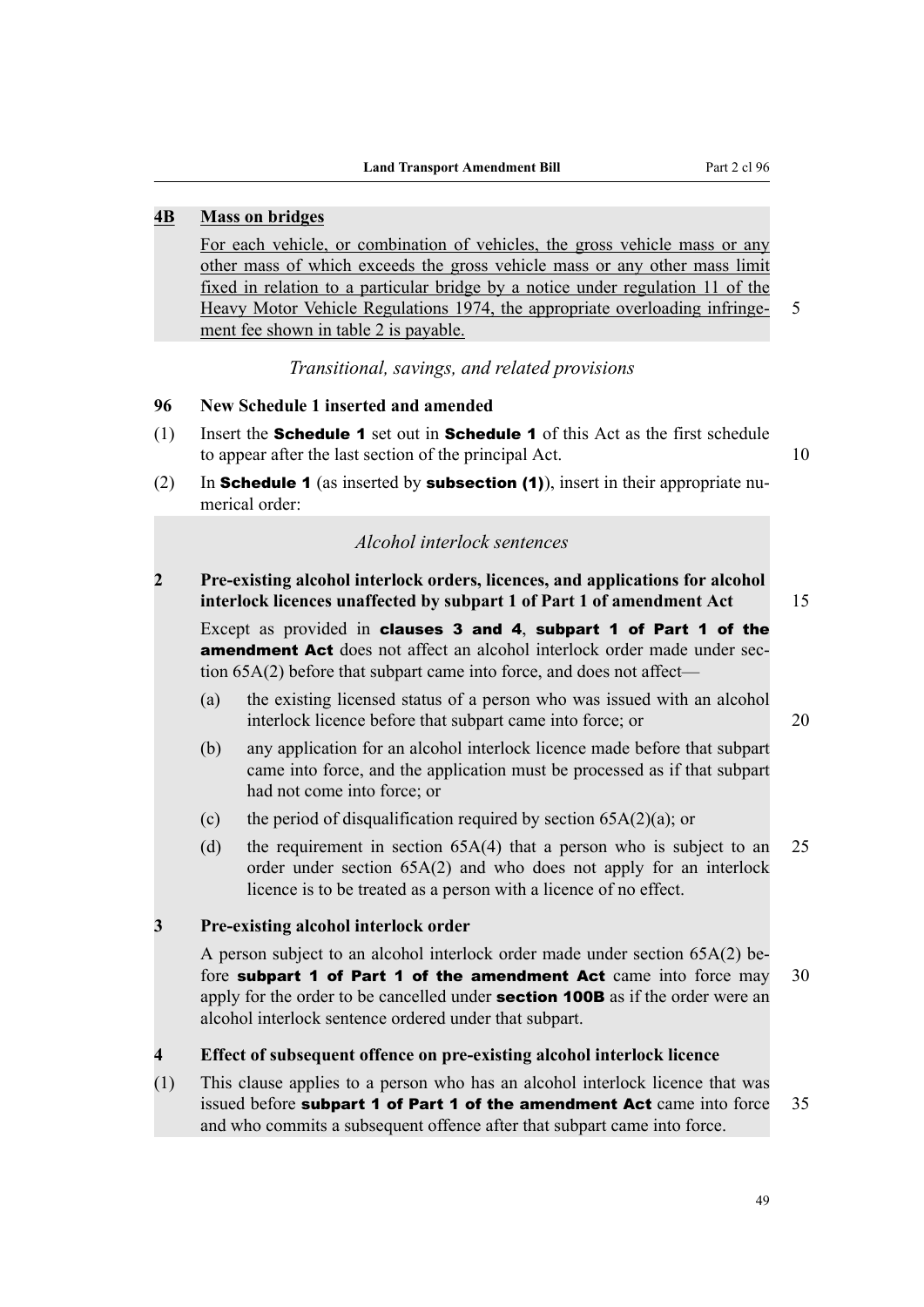- (2) **Sections 65AJ and 65AK** apply to the person as if the person had an alcohol interlock licence issued under section 65AC.
- **5 Existing zero alcohol licences and applications for zero alcohol licences unaffected by subpart 1 of Part 1 of amendment Act**

**Subpart 1 of Part 1 of the amendment Act** does not affect a zero alcohol 5 licence order that was made under section 65B(2) before that subpart came into force, and does not affect—

- (a) the existing licensed status of a person who was issued with a zero alcohol licence before that subpart came into force; or
- (b) any application for a zero alcohol licence made before that subpart came 10 into force, and the application must be processed as if that subpart had not come into force.
- (3) In **Schedule 1** (as inserted by **subsection (1)**), insert in their appropriate numerical order:

| Small passenger services |  |
|--------------------------|--|
|--------------------------|--|

#### **6 Transitional arrangement for small passenger service operator**

- (1) Before the close of the 28th day after the commencement of this clause, **sec**tions 30J(d) and 30U(1)(c) do not apply to a small passenger service operator who is facilitating a small passenger service.
- (2) A small passenger service operator must, before the close of the 28th day after 20 the commencement of this clause, do the following:
	- (a) in relation to an operator that is not licensed, apply for and be granted a small passenger service licence:
	- (b) in relation to an operator that is already licensed, but that has no person with control of the small passenger service in New Zealand living in 25 New Zealand,—
		- (i) arrange for there to be a person with control of the service in New Zealand who lives in New Zealand; and
		- (ii) in the manner required by the Agency, notify the Agency of the following: 30
			-
			- (A) that there is a person with control of the service in New Zealand who lives in New Zealand; and
			- (B) any address information required under the rules in relation to that person.
- (2) A small passenger service operator who does not comply with **section 30J(d)** 35 at the commencement of this clause must, before the close of the 28th day after the commencement of this clause, have a small passenger service licence.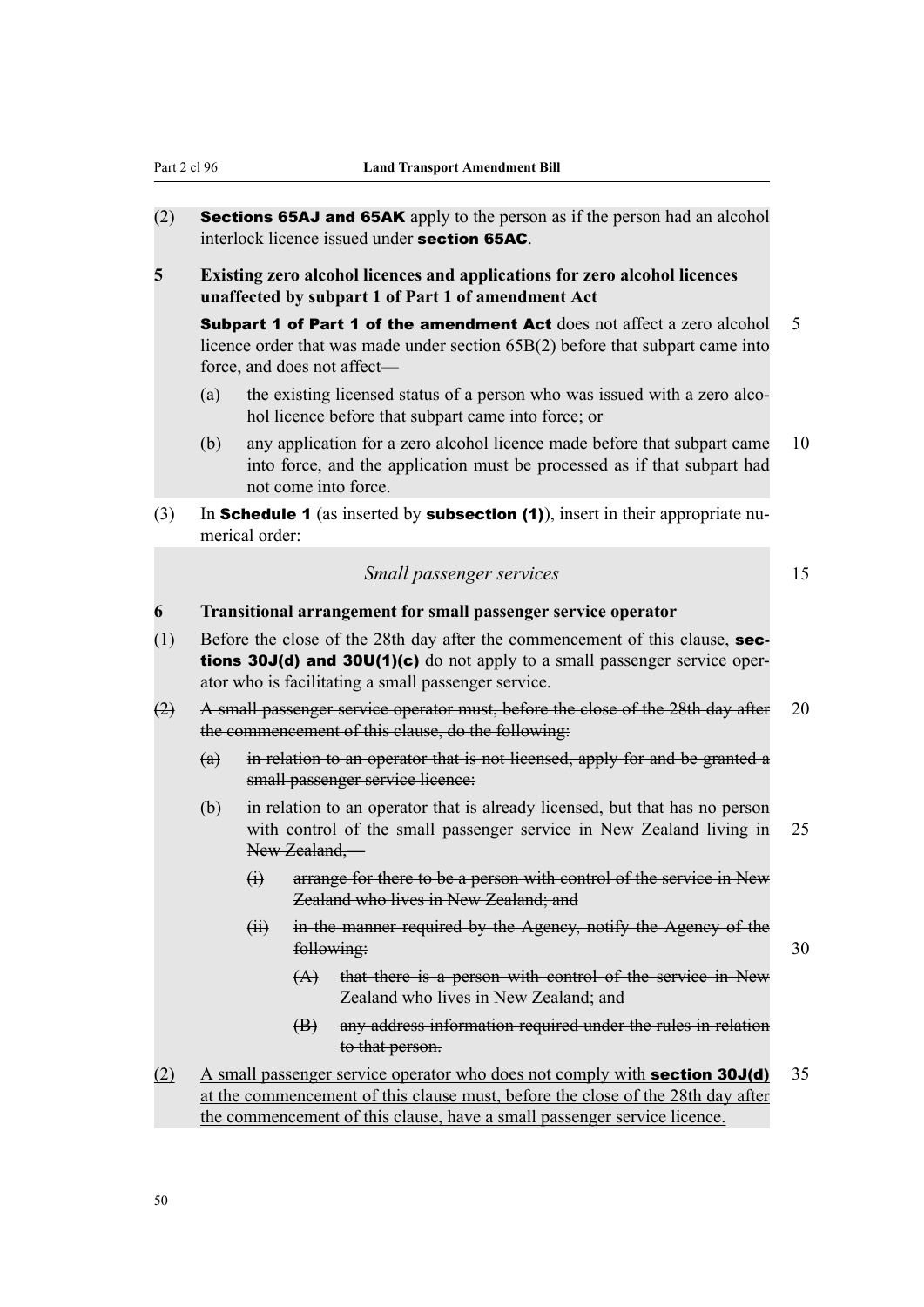- (3) A small passenger service operator who does not comply with section 30U(1)(c) at the commencement of this clause must, before the close of the 28th day after the commencement of this clause,—
	- (a) ensure that a person with control of the service in New Zealand lives in New Zealand; and 5
	- (b) in the manner required by the Agency, notify the Agency of the following:
		- (i) that a person with control of the service in New Zealand lives in New Zealand; and
		- (ii) any address information required under the rules in relation to that 10 person.
- **7 Transitional arrangement for driver using vehicle in small passenger service**
- (1) Before the close of the 28th day after the commencement of this clause, **sec**tions 30P(c) and 79AB(1)(c) do not apply to a driver using a vehicle in a 15 small passenger service who has been facilitated to connect with passengers by a facilitator.
- (2) Before the close of the 28th day after the commencement of this clause, a driver using a vehicle in a small passenger service must—
	- (a) have a small passenger service licence; or 20
	- (b) drive on behalf of the holder of a small passenger service licence; or
	- (c) have been facilitated to connect with passengers by a facilitator who holds a small passenger service licence.

#### **8 Transitional arrangement for taxi stands and transit lanes**

Taxi stands, shuttle stands, and transit lanes applying to certain that may be 25 used by any type of small passenger service-vehicles vehicle before the commencement of this clause-apply to may be used by all small passenger service vehicles until the relevant road controlling authority changes the taxi stand or transit lane the rules about the vehicles that may use the stands or lanes.

**9 Existing passenger service licences and applications unaffected by subpart** 30 **5 of Part 1 of amendment Act**

- (1AA) A person who has an existing passenger service licence when subpart 5 of Part 1 of the amendment Act comes into force is deemed to have—
	- (a) a small passenger service licence (as defined in section 2 as amended by subpart 5 of Part 1 of the amendment  $Act)$ ; and  $35$
	- (b) a large passenger service licence (as defined in section 2 as amended by subpart 5 of Part 1 of the amendment Act).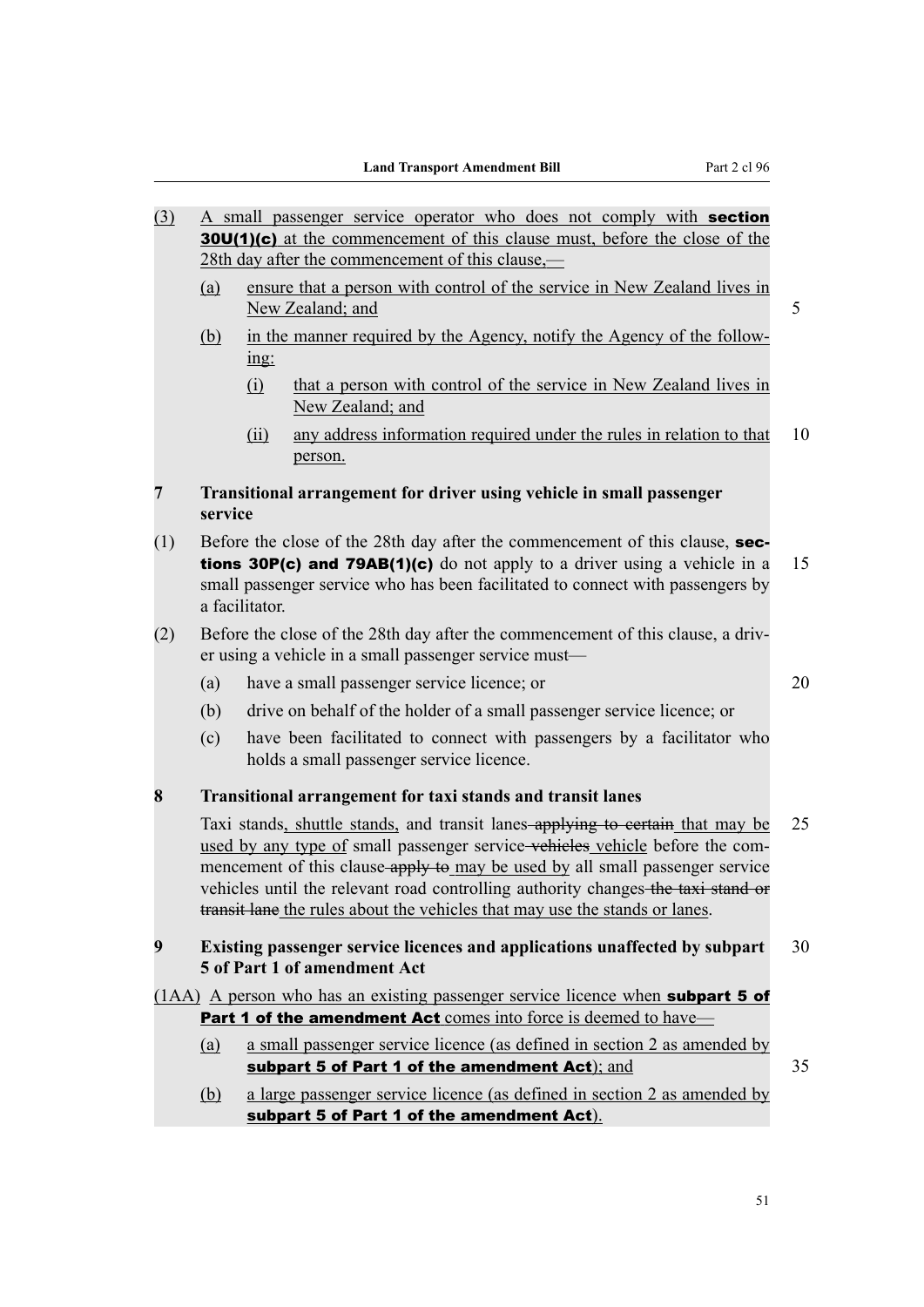## $(1)$  Except as required by clauses 6 and 7, subpart 5 of Part 1 of the amendment Act does not affect—

- (a) the existing licensed status of a person who was granted a passenger service licence before that subpart came into force; or
- (b) any application for a passenger service licence made before that subpart 5 came into force, and the application must be processed as if that subpart had not come into force.

#### *Consequential amendments to enactments*

## **97 Consequential amendments to enactments**

- (1) Amend the Acts specified in **Part 1 of Schedule 2** as set out in that Part (be- 10) ing consequential amendments relating to alcohol interlock sentences).
- (2) Amend the Act specified in **Part 2 of Schedule 2** as set out in that Part (being consequential amendments relating to heavy vehicles).
- (3) Amend the Acts specified in **Part 3 of Schedule 2** as set out in that Part (being consequential amendments relating to small passenger services). 15
- (4) Amend the enactments specified in **Part 1 of Schedule 3** as set out in that Part (being consequential amendments relating to alcohol interlock sentences).
- (5) Amend the enactment specified in Part 2 of Schedule 3 as set out in that Part (being a consequential amendment relating to fare evasion).
- (6) Amend the enactment specified in **Part 3 of Schedule 3** as set out in that 20 Part (being a consequential amendment relating to fleeing drivers).
- (7) Amend the enactments specified in **Part 4 of Schedule 3** as set out in that Part (being consequential amendments relating to heavy vehicles).
- (8) Amend the enactments specified in **Part 5 of Schedule 3** as set out in that Part (being consequential amendments relating to small passenger services). 25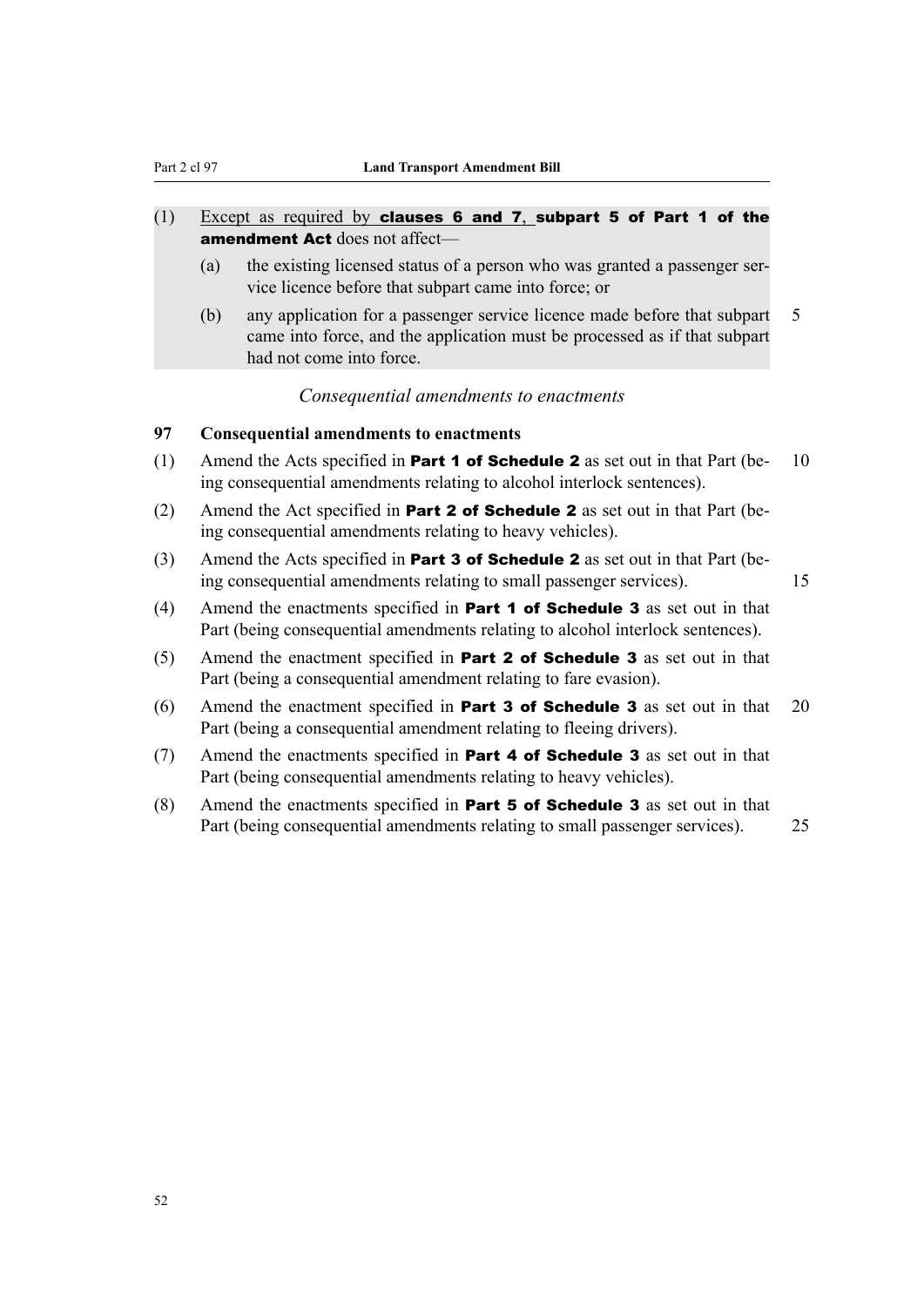## **Schedule 1 New Schedule 1 inserted**

s 96(1)

# **Schedule 1 Transitional, savings, and related provisions** 5

s 2A

## **Part 1**

## **Provisions relating to Land Transport Amendment Act (No 2) 2016**

## **1 Interpretation**

In this Part, **amendment Act** means the Land Transport Amendment Act 10 (No 2) 2016.

## *Heavy vehicles*

- **5A Existing notices given under section 16A to have continuing effect**
- (1) Notices given under section 16A before subpart 4 of Part 1 of the amendment Act comes into force continue to have effect as if that subpart had not come 15 into force.
- (2) Subclause (1) applies until the close of the day that is 12 months after subpart 4 of Part 1 of the amendment Act comes into force.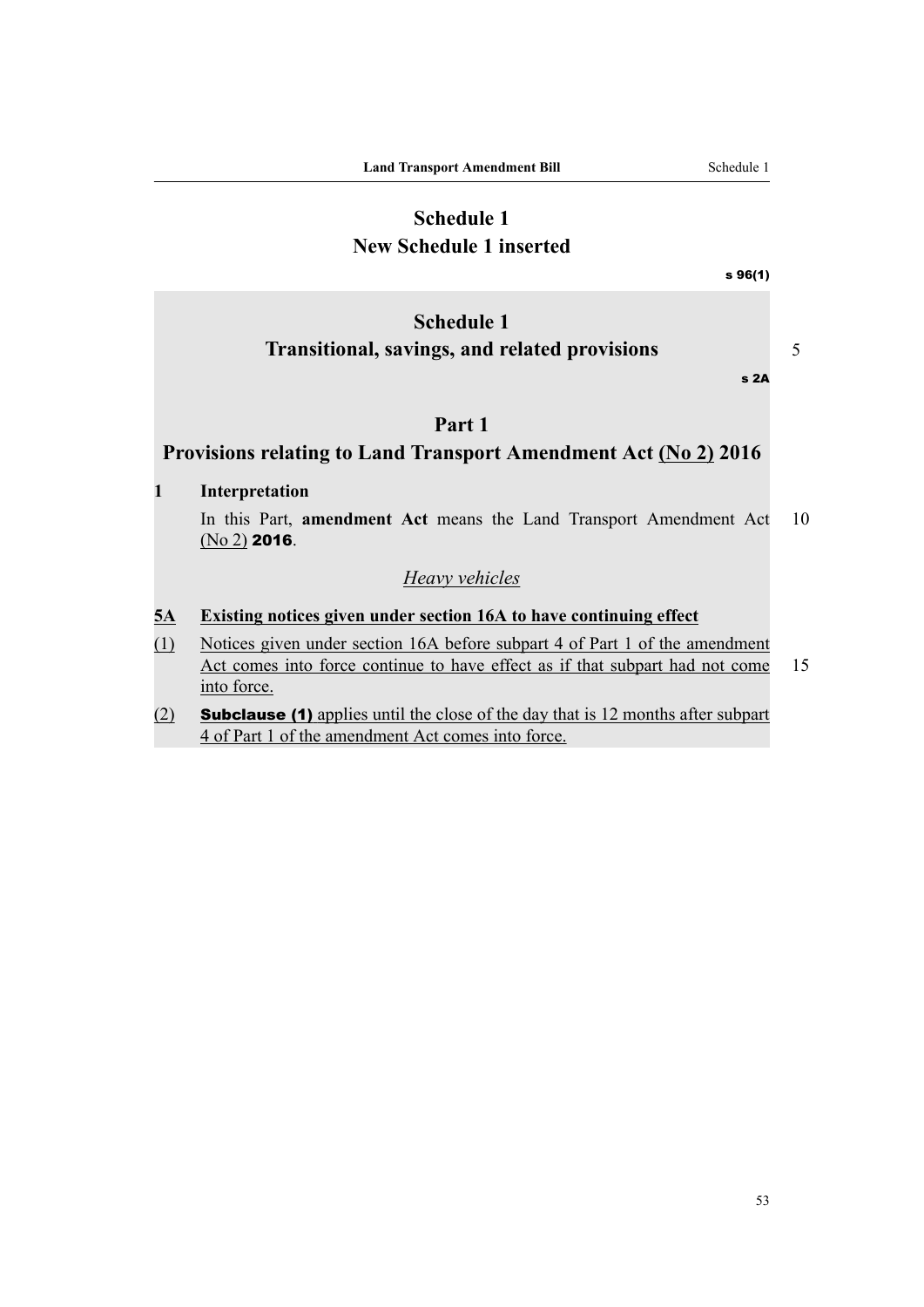# **Schedule 2 Consequential amendments to Acts**

## **Part 1**

## **Alcohol interlock sentences** 5

## **Criminal Procedure Act 2011 (2011 No 81)**

Replace section 358(1)(ga) with:

(ga) must, if the offence is a qualifying offence as described in section 65AB(1) of the Land Transport Act 1998, impose an alcohol interlock sentence: 10

Repeal section 358(1)(gb).

In section  $358(gc)$ , replace "if that offence is an offence to which section  $65B(1)$ " with "if section 65AI".

#### **Criminal Records (Clean Slate) Act 2004 (2004 No 36)**

Replace section  $7(1)(g)$  with: 15

(g) no order has ever been made about him or her under section 65 of the Land Transport Act 1998 or under section 30A of the Transport Act 1962.

## **Sentencing Act 2002 (2002 No 9)**

Replace section  $126(ia)$  with: 20

(ia) **section 65AC** (court must impose alcohol interlock sentence):

Replace section 129(4) with:

- (4) Despite subsection (3), the court must not make an order under that subsection if—
	- (a) it will result in extreme hardship to the offender or undue hardship to 25 any other person; or
	- (b) an interlock is or is to be fitted to the motor vehicle.

## **Part 2**

#### **Heavy vehicles**

#### **Road User Charges Act 2012 (2012 No 1)** 30

In section 5(1), definition of **gross vehicle mass**, replace "Part 2 of the VDAM Rule 2002" with "section 2(1) of the Land Transport Act 1998".

Replace section 65(3) with:

s 97(1)–(3)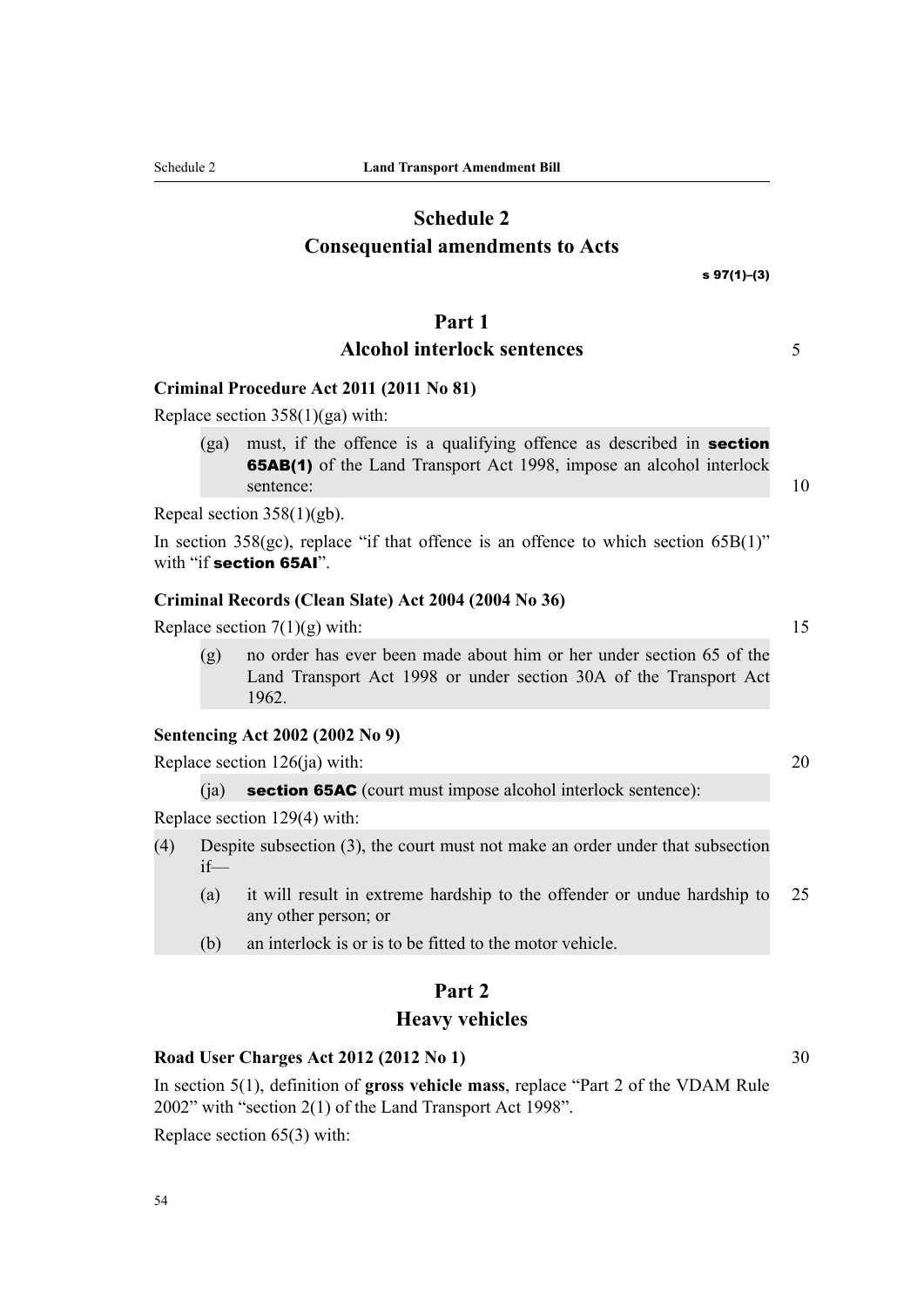#### **Road User Charges Act 2012 (2012 No 1)***—continued*

- (3) Records required to be kept under subsection (2)—
	- (a) may be used as evidence in a prosecution relating to compliance with requirements in relation to heavy vehicles or heavy traffic in the Land Transport Act 1998 or in regulations or rules made under that Act; but
	- (b) may not be used as evidence in a prosecution for a work time or logbook 5 offence under the Land Transport Act 1998, except as provided for under Part 4B of the Land Transport Act 1998.

## **Part 3**

#### **Small passenger services**

#### **Income Tax Act 2007 (2007 No 97)** 10

In section EE 29(3)(c), replace "taxi" with "small passenger service vehicle".

In section YA 1, definition of **car**, paragraph (b)(iii), replace "taxi" with "small passenger service vehicle".

In section YA 1, insert in its appropriate alphabetical order,—

**small passenger service vehicle** has the same meaning as in section 2(1) of the 15 Land Transport Act 1998.

In section YA 1, repeal the definition of **taxi**.

#### **Land Transport Management Act 2003 (2003 No 118)**

In section 5(1), repeal the definition of **taxi service**.

Replace section  $119(1)(b)$  with: 20

(b) provide any financial assistance to any operator or user of any other passenger service in a small passenger service vehicle.

In section  $120(1)(a)(vii)$ , replace "taxi services or shuttle services" with "passenger services in small passenger service vehicles".

## **Local Government Act 1974 (1974 No 66)** 25

In section 339(1), replace "taxi passengers" with "small passenger service vehicle passengers".

#### **Smoke-free Environments Act 1990 (1990 No 108)**

In section  $2(1)$ ,—

- (a) repeal the definition of **operating taxi**; and 30
- (b) repeal the definition of **passenger service vehicle** and **small passenger service vehicle**.

Replace section  $9(1)$  to (3) with:

(1) This section applies to the following (**passenger service vehicles**):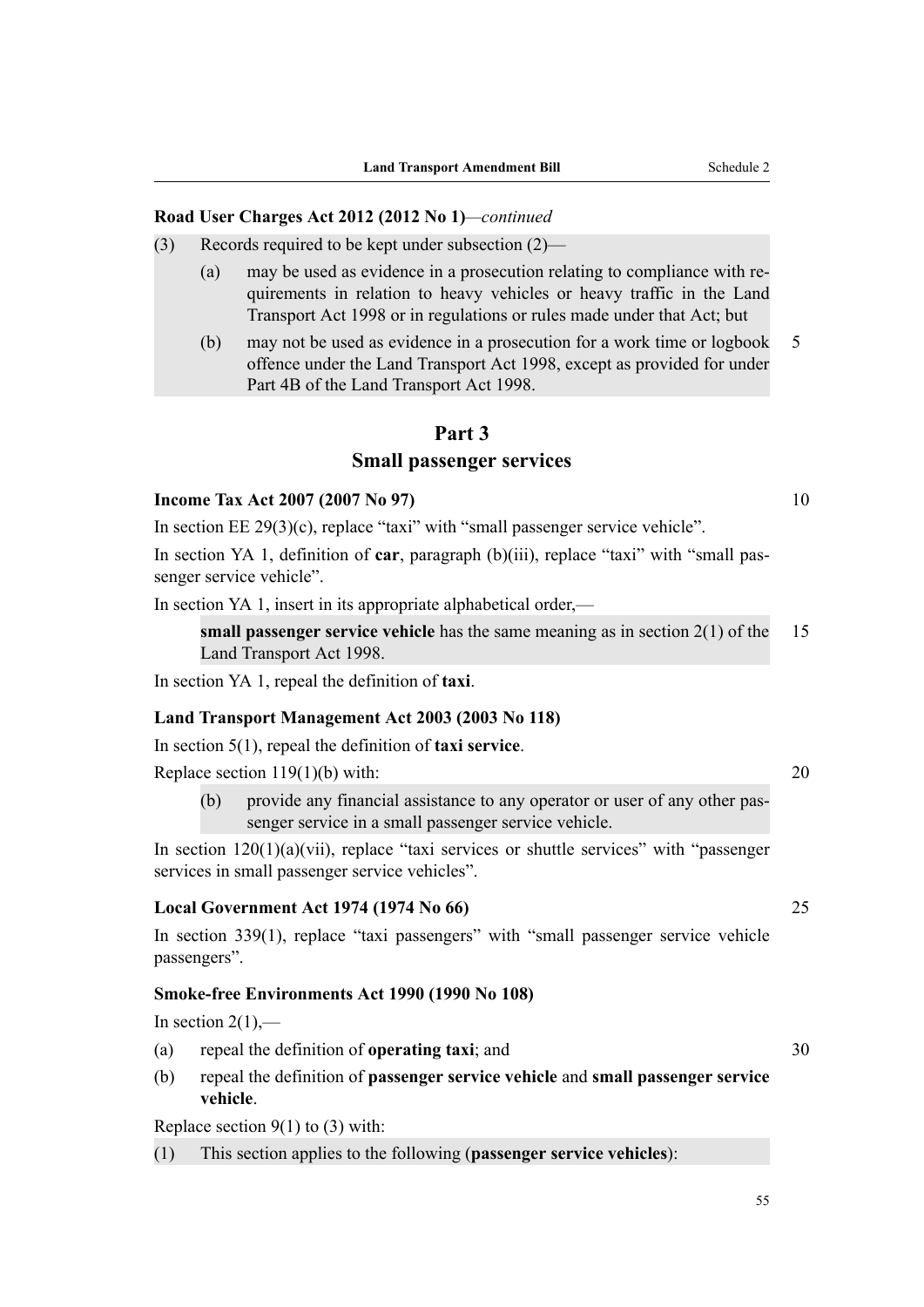#### **Smoke-free Environments Act 1990 (1990 No 108)***—continued*

- (a) a large passenger service vehicle while it is carrying passengers:
- (b) a small passenger service vehicle at all times except when it is returning from carrying a passenger at the end of a shift:
- (c) a vehicle being used in a small passenger service.
- (2) The operator of a passenger service vehicle must not permit any person to 5 smoke in the vehicle.
- (3) No person may smoke in a passenger service vehicle.
- (4) In this section,—

**large passenger service vehicle** has the same meaning as in section 2(1) of the Land Transport Act 1998 10

**small passenger service** has the same meaning as in section 2(1) of the Land Transport Act 1998

**small passenger service vehicle** has the same meaning as in section 2(1) of the Land Transport Act 1998.

In section 17(4), replace "subsection (1) or subsection (1A) of section 9" with "sec- 15 tion 9(2)".

#### **Terrorism Suppression Act 2002 (2002 No 34)**

In section 4(1), definition of **public transportation system**, replace "taxis" with "small passenger vehicles".

In section 4(1), definition of **State or government facility**, replace "taxi" with "small 20 passenger vehicle".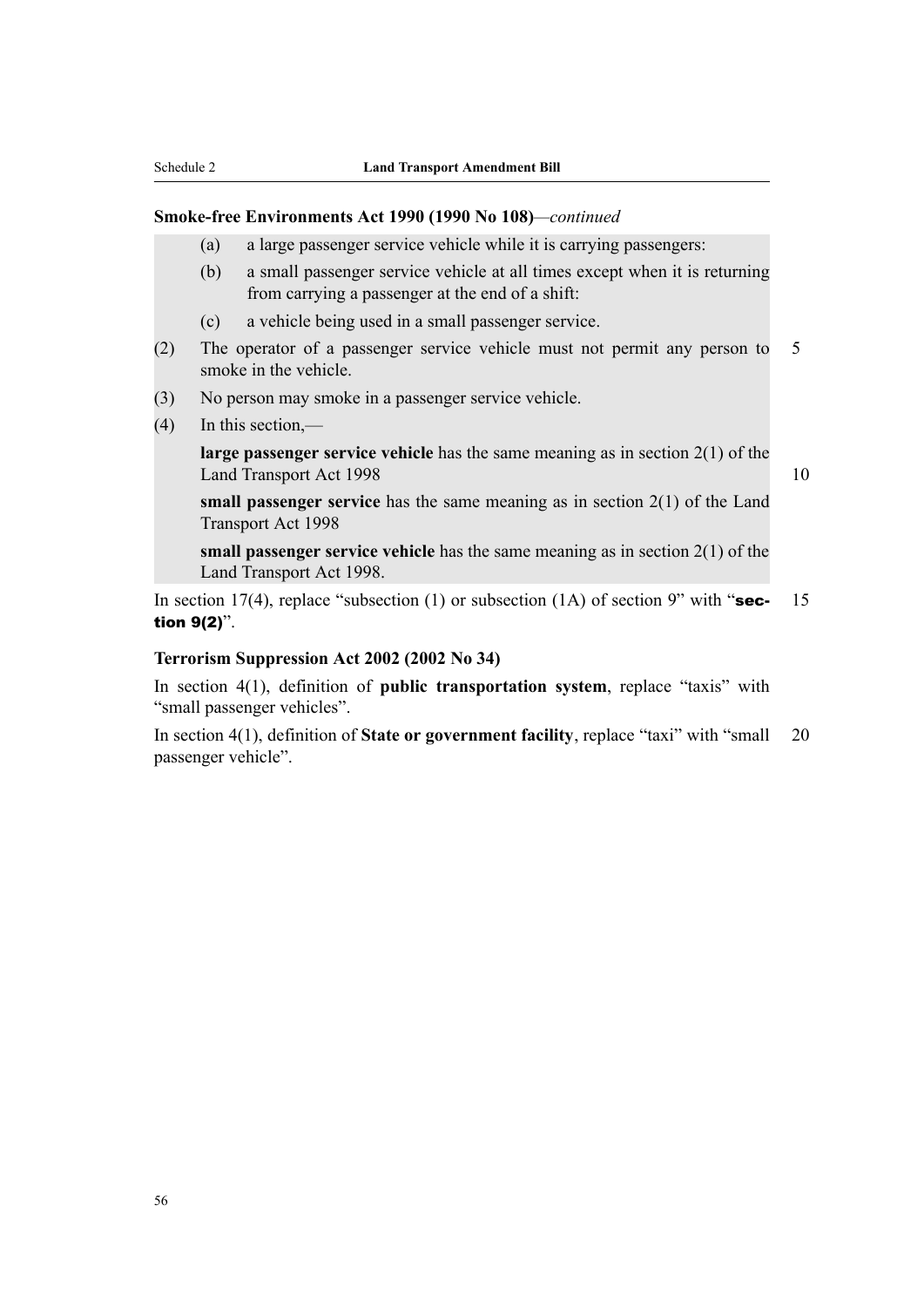# **Schedule 3**

# **Consequential amendments to other enactments**

s 97(4)–(8)

## **Part 1**

## **Alcohol interlock sentences** 5

## **Land Transport (Alcohol Interlock) Regulations 2012 (SR 2012/202)**

In regulation 4(1), definition of **driver**, paragraph (a), replace "an order made under section  $65A(2)(b)(i)$ " with "an alcohol interlock sentence".

After regulation  $5(2)(b)(ix)$ , insert:

 $(x)$  is serving a prison sentence; or  $10$ 

## **Land Transport (Driver Licensing and Driver Testing Fees) Regulations 1999 (SR 1999/93)**

In regulation  $7(1)$ , replace "section  $65A(2)$ " with "section 65AC".

In regulation 7(2), replace "section  $65B(2)$ " with "section 65AC(2)(d), 65AI(c), or **100B(2)(b)**".  $15$ 

## **Part 2**

## **Fare evasion**

## **Land Transport (Offences and Penalties) Regulations 1999 (SR 1999/99)**

In Schedule 1, replace the item relating to section 79M of the Land Transport Act 1998 with: 20

| 79M(1) or<br>(2)(a) | Failing to pay passenger<br>service fare or public transport<br>service fare                                                                                                                |  | 150 |  |
|---------------------|---------------------------------------------------------------------------------------------------------------------------------------------------------------------------------------------|--|-----|--|
| 79M(2)(b)           | Failing to provide evidence of<br>having paid public transport<br>service fare (in response to<br>enforcement officer's-request<br>direction made in accordance<br>with section $128F(1)$ ) |  | 150 |  |

# **Part 3 Fleeing drivers**

## **Land Transport (Offences and Penalties) Regulations 1999 (SR 1999/99)**

In Schedule 2, revoke the first 2 items relating to section  $52(1)(c)$  of the Land Transport Act 1998. 25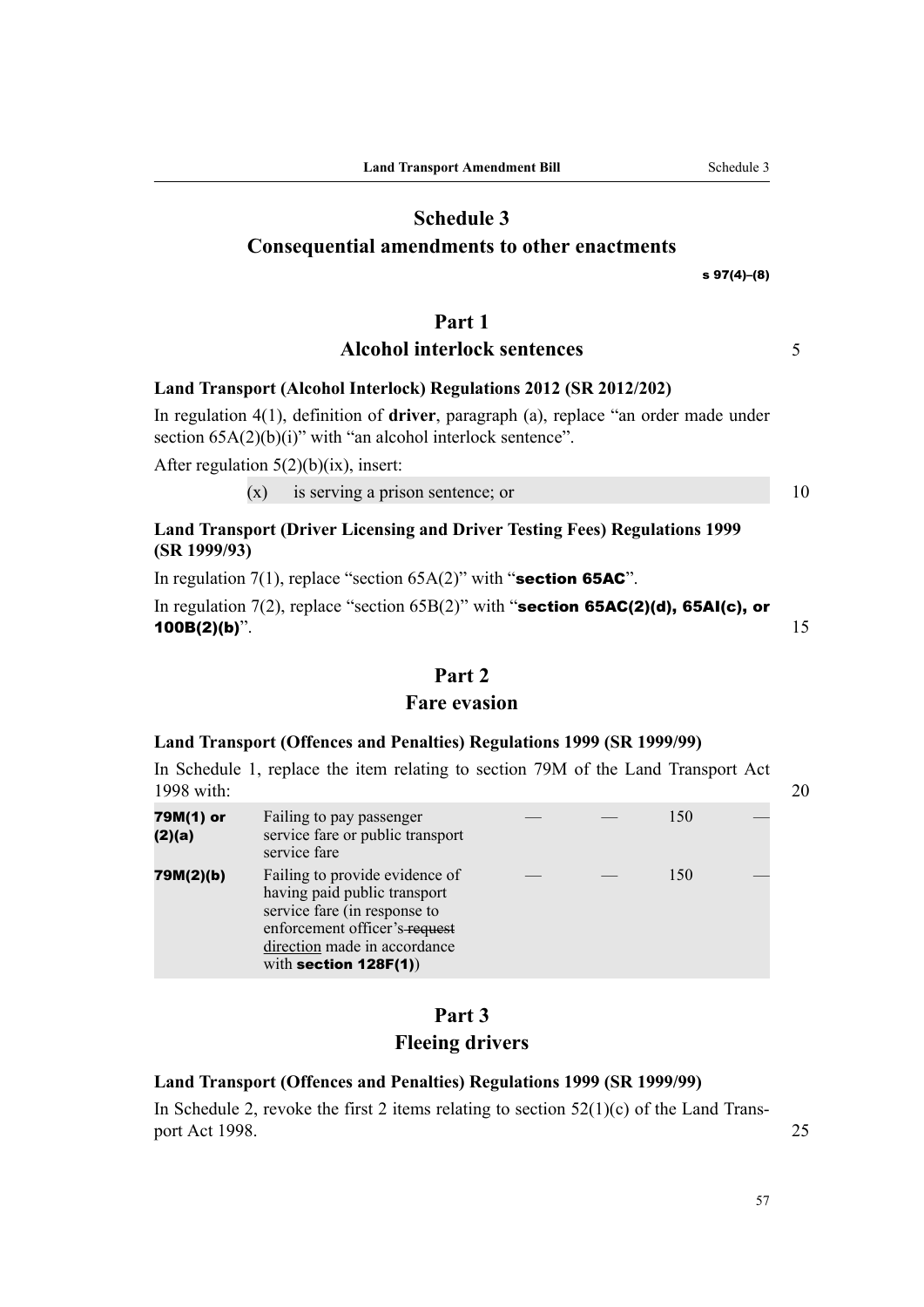**Land Transport (Offences and Penalties) Regulations 1999 (SR 1999/99)***—continued*

In Schedule 4, form, Part 1, replace "**Advice to driver (***or* **operator)**" with "**Advice to driver** *or* **operator** *or* **owner** *or* **registered person**".

In Schedule 4, form, Part 1, replace "that you drove the vehicle on a road" with "the vehicle was driven on a road".

In Schedule 4, form, Part 1, replace "**The vehicle driven (***or* **operated) by you**" with 5 "**The vehicle**".

In Schedule 4, form, Part 1, replace "your rights" with "rights".

In Schedule 4, form, Part 1, replace " $\left(\frac{d}{dx}\right)$  you failed to stop" with " $\left(\frac{d}{dx}\right)$  the driver failed to stop or to remain stopped".

In Schedule 4, form, Part 2, paragraph  $4(b)(iv)$ , replace "stop" with "stop (or remain 10 stopped)".

In Schedule 4, form, Part 2, paragraph  $4(b)(iv)$ , replace "section 114(1) or (2)" with "section 114".

In Schedule 4, form, Part 2, paragraph  $4(d)$ , replace "section  $114(1)$  or  $(2)$ " with "sec- $\frac{114}{15}$  15

In Schedule 4, form, Part 2, paragraph  $4(e)$ , replace "section  $114(1)$  or  $(2)$ " with "section 114".

In Schedule 4, form, Part 2, paragraph 4(e), after "(whichever applies)", insert "; or". In Schedule 4, form, Part 2, after paragraph 4(e), insert:

- (f) if section 96(1AB) of the Act applies, the registered person (not being 20 the driver who failed to stop (or remain stopped)) either—
	- (i) did not know, and could not reasonably have been expected to know, the identity of the driver; or
	- (ii) has otherwise provided the information requested under section 118(4) of the Act. 25

#### **Part 4**

## **Heavy vehicles**

### **Heavy Motor Vehicle Regulations 1974 (SR 1974/218)**

In regulation 2(1), definition of **heavy motor vehicle**, replace "gross laden weight" with "gross vehicle mass". 30

In regulation 11, replace "weight" with "mass" in each place.

#### **Land Transport (Offences and Penalties) Regulations 1999 (SR 1999/99)**

In Schedule 1A, table 1, replace "weight" with "mass" in each place.

In Schedule 1A, table 2, replace "weights" with "mass" in each place.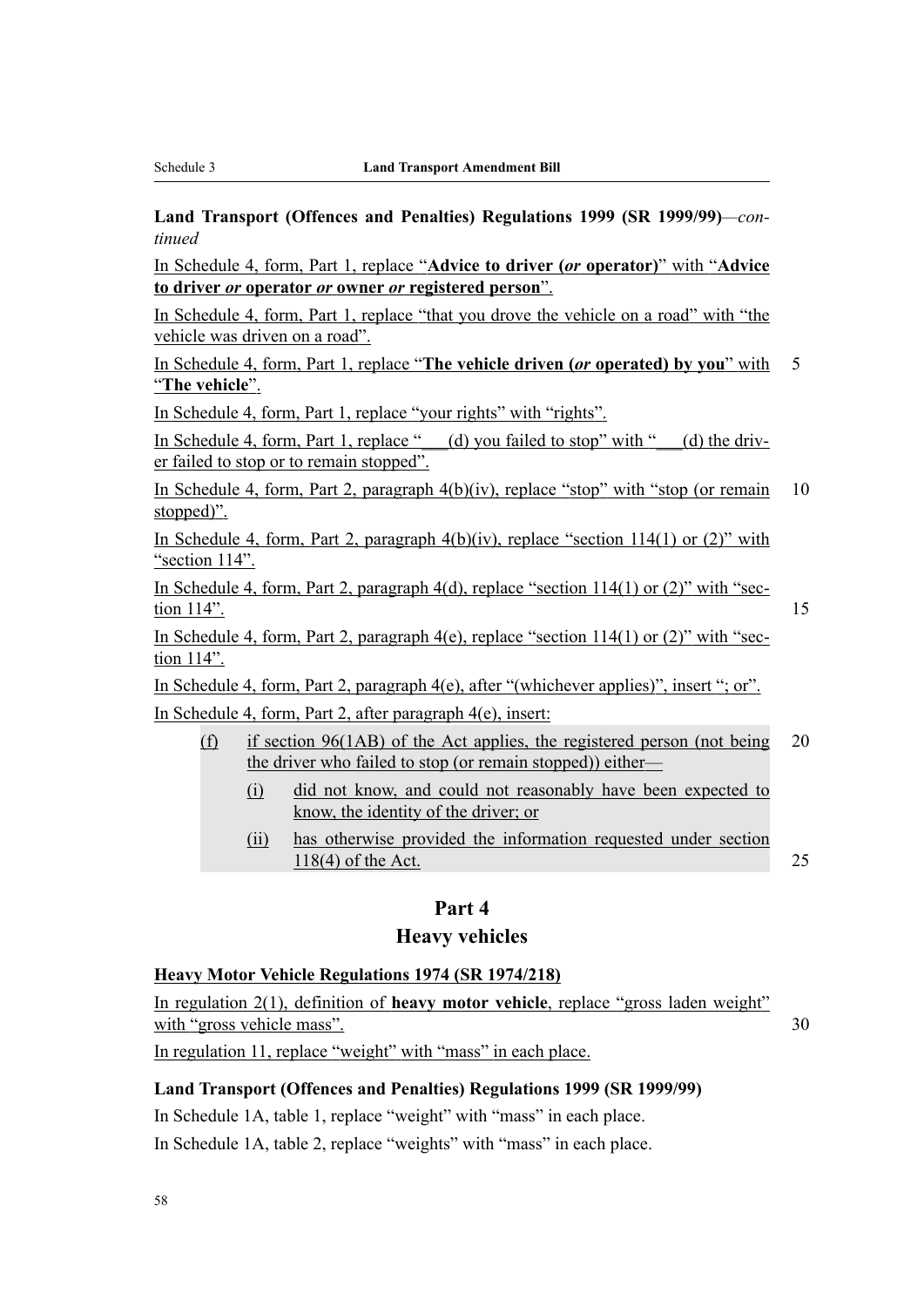| Land Transport (Offences and Penalties) Regulations 1999 (SR 1999/99)—con-<br>tinued                                                                                        |    |
|-----------------------------------------------------------------------------------------------------------------------------------------------------------------------------|----|
| In Schedule 1A, table 2, replace "weight" with "mass".                                                                                                                      |    |
| In Schedule 1A, replace the heading to clause 1 with " <b>Mass on individual axles</b> ".                                                                                   |    |
| In Schedule 1A, clause 1, replace "weight" with "mass" in each place.                                                                                                       |    |
| In Schedule 1A, replace the heading to clause 2 with "Sum of axle mass on 2 or<br>more consecutive axles".                                                                  | 5  |
| In Schedule 1A, clause 2, replace "total" with "sum" in each place.                                                                                                         |    |
| In Schedule 1A, clause 2, replace "weights" with "mass" in each place.                                                                                                      |    |
| In Schedule 1A, heading to clause 3, replace "weight" with "mass".                                                                                                          |    |
| In Schedule 1A, clause 3, replace "weight" with "mass".                                                                                                                     |    |
| In Schedule 1A, clause 3, replace "total of axle weights" with "total axle mass".                                                                                           | 10 |
| In Schedule 1A, heading to clause 4, replace "weight" with "mass".                                                                                                          |    |
| In Schedule 1A, clause 4, replace "weight" with "mass".                                                                                                                     |    |
| In Schedule 1A, clause 4, replace "weights" with "mass".                                                                                                                    |    |
| I <del>n Schedule 1A, revoke clause 5(1).</del>                                                                                                                             |    |
| In Schedule 1A, clause 5(2), replace "weight" with "mass".                                                                                                                  | 15 |
| In Schedule 1A, clause 5(2), replace "weights" with "mass".                                                                                                                 |    |
| In Schedule 1A, clause 5(2)(a), replace "legal maximum weight" with "maximum<br>prescribed mass".                                                                           |    |
| In Schedule 1A, clause 5(2)(b), replace "any weight" with "any mass".                                                                                                       |    |
| In Schedule 1A, clause 5(2)(b), replace "legal maximum weight" with "maximum<br>prescribed mass".                                                                           | 20 |
| In Schedule 1A, clause $5(2)(c)$ , replace "any weight" with "any mass".                                                                                                    |    |
| In Schedule 1A, clause 5(2)(c), replace "legal maximum weight" with "maximum<br>prescribed mass".                                                                           |    |
| In Schedule 1A, clause 5(2)(d), replace "any weight" with "any mass".                                                                                                       | 25 |
| In Schedule 1A, clause 5(2)(d), replace "legal maximum weight" with "maximum<br>prescribed mass".                                                                           |    |
| In Schedule 1A, replace clause 5 with:                                                                                                                                      |    |
| $\overline{2}$<br><b>Weighing tolerances</b>                                                                                                                                |    |
| The axle mass measured (or, in the case of an offence referred to in table 2, the<br>total of the mass measured on the axles) is to be reduced by the following<br>amounts: | 30 |
| (a)<br>0.5 tonnes for any mass measured on any axle:                                                                                                                        |    |
| (b)<br>0.5 tonnes for any mass measured on any twin-steer axle set:                                                                                                         |    |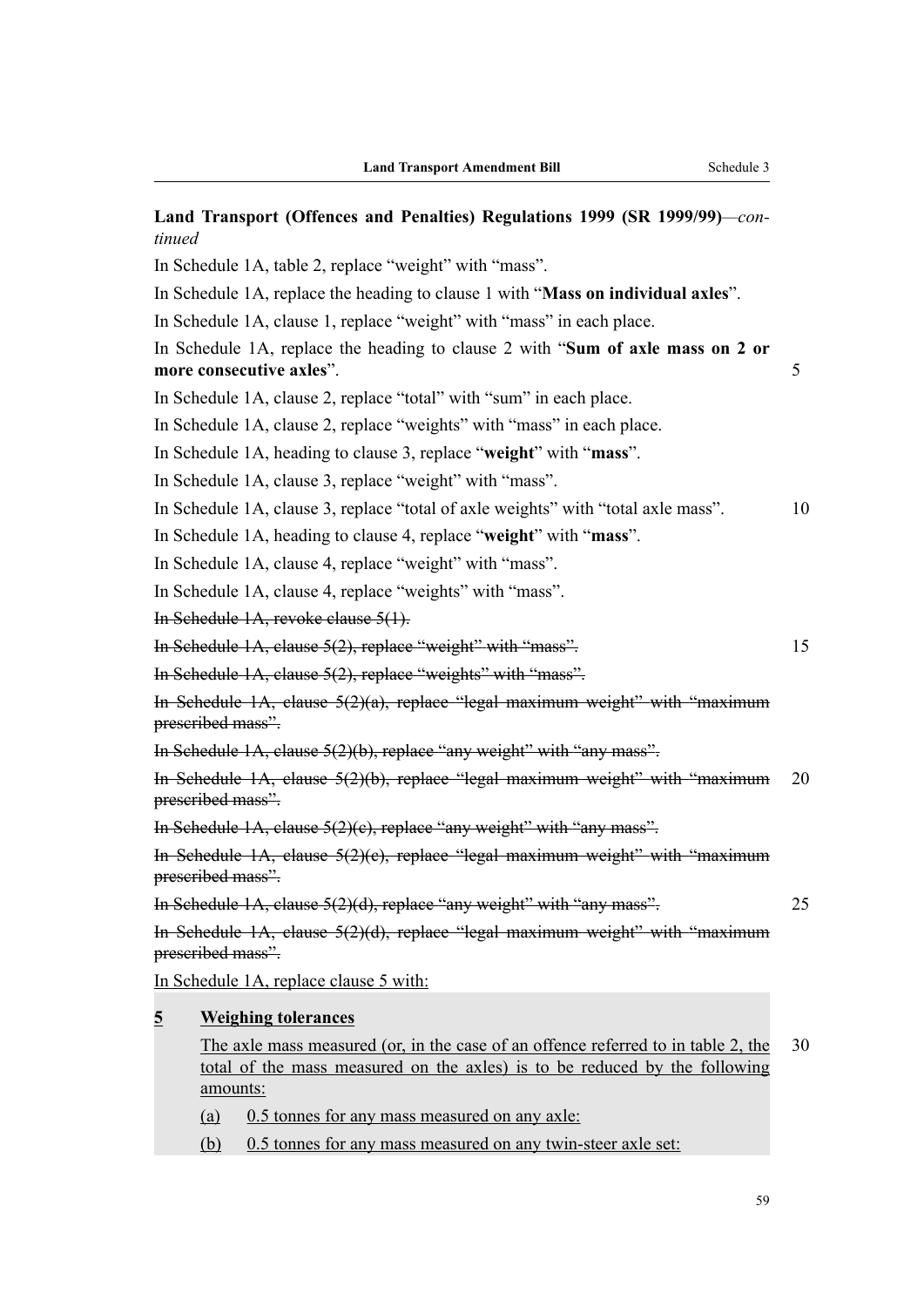#### **Land Transport (Offences and Penalties) Regulations 1999 (SR 1999/99)***—continued*

| (c) | 1.0 tonnes for any mass measured on any other axle set (except in a case |  |  |  |  |  |
|-----|--------------------------------------------------------------------------|--|--|--|--|--|
|     | to which paragraph (d) applies):                                         |  |  |  |  |  |

(d)  $0.5$  tonnes,—

mass" in each place.

- (i) in the case of a single vehicle that is not part of a combination vehicle, for any mass measured on all axles of that vehicle: 5
- (ii) in the case of a combination vehicle, for any mass measured on all axles of that combination vehicle.

In Schedule 1B, Part 3, table 1, replace "weight" with "mass" in each place.

- In Schedule 1B, Part 3, table 2, replace "weights" with "mass" in each place.
- In Schedule 1B, Part 3, table 2, replace "weight" with "mass". 10

In Schedule 1B, Part 3, replace the heading to clause 1 with "**Mass on individual axles**".

In Schedule 1B, Part 3, clause 1, replace "weight" with "mass" in each place.

In Schedule 1B, Part 3, replace the heading to clause 2 with "**Sum of axle mass on 2 or more consecutive axles**". 15

In Schedule 1B, Part 3, clause 2, replace "total of the weights" with "sum of the

In Schedule 1B, Part 3, heading to clause 3, replace "**weight**" with "**mass**".

In Schedule 1B, Part 3, clause 3, replace "weight" with "mass".

In Schedule 1B, Part 3, clause 3, replace "total of axle weights" with "total axle 20 mass".

In Schedule 1B, Part 3, heading to clause 4, replace "**weight**" with "**mass**".

In Schedule 1B, Part 3, clause 4, replace "weight" with "mass".

In Schedule 1B, Part 3, clause 4, replace "weights" with "mass".

In Schedule 1B, Part 3, revoke clause 5(1). 25

In Schedule 1B, Part 3, clause 5(2), replace "weight" with "mass".

In Schedule 1B, Part 3, clause 5(2), replace "weights" with "mass".

In Schedule 1B, Part 3, clause 5(2)(a), replace "legal maximum weight" with "maximum prescribed mass".

In Schedule 1B, Part 3, clause 5(2)(b), replace "any weight" with "any mass". 30

In Schedule 1B, Part 3, clause 5(2)(b), replace "legal maximum weight" with "maximum prescribed mass".

In Schedule 1B, Part 3, clause 5(2)(c), replace "any weight" with "any mass".

In Schedule 1B, Part 3, clause 5(2)(c), replace "legal maximum weight" with "maximum prescribed mass". 35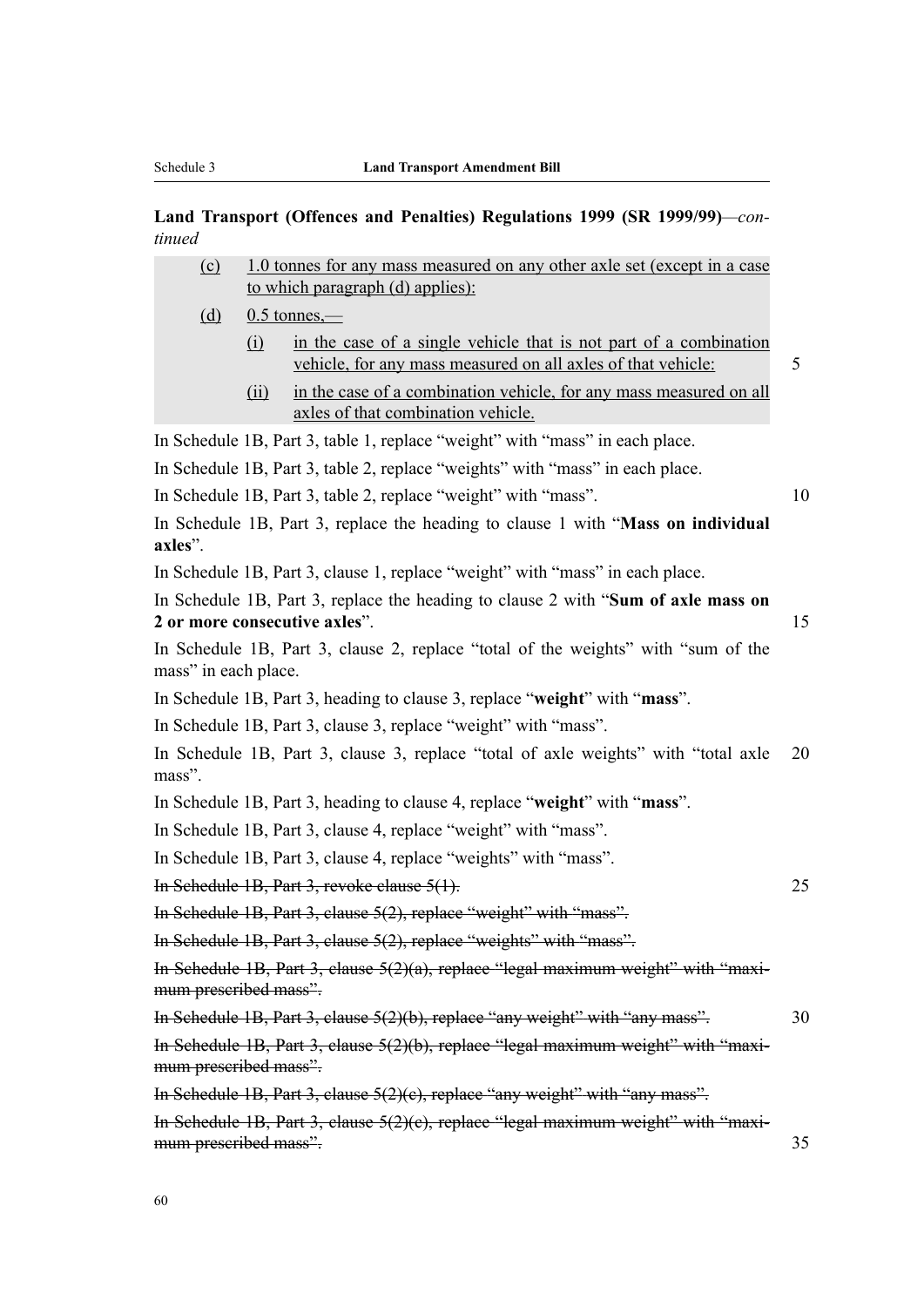## **Land Transport (Offences and Penalties) Regulations 1999 (SR 1999/99)***—continued*

In Schedule 1B, Part 3, clause 5(2)(d), replace "any weight" with "any mass".

In Schedule 1B, Part 3, clause 5(2)(d), replace "legal maximum weight" with "maximum prescribed mass".

In Schedule 1B, Part 3, replace clause 5 with:

| $\overline{2}$                                                       | <b>Weighing tolerances</b>     |                                                                                                              |                                                                                                                                                                 |    |  |  |
|----------------------------------------------------------------------|--------------------------------|--------------------------------------------------------------------------------------------------------------|-----------------------------------------------------------------------------------------------------------------------------------------------------------------|----|--|--|
|                                                                      |                                |                                                                                                              | The axle mass measured (or, in the case of an offence referred to in table 2, the<br>total of the mass measured on the axles) is to be reduced by the following |    |  |  |
|                                                                      | amounts:                       |                                                                                                              |                                                                                                                                                                 |    |  |  |
|                                                                      | <u>(a)</u>                     |                                                                                                              | 0.5 tonnes for any mass measured on any axless                                                                                                                  |    |  |  |
|                                                                      | <u>(b)</u>                     | 10<br>0.5 tonnes for any mass measured on any twin-steer axle set:                                           |                                                                                                                                                                 |    |  |  |
|                                                                      | $\left( \underline{c} \right)$ | 1.0 tonnes for any mass measured on any other axle set (except in a case<br>to which paragraph (d) applies): |                                                                                                                                                                 |    |  |  |
|                                                                      | (d)                            | $0.5$ tonnes,—                                                                                               |                                                                                                                                                                 |    |  |  |
|                                                                      |                                | (i)                                                                                                          | in the case of a single vehicle that is not part of a combination<br>vehicle, for any mass measured on all axles of that vehicle:                               | 15 |  |  |
|                                                                      |                                | (ii)                                                                                                         | in the case of a combination vehicle, for any mass measured on all<br>axles of that combination vehicle.                                                        |    |  |  |
|                                                                      |                                |                                                                                                              | <b>Land Transport Rule: Heavy-vehicle Brakes 2006</b>                                                                                                           |    |  |  |
| In Part 2, replace the definition of <b>gross vehicle mass</b> with: |                                |                                                                                                              |                                                                                                                                                                 |    |  |  |

# **Land Transport Rule: Heavy Vehicles 2004**

In Part 2, replace the definition of **gross vehicle mass** with:

**gross vehicle mass** has the same meaning as in the Land Transport Act 1998

**gross vehicle mass** has the same meaning as in the Land Transport Act 1998 20

#### **Land Transport Rule: Operator Licensing 2007**

In Part 2, definition of **goods service**, paragraphs (a) and (b), replace "gross laden 25 weight" with "gross vehicle mass".

In Part 2, revoke the definition of **gross laden weight**.

In Part 2, replace the definition of **gross vehicle mass** with:

**gross vehicle mass** has the same meaning as in the Land Transport Act 1998

In Part 2, definition of **rental service**, paragraph (b), replace "gross laden weight" 30 with "gross vehicle mass".

#### **Land Transport Rule: Vehicle Dimensions and Mass 2002 2016**

In Part 2, replace the definition of **gross vehicle mass** with: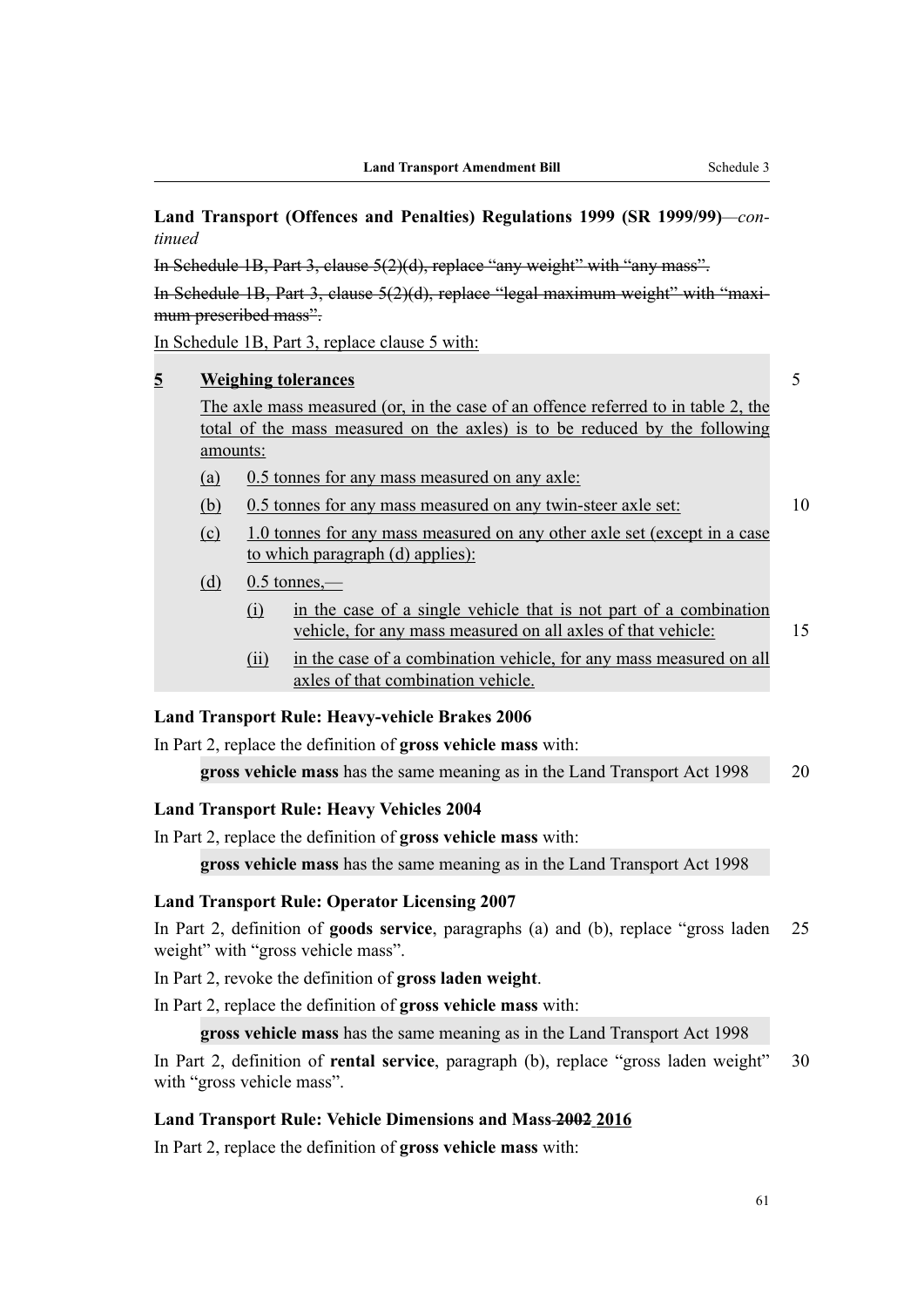## **Land Transport Rule: Vehicle Dimensions and Mass 2002 2016***—continued* **gross vehicle mass** has the same meaning as in the Land Transport Act 1998

#### **Land Transport Rule: Vehicle Standards Compliance 2002**

In Part 2, definition of **all-terrain vehicle**, paragraph (d), replace "gross laden weight" with "gross vehicle mass".

In Part 2, revoke the definition of **gross laden weight**. 5

In Part 2, replace the definition of **gross vehicle mass** with:

**gross vehicle mass** has the same meaning as in the Land Transport Act 1998

#### **Part 5**

## **Small passenger vehicles**

| <b>Accident Compensation (Ancillary Services) Regulations 2002 (SR 2002/13)</b> |  |  |  |  |  |  |  |
|---------------------------------------------------------------------------------|--|--|--|--|--|--|--|
|---------------------------------------------------------------------------------|--|--|--|--|--|--|--|

In regulation 11(1), replace ", hire car, non-scheduled shuttle, or non-scheduled water taxi" with "or other non-scheduled passenger service".

#### **Jury Rules 1990 (SR 1990/226)**

In rule 28(4), replace "taxi" with "small passenger service vehicle" in each place.

#### **Land Transport (Driver Licensing) Rule 1999 (SR 1999/100)** 15

In rule 2(1), revoke the definition of **large passenger service vehicle**.

In rule 2(1), revoke the definition of **passenger service**.

In rule 2(1), revoke the definition of **small passenger service vehicle**.

In rule 2(1), replace the definition of **large passenger service vehicle** with:

**large passenger service vehicle** has the same meaning as in the Land Trans- 20 port Act 1998

In rule 2(1), replace the definition of **passenger service** with:

**passenger service** has the same meaning as in the Land Transport Act 1998

In rule 2(1), replace the definition of **small passenger service vehicle** with:

**small passenger service vehicle** has the same meaning as in section 2(1) of the 25 Land Transport Act 1998

In rule 26(2)(h), after "chauffeur", insert "; or".

After rule 26(2)(h), insert:

(i) when the motor vehicle is being used in a facilitated cost-sharing arrangement. 30

Revoke rule 27(1)(d).

In rule 27(1)(d), before "the person", insert "in the case of a person who drives or intends to drive a large passenger service vehicle,".